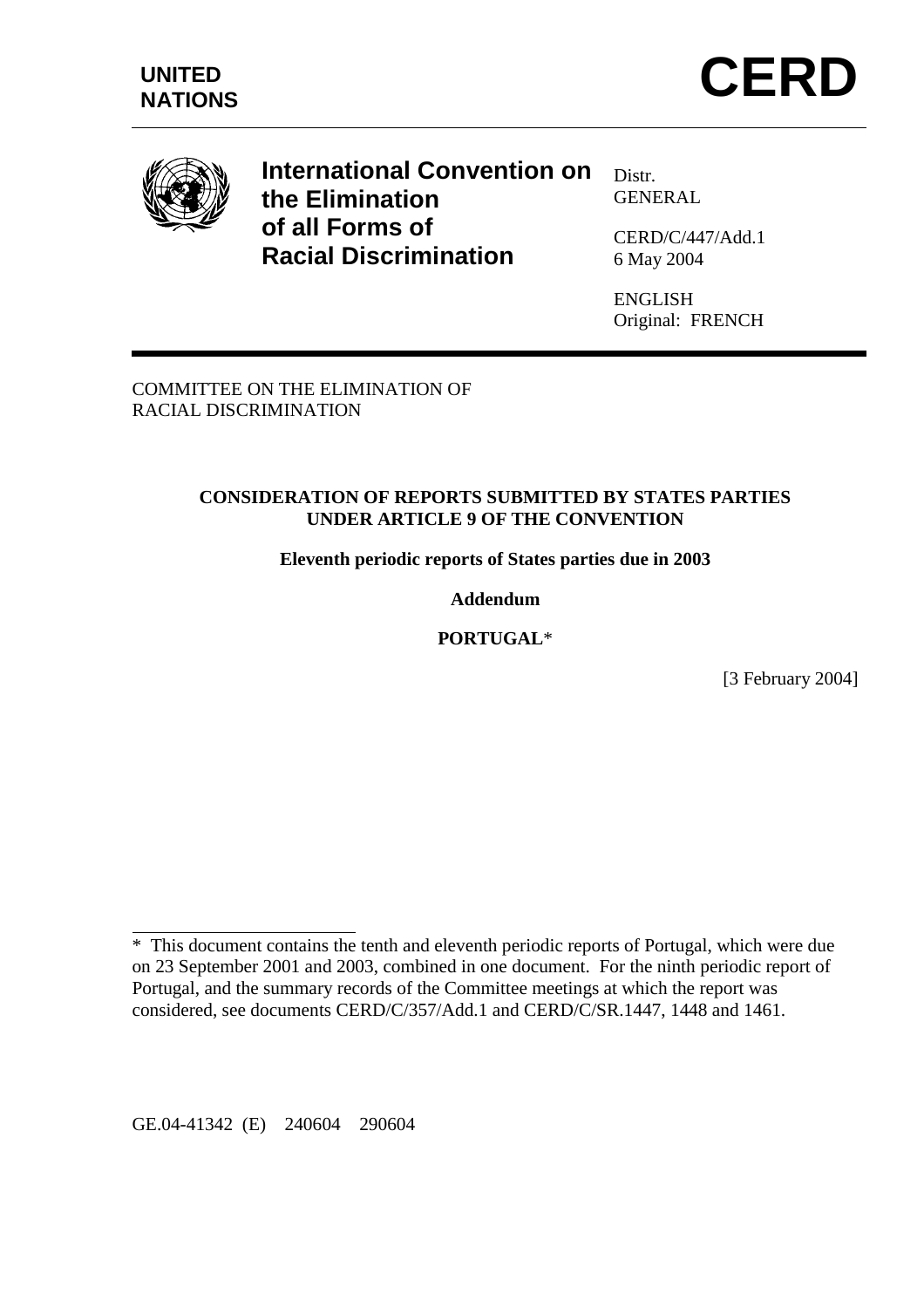## **CONTENTS**

|                |                                                                                | Paragraphs | Page |
|----------------|--------------------------------------------------------------------------------|------------|------|
|                |                                                                                | $1 - 3$    | 5    |
|                | <b>Part One</b>                                                                |            |      |
|                | <b>General information</b>                                                     |            |      |
| $\mathbf{I}$ . | DEMOGRAPHIC COMPOSITION OF THE POPULATION                                      | $4 - 46$   | 6    |
|                |                                                                                | $4 - 18$   | 6    |
|                | <b>B.</b>                                                                      | $19 - 23$  | 8    |
|                | C.                                                                             | $24 - 25$  | 20   |
|                | D.                                                                             | $26 - 27$  | 31   |
|                | Е.                                                                             | $28 - 30$  | 32   |
|                | F.                                                                             | $31 - 32$  | 39   |
|                | G.                                                                             | $33 - 39$  | 40   |
|                | Η.                                                                             | $40 - 44$  | 41   |
|                | I.                                                                             | $45 - 46$  | 42   |
| П.             | MAJOR CONSTITUTIONAL PROVISIONS AGAINST                                        | $47 - 50$  | 42   |
| III.           | CONSIDERATION OF THE GENERAL SITUATION<br>WITH REGARD TO RACIAL DISCRIMINATION | $51 - 56$  | 43   |
| IV.            | INCIDENTS OF RACIAL DISCRIMINATION                                             | $57 - 78$  | 44   |
|                |                                                                                | 58         | 44   |
|                | <b>B.</b>                                                                      | $59 - 61$  | 44   |
|                | C.                                                                             | 62         | 45   |
|                | D.                                                                             | 63         | 45   |
|                | Ε.                                                                             | $64 - 78$  | 45   |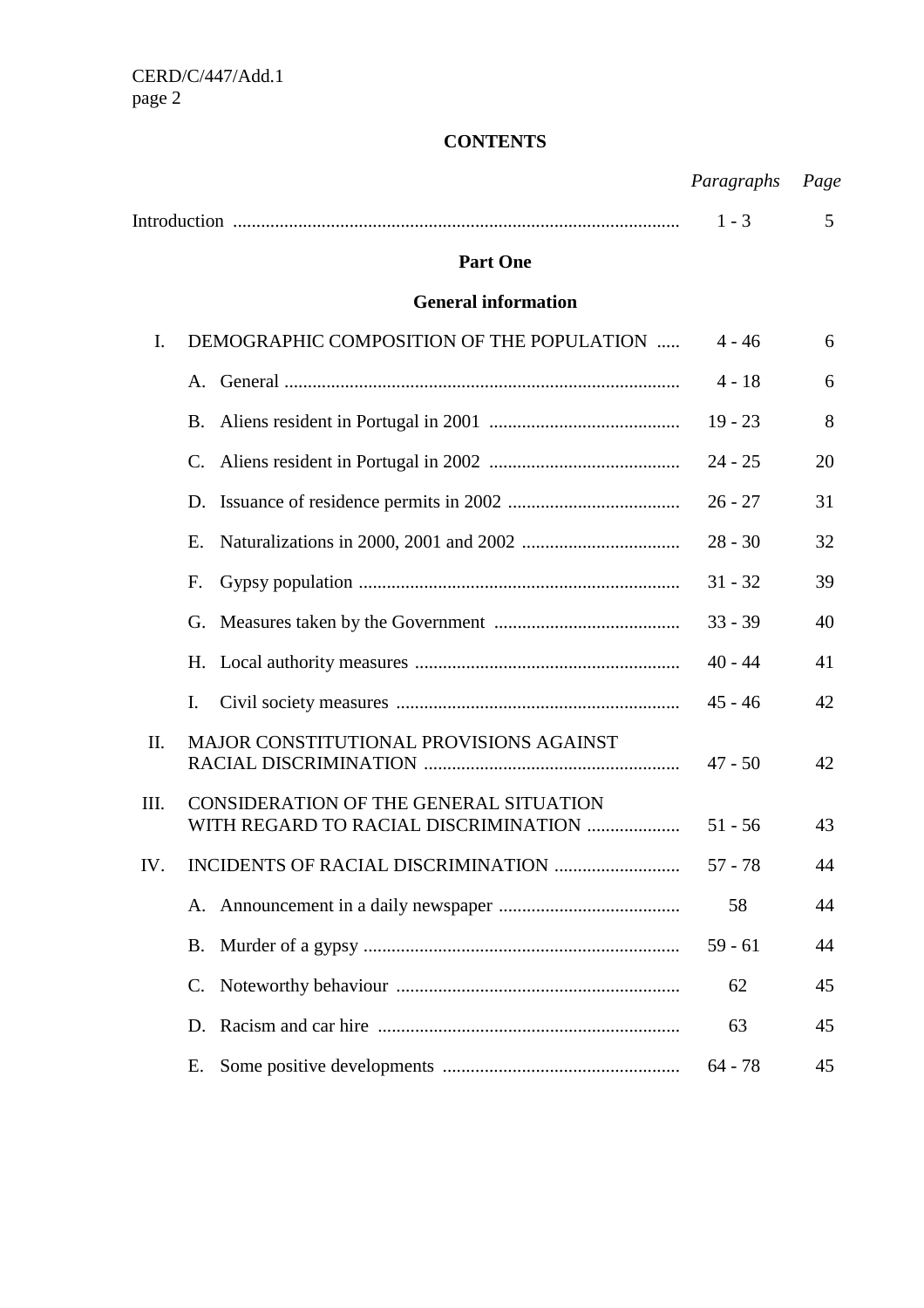# **CONTENTS (***continued***)**

|                                                                               | Paragraphs Page |    |
|-------------------------------------------------------------------------------|-----------------|----|
| RECENT DOMESTIC MEASURES TO COMBAT                                            | 79 - 84         |    |
| VI. PARTICIPATION BY PORTUGAL IN ACTIVITIES OF<br>INTERNATIONAL ORGANIZATIONS | 85 - 87         | 50 |

#### **Part Two**

# **Information in connection with articles 2-7 of the Convention**

|    |                                                          | 88 | 50 |
|----|----------------------------------------------------------|----|----|
|    |                                                          | 89 | 50 |
|    |                                                          | 90 | 51 |
|    | IV. ARTICLE 5 - Equal rights of all before the tribunals | 91 | 51 |
| V. |                                                          | 92 | 51 |
|    |                                                          |    | 51 |

# **Part Three**

## **Supplementary information**

|     |                                                      |             | 55 |
|-----|------------------------------------------------------|-------------|----|
|     |                                                      |             | 55 |
|     |                                                      |             | 61 |
| II. |                                                      | 123         | 62 |
| Ш.  | ECONOMIC, SOCIAL AND CULTURAL RIGHTS  124 - 134      |             | 62 |
|     |                                                      | $125 - 129$ | 62 |
|     | B. Examples of improvements in living conditions for | $130 - 134$ | 63 |
|     |                                                      |             | 64 |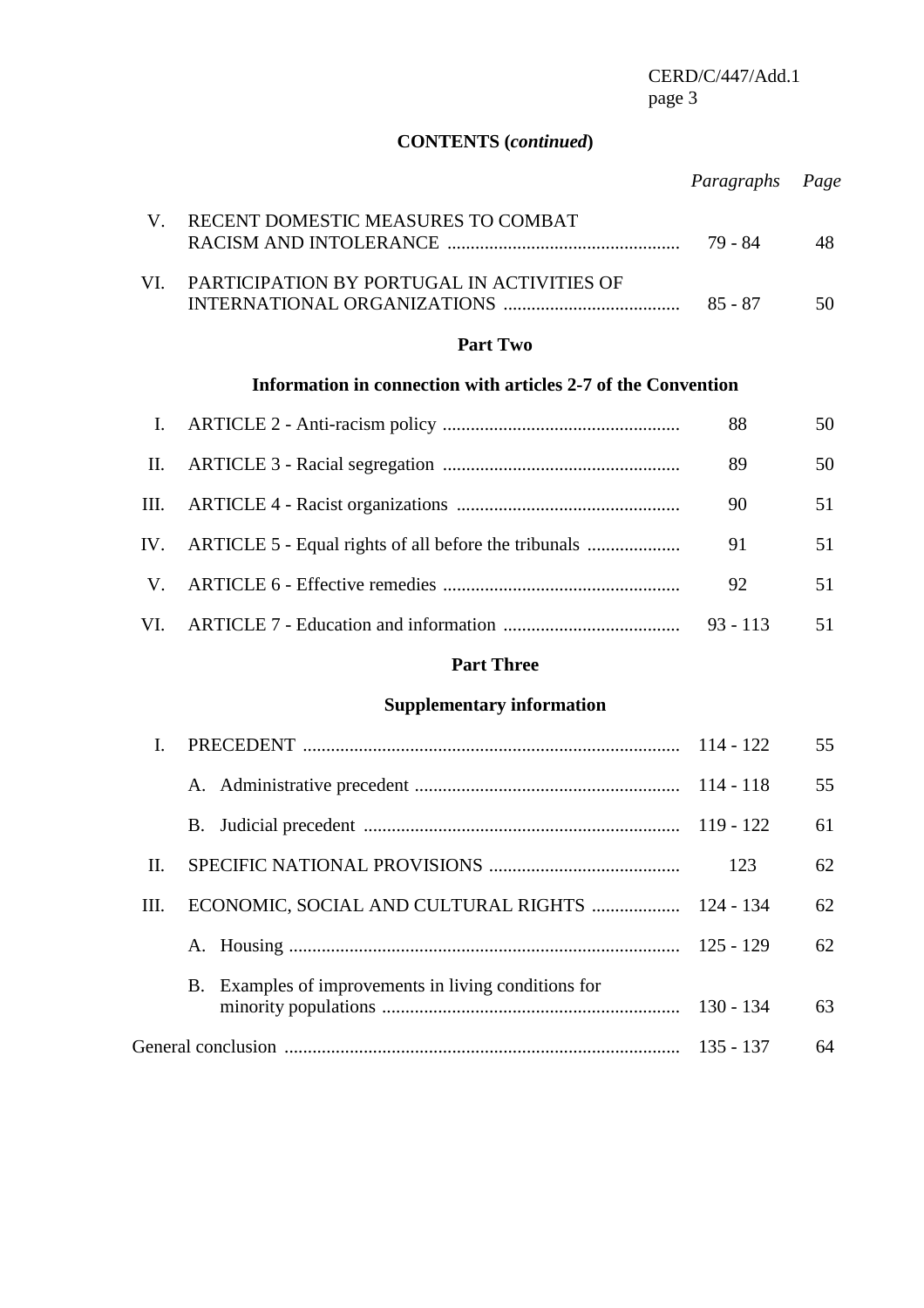$\overline{a}$ 

#### **ANNEXES\***

#### **Statistical tables**

- 1. Resident alien population of Portugal, by nationality and district of residence (2001 final data)
- 2. Resident alien population of Portugal, by nationality and sex (2001 final data)
- 3. Resident alien population of Portugal, by nationality and district of residence (2002 provisional data, processed on 14 May 2003)
- 4. Resident alien population of Portugal, by nationality and sex (2002 provisional data, processed on 14 May 2003)
- 5. Issuance of residence permits, by nationality (2001)
- 6. Issuance of residence permits, by nationality (2002)
- 7. Residence permits granted, by nationality (2001 and 2002)

<sup>\*</sup> These statistical annexes for 2001 and 2002 may be consulted in the files of the secretariat of the Committee on the Elimination of Racial Discrimination.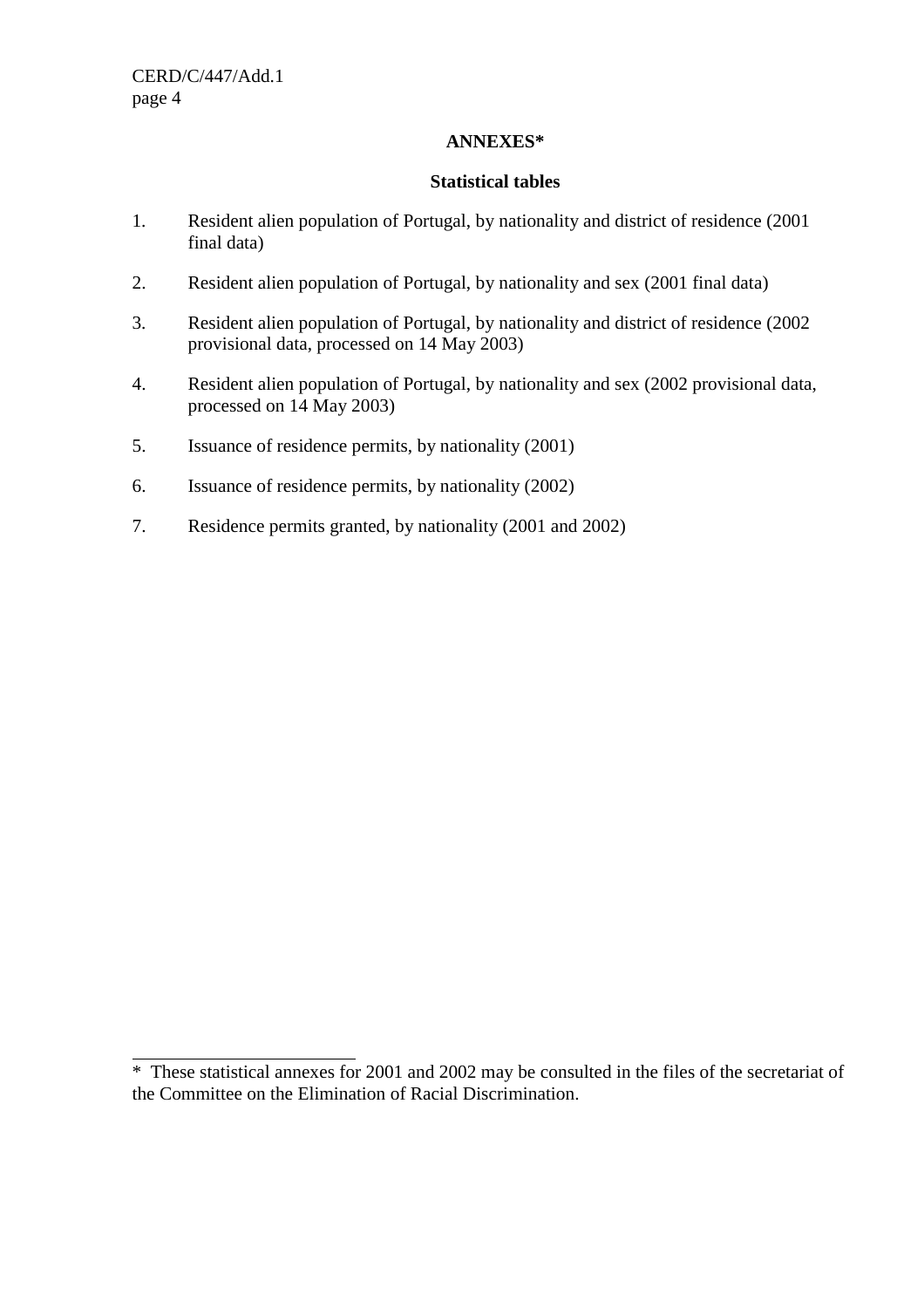#### **Introduction**

1. Portugal introduced its ninth periodic report (CERD/C/357/Add.1) on 12 and 13 March 2001. As updated information was also provided at that time, the present report covers 2001, 2002 and the first half of 2003, since the tenth and eleventh reports are to be introduced on 23 September 2003, according to the schedule provided by the Committee on the Elimination of Racial Discrimination.

2. In its concluding observations (CERD/C/304/Add.117, 27 April 2001), the Committee requested additional information on the following points:

(a) Incidents of racial discrimination and xenophobia;

(b) The number of complaints brought before the courts;

 (c) The number of complaints admitted to the Commission on Equality and Non-Discrimination;

(d) The number of complaints settled by the Commission, and the outcome;

 (e) Effective enjoyment by ethnic groups, including refugees, gypsies and citizens from the former colonies, of the rights set forth in article 5 of the International Convention on the Elimination of All Forms of Racial Discrimination, namely equality and non-discriminatory treatment;

 (f) The socio-economic situation of these groups and the implementation of general recommendation No. XX (equality and non-discriminatory treatment);

 (g) The existence of information campaigns concerning complaints, the situation in terms of discrimination and means of combating discrimination; and

(h) The publicity given to the Committee's reports and its general recommendations.

These questions would by themselves justify a report; they are at the heart of the report now being submitted by the Government.

3. The general structure of the report is as follows: part one deals, in chapter I, with the demographic status of the Portuguese population (number of aliens, residence by aliens, residence permits, naturalization, gypsies, etc.); there follows a fairly detailed analysis of the major constitutional provisions against discrimination (chap. II), the general situation with regard to discrimination (chap. III), some incidents of racial discrimination (chap. IV), recent domestic measures to combat racism and intolerance (chap. V), and, lastly, Portugal's participation in the activities of international organizations (chap. VI). As customary, part two of the report is devoted to information in connection with articles 2 to 7 of the Convention. This year the report contains a third part comprising three chapters on precedent (chap. I), specific national provisions (chap. II) and economic, social and cultural rights (chap. III).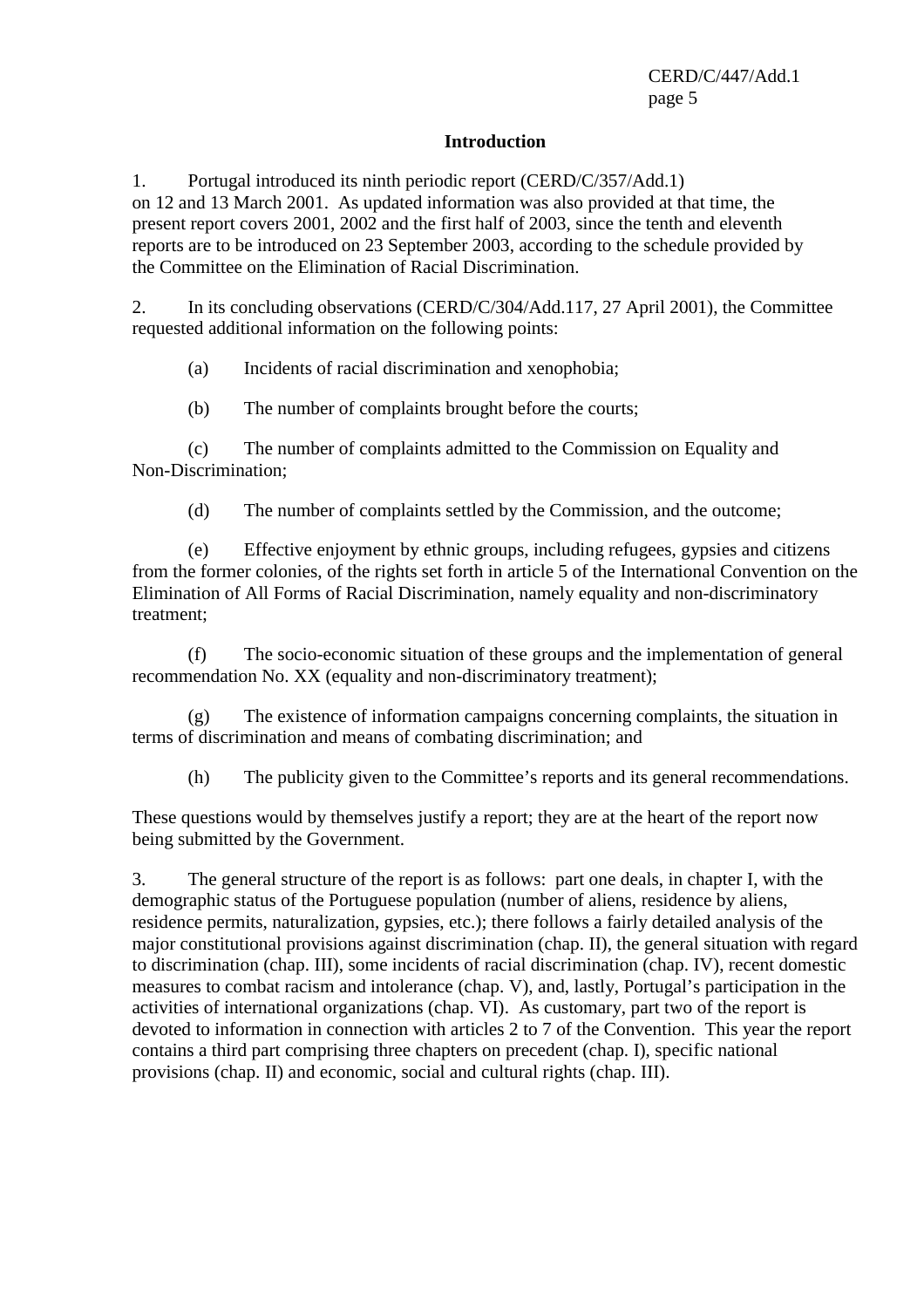## **Part One**

#### **General information**

## **I. DEMOGRAPHIC COMPOSITION OF THE POPULATION**

#### **A. General**

4. Reference to the demographic composition of the population means necessarily analysing the situation of aliens. This is essentially governed by legislation on aliens, which seeks to regulate their situation in the country.

5. The Government that emerged from the legislative elections of 2002 changed the legal regime governing the entry into, stay in and removal from the national territory of aliens, relying on the legislative authority granted by Parliament under Act No. 22/2002, of 21 August. The new regime introduced under Decree Law No. 4/2001 of 10 January, led to a significant increase in the number of legal aliens, namely 346,000 at the end of 2001. The figures submitted in the report, provided by the Aliens and Border Service, relate to 2001-2002. The increase in the number of aliens legally present in Portugal led to a change in the law.

6. Decree Law No. 34/2003, of 25 February, stipulates that entry into and exit from Portuguese territory must be through authorized border posts during their hours of operation. Under article 26, aliens who enter the country via a crossing which is not controlled and who arrive from another Schengen country must report their entry within three working days of their arrival.

7. Entry is refused to aliens who do not meet all the conditions provided for by law or who constitute a danger or serious threat to public order, national security or international relations, relations between member States of the European Union, or relations between States governed by the Convention of Schengen. Entry and travel documents are regulated by articles 12 and 13.

8. Only aliens with sufficient means of subsistence for the period of their stay or who are in a position to legally acquire such means may enter the country. A document pledging responsibility for the alien's stay must be produced by a foreign national or alien.

9. Authority to refuse entry rests with the Director-General of the Aliens and Border Service, the carrier being responsible for return of the alien if entry is refused. Appeal to the courts is possible, but without suspensory effect.

10. The visa regime is regulated under articles 27 et seq., with particular focus on work visas: a work visa allows its holder to enter Portugal with the intention of temporarily exercising a professional activity, whether as an employee or otherwise (art. 36).

11. The Government, in a notification from the Institute for Employment and Vocational Training (IEFP), produces a biennial report with a forecast of employment opportunities and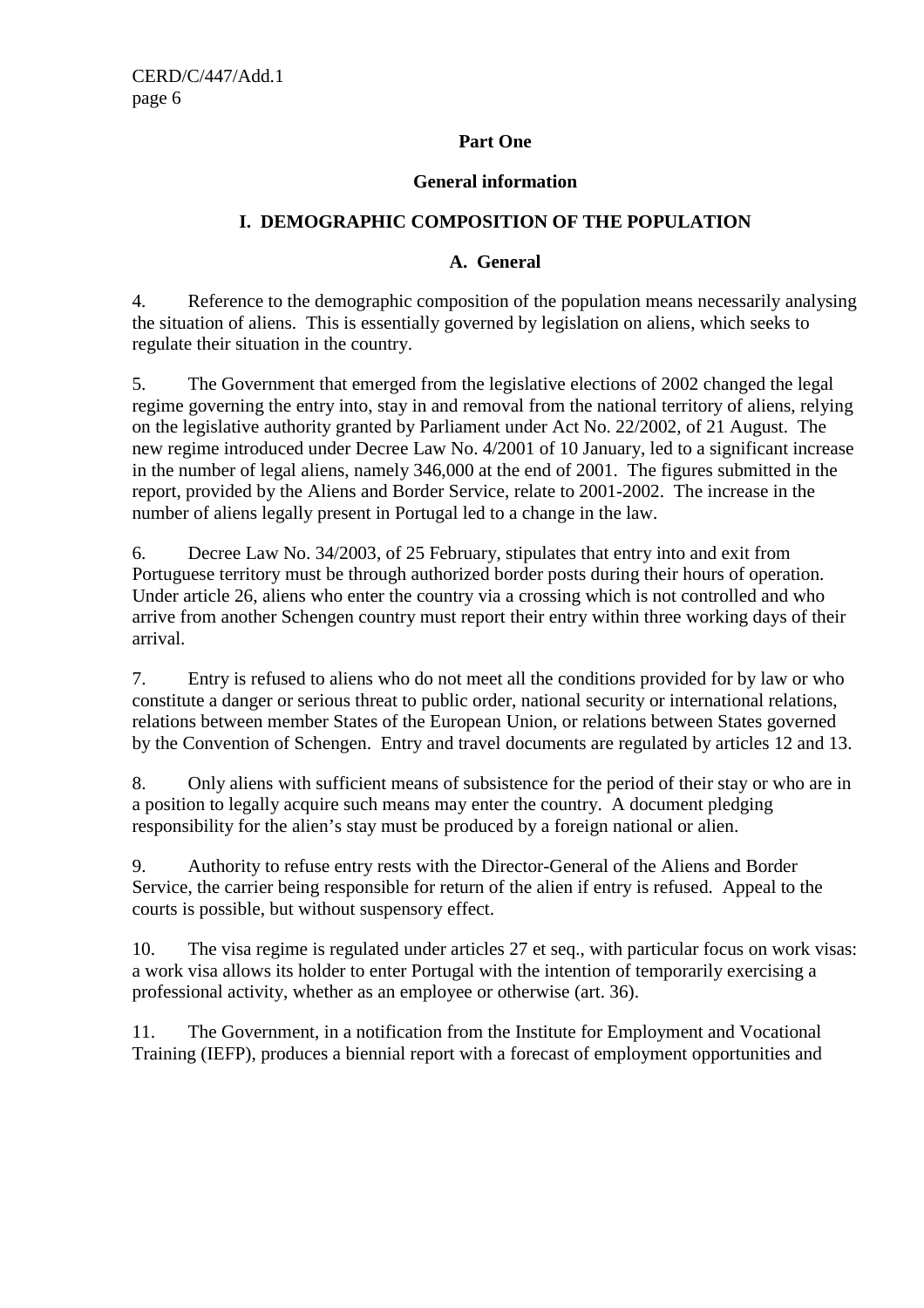sectors in which they exist and establishing an absolute maximum annual limit for aliens arriving from third States to exercise a professional activity. The report is drafted taking account of the following factors:

- (i) The needs of the market in general;
- (ii) The need for labour in sectors of fundamental importance to the national economy; and
- (iii) Geographical weighting of employment opportunities for foreign citizens in accordance with the absorption capacity of each district.

12. An employment visa allows its holder to engage in an ongoing professional activity. The holder must inform the Institute for Employment and Vocational Training of any change in the exercise of a professional activity, so as to ensure that it is in conformity with the above report. An employment visa is valid for multiple entries into Portuguese territory and may be granted for up to one year.

13. The right to family reunification is provided for in articles 56 et seq. A citizen resident for at least one year has the right to family reunification with members of the family who are outside the national territory and who lived with him in another country or who are his dependants. The beneficiaries of this right are the spouse, minor children or children lacking capacity in the charge of a couple or one spouse, adopted children, direct ascendants in the first degree of the resident or his spouse provided that they are dependent, minor siblings under the guardianship of the resident pursuant to a decision by a competent authority in the country of origin, provided that the decision is recognized by Portugal.

14. Article 101 provides for an accessory penalty of expulsion. This may be applied to any foreign citizen not resident in the country sentenced in connection with an intentional offence to a term of imprisonment greater than six months or an equivalent fine. This penalty may also be applied to a foreign citizen resident in Portugal sentenced in connection with an intentional offence to a term of imprisonment greater than one year. In such circumstances it is, however, necessary to take into account the gravity of the offence, the character of the person involved, the likelihood of reoffending, the degree of integration in society, special prevention and the length of residence in Portugal.

15. The accessory penalty of expulsion is not applied to resident aliens when they have dependent children who are resident in Portuguese territory, over whom they were effectively exercising parental authority at the time of the events that resulted in application of the penalty, and for whose maintenance and education they are responsible, provided that the child remains a minor during the anticipated term of the penalty. The penalty is also not applied when the children have been present in Portugal from before the age of 10 and are ordinarily resident in Portugal.

16. Expulsion is determined by the courts when it is an accessory penalty or when the alien has entered Portugal irregularly (art. 109). Expulsion is determined by the administrative authorities in the case of a citizen in illegal status.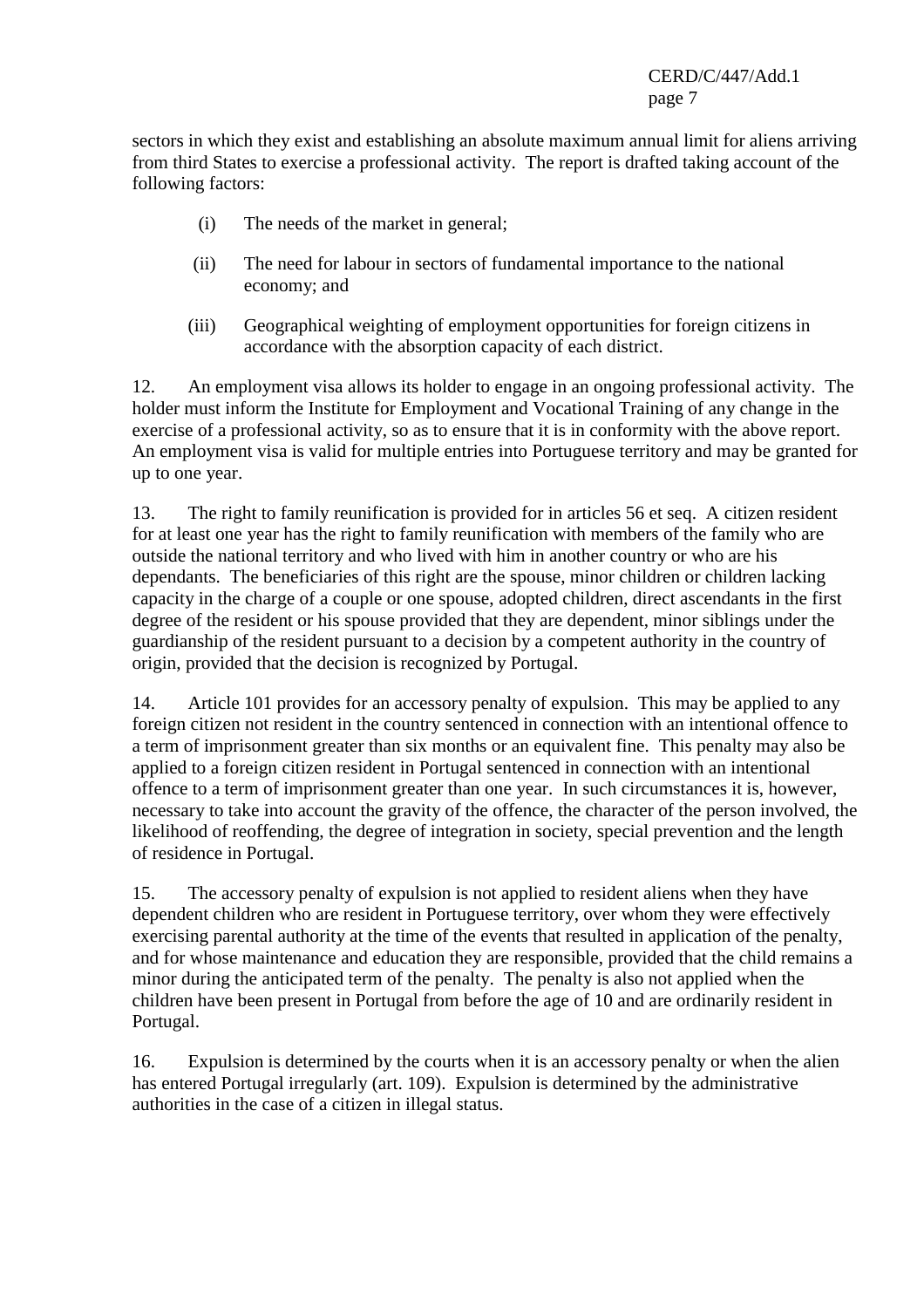17. Lastly, enterprises committing the violations addressed in this legislative instrument have criminal and civil liability. In particular, anyone assisting illegal immigration is liable to a prison term of up to three years.

18. The following information relates to 2001. For updated data for the second half of 2003, the reader is referred to the various statistical tables in the annex which are available for consultation with the Committee secretariat.

#### **B. Aliens resident in Portugal in 2001**

19. In 2001 the resident alien population of Portugal was 224,913, comprising 126,449 men and 98,464 women, according to provisional data for 2001 (processed by the Aliens and Border Service in January 2003).

20. There are 61,795 resident aliens from the other 14 European Union countries, with United Kingdom citizens being the most numerous (14,961). Nationals of other countries, non-member States of the European Union, number 5,430.

21. Almost half the resident aliens - 107,946 - are from African countries: most are from the former Portuguese colonies; nationals of other African countries number only 5,906.

22. There is also a large number of aliens from the Americas: 10,212 aliens are nationals of Canada or the United States of America; 28,992 are from Central or South America, including 23,555 from Brazil. There are 9,721 Asians, including a significant number of Chinese (3,955) and Indians (1,374) as well as Pakistanis (1,039).

23. These figures give the following order:

 Africans - 107,946, mostly from the former Portuguese colonies; European Union nationals - 67,225; Brazilians - 23,555; and Asians - 9,721.

#### **Table 1**

#### **Resident alien population of Portugal, by nationality and sex (2001)**

| Nationality    | <b>Sex</b> |         |         |  |
|----------------|------------|---------|---------|--|
|                | Total      | Men     | Women   |  |
| Overall total  | 224 913    | 126 449 | 98 4 64 |  |
| Europe         | 67 225     | 35 771  | 31 454  |  |
| European Union | 61 795     | 32 952  | 28 843  |  |
| Austria        | 590        | 319     | 271     |  |
| Belgium        | 2 2 7 9    | 1 1 7 2 | 1 107   |  |
| Denmark        | 827        | 464     | 363     |  |
| Finland        | 550        | 237     | 313     |  |
| France         | 7824       | 4 0 9 6 | 3728    |  |
| Germany        | 11 166     | 6 1 6 4 | 5 0 0 2 |  |
| Greece         | 160        | 87      | 73      |  |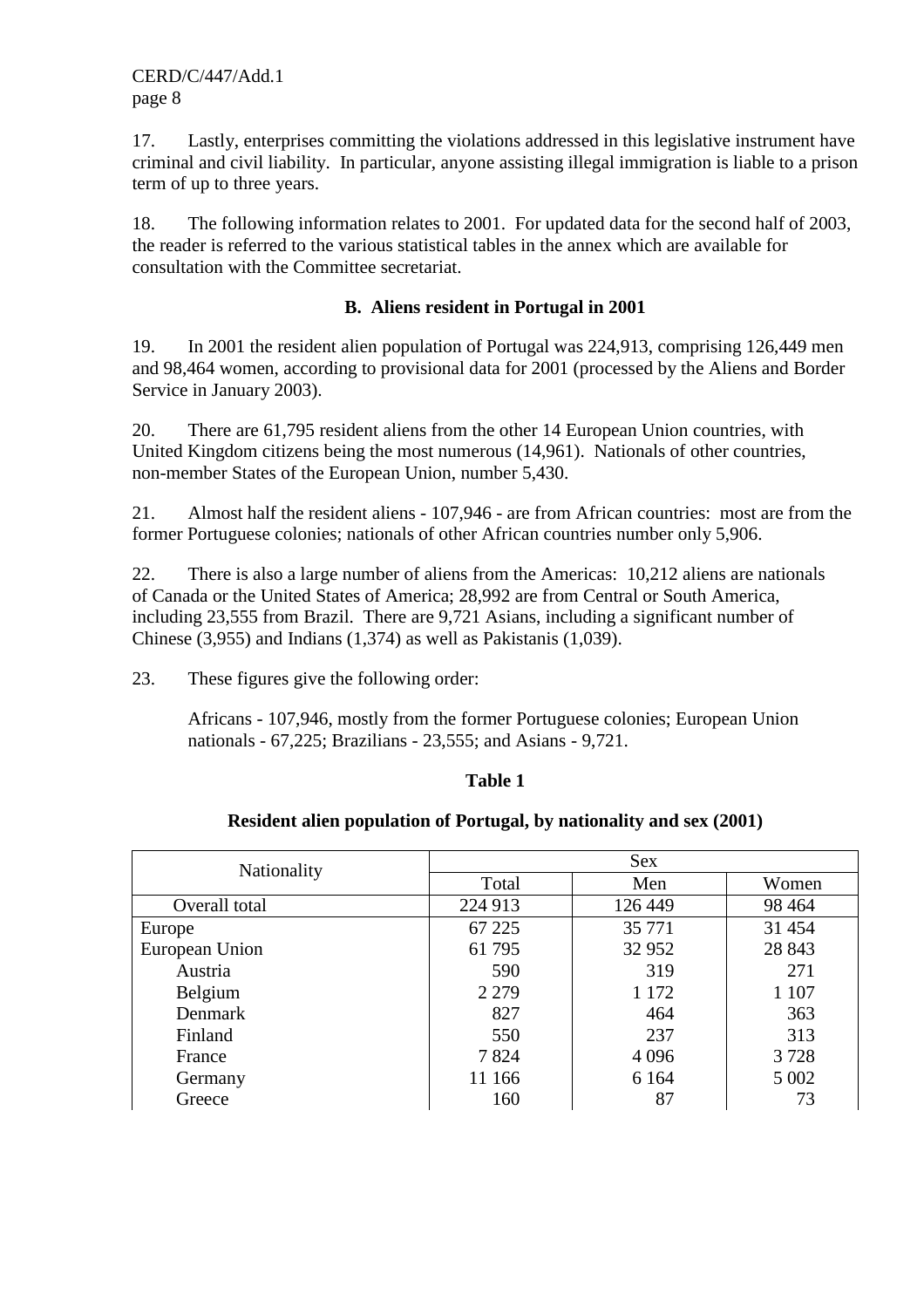| Nationality                    | Sex            |                |                |
|--------------------------------|----------------|----------------|----------------|
|                                | Total          | Men            | Women          |
| Ireland                        | 495            | 233            | 262            |
| Italy                          | 3 3 8 5        | 2081           | 1 3 0 4        |
| Luxembourg                     | 98             | 62             | 36             |
| Netherlands                    | 4 4 6 1        | 2436           | 2025           |
| Spain                          | 13 682         | 6 8 4 0        | 6 8 4 2        |
| Sweden                         | 1 3 1 7        | 711            | 606            |
| <b>United Kingdom</b>          | 14 9 61        | 8 0 5 0        | 6911           |
| Other European                 | 5 4 3 0        | 2819           | 2611           |
| Albania                        | 22             | 15             | 7              |
| Andorra                        | 9              | 1              | 8              |
| Armenia                        | 20             | 10             | 10             |
| <b>Belarus</b>                 | 40             | 9              | 31             |
| Bosnia and Herzegovina         | 107            | 37             | 70             |
| Bulgaria                       | 435            | 235            | 200            |
| Croatia                        | 111            | 61             | 50             |
| <b>Czech Republic</b>          | 44             | 14             | 30             |
| Estonia                        | 9              | 3              | 6              |
| Federal Republic of Yugoslavia | 139            | 66             | 73             |
| Former Czechoslovakia          | 69             | 38             | 31             |
| Former Yugoslavia              | 149            | 90             | 59             |
| Former USSR                    | 308            | 147            | 161            |
| Georgia                        | 3              | 3              | $\overline{0}$ |
| Hungary                        | 136            | 55             | 81             |
| Iceland                        | 47             | 20             | 27             |
| Kazakhstan                     | $\tau$         | 3              | 4              |
| Latvia                         | 12             | 3              | 9              |
| Liechtenstein                  | 5              | $\overline{4}$ | 1              |
| Lithuania                      | 18             | 8              | 10             |
| Malta                          | $\overline{4}$ | 1              | 3              |
| Moldova                        | 45             | 28             | 17             |
| Monaco                         | $\overline{2}$ | $\mathbf{1}$   | $\mathbf{1}$   |
| Norway                         | 567            | 324            | 243            |
| Poland                         | 249            | 112            | 137            |
| Romania                        | 512            | 329            | 183            |
| Russia                         | 598            | 233            | 365            |
| Slovak Republic                | 14             | 7              | 7              |
| Slovenia                       | 13             | 8              | 5              |
| Switzerland                    | 1 4 0 5        | 768            | 637            |
| The former Yugoslav Republic   | 24             | 19             | 5              |
| of Macedonia                   |                |                |                |

# **Table 1 (***continued***)**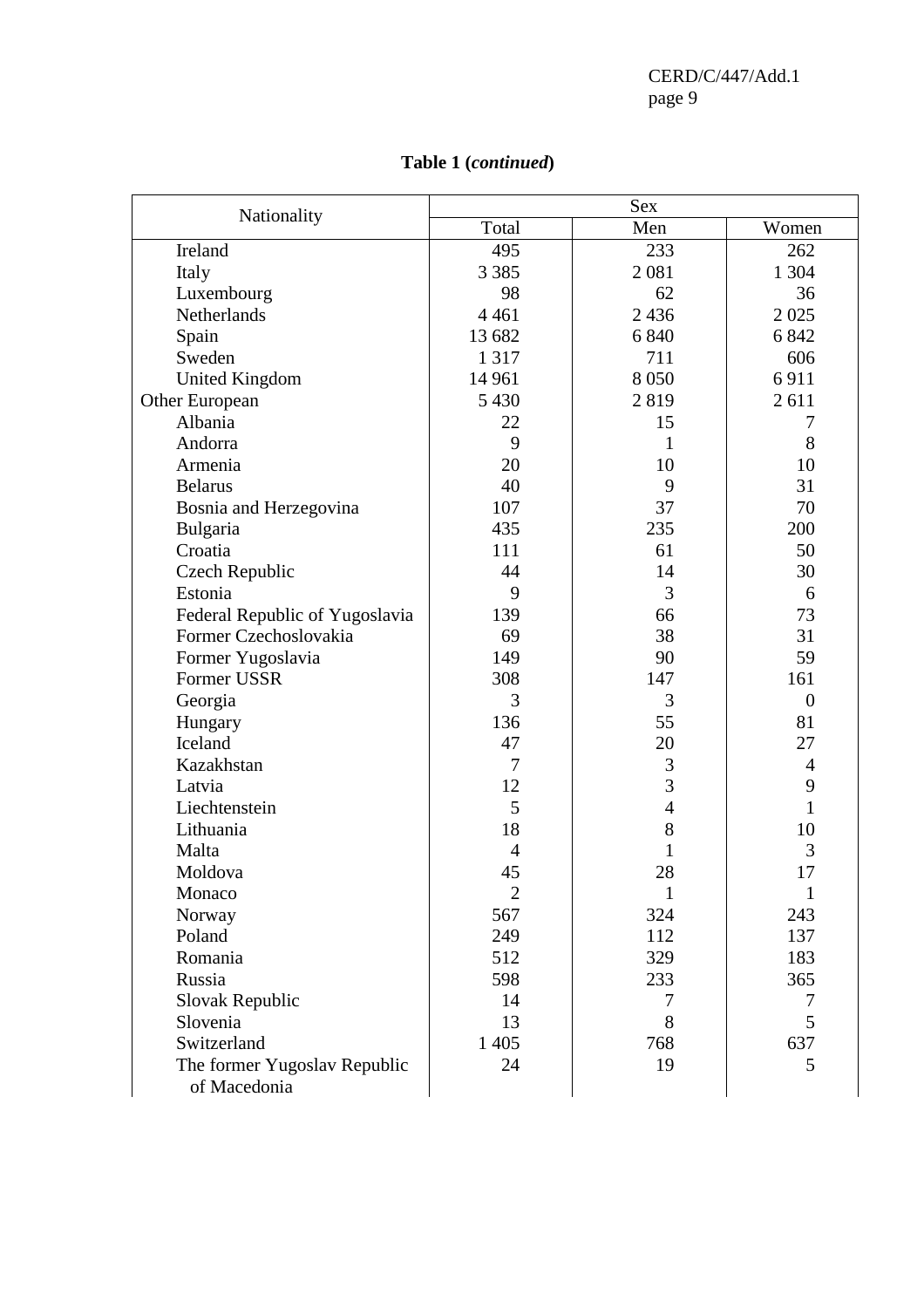| Nationality                 |                | Sex            |                |
|-----------------------------|----------------|----------------|----------------|
|                             | Total          | Men            | Women          |
| Turkey                      | 101            | 64             | 37             |
| Turkmenistan                | 3              | $\overline{0}$ | 3              |
| Ukraine                     | 202            | 103            | 99             |
| Uzbekistan                  | 1              | $\overline{0}$ | 1              |
| Africa                      | 107 946        | 63 583         | 44 3 63        |
| Angola                      | 22 8 20        | 12 9 21        | 9899           |
| Cape Verde                  | 50 223         | 28 74 6        | 21 477         |
| Guinea-Bissau               | 17884          | 12514          | 5 3 7 0        |
| Mozambique                  | 4768           | 2 5 8 4        | 2 1 8 4        |
| Sao Tome and Principe       | 6 3 4 5        | 3 1 2 1        | 3 2 2 4        |
| Other African               | 5 9 0 6        | 3 6 9 7        | 2 2 0 9        |
| Algeria                     | 107            | 82             | 25             |
| Benin                       | 6              | $\overline{4}$ | $\overline{2}$ |
| <b>Botswana</b>             | 7              | 1              | 6              |
| <b>Burkina Faso</b>         | $\overline{2}$ | $\overline{2}$ | $\overline{0}$ |
| Burundi                     | $\overline{2}$ | 1              | 1              |
| Cameroon                    | 33             | 20             | 13             |
| Central African Republic    | 3              | $\overline{0}$ | 3              |
| Chad                        | $\mathbf{1}$   | $\theta$       | 1              |
| Congo (Democratic Republic) | 296            | 185            | 111            |
| Congo (Republic)            | 102            | 69             | 33             |
| Côte d'Ivoire               | 101            | 67             | 34             |
| Djibouti                    | 1              | $\theta$       | 1              |
| Egypt                       | 71             | 56             | 15             |
| <b>Equatorial Guinea</b>    | 17             | 8              | 9              |
| Ethiopia                    | 13             | 3              | 10             |
| Gabon                       | $\overline{2}$ | $\mathbf{1}$   | 1              |
| Gambia                      | 6              | 5              | 1              |
| Ghana                       | 55             | 43             | 12             |
| Guinea                      | 740            | 527            | 213            |
| Kenya                       | 287            | 180            | 107            |
| Lesotho                     | $\overline{4}$ | $\mathbf{1}$   | 3              |
| Liberia                     | 40             | 38             | $\overline{2}$ |
| Libya                       | 43             | 29             | 14             |
| Madagascar                  | 6              | $\mathbf{1}$   | 5              |
| Malawi                      | 22             | 12             | 10             |
| Mali                        | 69             | 60             | 9              |
| Mauritania                  | 32             | 23             | $\mathbf{9}$   |
| Mauritius                   | 13             | 6              | $\overline{7}$ |
| Morocco                     | 566            | 369            | 197            |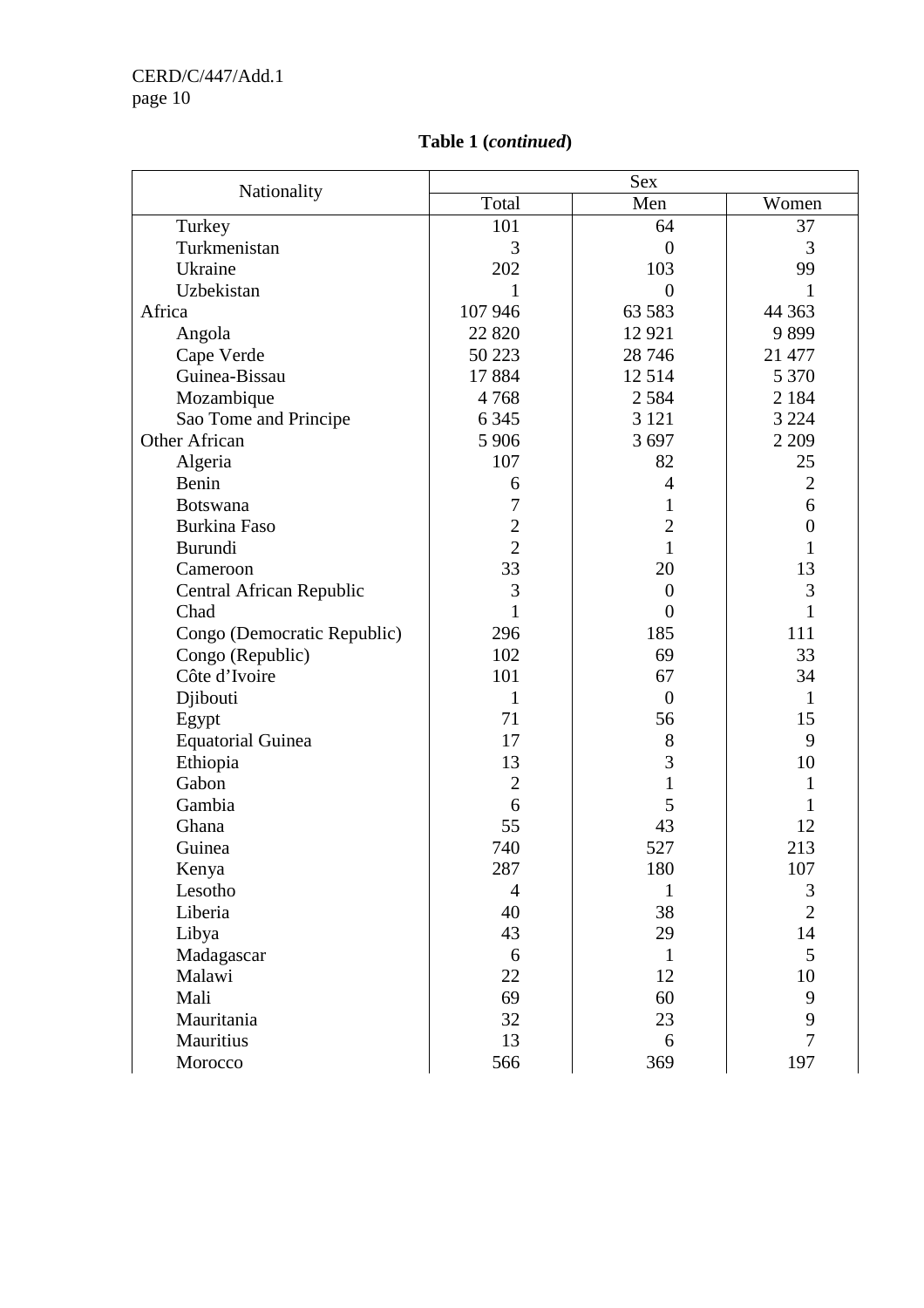|                                   |                | <b>Sex</b>     |                |  |  |
|-----------------------------------|----------------|----------------|----------------|--|--|
| Nationality                       | Total          | Men            | Women          |  |  |
| Namibia                           | $\overline{4}$ | $\overline{0}$ | $\overline{4}$ |  |  |
| Nigeria                           | 96             | 68             | 28             |  |  |
| Rwanda                            | 24             | 14             | 10             |  |  |
| Saint Helena                      | 8              | 3              | 5              |  |  |
| Senegal                           | 597            | 508            | 89             |  |  |
| Seychelles                        | $\overline{2}$ | $\overline{0}$ | $\overline{2}$ |  |  |
| Sierra Leone                      | 94             | 71             | 23             |  |  |
| Somalia                           | 1              | $\mathbf{1}$   | $\overline{0}$ |  |  |
| South Africa                      | 1926           | 958            | 968            |  |  |
| Sudan                             | 17             | 12             | 5              |  |  |
| Swaziland                         | 12             | 6              | 6              |  |  |
| Tanzania                          | 332            | 182            | 150            |  |  |
| Togo                              | 15             | 15             | $\overline{0}$ |  |  |
| Tunisia                           | 38             | 25             | 13             |  |  |
| Uganda                            | 7              | 3              | $\overline{4}$ |  |  |
| Zambia                            | 9              | $\overline{7}$ | $\overline{2}$ |  |  |
| Zimbabwe                          | 77             | 31             | 46             |  |  |
| North America                     | 10 212         | 5 8 4 8        | 4 3 6 4        |  |  |
| Canada                            | 1952           | 1 200          | 752            |  |  |
| <b>United States of America</b>   | 8 0 4 4        | 4 5 6 1        | 3 4 8 3        |  |  |
| <b>Other North American</b>       | 216            | 87             | 129            |  |  |
| Bermuda                           |                | $-1$           | 2              |  |  |
| Mexico                            | 205            | 84             | 121            |  |  |
| Saint Pierre and Miquelon         | 10             | $\overline{4}$ | 6              |  |  |
| <b>Central and South American</b> | 28 9 92        | 15 25 9        | 13733          |  |  |
| <b>Brazil</b>                     | 23 5 5 5       | 12 150         | 11 405         |  |  |
| Venezuela                         | 3 5 2 9        | 2 2 0 2        | 1 3 2 7        |  |  |
| Other Central and South American  | 1 9 0 8        | 907            | 1 0 0 1        |  |  |
| Argentina                         | 475            | 276            | 199            |  |  |
| <b>Barbados</b>                   | $\overline{2}$ | $\overline{2}$ | $\overline{0}$ |  |  |
| Belize                            | $\mathbf{1}$   | $\mathbf{1}$   | $\mathbf{0}$   |  |  |
| <b>Bolivia</b>                    | 32             | 19             | 13             |  |  |
| Chile                             | 215            | 107            | 108            |  |  |
| Colombia                          | 292            | 117            | 175            |  |  |
| Costa Rica                        | 15             | 6              | 9              |  |  |
| Cuba                              | 267            | 96             | 171            |  |  |
| Dominica                          | 1              | 1              | $\overline{0}$ |  |  |
| Dominican Republic                | 42             | 7              | 35             |  |  |
| Ecuador                           | 123            | 54             | 69             |  |  |
| El Salvador                       | 12             | 8              | $\overline{4}$ |  |  |

# **Table 1 (***continued***)**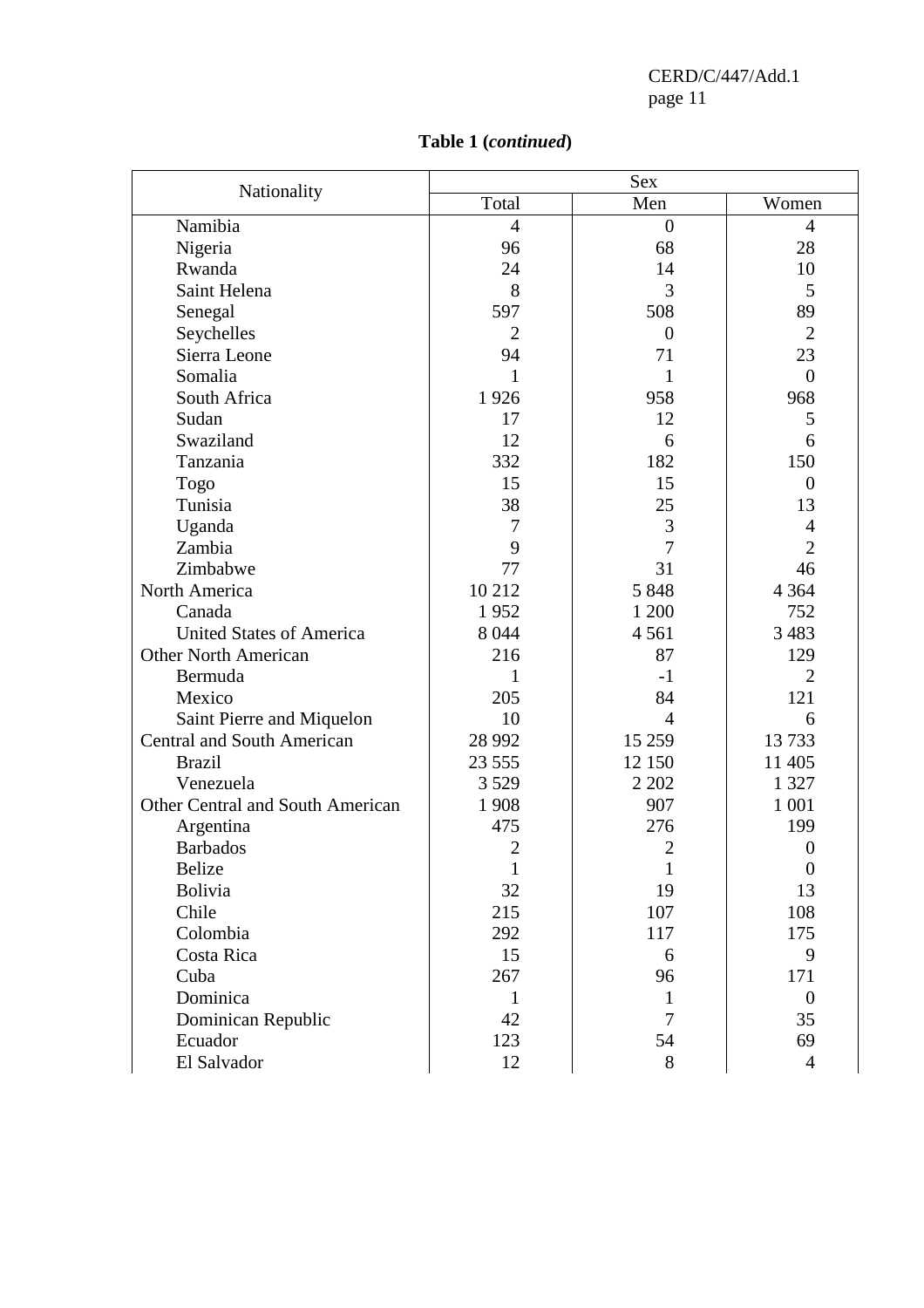|                            |                | <b>Sex</b>       |                  |  |
|----------------------------|----------------|------------------|------------------|--|
| Nationality                | Total          | Men              | Women            |  |
| Grenada                    | $\mathbf{1}$   | $\boldsymbol{0}$ | $\mathbf{1}$     |  |
| Guatemala                  | 22             | 10               | 12               |  |
| Guyana                     | 20             | 11               | 9                |  |
| Haiti                      | $\overline{2}$ | $\overline{2}$   | $\boldsymbol{0}$ |  |
| Honduras                   | 10             | $\overline{4}$   | 6                |  |
| Jamaica                    | $\overline{2}$ | $\mathbf{1}$     | $\mathbf{1}$     |  |
| Nicaragua                  | 8              | $\overline{2}$   | 6                |  |
| Panama                     | 24             | 14               | 10               |  |
| Paraguay                   | 23             | 16               | $\overline{7}$   |  |
| Peru                       | 209            | 90               | 119              |  |
| Dominican Republic         | 42             | 7                | 35               |  |
| <b>St. Kitts and Nevis</b> | $\overline{c}$ | 1                | 1                |  |
| Suriname                   | $\overline{4}$ | 4                | $\overline{0}$   |  |
| Trinidad and Tobago        | 19             | 13               | 6                |  |
| Uruguay                    | 85             | 45               | 40               |  |
| Asia                       | 9721           | 5 5 3 8          | 4 1 8 3          |  |
| Afghanistan                | 3              | 2                | 1                |  |
| Bahrain                    | 16             | 16               | $\overline{0}$   |  |
| Bangladesh                 | 254            | 208              | 46               |  |
| Cambodia                   | 1              | 1                | $\theta$         |  |
| China                      | 3 9 5 5        | 2 3 7 1          | 1584             |  |
| Cyprus                     | 3              | $\overline{2}$   | 1                |  |
| Hong Kong                  | 295            | 150              | 145              |  |
| India                      | 1 3 7 4        | 650              | 724              |  |
| Indonesia                  | 16             | $\overline{2}$   | 14               |  |
| Iran                       | 592            | 346              | 246              |  |
| Iraq                       | 154            | 96               | 58               |  |
| <b>Israel</b>              | 104            | 68               | 36               |  |
| Japan                      | 800            | 466              | 334              |  |
| Jordan                     | 80             | 49               | 31               |  |
| Kuwait                     | 19             | 11               | $8\,$            |  |
| Lebanon                    | 192            | 108              | 84               |  |
| Macao                      | $\mathbf{1}$   | $\boldsymbol{0}$ | $\mathbf{1}$     |  |
| Malaysia                   | 44             | 27               | 17               |  |
| Myanmar                    | $\mathbf{2}$   | $\boldsymbol{0}$ | $\frac{2}{2}$    |  |
| Nepal                      | 5              | 3                |                  |  |
| North Korea                | 11             | 5                | 6                |  |
| Pakistan                   | 1 0 3 9        | 661              | 378              |  |
| Philippines                | 313            | 71               | 242              |  |
| Qatar                      | $\overline{2}$ | $\mathbf{1}$     | $\mathbf{1}$     |  |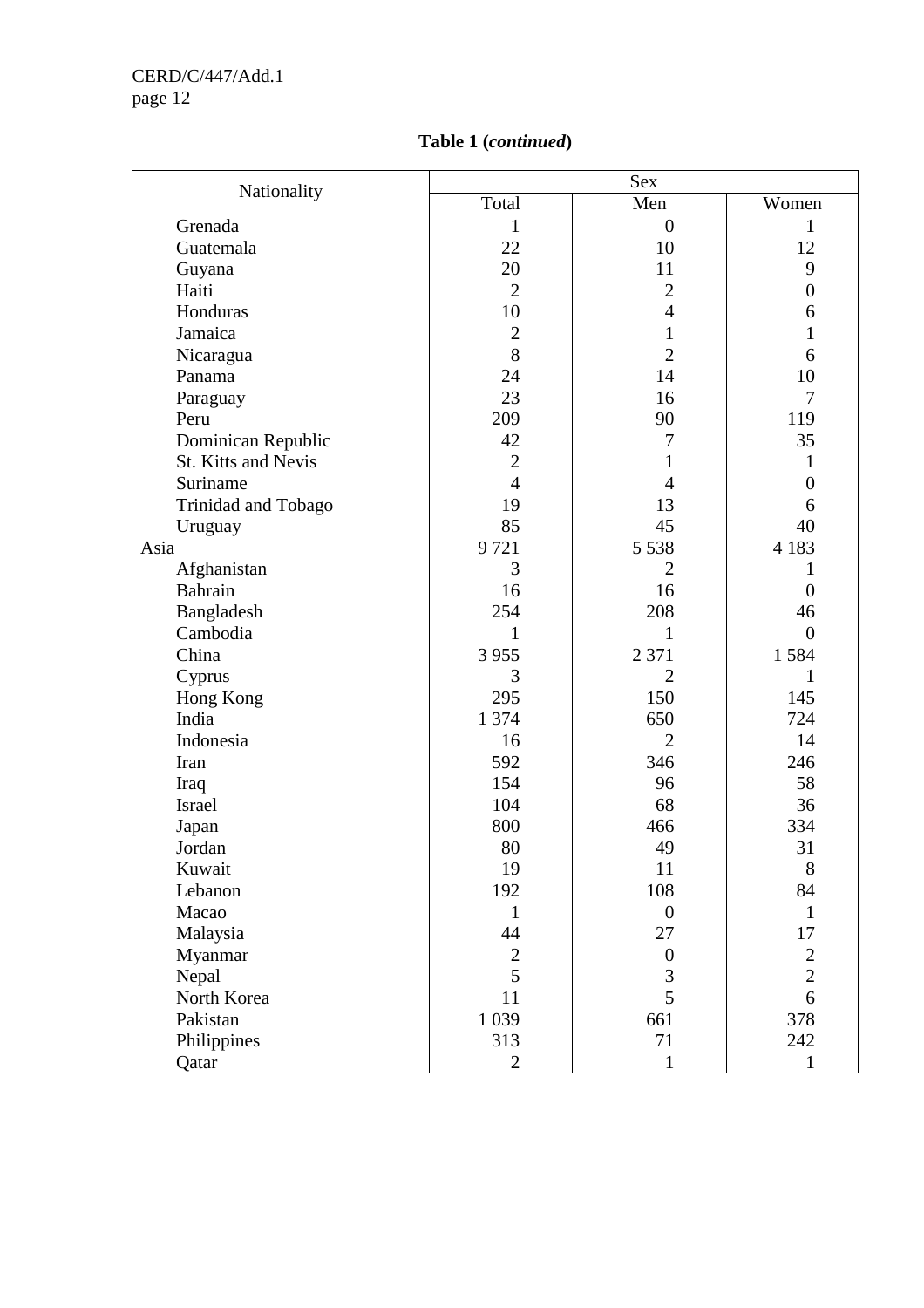| Nationality                 | Sex            |     |                |  |
|-----------------------------|----------------|-----|----------------|--|
|                             | Total          | Men | Women          |  |
| Saudi Arabia                | 19             | 12  |                |  |
| Singapore                   | 42             | 14  | 28             |  |
| South Korea                 | 193            | 104 | 89             |  |
| Sri Lanka                   | 19             | 9   | 10             |  |
| Syria                       | 78             | 44  | 34             |  |
| Taiwan                      | 5              | 2   | 3              |  |
| Thailand                    | 66             | 24  | 42             |  |
| Timor                       | $\overline{2}$ | 0   | $\overline{2}$ |  |
| <b>United Arab Emirates</b> | $\overline{2}$ | 2   |                |  |
| West Bank/Gaza Strip        | 10             |     | 3              |  |
| Viet Nam                    | 8              | 4   |                |  |
| Yemen                       | $\overline{2}$ | 2   |                |  |
| Oceania                     | 538            | 296 | 242            |  |
| Australia                   | 477            | 256 | 221            |  |
| New Zealand                 | 61             | 40  | 21             |  |
| <b>Stateless</b>            | 273            | 152 | 121            |  |
| Unknown                     | 6              | 2   | 4              |  |

## **Table 1 (***continued***)**

*Source*: Aliens and Border Service. Final data for 2001 (processed on 6 May 2003) are given in table 2 of the annex (available for consultation in the secretariat).

*Note*: Provisional data for 2001 (processed in January 2003).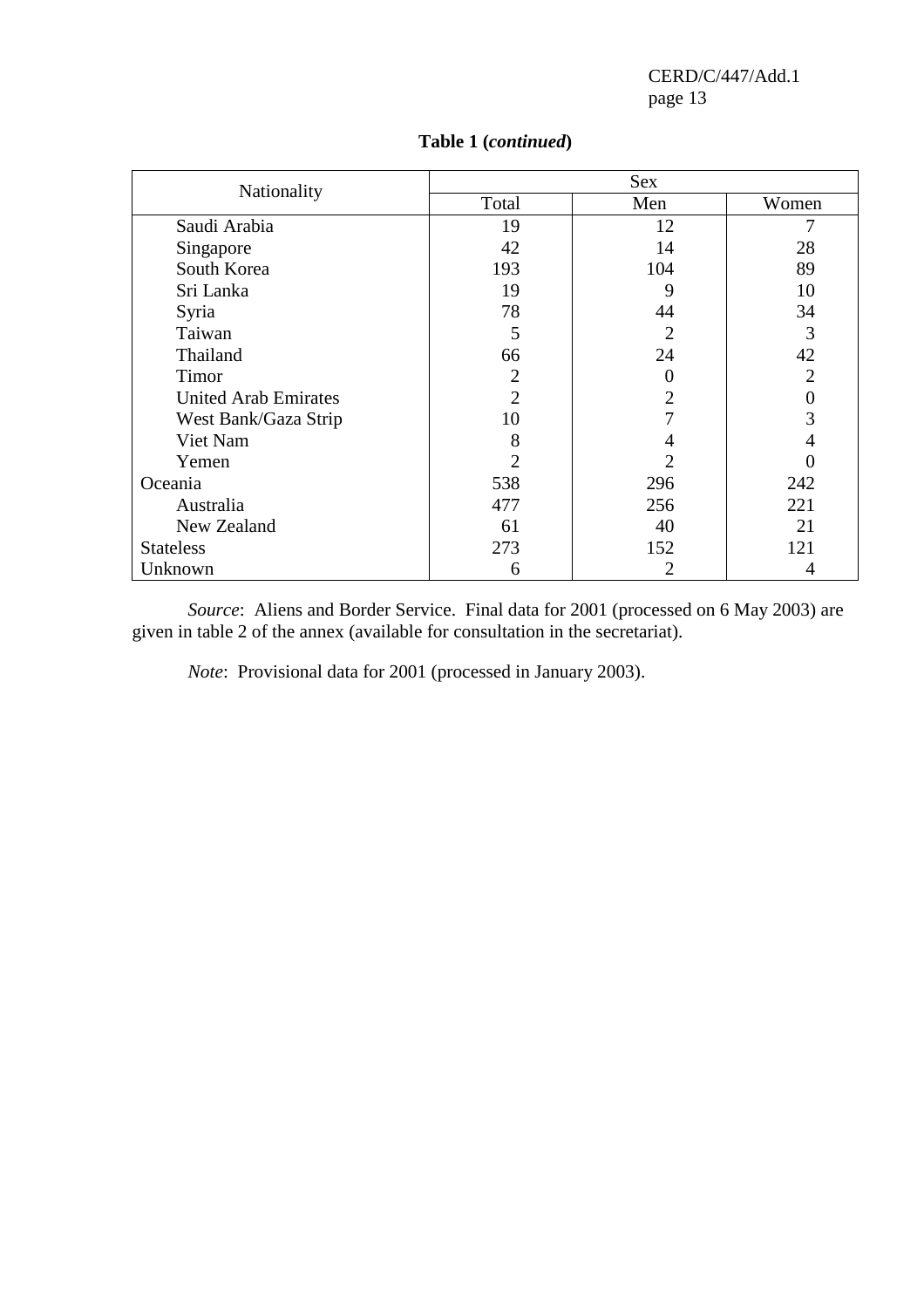# Table 2<br>**Resident alien population of Portugal, by nationality and district of residence**

| Nationality    | Aveiro           | Beja             | $_{\rm Bragg}$   | Braganga         | <b>Branco</b><br>Castelo | Coimbra          | Evora          | $_{\rm Fare}$    | Guarda         | Leiria           | Lisboa         | Portalegre     | $_{\mbox{\small{Porto}}}$ | Santarém       | Setúbal          | $\rm{Vian}a$<br>$\rm{Caste}b$<br>$\theta$ | Vila Real      | Viseu            | Açores           | Madeira          |
|----------------|------------------|------------------|------------------|------------------|--------------------------|------------------|----------------|------------------|----------------|------------------|----------------|----------------|---------------------------|----------------|------------------|-------------------------------------------|----------------|------------------|------------------|------------------|
| Overall total  | 8 1 8 7          | 1 1 5 8          | 3 60 6           | 418              | 719                      | 6 0 0 3          | 1 0 5 9        | 29 27 2          | 855            | 2 9 9 8          | 122 258        | 768            | 13 15 2                   | 1799           | 23 28 9          | 1599                                      | 713            | 1618             | 2 6 0 6          | 2836             |
| Europe         | 1709             | 927              | 1 3 6 1          | 177              | 321                      | 2691             | 616            | 17788            | 293            | 1 2 5 3          | 26 5 9 9       | 494            | 5 3 6 7                   | 734            | 3 0 25           | 924                                       | 208            | 485              | 675              | 1578             |
| European Union | 1464             | 877              | 1 1 9 4          | 161              | 287                      | 2 5 4 6          | 592            | 16849            | 275            | 1 1 3 1          | 24 25 3        | 467            | 4938                      | 653            | 2 7 1 2          | 870                                       | 190            | 393              | 567              | 1 3 7 6          |
| Austria        | 27               | 10               | 16               | 3                | $\tau$                   | 36               | 11             | 114              | $\sqrt{2}$     | 8                | 222            | 6              | 49                        | 8              | 10               | - 1                                       | -1             | $\overline{4}$   | 13               | 42               |
| Belgium        | 44               | 47               | 62               | $\sqrt{2}$       | 11                       | 176              | 34             | 610              | 13             | 60               | 844            | 16             | 101                       | 24             | 138              | 22                                        | 8              | 27               | 16               | 24               |
| Denmark        | 41               | 44               | $\overline{c}$   | $\boldsymbol{0}$ | $\boldsymbol{0}$         | 23               | $\overline{4}$ | 234              | 5              | 9                | 287            | 5              | 101                       | 1              | 29               | $7\phantom{.0}$                           | $\overline{0}$ | $\mathbf{0}$     | 4                | 31               |
| Finland        | 16               | $\mathbf{1}$     | 6                | $\boldsymbol{0}$ | $\boldsymbol{0}$         | 17               | $\mathbf{0}$   | 201              | $\mathbf{0}$   | 6                | 186            | $\mathbf{0}$   | 64                        | $\mathbf{1}$   | 15               | 5                                         | -1             | 1                | $\mathbf{0}$     | 30               |
| France         | 412              | 45               | 305              | 29               | 71                       | 327              | 42             | 919              | 69             | 322              | 3 4 7 4        | 24             | 677                       | 128            | 410              | 190                                       | 41             | 89               | 134              | 116              |
| Germany        | 222              | 302              | 244              | 14               | 47                       | 369              | 106            | 3 4 6 9          | 57             | 182              | 3 5 0 6        | 34             | 1077                      | 76             | 626              | 68                                        | 18             | 59               | 263              | 427              |
| Greece         | 8                | $\mathbf{0}$     | 8                | $\overline{0}$   | $\mathbf{1}$             | 13               | $\overline{0}$ | 17               | $\overline{0}$ | $\boldsymbol{0}$ | 84             | $\overline{0}$ | 15                        | -1             | $\mathbf{2}$     | $\overline{c}$                            | $\mathbf{0}$   | $\overline{2}$   | $\boldsymbol{0}$ | $7\phantom{.0}$  |
| Ireland        | 10               | $\mathbf{1}$     | $\overline{4}$   | $\overline{0}$   | $\mathbf{0}$             | 13               | -1             | 188              | $\mathbf{1}$   | $\overline{4}$   | 225            | $\overline{2}$ | 16                        | 11             | 10               | $\mathbf{1}$                              | $\overline{0}$ | $\mathbf{0}$     | 3                | 5                |
| Italy          | 114              | 17               | 93               | 8                | 20                       | 352              | 35             | 291              | 14             | 67               | 1 5 1 0        | 28             | 323                       | 64             | 230              | 27                                        | 13             | 43               | 40               | 96               |
| Luxembourg     | $\boldsymbol{2}$ | -1               | $\overline{2}$   | -1               | $\mathbf{0}$             | 8                | $\overline{2}$ | 20               | -1             | 9                | 31             | $\overline{2}$ | 10                        | $\overline{0}$ | $\mathbf{1}$     | $\overline{c}$                            | $\mathbf{1}$   | 5                | $\mathbf{0}$     | $\boldsymbol{0}$ |
| Netherlands    | 59               | 120              | 43               | $-2$             | 30                       | 211              | 93             | 1947             | 21             | 93               | 1 1 0 5        | 56             | 206                       | 86             | 210              | 33                                        | 9              | 28               | 30               | 83               |
| Spain          | 382              | 133              | 284              | 99               | 74                       | 630              | 154            | 732              | 86             | 204              | 7773           | 238            | 1 3 3 5                   | 183            | 652              | 429                                       | 86             | 101              | 32               | 75               |
| Sweden         | 12               | 5                | 14               | $\boldsymbol{0}$ | 1                        | 44               | 91             | 292              | -1             | 8                | 694            | 3              | 64                        | 5              | 58               | 3                                         | 1              | $\overline{7}$   | 5                | 9                |
| United Kingdom | 115              | 151              | 111              | $\tau$           | 25                       | 327              | 19             | 7815             | 5              | 159              | 4 3 1 2        | 53             | 900                       | 65             | 321              | 80                                        | 11             | 27               | 27               | 431              |
|                |                  |                  |                  |                  |                          |                  |                |                  |                |                  |                |                |                           |                |                  |                                           |                |                  |                  |                  |
| Other European | 245              | 50               | 167              | 16               | 34                       | 145              | 24             | 939              | 18             | 122              | 2 3 4 6        | 27             | 429                       | 81             | 313              | 54                                        | 18             | 92               | 108              | 202              |
| Albania        | 3                | $\boldsymbol{0}$ | $\mathbf{1}$     | $\overline{0}$   | $\overline{0}$           | $\overline{2}$   | $\overline{0}$ | $\boldsymbol{0}$ | $\overline{0}$ | $\boldsymbol{0}$ | 9              | $\overline{0}$ | $\mathbf{1}$              | $\overline{c}$ | $\boldsymbol{0}$ | $\mathbf{0}$                              | 1              | $\overline{c}$   | $\mathbf{1}$     | $\mathbf{0}$     |
| Andorra        | $\overline{0}$   | $\mathbf{0}$     | $\mathbf{0}$     | $\overline{0}$   | $\overline{0}$           | $\boldsymbol{0}$ | $\overline{0}$ | $\boldsymbol{0}$ | $\mathbf{0}$   | $\boldsymbol{0}$ | 6              | $\overline{0}$ | $\mathbf{0}$              | $\overline{0}$ | $\mathbf{2}$     | $\mathbf{1}$                              | $\overline{0}$ | $\mathbf{0}$     | $\overline{0}$   | $\boldsymbol{0}$ |
| Armenia        | $\mathbf{0}$     | $\overline{0}$   | $\mathbf{0}$     | $\overline{0}$   | $\mathbf{0}$             | $\boldsymbol{0}$ | $\overline{0}$ | $\overline{0}$   | $\mathbf{0}$   | $\boldsymbol{0}$ | 15             | $\Omega$       | $\mathbf{0}$              | 1              | 1                | $\mathbf{0}$                              | $\overline{0}$ | $\mathbf{0}$     | $\mathbf{0}$     | 3                |
| <b>Belarus</b> | 10               | $\theta$         | $\mathbf{0}$     | $\overline{0}$   | $\mathbf{0}$             | $\sqrt{2}$       | $\mathbf{0}$   | $\sqrt{2}$       | $\mathbf{0}$   | 3                | 9              | $\Omega$       | 6                         | $\mathbf{1}$   | 3                | $\sqrt{2}$                                | $\Omega$       | $\mathbf{0}$     | $\mathbf{0}$     | $\sqrt{2}$       |
| Bosnia and     | $\overline{2}$   | $\Omega$         | $\overline{2}$   | $\overline{2}$   | $\mathbf{0}$             | 3                | $\Omega$       |                  | $\mathbf{2}$   | 6                | 71             | $\overline{5}$ | 3                         | $\Omega$       | $\mathbf Q$      | $\Omega$                                  | $\Omega$       |                  | $\Omega$         | $\mathbf{0}$     |
| Herzegovina    |                  |                  |                  |                  |                          |                  |                |                  |                |                  |                |                |                           |                |                  |                                           |                |                  |                  |                  |
| Bulgaria       | 39               |                  | 9                | $\boldsymbol{0}$ | $\boldsymbol{0}$         | 9                | $\overline{c}$ | 53               |                | 6                | 179            | $\mathbf{0}$   | 34                        | 9              | 22               | $\overline{7}$                            | -1             | 51               | 3                | 9                |
| Croatia        | $\tau$           | $\mathbf{0}$     | 19               | $\boldsymbol{0}$ | $\boldsymbol{0}$         | 1                | $\overline{0}$ | 15               | $\mathbf{0}$   | 5                | 33             | $\overline{0}$ | 15                        | $\overline{c}$ | $7\phantom{.0}$  | 1                                         | -1             | $\boldsymbol{0}$ | $\mathbf{0}$     | $\mathfrak{S}$   |
| Czech          | $\Omega$         | 1                |                  | $\overline{c}$   | -1                       | 1                | $\overline{0}$ | $\mathbf{Q}$     | $\mathbf{0}$   | $\Omega$         | 14             | $\Omega$       | 3                         | $\theta$       | $\tau$           | $\mathbf{0}$                              | 1              | -1               | $\mathbf{1}$     | 2                |
| Republic       |                  |                  |                  |                  |                          |                  |                |                  |                |                  |                |                |                           |                |                  |                                           |                |                  |                  |                  |
| Estonia        | 1                | $\overline{0}$   | $\mathbf{0}$     | $\overline{0}$   | $\boldsymbol{0}$         | $\boldsymbol{0}$ | $\overline{0}$ | -1               | $\mathbf{0}$   | 1                | 3              | $\overline{0}$ | 1                         | 1              | 1                | $\mathbf{0}$                              | $\overline{0}$ | $\mathbf{0}$     | $\mathbf{0}$     | $\boldsymbol{0}$ |
| Federal        | 13               | $\Omega$         |                  | $\mathbf{1}$     | $\mathbf{0}$             | 5                | $\mathbf{1}$   | 23               | -1             | $\overline{4}$   | 49             | $\Omega$       | 14                        | $\theta$       | 1                | $\Omega$                                  | 8              | 1                | $\Omega$         | 17               |
| Republic of    |                  |                  |                  |                  |                          |                  |                |                  |                |                  |                |                |                           |                |                  |                                           |                |                  |                  |                  |
| Yugoslavia     |                  |                  |                  |                  |                          |                  |                |                  |                |                  |                |                |                           |                |                  |                                           |                |                  |                  |                  |
| Former         | 8                | $\mathbf{0}$     | $\boldsymbol{2}$ | $\mathbf{0}$     | $\boldsymbol{2}$         | 1                | $\overline{0}$ | $\boldsymbol{0}$ | $\mathbf{0}$   | 1                | 34             | 2              | 16                        | $\overline{0}$ | $\mathbf{0}$     | $\overline{0}$                            | $\overline{0}$ | 1                | $\overline{0}$   | $\overline{c}$   |
| Czechoslovakia |                  |                  |                  |                  |                          |                  |                |                  |                |                  |                |                |                           |                |                  |                                           |                |                  |                  |                  |
| Former         | $\overline{c}$   | $\boldsymbol{0}$ | 5                | $\mathbf{1}$     | $\boldsymbol{0}$         | $\overline{2}$   | 1              | 23               | $\mathbf{0}$   | $\mathbf{1}$     | 68             | $\overline{0}$ | 30                        | 3              | 6                | $\boldsymbol{0}$                          | $-2$           | $\boldsymbol{2}$ | $\mathbf{1}$     | 6                |
| Yugoslavia     |                  |                  |                  |                  |                          |                  |                |                  |                |                  |                |                |                           |                |                  |                                           |                |                  |                  |                  |
| Former USSR    |                  | $\overline{0}$   | 12               | $\overline{0}$   | $\overline{2}$           | 6                | $\mathbf{0}$   | $\overline{0}$   | $\mathbf{0}$   | $\overline{4}$   | 226            | $\theta$       | 38                        | $\overline{4}$ | 5                | 8                                         | $\overline{0}$ |                  | $\mathbf{1}$     | $\mathbf{0}$     |
| Georgia        | $\overline{0}$   | $\theta$         | $\boldsymbol{0}$ | $\Omega$         | $\mathbf{0}$             | $\theta$         | $\overline{0}$ |                  | $\theta$       | $\Omega$         | $\overline{c}$ | $\mathbf{0}$   | $\overline{0}$            | $\theta$       | $\theta$         | $\overline{0}$                            | $\Omega$       | $\theta$         | $\mathbf{0}$     | $\mathbf{0}$     |
| Hungary        | 5                | $\Omega$         | $\overline{c}$   | $\Omega$         | $\Omega$                 | 3                | $\Omega$       | 11               | $\Omega$       | 3                | 72             | $\theta$       | 17                        | $\Omega$       | $\tau$           | 1                                         | $\Omega$       | $\Omega$         | $\Omega$         | 15               |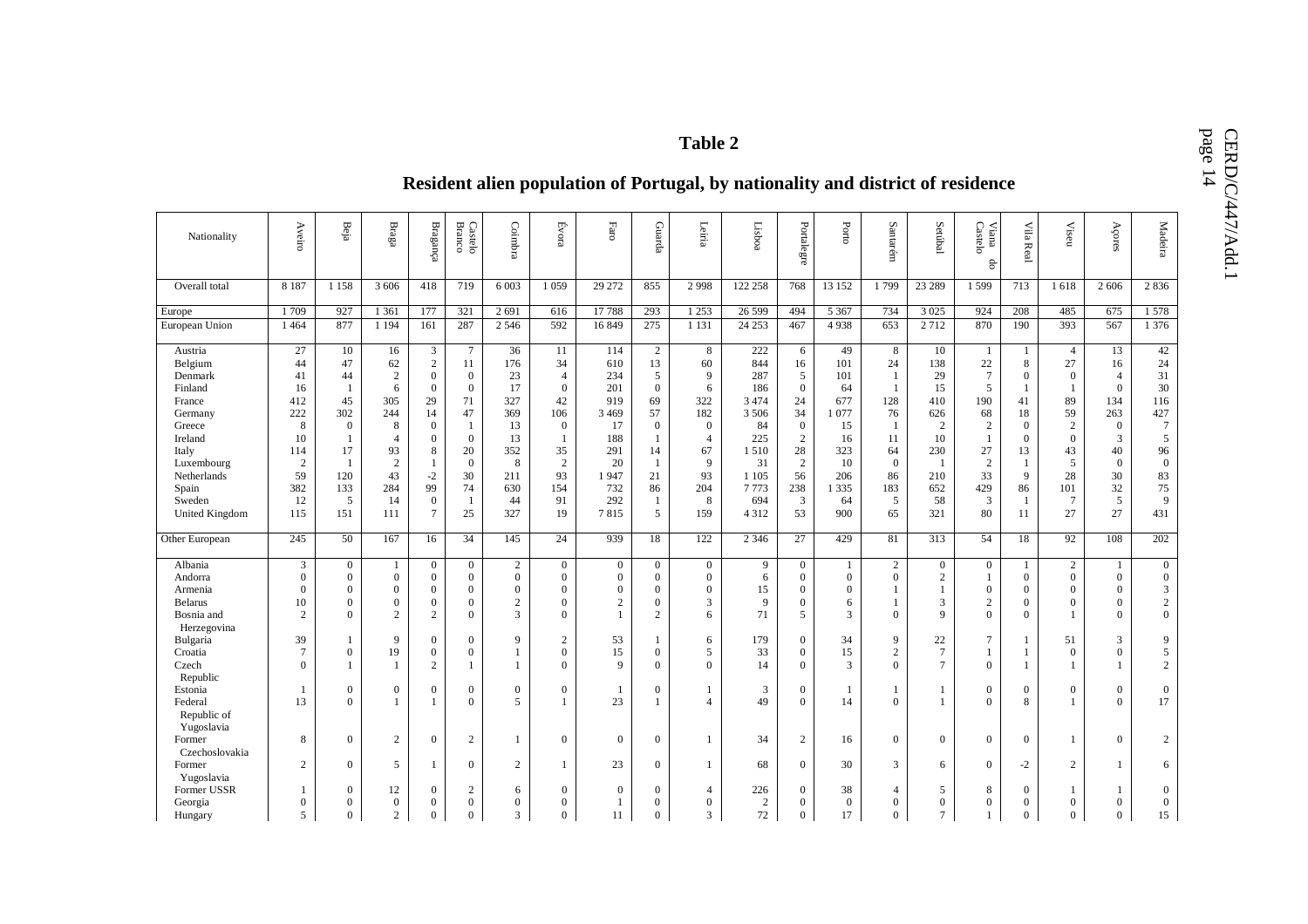# **Table 2 (***continued***)**

| Nationality                          | Aveiro                           | Beja                 | $_{\rm Braga}$                   | $\ensuremath{\mathbf{B}}$ ragança    | Castelo<br>Branco    | Coimbra                          | Évora            | $_{\rm Faro}$                  | Guarda                           | Leiria           | Lisboa                             | Portalegre                       | Porto             | Santarém                         | Setúbal             | Viana do<br>Castelo              | Vila Real                        | <b>Viseu</b>                   | Açores                       | Madeira                              |
|--------------------------------------|----------------------------------|----------------------|----------------------------------|--------------------------------------|----------------------|----------------------------------|------------------|--------------------------------|----------------------------------|------------------|------------------------------------|----------------------------------|-------------------|----------------------------------|---------------------|----------------------------------|----------------------------------|--------------------------------|------------------------------|--------------------------------------|
| Iceland                              | 7                                | $\mathbf{0}$         | $\mathbf{0}$                     | $\boldsymbol{0}$                     | $\overline{0}$       | $-1$                             | $\boldsymbol{0}$ | 11                             | $\overline{0}$                   | $\boldsymbol{0}$ | 16                                 | 1                                | $\tau$            | 1                                | 1                   | $\overline{0}$                   | $\mathbf{0}$                     | $\boldsymbol{0}$               | $\overline{4}$               | $\boldsymbol{0}$                     |
| Kazakhstan                           | $\boldsymbol{0}$                 | $\mathbf{0}$         | $\mathbf{0}$                     | $\boldsymbol{0}$                     | $\overline{0}$       | $\boldsymbol{0}$                 | $\mathbf{0}$     | -1                             | $\boldsymbol{0}$                 | $\mathbf{0}$     | $\boldsymbol{2}$                   | $\mathbf{0}$                     | $\sqrt{2}$        | 1                                |                     | $\overline{0}$                   | $\boldsymbol{0}$                 | $\overline{0}$                 | $\overline{0}$               | $\boldsymbol{0}$                     |
| Latvia<br>Liechtenstein              | $\mathbf{0}$<br>$\boldsymbol{0}$ | $\Omega$<br>$\Omega$ | $\mathbf{0}$<br>$\boldsymbol{0}$ | $\boldsymbol{0}$<br>$\boldsymbol{0}$ | $\Omega$<br>$\Omega$ | $\mathbf{0}$<br>$\boldsymbol{0}$ | $\overline{0}$   | $\mathbf{0}$<br>$\overline{4}$ | $\mathbf{0}$<br>$\boldsymbol{0}$ | $\boldsymbol{0}$ | $\overline{4}$<br>$\boldsymbol{0}$ | $\boldsymbol{0}$<br>$\mathbf{0}$ | 1<br>$\mathbf{1}$ | $\mathbf{0}$<br>$\boldsymbol{0}$ | 3<br>$\overline{0}$ | $\mathbf{0}$<br>$\boldsymbol{0}$ | $\mathbf{0}$<br>$\boldsymbol{0}$ | $\mathbf{0}$<br>$\overline{0}$ | $\mathbf{0}$<br>$\mathbf{0}$ | $\sqrt{2}$<br>$\boldsymbol{0}$       |
| Lithuania                            | $\mathbf{0}$                     |                      | $\mathbf{1}$                     | $\mathbf{0}$                         | $\Omega$             | $\mathbf{0}$                     | $\theta$         | $\overline{2}$                 | $\mathbf{0}$                     | $\theta$         | 6                                  | $\mathbf{0}$                     |                   | $\mathbf{0}$                     | $\Omega$            | $\overline{2}$                   | $\boldsymbol{0}$                 | $\theta$                       | $\mathbf{0}$                 |                                      |
| Malta                                | $\mathbf{0}$                     | $\Omega$             | $\mathbf{0}$                     | $\mathbf{0}$                         | $\Omega$             | $\mathbf{0}$                     | $\Omega$         | $\mathbf{0}$                   | $\mathbf{0}$                     | $\theta$         | 3                                  | $\Omega$                         | 6                 | $\mathbf{0}$                     | $\theta$            | $\mathbf{0}$                     | $\mathbf{0}$                     | $\theta$                       | $\mathbf{0}$                 | $\boldsymbol{0}$<br>$\boldsymbol{0}$ |
| Moldova                              |                                  |                      | $\mathbf{0}$                     | $\mathbf{0}$                         | $\Omega$             | $\mathbf{0}$                     |                  | 8                              | $\mathbf{0}$                     | 1                | 9                                  | $\overline{0}$                   | 3                 | 1                                | 19                  | $\mathbf{0}$                     | $\mathbf{0}$                     | 1                              | $\Omega$                     | $\boldsymbol{0}$                     |
| Monaco                               | $\boldsymbol{0}$                 | $\theta$             | $\mathbf{0}$                     | $\mathbf{0}$                         | $\theta$             | $\mathbf{0}$                     | $\overline{0}$   | $\boldsymbol{2}$               | $\mathbf{0}$                     | $\mathbf{0}$     | $\mathbf{0}$                       | $\boldsymbol{0}$                 | $\overline{0}$    | $\mathbf{0}$                     | $\overline{0}$      | $\mathbf{0}$                     | $\mathbf{0}$                     | $\theta$                       | $\mathbf{0}$                 | $\boldsymbol{0}$                     |
| Norway                               | 15                               | 4                    | $\tau$                           | $\mathbf{0}$                         | $\overline{2}$       | 25                               | $\mathbf{1}$     | 146                            |                                  | 10               | 263                                | $\overline{c}$                   | 21                | 1                                | 31                  | 5                                | $\mathbf{0}$                     | 1                              | $\overline{4}$               | 28                                   |
| Poland                               | 16                               | $\theta$             | 9                                | $\overline{2}$                       | $\overline{c}$       | 5                                | $\overline{0}$   | 26                             | 5                                | $\overline{3}$   | 130                                | 1                                | 25                | 3                                | 11                  | $\overline{2}$                   | $\mathbf{0}$                     | 1                              | $\overline{4}$               | $\overline{4}$                       |
| Romania                              | 27                               | $\overline{c}$       | 43                               | 5                                    |                      | 17                               | 3                | 58                             | $\mathbf{0}$                     | 13               | 251                                | $\mathbf{1}$                     | 16                | 20                               | 44                  | 6                                |                                  | $\sqrt{2}$                     | $\mathbf{0}$                 | $\mathbf{2}$                         |
| Russia                               | 51                               | $\theta$             | 12                               | $\mathbf{0}$                         | 9                    | 28                               | 3                | 65                             | $\mathbf{0}$                     | $\sqrt{5}$       | 279                                | $\boldsymbol{0}$                 | 44                | 11                               | 56                  | 6                                | 3                                | 3                              | 9                            | 14                                   |
| Slovak Republic                      | $\boldsymbol{0}$                 | $\theta$             | $\sqrt{2}$                       | $\mathbf{0}$                         | $\Omega$             | $\mathbf{0}$                     | $\boldsymbol{0}$ | $\overline{4}$                 |                                  | $\mathbf{0}$     | 3                                  | $\overline{0}$                   | $\overline{2}$    | 1                                | $\overline{0}$      | $\mathbf{0}$                     | $\mathbf{0}$                     | $\theta$                       | $-1$                         | $\sqrt{2}$                           |
| Slovenia                             |                                  |                      | $\mathbf{0}$                     | $\overline{0}$                       | $\theta$             | $\Omega$                         | $\overline{0}$   |                                | $\mathbf{0}$                     | $\theta$         | 3                                  | $\overline{0}$                   | $\overline{2}$    | $\overline{2}$                   |                     | $\mathbf{0}$                     | $\mathbf{0}$                     | $\Omega$                       | $\mathbf{0}$                 | $\sqrt{2}$                           |
| Switzerland                          | 26                               | 36                   | 19                               | 3                                    | 14                   | 28                               | 6                | 446                            | $\overline{4}$                   | 54               | 460                                | 15                               | 102               | 13                               | 58                  | 11                               | $\overline{4}$                   | 22                             | $22\,$                       | 62                                   |
| The former                           |                                  | $\theta$             | 5                                | $\Omega$                             | $\Omega$             | $\overline{4}$                   | $\Omega$         | $\Omega$                       |                                  | $\mathbf{1}$     | 6                                  | $\Omega$                         | $\Omega$          | $\theta$                         | 3                   | $\mathbf{0}$                     | $\Omega$                         | $\mathbf{1}$                   | $\mathbf{1}$                 | 1                                    |
| Yugoslav<br>Republic of<br>Macedonia |                                  |                      |                                  |                                      |                      |                                  |                  |                                |                                  |                  |                                    |                                  |                   |                                  |                     |                                  |                                  |                                |                              |                                      |
| Turkey                               | 3                                |                      | 9                                | $\mathbf{0}$                         | $\overline{0}$       | $\boldsymbol{0}$                 | 3                | 14                             | $\boldsymbol{0}$                 | $-1$             | 50                                 | $\boldsymbol{0}$                 | 10                | -1                               | 5                   |                                  | $\mathbf{0}$                     | $\theta$                       | $\boldsymbol{2}$             | 3                                    |
| Turkmenistan                         | $\mathbf{0}$                     | $\Omega$             | $\mathbf{0}$                     | $\boldsymbol{0}$                     | $\Omega$             | 1                                | $\boldsymbol{0}$ | $\mathbf{0}$                   | $\mathbf{0}$                     | $\mathbf{0}$     | $\overline{c}$                     | $\boldsymbol{0}$                 | $\mathbf{0}$      | $\mathbf{0}$                     | $\mathbf{0}$        | $\mathbf{0}$                     | $\mathbf{0}$                     | $\mathbf{0}$                   | $\mathbf{0}$                 | $\boldsymbol{0}$                     |
| Ukraine                              | 6                                | $\overline{2}$       | 6                                | $\mathbf{0}$                         |                      | 3                                | $\overline{2}$   | 12                             | $\overline{c}$                   | 1                | 69                                 | $\overline{0}$                   | 8                 | $\overline{2}$                   | 9                   | 1                                | $\mathbf{0}$                     | 1                              | 56                           | 21                                   |
| Uzbekistan                           | $\mathbf{0}$                     | $\mathbf{0}$         | $\mathbf{0}$                     | $\mathbf{0}$                         | $\Omega$             | $\mathbf{0}$                     | $\overline{0}$   | $\mathbf{0}$                   | $\Omega$                         | $\mathbf{0}$     | $\mathbf{0}$                       | $\mathbf{0}$                     | $\overline{0}$    | 1                                | $\theta$            | $\mathbf{0}$                     | $\Omega$                         | $\mathbf{0}$                   | $\overline{0}$               | $\mathbf{0}$                         |
| Africa                               | 1 3 5 2                          | 110                  | 743                              | 113                                  | 146                  | 1520                             | 241              | 7645                           | 145                              | 735              | 72 630                             | 157                              | 2 741             | 577                              | 17929               | 154                              | 159                              | 243                            | 333                          | 273                                  |
|                                      |                                  |                      |                                  |                                      |                      |                                  |                  |                                |                                  |                  |                                    |                                  |                   |                                  |                     |                                  |                                  |                                |                              |                                      |
| Angola                               | 424                              | 26                   | 311                              | 58                                   | 39                   | 465                              | 56               | 924                            | 60                               | 201              | 15 3 45                            | 77                               | 904               | 184                              | 3 4 2 4             | 66                               | 79                               | 111                            | 18                           | 48                                   |
| Cape Verde                           | 196                              | 34                   | 117                              | 32                                   | 74                   | 381                              | 105              | 3 2 4 4                        | 48                               | 325              | 33 784                             | 42                               | 886               | 196                              | 10 403              | 27                               | 33                               | 57                             | 214                          | 25                                   |
| Guinea-Bissau                        | 477                              | 18                   | 122                              | 6                                    | -1                   | 332                              | 21               | 2 3 8 4                        | 1                                | 58               | 12 3 18                            | $\overline{7}$                   | 341               | 58                               | 1489                | 23                               | 24                               | 20                             | 78                           | 106                                  |
| Mozambique                           | 43                               | 8                    | 64                               | $\overline{4}$                       | 12                   | 108                              | 27               | 110                            | 3                                | 45               | 3 3 1 7                            | 5                                | 130               | 51                               | 812                 | $\overline{7}$                   |                                  | 5                              | $\,8\,$                      | $\,$ 8 $\,$                          |
| Sao Tome and                         | 75                               | 3                    | 37                               | 3                                    | 6                    | 115                              | 22               | 80                             | 5                                | 12               | 4 4 6 3                            | 17                               | 109               | 28                               | 1 3 3 4             | $\mathbf{0}$                     | 8                                | 22                             | 2                            | $\overline{4}$                       |
| Príncipe                             |                                  |                      |                                  |                                      |                      |                                  |                  |                                |                                  |                  |                                    |                                  |                   |                                  |                     |                                  |                                  |                                |                              |                                      |
| Other African                        | 137                              | 21                   | 92                               | 10                                   | 14                   | 119                              | 10               | 903                            | 28                               | 94               | 3 4 0 3                            | 9                                | 371               | 60                               | 467                 | 31                               | 14                               | 28                             | 13                           | 82                                   |
|                                      |                                  |                      |                                  |                                      |                      |                                  |                  |                                |                                  |                  |                                    |                                  |                   |                                  |                     |                                  |                                  |                                |                              |                                      |
| Algeria                              | $\overline{4}$                   | $\overline{2}$       | $\overline{4}$                   | $\boldsymbol{0}$                     | $\mathbf{0}$         | $\mathbf{0}$                     | $\overline{c}$   | 16                             | $\boldsymbol{0}$                 | 5                | 37                                 | $\boldsymbol{0}$                 | 18                | $\overline{4}$                   | $\overline{7}$      | $\overline{4}$                   | 3                                | $\boldsymbol{0}$               | $\mathbf{0}$                 | $\mathbf{1}$                         |
| Benin                                | 1                                | $\mathbf{0}$         | $\boldsymbol{0}$                 | $\boldsymbol{0}$                     | $\overline{0}$       | $\mathbf{0}$                     | $\mathbf{0}$     | -1                             | $\mathbf{0}$                     | $\mathbf{0}$     | $\boldsymbol{2}$                   | $\boldsymbol{0}$                 | $\boldsymbol{0}$  | $\mathbf{0}$                     | $\overline{2}$      | $\overline{0}$                   | $\boldsymbol{0}$                 | $\boldsymbol{0}$               | $\overline{0}$               | $\boldsymbol{0}$                     |
| Botswana                             | 3                                | $\Omega$             | $\mathbf{0}$                     | $\boldsymbol{0}$                     | $\overline{0}$       | $\mathbf{0}$                     | $\overline{0}$   | $\mathbf{0}$                   | $\overline{0}$                   | -1               | 3                                  | $\mathbf{0}$                     | $\overline{0}$    | $\mathbf{0}$                     | $\overline{0}$      | $\mathbf{0}$                     | $\mathbf{0}$                     | $\mathbf{0}$                   | $\mathbf{0}$                 | $\boldsymbol{0}$                     |
| <b>Burkina Faso</b>                  | $\boldsymbol{0}$                 | $\theta$             | $\boldsymbol{0}$                 | $\boldsymbol{0}$                     | $\Omega$             | $\mathbf{0}$                     | $\overline{0}$   | $\mathbf{0}$                   | $\boldsymbol{0}$                 | $\boldsymbol{0}$ | $\boldsymbol{2}$                   | $\mathbf{0}$                     | $\boldsymbol{0}$  | $\mathbf{0}$                     | $\mathbf{0}$        | $\mathbf{0}$                     | $\boldsymbol{0}$                 | $\overline{0}$                 | $\mathbf{0}$                 | $\boldsymbol{0}$                     |
| Burundi                              | $\boldsymbol{0}$                 | $\theta$             | $\mathbf{0}$                     | $\mathbf{0}$                         | $\Omega$             | $\mathbf{0}$                     | $\theta$         |                                | $\mathbf{0}$                     | $\boldsymbol{0}$ | $\mathbf{0}$                       | 0                                | $\mathbf{0}$      | $\overline{0}$                   |                     | $\mathbf{0}$                     | $\boldsymbol{0}$                 | $\theta$                       | $\mathbf{0}$                 | $\boldsymbol{0}$                     |
| Cameroon                             | $-1$                             | $\overline{0}$       | $\mathbf{0}$                     | 1                                    | $\mathbf{0}$         | 1                                | $\theta$         |                                | $\mathbf{0}$                     | $\boldsymbol{0}$ | 11                                 | $\mathbf{0}$                     | 9                 | $\mathbf{0}$                     | 10                  | $\mathbf{0}$                     | $\boldsymbol{0}$                 | $\overline{0}$                 | $\mathbf{0}$                 | 1                                    |
| Central African                      | $\Omega$                         | $\Omega$             | $\Omega$                         | $\Omega$                             | $\Omega$             | $\Omega$                         | $\Omega$         | $\overline{2}$                 | $\Omega$                         | $\Omega$         | -1                                 | $\Omega$                         | $\Omega$          | $\Omega$                         | $\Omega$            | $\Omega$                         | $\Omega$                         | $\Omega$                       | $\Omega$                     | $\mathbf{0}$                         |
| Republic                             |                                  | $\theta$             |                                  |                                      |                      |                                  |                  |                                |                                  |                  |                                    |                                  |                   |                                  |                     |                                  |                                  |                                |                              |                                      |
| Chad                                 | $\mathbf{0}$                     |                      | $\Omega$                         | $\mathbf{0}$                         | $\overline{0}$       | $\Omega$                         | $\mathbf{0}$     | $\mathbf{0}$                   | $\overline{0}$                   | 1                | $\overline{0}$                     | $\overline{0}$                   | $\Omega$          | $\Omega$                         | $\mathbf{0}$        | $\Omega$                         | $\overline{0}$                   | $\overline{0}$                 | $\Omega$                     | $\mathbf{0}$                         |

# p age 15 CERD/C/447/Add.1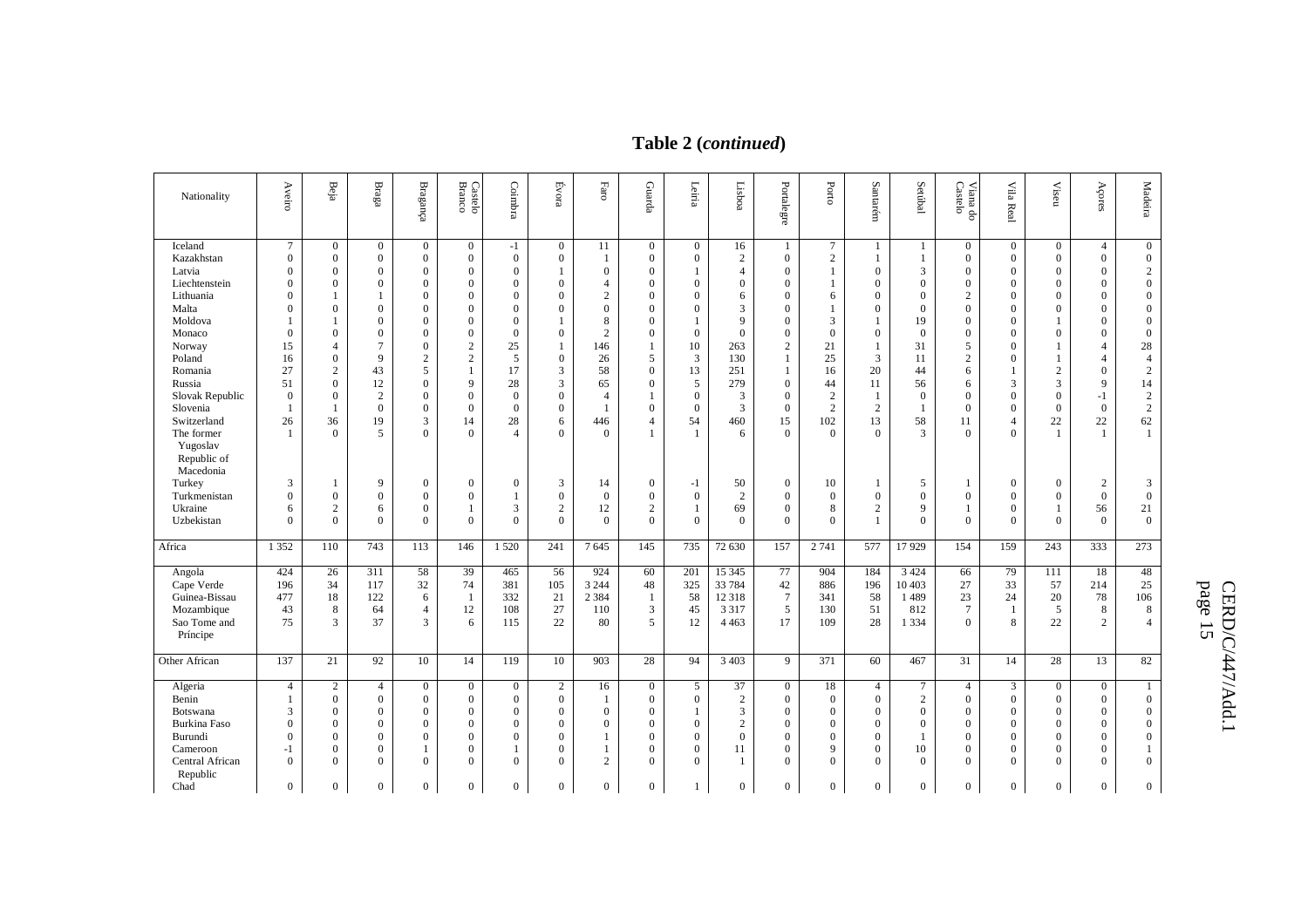page 16

#### $\begin{array}{c|c|c|c|c|c|c} \hline \text{Nationality} & \begin{array}{c|c|c|c|c|c|c} \hline \text{X} & \text{B} & \text{B} & \text{B} & \text{B} & \text{B} & \text{B} \\ \hline \text{Aationality} & \hat{\text{B}} & \hat{\text{B}} & \text{B} & \text{B} & \text{B} & \text{B} \\ \hline \text{Bationality} & \hat{\text{B}} & \hat{\text{B}} & \text{B} & \text{B} & \text{B} & \text{B} \\ \hline \text{Bationality} & \hat{\text{B}} & \hat{\text{$ Aveiro Beja Braga Bragança Branco Castelo Coimbra Évora Faro Guarda Leiria Lisboa Portalegre Porto Santarém Setúbal Castelo Viana do Vila Real Viseu Açores Madeira Congo (Democratic Republic) 26 | 0 | 16 | 2 | 4 | 4 | 0 | 5 | 7 | 7 | 176 | 1 | 23 | 1 | 16 | 1 | 5 | 2 | 0 | 0  $\overline{0}$  Congo (Republic)<br>Côte d'Ivoire 4 1 0 12 0 0 1 0 1 0 1 5 0 54 0 5 0 19 0 0 1 0 1 0 0 Côte d'Ivoire | 14 | 0 | 0 | 0 | 1 | 1 | 0 | 12 | 0 | 1 | 48 | 0 | 3 | 1 | 20 | 0 | 0 | 0 | 0 | 0 Djibouti 0 0 0 0 0 0 0 0 0 0 1 0 0 0 0 0 0 0 0 0 Egypt | 4 | 0 | 0 | 1 | 0 | 3 | 0 | 9 | 0 | 1 | 33 | 0 | 12 | 1 | 5 | 1 | 1 | 0 | -1 | 1 Equatorial Guinea 0 0 0 0 0 0 0 0 0 0 10 0 0 0 7 0 0 0 0 0 Ethiopia 2 0 0 0 0 0 0 0 0 1 7 1 1 0 1 0 0 0 0 0 Gabon 0 0 0 0 0 0 0 1 0 0 1 0 0 0 0 0 0 0 0 0  $\overline{0}$  Gambia 0 0 0 0 0 0 0 2 0 0 4 0 0 0 0 0 0 0 0 0  $\overline{0}$  Ghana 2 0 0 0 0 0 0 9 3 2 31 0 6 0 2 0 0 0 0 0  $\overline{0}$ Guinea | 16 | -1 | 22 | 0 | 0 | 30 | 4 | 61 | 2 | 1 | 421 | 2 | 66 | 8 | 97 | 6 | 1 | 2 | -3 | 5 5 Kenya 1 0 0 0 0 11 0 10 0 2 237 2 1 1 20 0 0 1 0 1 Lesotho 2 0 0 0 0 0 0 0 0 0 1 0 0 0 0 1 0 0 0 0  $\overline{0}$  Liberia 0 0 0 0 0 0 0 3 0 0 35 0 0 0 2 0 0 0 0 0  $\overline{0}$  Libya 1 0 1 0 0 0 0 0 0 0 34 0 3 0 0 0 0 0 0 4 Madagascar 0 0 0 0 0 0 0 0 0 0 5 0 1 0 0 0 0 0 0 0 Malawi 0 0 0 0 0 0 0 0 0 0 20 0 0 0 0 0 0 0 1 1  $\overline{1}$  Mali 1 0 3 0 0 2 0 4 1 0 32 0 5 1 14 2 2 0 1 1 Mauritius 0 0 0 0 0 0 0 2 0 0 8 0 0 0 0 0 0 2 0 1 Mauritania 0 0 0 0 0 1 0 0 0 0 28 0 0 0 2 0 0 0 0 1  $\overline{1}$ - Morocco | 20 | 13 | 6 | 1 | 3 | 7 | 0 | 130 | 4 | 51 | 215 | 1 | 35 | 12 | 47 | 5 | 1 | 9 | 2 | 4  $\overline{4}$  Namibia 0 0 0 0 0 0 0 1 0 0 3 0 0 0 0 0 0 0 0 0  $\overline{0}$ Nigeria | 2 | 2 | 1 | 0 | 0 | 1 | 0 | 3 | 0 | 1 | 72 | 0 | 5 | 0 | 8 | 0 | 0 | 0 | 0 | 0 | 1 Rwanda | 0 | 0 | 2 | 0 | 0 | 0 | 0 | 1 | 0 | 4 | 9 | 0 | 7 | 0 | 1 | 0 | 0 | 0 | 0 | 0 | 0  $\overline{0}$  Saint Helena 0 0 0 0 0 0 0 0 0 0 0 0 0 0 8 0 0 0 0 0  $\overline{0}$ Senegal | 3 | 0 | 5 | 3 | 2 | 9 | 1 | 37 | 0 | 0 | 442 | 0 | 61 | 5 | 25 | 1 | 0 | 1 | 0 | 2 Seychelles 0 0 0 0 0 0 0 0 0 0 2 0 0 0 0 0 0 0 0 0 Sierra Leone 0 0 0 0 1 1 0 2 0 0 86 0 2 0 2 0 0 0 0 0  $\overline{0}$  Somalia 0 0 0 0 0 0 0 0 0 0 1 0 0 0 0 0 0 0 0 0  $\overline{0}$ South Africa | 25 | 4 | 14 | 2 | 3 | 18 | 1 | 563 | 6 | 15 | 983 | 2 | 99 | 19 | 86 | 8 | 1 | 9 | 13 | 55 55 Sudan 0 0 2 0 0 0 0 1 0 0 13 0 0 0 1 0 0 0 0 0 Swaziland 0 0 0 0 0 0 1 1 0 0 6 0 1 0 3 0 0 0 0 0 - Tanzania | 0 | 0 | 0 | 0 | 26 | 0 | 3 | 0 | 0 | 254 | 0 | 0 | 2 | 47 | 0 | 0 | 0 | 0 | 0 |  $\overline{0}$  Togo 0 0 1 0 0 0 0 0 0 0 12 0 0 0 2 0 0 0 0 0 Tunisia 2 0 2 0 0 1 0 7 0 0 14 0 5 3 2 1 0 1 0 0  $\theta$  Uganda 0 0 0 0 0 0 0 0 0 1 5 0 0 0 1 0 0 0 0 0 Zambia 0 0 0 0 0 0 0 0 0 0 6 0 0 0 1 0 0 0 0 2 2 Zimbabwe | 5 | 1 | 1 | 0 | 0 || 2 | 1 || 14 || 0 || 0 || 38 || 0 || 3 || 2 || 8 || 1 || 0 || 0 || 0 || 0 || 1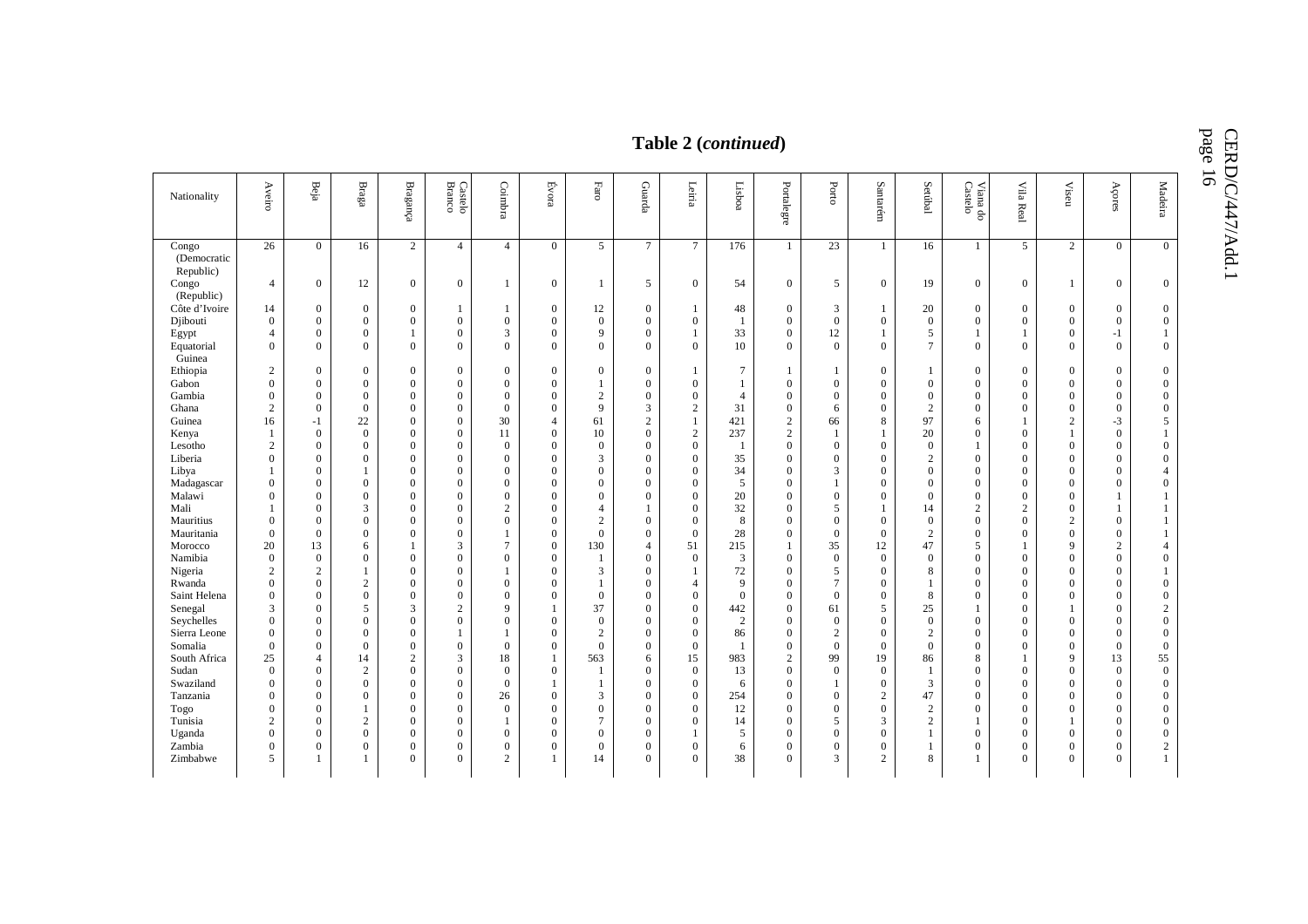# **Table 2 (***continued***)**

| Nationality                                       | Aveiro                            | Beja                                               | $_{\rm Bragg}$                             | Bragange                                   | Castelo<br>Branco                          | Coimbra                                    | Evora                             | $_{\rm Faro}$                         | Guarda                                  | Leiria                                 | Lisboa $\hfill$                     | Portalegre                                         | Porto                                  | Santarém                          | Setúbal                 | Castelo<br>Viana do                                    | Vila Real                                  | Viseu                                    | Açores                             | Madeira                                    |
|---------------------------------------------------|-----------------------------------|----------------------------------------------------|--------------------------------------------|--------------------------------------------|--------------------------------------------|--------------------------------------------|-----------------------------------|---------------------------------------|-----------------------------------------|----------------------------------------|-------------------------------------|----------------------------------------------------|----------------------------------------|-----------------------------------|-------------------------|--------------------------------------------------------|--------------------------------------------|------------------------------------------|------------------------------------|--------------------------------------------|
| North America                                     | 778                               | 23                                                 | 88                                         | 10                                         | 54                                         | 327                                        | 25                                | 886                                   | 172                                     | 344                                    | 5 0 3 6                             | 16                                                 | 267                                    | 135                               | 257                     | 148                                                    | 25                                         | 123                                      | 1 3 9 8                            | 100                                        |
| Canada<br><b>USA</b>                              | 148<br>627                        | $\mathbf{0}$<br>19                                 | 20<br>64                                   | 6<br>$\overline{4}$                        | 15<br>35                                   | 120<br>203                                 | 3<br>21                           | 328<br>552                            | $\mathbf{0}$<br>171                     | 137<br>195                             | 516<br>4 3 9 0                      | $\boldsymbol{0}$<br>12                             | 41<br>215                              | 36<br>91                          | 75<br>162               | $-1$<br>149                                            | $-3$<br>28                                 | 15<br>108                                | 490<br>909                         | 6<br>89                                    |
| <b>Other North</b><br>American                    | 3                                 | $\overline{4}$                                     | $\overline{4}$                             | $\overline{0}$                             | $\overline{4}$                             | $\overline{4}$                             | -1                                | 6                                     | 1                                       | 12                                     | 130                                 | $\overline{4}$                                     | 11                                     | 8                                 | 20                      | $\mathbf{0}$                                           | $\overline{0}$                             | $\overline{0}$                           | $-1$                               | $\overline{5}$                             |
| Bermuda<br>Mexico<br>Saint Pierre and<br>Miquelon | $\mathbf{0}$<br>3<br>$\mathbf{0}$ | $\boldsymbol{0}$<br>$\overline{4}$<br>$\mathbf{0}$ | $\mathbf{0}$<br>$\overline{4}$<br>$\Omega$ | $\mathbf{0}$<br>$\overline{0}$<br>$\Omega$ | $\bf{0}$<br>$\overline{4}$<br>$\mathbf{0}$ | $\mathbf{0}$<br>$\overline{4}$<br>$\Omega$ | $\boldsymbol{0}$<br>1<br>$\Omega$ | $\boldsymbol{0}$<br>6<br>$\mathbf{0}$ | $\boldsymbol{0}$<br>1<br>$\overline{0}$ | $\boldsymbol{0}$<br>12<br>$\mathbf{0}$ | $\mathbf{0}$<br>129<br>$\mathbf{1}$ | $\overline{2}$<br>$\overline{c}$<br>$\overline{0}$ | $\overline{0}$<br>11<br>$\overline{0}$ | $\boldsymbol{0}$<br>8<br>$\Omega$ | $\mathbf{0}$<br>11<br>9 | $\boldsymbol{0}$<br>$\boldsymbol{0}$<br>$\overline{0}$ | $\mathbf{0}$<br>$\overline{0}$<br>$\Omega$ | $\mathbf{0}$<br>$\mathbf{0}$<br>$\Omega$ | $-3$<br>$\overline{c}$<br>$\theta$ | $\sqrt{2}$<br>$\mathbf{3}$<br>$\mathbf{0}$ |
| Central and South<br>America                      | 4 1 1 6                           | 80                                                 | 1 2 4 9                                    | 96                                         | 159                                        | 1 2 3 5                                    | 132                               | 1769                                  | 217                                     | 552                                    | 11 380                              | 74                                                 | 3 9 7 7                                | 254                               | 1 407                   | 323                                                    | 300                                        | 706                                      | 156                                | 810                                        |
| <b>Brazil</b><br>Venezuela                        | 2 2 7 7<br>1755                   | 66<br>5                                            | 1 1 4 6<br>54                              | 84<br>$\overline{2}$                       | 139<br>-1                                  | 1 0 0 6<br>179                             | 124<br>-1                         | 1 2 3 6<br>314                        | 196<br>11                               | 481<br>14                              | 10 128<br>315                       | 73<br>$\mathbf{0}$                                 | 3 5 21<br>257                          | 218<br>11                         | 1 2 1 6<br>59           | 290<br>10                                              | 280<br>$\overline{4}$                      | 665<br>21                                | 141<br>$\tau$                      | 268<br>509                                 |
| Other Central and<br>South American               | 84                                | 9                                                  | 49                                         | 10                                         | 19                                         | 50                                         | $\tau$                            | 219                                   | 10                                      | 57                                     | 937                                 | 1                                                  | 199                                    | 25                                | 132                     | 23                                                     | 16                                         | 20                                       | 8                                  | 33                                         |
| Argentina                                         | 9                                 | $\overline{4}$                                     | $-4$                                       | $\mathbf{0}$                               | 9                                          | 10                                         | 2                                 | 104                                   | 6                                       | 29                                     | 209                                 | $\mathbf{0}$                                       | 38                                     | 10                                | 23                      | 6                                                      | -1                                         | 8                                        | 3                                  | 8                                          |
| <b>Barbados</b><br>Belize                         | $\mathbf{0}$<br>$\mathbf{0}$      | $\mathbf{0}$<br>$\mathbf{0}$                       | $\mathbf{1}$<br>$\mathbf{0}$               | $\mathbf{0}$<br>$\mathbf{0}$               | $\mathbf{0}$<br>$\boldsymbol{0}$           | $\mathbf{0}$<br>$\boldsymbol{0}$           | $\boldsymbol{0}$<br>$\mathbf{0}$  | $\mathbf{1}$<br>$\mathbf{0}$          | $\mathbf{0}$<br>$\overline{0}$          | $\boldsymbol{0}$<br>$\boldsymbol{0}$   | $\overline{0}$<br>$\overline{0}$    | $\boldsymbol{0}$<br>$\boldsymbol{0}$               | $\mathbf{0}$<br>$\mathbf{0}$           | $\mathbf{0}$<br>$\mathbf{0}$      | $\mathbf{0}$<br>1       | $\boldsymbol{0}$<br>$\mathbf{0}$                       | $\mathbf{0}$<br>$\Omega$                   | $\boldsymbol{0}$<br>$\mathbf{0}$         | $\mathbf{0}$<br>$\overline{0}$     | $\boldsymbol{0}$<br>$\mathbf{0}$           |
| Bolivia                                           |                                   | $\mathbf{0}$                                       | $\mathbf{0}$                               | $\mathbf{0}$                               | $\mathbf{0}$                               | $\mathbf{0}$                               | $\mathbf{1}$                      | $\overline{c}$                        | $\overline{0}$                          | $\mathbf{0}$                           | 25                                  | $\mathbf{0}$                                       | $\overline{0}$                         | $\overline{0}$                    | 2                       | $\overline{0}$                                         | $\mathbf{0}$                               | $\mathbf{0}$                             | $\mathbf{0}$                       | $\mathbf{1}$                               |
| Chile                                             | 8                                 | $\sqrt{2}$                                         | 5                                          | $\mathbf{1}$                               |                                            | 3                                          | $\mathbf{0}$                      | 20                                    | 1                                       | 4                                      | 126                                 | 1                                                  | 11                                     | 6                                 | 22                      | 1                                                      |                                            |                                          | $\boldsymbol{0}$                   | 1                                          |
| Colombia                                          | 20                                | 1                                                  | 14                                         | $\mathbf{0}$                               | $\overline{2}$                             | 11                                         | $\overline{0}$                    | 17                                    | $\mathbf{1}$                            | $\sqrt{2}$                             | 143                                 | $\mathbf{0}$                                       | 34                                     | 1                                 | 25                      | 3                                                      | 4                                          | $\Omega$                                 | 3                                  | 11                                         |
| Costa Rica                                        | -1                                | $-1$                                               | $\mathbf{0}$                               | $\Omega$                                   | $\boldsymbol{0}$                           | $\mathbf{0}$                               | $\mathbf{0}$                      | $\sqrt{2}$                            | $\mathbf{0}$                            | $\mathbf{0}$                           | 12                                  | $\boldsymbol{0}$                                   | $\overline{c}$                         | $\mathbf{0}$                      | $-1$                    | $\boldsymbol{0}$                                       | $\theta$                                   | $\Omega$                                 | $\overline{0}$                     | $\mathbf{0}$                               |
| Cuba                                              | 14                                | -1                                                 | 12                                         | $\mathbf{1}$                               |                                            | 8                                          | $\theta$                          | 25                                    | $\overline{0}$                          | 13                                     | 127                                 | $\mathbf{0}$                                       | 36                                     |                                   | 15                      | $\overline{4}$                                         |                                            |                                          | 2                                  | 5                                          |
| Dominica                                          | $\mathbf{0}$                      | $\mathbf{0}$                                       | $\mathbf{0}$                               | $\mathbf{0}$                               | $\boldsymbol{0}$                           | $\mathbf{0}$                               | $\overline{0}$                    | $\mathbf{0}$                          | $\overline{0}$                          | $\bf{0}$                               | $\overline{0}$                      | $\boldsymbol{0}$                                   | $\mathbf{0}$                           | $\mathbf{0}$                      | 1                       | $\boldsymbol{0}$                                       | $\mathbf{0}$                               | $\overline{0}$                           | $\mathbf{0}$                       | $\mathbf{0}$                               |
| Dominican<br>Republic                             | 2                                 | $\mathbf{0}$                                       | $\mathbf{0}$                               | $\overline{c}$                             | $\boldsymbol{0}$                           | $\overline{0}$                             | -1                                | 3                                     | $\boldsymbol{0}$                        | $\mathbf{2}$                           | 25                                  | $\mathbf{0}$                                       | 2                                      | $\overline{0}$                    | 3                       | $\mathbf{0}$                                           | $\mathbf{0}$                               |                                          | $\overline{0}$                     | 1                                          |
| Ecuador                                           | 6                                 | 1                                                  | 8                                          | 4                                          | $\overline{0}$                             | 2                                          | -1                                | 15                                    | $\overline{0}$                          | 3                                      | 47                                  | $\mathbf{0}$                                       | 26                                     | 1                                 | $\overline{4}$          | $\mathbf{0}$                                           | 2                                          | $\overline{0}$                           | $\mathbf{0}$                       | 3                                          |
| El Salvador                                       | 3                                 | $\mathbf{0}$                                       |                                            | $\boldsymbol{0}$                           | $\boldsymbol{0}$                           | $\mathbf{0}$                               | $\mathbf{0}$                      | 2                                     | $\overline{0}$                          | $\boldsymbol{0}$                       | $\mathfrak{Z}$                      | $\boldsymbol{0}$                                   | $\mathfrak{Z}$                         | $\overline{0}$                    | $\boldsymbol{0}$        | $\boldsymbol{0}$                                       | $\mathbf{0}$                               | $\boldsymbol{0}$                         | $\overline{0}$                     | $\mathbf{0}$                               |
| Grenada                                           | $\Omega$                          | $\overline{0}$                                     | $\Omega$                                   | $\Omega$                                   | $\overline{0}$                             | $\Omega$                                   | $\theta$                          | $\Omega$                              | $\mathbf{0}$                            | $\mathbf{0}$                           | $\Omega$                            | $\mathbf{0}$                                       | $\overline{0}$                         | $\Omega$                          | 1                       | $\mathbf{0}$                                           | $\Omega$                                   | $\Omega$                                 | $\Omega$                           | $\mathbf{0}$                               |
| Guatemala                                         | $\Omega$                          | $\overline{0}$<br>$\mathbf{1}$                     | $\Omega$                                   | $\mathbf{0}$                               | $\overline{0}$                             | $\mathfrak{2}$                             | $\theta$                          | $\Omega$                              | $\overline{0}$                          | $\mathbf{0}$                           | 11                                  | $\theta$                                           | 1<br>1                                 | 2<br>$\overline{0}$               | 5                       | 1                                                      | $\mathbf{0}$                               | $\overline{0}$                           | $\theta$<br>$\overline{0}$         | $\mathbf{0}$<br>$\mathbf{1}$               |
| Guyana<br>Haiti                                   | $\mathbf{0}$<br>$\Omega$          | $\overline{0}$                                     | $\mathbf{0}$<br>$\Omega$                   | 0<br>$\Omega$                              | $\boldsymbol{0}$<br>$\overline{0}$         | $\boldsymbol{0}$<br>$\Omega$               | $\overline{0}$                    | $\mathbf{0}$<br>$\theta$              | 0<br>$\overline{0}$                     | $\boldsymbol{0}$<br>$\mathbf{0}$       | 3<br>$\overline{c}$                 | $\mathbf{0}$<br>$\mathbf{0}$                       | $\boldsymbol{0}$                       | $\Omega$                          | 13<br>$\boldsymbol{0}$  | $\mathbf{0}$<br>$\boldsymbol{0}$                       | $\mathbf{0}$<br>$\mathbf{0}$               | $\mathbf{0}$<br>$\Omega$                 | $\Omega$                           | $\mathbf{0}$                               |
| Honduras                                          |                                   | $\boldsymbol{0}$                                   |                                            | $\mathbf{0}$                               |                                            | $\mathbf{0}$                               | $\mathbf{0}$                      |                                       | 1                                       | $\boldsymbol{0}$                       | $\overline{c}$                      | $\mathbf{0}$                                       | $\boldsymbol{0}$                       | $\mathbf{0}$                      | 3                       | $\mathbf{0}$                                           | $\mathbf{0}$                               | $\theta$                                 | $\mathbf{0}$                       | $\mathbf{0}$                               |
| Jamaica                                           |                                   | $\mathbf{0}$                                       | $\Omega$                                   | $\Omega$                                   | $\overline{0}$                             | $\Omega$                                   | $\theta$                          | $\Omega$                              | $\mathbf{0}$                            | $\mathbf{0}$                           | $\mathbf{1}$                        | $\mathbf{0}$                                       | $\overline{0}$                         | $\Omega$                          | $\overline{0}$          | $\mathbf{0}$                                           | $\mathbf{0}$                               | $\Omega$                                 | $\Omega$                           | $\mathbf{0}$                               |
| Nicaragua                                         | $\mathbf{0}$                      | $\mathbf{0}$                                       |                                            | $\overline{0}$                             | $\boldsymbol{0}$                           | $\mathbf{0}$                               | $\overline{0}$                    | $\mathbf{1}$                          | $\overline{0}$                          | $\boldsymbol{0}$                       | 5                                   | $\mathbf{0}$                                       | $-1$                                   |                                   | 1                       | $\mathbf{0}$                                           | $\mathbf{0}$                               | $\mathbf{0}$                             | $\mathbf{0}$                       | $\boldsymbol{0}$                           |
| Panama                                            | 4                                 | $\overline{0}$                                     | $\mathbf{0}$                               | $\mathbf{0}$                               | $\mathbf{0}$                               | $\Omega$                                   | $\overline{0}$                    | $\mathbf{0}$                          | $\mathbf{0}$                            | $\mathbf{0}$                           | 21                                  | $\boldsymbol{0}$                                   | -1                                     | $\mathbf{0}$                      | 2                       | $\mathbf{0}$                                           | $\mathbf{0}$                               | $\Omega$                                 | $\theta$                           | $-4$                                       |
| Paraguay                                          | $\Omega$                          | $\boldsymbol{0}$                                   | 5                                          | $\overline{c}$                             | $\overline{0}$                             | $\mathbf{0}$                               | $\overline{0}$                    | $\mathbf{0}$                          | $\theta$                                | $\mathbf{0}$                           | $\overline{7}$                      | $\mathbf{0}$                                       | 8                                      | $\Omega$                          | $\overline{0}$          | 1                                                      | $\mathbf{0}$                               | $\Omega$                                 | $\theta$                           | $\boldsymbol{0}$                           |
| Peru                                              | 14                                | $\overline{0}$                                     | $\overline{2}$                             | $\Omega$                                   | 3                                          | 9                                          | -1                                | 11                                    | $\overline{0}$                          | $\mathbf{2}$                           | 109                                 | $\mathbf{0}$                                       | 29                                     | 2                                 | 10                      | 1                                                      | 5                                          | 8                                        | $\Omega$                           | 3                                          |
| St. Kitts and                                     | $\mathbf{0}$                      | $\boldsymbol{0}$                                   | $\mathbf{0}$                               | $\mathbf{0}$                               | $\mathbf{0}$                               | $\mathbf{0}$                               | $\theta$                          | $\theta$                              | $\mathbf{0}$                            | $\mathbf{0}$                           | $\overline{2}$                      | $\mathbf{0}$                                       | $\overline{0}$                         | $\mathbf{0}$                      | $\boldsymbol{0}$        | $\mathbf{0}$                                           | $\mathbf{0}$                               | $\Omega$                                 | $\overline{0}$                     | $\boldsymbol{0}$                           |
| Nevis                                             | $\mathbf{0}$                      |                                                    |                                            | $\Omega$                                   |                                            |                                            |                                   |                                       |                                         |                                        |                                     |                                                    |                                        |                                   |                         |                                                        |                                            | $\Omega$                                 |                                    |                                            |
| Suriname<br>Trinidad and                          |                                   | $\boldsymbol{0}$                                   | $\mathbf{0}$                               |                                            | $\mathfrak{2}$                             | $\mathbf{0}$                               | $\overline{0}$                    | $\mathbf{0}$                          | $\mathbf{0}$                            | $\mathbf{0}$                           | $\overline{2}$                      | $\mathbf{0}$                                       | $\overline{0}$                         | $\overline{0}$                    | $\overline{0}$          | $\boldsymbol{0}$                                       | $\mathbf{0}$                               |                                          | $\overline{0}$                     | $\mathbf{0}$                               |
| Tobago                                            | $\mathbf{0}$                      | $\overline{0}$                                     | $\mathbf{0}$                               | $\mathbf{0}$                               | $\overline{0}$                             | 4                                          | $\overline{0}$                    | 6                                     | $\boldsymbol{0}$                        | $\mathbf{0}$                           | $\overline{4}$                      | $\mathbf{0}$                                       | 1                                      | $\mathbf{0}$                      | $\overline{0}$          | $\boldsymbol{0}$                                       | 1                                          | $\overline{0}$                           | $\overline{0}$                     | 3                                          |
| Uruguay                                           | $\mathbf{0}$                      | $\overline{0}$                                     | 3                                          | $\overline{0}$                             | $\mathbf{0}$                               | $\mathbf{1}$                               | $\theta$                          | 9                                     | 1                                       | $\overline{c}$                         | 51                                  | $\overline{0}$                                     | $\tau$                                 | 1                                 | $\overline{2}$          | 6                                                      | $\mathbf{1}$                               | $\mathbf{1}$                             | $\theta$                           | $\overline{0}$                             |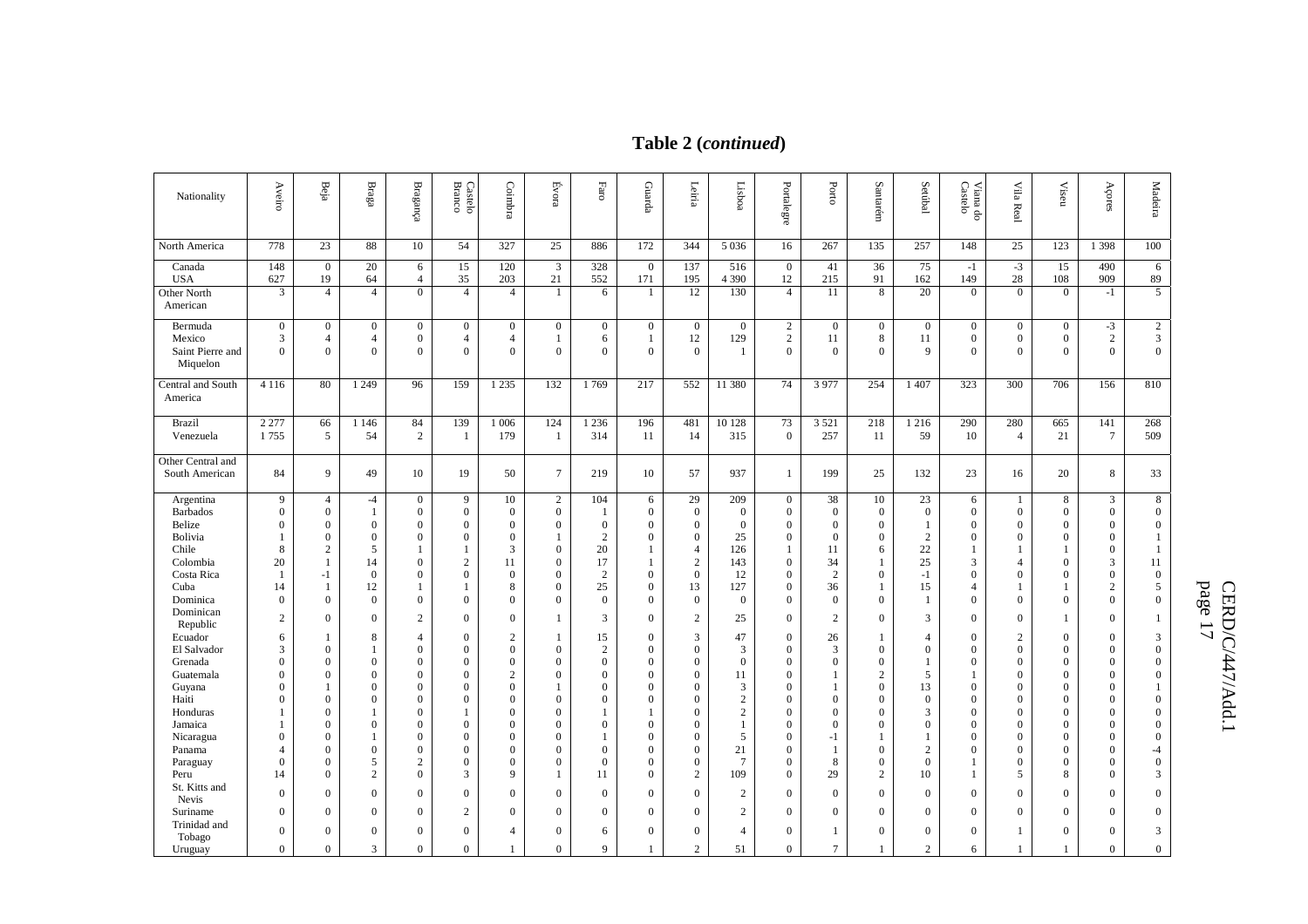CERD/C/447/Add.1<br>page 18

| page<br>Table 2 (continued)<br>$\overline{8}$                                                                                                                                                                                                                                                                                                                |                                                                                                                                                                                                                                                                                                                                                                                                                                           |                                                                                                                                                                                                                                                                                                                                                                                                                                                                     |                                                                                                                                                                                                                                                                                                                                                                                                                                                                                |                                                                                                                                                                                                                                                                                                                                                                                                                                                 |                                                                                                                                                                                                                                                                                                                                                                                      |                                                                                                                                                                                                                                                                                                                                                                                                                                                        |                                                                                                                                                                                                                                                                                                                                                                                                                                                     |                                                                                                                                                                                                                                                                                     |                                                                                                                                                                                                                                                                                                                                                                                                                                                                    |                                                                                                                                                                                                                                                                                                                                                                                                                                             |                                                                                                                                                                                                                                                         |                                                                                                                                                                                                                                                                                                                                                                                                                                                                                |                                                                                                                                                                                                                                                                                                                                                |                                                                                                                                                                                                                                                                                                                                                                                                                                          |                                                                                                                                                                                                                                                                                                                                                                                        |                                                                                                                                                                                                                                                                                                                                                                                                                                                                                     |                                                                                                                                                                                                                                                                                                                                                                                                                                                                                                                                |                                                                                                                                                                                                                                                                                                                                                           |                                                                                                                                                                                                                                                                                                                                                                                                                                                                     |                                                                                                                                                                                                                                                                                                                                                                                          |
|--------------------------------------------------------------------------------------------------------------------------------------------------------------------------------------------------------------------------------------------------------------------------------------------------------------------------------------------------------------|-------------------------------------------------------------------------------------------------------------------------------------------------------------------------------------------------------------------------------------------------------------------------------------------------------------------------------------------------------------------------------------------------------------------------------------------|---------------------------------------------------------------------------------------------------------------------------------------------------------------------------------------------------------------------------------------------------------------------------------------------------------------------------------------------------------------------------------------------------------------------------------------------------------------------|--------------------------------------------------------------------------------------------------------------------------------------------------------------------------------------------------------------------------------------------------------------------------------------------------------------------------------------------------------------------------------------------------------------------------------------------------------------------------------|-------------------------------------------------------------------------------------------------------------------------------------------------------------------------------------------------------------------------------------------------------------------------------------------------------------------------------------------------------------------------------------------------------------------------------------------------|--------------------------------------------------------------------------------------------------------------------------------------------------------------------------------------------------------------------------------------------------------------------------------------------------------------------------------------------------------------------------------------|--------------------------------------------------------------------------------------------------------------------------------------------------------------------------------------------------------------------------------------------------------------------------------------------------------------------------------------------------------------------------------------------------------------------------------------------------------|-----------------------------------------------------------------------------------------------------------------------------------------------------------------------------------------------------------------------------------------------------------------------------------------------------------------------------------------------------------------------------------------------------------------------------------------------------|-------------------------------------------------------------------------------------------------------------------------------------------------------------------------------------------------------------------------------------------------------------------------------------|--------------------------------------------------------------------------------------------------------------------------------------------------------------------------------------------------------------------------------------------------------------------------------------------------------------------------------------------------------------------------------------------------------------------------------------------------------------------|---------------------------------------------------------------------------------------------------------------------------------------------------------------------------------------------------------------------------------------------------------------------------------------------------------------------------------------------------------------------------------------------------------------------------------------------|---------------------------------------------------------------------------------------------------------------------------------------------------------------------------------------------------------------------------------------------------------|--------------------------------------------------------------------------------------------------------------------------------------------------------------------------------------------------------------------------------------------------------------------------------------------------------------------------------------------------------------------------------------------------------------------------------------------------------------------------------|------------------------------------------------------------------------------------------------------------------------------------------------------------------------------------------------------------------------------------------------------------------------------------------------------------------------------------------------|------------------------------------------------------------------------------------------------------------------------------------------------------------------------------------------------------------------------------------------------------------------------------------------------------------------------------------------------------------------------------------------------------------------------------------------|----------------------------------------------------------------------------------------------------------------------------------------------------------------------------------------------------------------------------------------------------------------------------------------------------------------------------------------------------------------------------------------|-------------------------------------------------------------------------------------------------------------------------------------------------------------------------------------------------------------------------------------------------------------------------------------------------------------------------------------------------------------------------------------------------------------------------------------------------------------------------------------|--------------------------------------------------------------------------------------------------------------------------------------------------------------------------------------------------------------------------------------------------------------------------------------------------------------------------------------------------------------------------------------------------------------------------------------------------------------------------------------------------------------------------------|-----------------------------------------------------------------------------------------------------------------------------------------------------------------------------------------------------------------------------------------------------------------------------------------------------------------------------------------------------------|---------------------------------------------------------------------------------------------------------------------------------------------------------------------------------------------------------------------------------------------------------------------------------------------------------------------------------------------------------------------------------------------------------------------------------------------------------------------|------------------------------------------------------------------------------------------------------------------------------------------------------------------------------------------------------------------------------------------------------------------------------------------------------------------------------------------------------------------------------------------|
| Nationality                                                                                                                                                                                                                                                                                                                                                  | Aveiro                                                                                                                                                                                                                                                                                                                                                                                                                                    | $\mathrm{Beja}$                                                                                                                                                                                                                                                                                                                                                                                                                                                     | $_{\rm Braga}$                                                                                                                                                                                                                                                                                                                                                                                                                                                                 | $\ensuremath{\mathbf B} \ensuremath{\mathbf{r}}$ aganga                                                                                                                                                                                                                                                                                                                                                                                         | Branco<br>Castelo                                                                                                                                                                                                                                                                                                                                                                    | Coimbra                                                                                                                                                                                                                                                                                                                                                                                                                                                | Evora                                                                                                                                                                                                                                                                                                                                                                                                                                               | $_{\rm Faro}$                                                                                                                                                                                                                                                                       | Guarda                                                                                                                                                                                                                                                                                                                                                                                                                                                             | Leiria                                                                                                                                                                                                                                                                                                                                                                                                                                      | Lisboa                                                                                                                                                                                                                                                  | <b>Portale</b> gre                                                                                                                                                                                                                                                                                                                                                                                                                                                             | Porto                                                                                                                                                                                                                                                                                                                                          | Santarém                                                                                                                                                                                                                                                                                                                                                                                                                                 | Setúbal                                                                                                                                                                                                                                                                                                                                                                                | Viana do<br>Castelo                                                                                                                                                                                                                                                                                                                                                                                                                                                                 | Vila Real                                                                                                                                                                                                                                                                                                                                                                                                                                                                                                                      | <b>Viseu</b>                                                                                                                                                                                                                                                                                                                                              | Açores                                                                                                                                                                                                                                                                                                                                                                                                                                                              | Madeira                                                                                                                                                                                                                                                                                                                                                                                  |
| Asia                                                                                                                                                                                                                                                                                                                                                         | 215                                                                                                                                                                                                                                                                                                                                                                                                                                       | 15                                                                                                                                                                                                                                                                                                                                                                                                                                                                  | 157                                                                                                                                                                                                                                                                                                                                                                                                                                                                            | 20                                                                                                                                                                                                                                                                                                                                                                                                                                              | 36                                                                                                                                                                                                                                                                                                                                                                                   | 197                                                                                                                                                                                                                                                                                                                                                                                                                                                    | 40                                                                                                                                                                                                                                                                                                                                                                                                                                                  | 972                                                                                                                                                                                                                                                                                 | 27                                                                                                                                                                                                                                                                                                                                                                                                                                                                 | 101                                                                                                                                                                                                                                                                                                                                                                                                                                         | 6 2 2 8                                                                                                                                                                                                                                                 | 25                                                                                                                                                                                                                                                                                                                                                                                                                                                                             | 773                                                                                                                                                                                                                                                                                                                                            | 89                                                                                                                                                                                                                                                                                                                                                                                                                                       | 614                                                                                                                                                                                                                                                                                                                                                                                    | 50                                                                                                                                                                                                                                                                                                                                                                                                                                                                                  | 21                                                                                                                                                                                                                                                                                                                                                                                                                                                                                                                             | 55                                                                                                                                                                                                                                                                                                                                                        | 36                                                                                                                                                                                                                                                                                                                                                                                                                                                                  | 50                                                                                                                                                                                                                                                                                                                                                                                       |
| Afghanistan<br>Bahrain<br>Bangladesh<br>Cambodia<br>China<br>Cyprus<br>Hong Kong<br>India<br>Indonesia<br>Iran<br>Iraq<br>Israel<br>Japan<br>Jordan<br>Kuwait<br>Lebanon<br>Macao<br>Malaysia<br>Myanmar<br>Nepal<br>North Korea<br>Pakistan<br>Philippines<br>Oatar<br>Saudi Arabia<br>Singapore<br>South Korea<br>Sri Lanka<br>Syria<br>Taiwan<br>Thailand | $\mathbf{0}$<br>$\mathbf{0}$<br>$\boldsymbol{0}$<br>$\mathbf{0}$<br>176<br>$\boldsymbol{0}$<br>$\overline{0}$<br>8<br>$\overline{0}$<br>-1<br>2<br>$\mathbf{2}$<br>15<br>$\mathbf{0}$<br>$\mathbf{0}$<br>$\overline{0}$<br>$\Omega$<br>$\mathbf{1}$<br>$\mathbf{0}$<br>$\overline{0}$<br>$\mathbf{0}$<br>$\mathbf{1}$<br>5<br>$\mathbf{0}$<br>$\mathbf{0}$<br>$\overline{0}$<br>$\overline{0}$<br>$\mathbf{0}$<br>-1<br>$\mathbf{0}$<br>3 | $\overline{0}$<br>$\overline{0}$<br>$\boldsymbol{0}$<br>$\mathbf{0}$<br>12<br>$\overline{0}$<br>$\mathbf{0}$<br>$\overline{0}$<br>$\overline{0}$<br>$\mathbf{0}$<br>$\mathbf{0}$<br>1<br>$\overline{0}$<br>$\mathbf{0}$<br>$\mathbf{0}$<br>$\mathbf{0}$<br>$\Omega$<br>$\mathbf{0}$<br>$\mathbf{0}$<br>$\overline{0}$<br>$\Omega$<br>$\mathbf{0}$<br>$\mathbf{0}$<br>$\mathbf{0}$<br>$\mathbf{0}$<br>$\mathbf{0}$<br>$\mathbf{0}$<br>$\overline{0}$<br>$\mathbf{0}$ | $\mathbf{0}$<br>$\overline{0}$<br>20<br>$\overline{0}$<br>120<br>$\mathbf{0}$<br>$\overline{0}$<br>$\overline{4}$<br>$\boldsymbol{0}$<br>-1<br>$\overline{0}$<br>$\boldsymbol{0}$<br>$\tau$<br>$\mathbf{0}$<br>$\mathbf{0}$<br>$\mathbf{0}$<br>$\mathbf{0}$<br>$\mathbf{0}$<br>$\overline{0}$<br>$\mathbf{0}$<br>$\mathbf{0}$<br>$\sqrt{2}$<br>1<br>$\mathbf{0}$<br>$\mathbf{0}$<br>$\sqrt{2}$<br>$\mathbf{0}$<br>$\mathbf{0}$<br>$\mathbf{0}$<br>$\mathbf{0}$<br>$\mathbf{0}$ | $\overline{0}$<br>$\overline{0}$<br>$\boldsymbol{0}$<br>$\mathbf{0}$<br>8<br>$\mathbf{0}$<br>8<br>$\overline{0}$<br>$\overline{0}$<br>$\overline{0}$<br>$\overline{c}$<br>$\overline{0}$<br>$\overline{0}$<br>$\Omega$<br>$\overline{0}$<br>1<br>$\Omega$<br>$\Omega$<br>$\overline{0}$<br>$\Omega$<br>$\theta$<br>$\Omega$<br>$\overline{0}$<br>$\Omega$<br>$\theta$<br>$\theta$<br>$\mathbf{0}$<br>$\Omega$<br>$\overline{0}$<br>$\mathbf{0}$ | $\overline{0}$<br>$\theta$<br>2<br>$\mathbf{0}$<br>$22\,$<br>$\mathbf{0}$<br>$\overline{0}$<br>$\overline{4}$<br>$\theta$<br>5<br>$\Omega$<br>$\Omega$<br>$\Omega$<br>$\Omega$<br>$\Omega$<br>$\Omega$<br>$\Omega$<br>$\Omega$<br>$\Omega$<br>$\Omega$<br>$\theta$<br>$\Omega$<br>$\Omega$<br>$\Omega$<br>$\Omega$<br>$\overline{2}$<br>$\theta$<br>$\Omega$<br>$\Omega$<br>$\Omega$ | $\mathbf{0}$<br>$\mathbf{1}$<br>3<br>$\overline{0}$<br>130<br>$\boldsymbol{0}$<br>$\overline{0}$<br>19<br>$\boldsymbol{0}$<br>13<br>$\overline{0}$<br>$\overline{0}$<br>11<br>$\overline{0}$<br>$\overline{0}$<br>3<br>$\overline{0}$<br>$\overline{0}$<br>0<br>$\overline{0}$<br>$\overline{0}$<br>9<br>$\overline{2}$<br>$\overline{0}$<br>$\overline{0}$<br>$\overline{0}$<br>3<br>$\overline{0}$<br>$\mathbf{1}$<br>$\mathbf{0}$<br>$\overline{0}$ | $\overline{0}$<br>$\mathbf{0}$<br>$\mathbf{0}$<br>$\overline{0}$<br>20<br>$\mathbf{0}$<br>$\overline{0}$<br>8<br>1<br>$\overline{0}$<br>$\mathbf{0}$<br>$\overline{2}$<br>$\overline{0}$<br>$\mathbf{0}$<br>$\theta$<br>$\theta$<br>$\overline{0}$<br>$\overline{0}$<br>$\overline{0}$<br>3<br>$\overline{A}$<br>$\overline{0}$<br>$\overline{0}$<br>$\mathbf{0}$<br>$\overline{0}$<br>$\mathbf{0}$<br>$\overline{0}$<br>$\theta$<br>$\overline{0}$ | $\mathbf{0}$<br>$\mathbf{0}$<br>12<br>$\mathbf{0}$<br>348<br>-1<br>284<br>67<br>39<br>6<br>10<br>13<br>32<br>3<br>40<br>$\theta$<br>13<br>$\mathbf{0}$<br>$\overline{0}$<br>$\Omega$<br>29<br>36<br>$\mathbf{0}$<br>5<br>3<br>$\mathbf{0}$<br>$\overline{2}$<br>19<br>$\theta$<br>6 | $\overline{0}$<br>$\mathbf{0}$<br>$\boldsymbol{0}$<br>$\mathbf{0}$<br>9<br>$\mathbf{0}$<br>$\mathbf{0}$<br>14<br>$\boldsymbol{0}$<br>$\mathbf{0}$<br>$\mathbf{0}$<br>$\mathbf{0}$<br>1<br>$\theta$<br>$\overline{0}$<br>$\mathbf{0}$<br>$\theta$<br>$\overline{2}$<br>$\boldsymbol{0}$<br>$\theta$<br>$\theta$<br>$\mathbf{0}$<br>$\theta$<br>$\theta$<br>$\mathbf{0}$<br>$\mathbf{0}$<br>$\theta$<br>$\mathbf{0}$<br>$\theta$<br>$\boldsymbol{0}$<br>$\mathbf{1}$ | $\overline{0}$<br>$\mathbf{0}$<br>$\boldsymbol{0}$<br>$\mathbf{0}$<br>74<br>$\mathbf{0}$<br>$\boldsymbol{0}$<br>3<br>$\boldsymbol{0}$<br>$\boldsymbol{0}$<br>$\mathbf{0}$<br>$\boldsymbol{0}$<br>5<br>$\mathbf{1}$<br>$\mathbf{0}$<br>6<br>$\mathbf{0}$<br>$\mathbf{0}$<br>$\Omega$<br>$\Omega$<br>$\theta$<br>$\mathbf{1}$<br>8<br>$\mathbf{0}$<br>$\Omega$<br>$\mathbf{0}$<br>$\theta$<br>$\mathbf{0}$<br>1<br>$\mathbf{0}$<br>$\sqrt{2}$ | $\overline{c}$<br>5<br>153<br>$\overline{0}$<br>2 1 6 5<br>$\mathbf{0}$<br>1 0 6 2<br>13<br>444<br>96<br>77<br>592<br>43<br>13<br>128<br>-1<br>19<br>$\overline{2}$<br>5<br>11<br>878<br>196<br>$\overline{c}$<br>8<br>23<br>168<br>13<br>47<br>5<br>40 | $\mathbf{0}$<br>$\mathbf{0}$<br>$\boldsymbol{0}$<br>$\overline{0}$<br>12<br>$\boldsymbol{0}$<br>$\mathbf{0}$<br>2<br>$\boldsymbol{0}$<br>2<br>$\mathbf{0}$<br>$\tau$<br>$\sqrt{2}$<br>$\mathbf{0}$<br>$\mathbf{0}$<br>$\mathbf{0}$<br>$\mathbf{0}$<br>$\mathbf{0}$<br>$\mathbf{0}$<br>$\mathbf{0}$<br>$\Omega$<br>$\mathbf{0}$<br>$\mathbf{0}$<br>$\mathbf{0}$<br>$\mathbf{0}$<br>$\mathbf{0}$<br>$\mathbf{0}$<br>$\mathbf{0}$<br>$\mathbf{0}$<br>$\mathbf{0}$<br>$\mathbf{0}$ | $\boldsymbol{0}$<br>9<br>26<br>$\mathbf{0}$<br>508<br>1<br>$-1$<br>69<br>$\mathbf{1}$<br>15<br>3<br>3<br>73<br>$\mathbf{2}$<br>$\mathbf{1}$<br>3<br>$\mathbf{0}$<br>6<br>$\mathbf{0}$<br>$\mathbf{0}$<br>$\mathbf{0}$<br>$\tau$<br>12<br>$\mathbf{0}$<br>$\mathbf{1}$<br>$\tau$<br>18<br>$\boldsymbol{0}$<br>$\mathbf{1}$<br>$\mathbf{0}$<br>8 | $\overline{0}$<br>$\overline{0}$<br>$\mathbf{1}$<br>$\boldsymbol{0}$<br>44<br>$\mathbf{1}$<br>$\mathbf{0}$<br>8<br>$\mathbf{0}$<br>6<br>2<br>$\boldsymbol{0}$<br>11<br>$\overline{0}$<br>$\mathbf{0}$<br>1<br>$\Omega$<br>$\mathbf{0}$<br>$\mathbf{0}$<br>$\mathbf{0}$<br>$\Omega$<br>$\overline{c}$<br>11<br>$\mathbf{0}$<br>$\overline{0}$<br>$\mathbf{2}$<br>$\mathbf{0}$<br>$\mathbf{0}$<br>$\Omega$<br>$\mathbf{0}$<br>$\mathbf{0}$ | -1<br>$\overline{1}$<br>29<br>$\overline{1}$<br>207<br>$\mathbf{0}$<br>$\overline{0}$<br>83<br>$\overline{0}$<br>51<br>43<br>$\overline{4}$<br>50<br>$\mathbf{0}$<br>$\overline{c}$<br>9<br>$\mathbf{0}$<br>3<br>$\mathbf{0}$<br>$\mathbf{0}$<br>$\Omega$<br>99<br>19<br>$\theta$<br>$\overline{4}$<br>$\mathbf{2}$<br>$\mathbf{0}$<br>$\mathbf{1}$<br>3<br>$\overline{0}$<br>$\Omega$ | $\mathbf{0}$<br>$\overline{0}$<br>5<br>$\mathbf{0}$<br>18<br>$\mathbf{0}$<br>$\mathbf{0}$<br>$\overline{4}$<br>$\mathbf{0}$<br>$\mathbf{1}$<br>$\mathbf{0}$<br>$\mathbf{0}$<br>16<br>$\mathbf{0}$<br>$\mathbf{0}$<br>$\mathbf{0}$<br>$\mathbf{0}$<br>$\mathbf{0}$<br>$\mathbf{0}$<br>$\mathbf{0}$<br>$\mathbf{0}$<br>$\overline{0}$<br>$\sqrt{2}$<br>$\overline{0}$<br>$\mathbf{1}$<br>$\mathbf{1}$<br>$\mathbf{0}$<br>$\mathbf{0}$<br>$\sqrt{2}$<br>$\overline{0}$<br>$\mathbf{0}$ | $\overline{0}$<br>$\overline{0}$<br>$\overline{0}$<br>$\overline{0}$<br>18<br>$\overline{0}$<br>$\overline{0}$<br>$\overline{c}$<br>$\overline{0}$<br>$\mathbf{0}$<br>$\overline{0}$<br>$\overline{0}$<br>-1<br>$\overline{0}$<br>$\mathbf{0}$<br>$\mathbf{0}$<br>$\mathbf{0}$<br>$\mathbf{0}$<br>$\overline{0}$<br>$\boldsymbol{0}$<br>$\mathbf{0}$<br>$\mathbf{0}$<br>$\mathbf{0}$<br>$\mathbf{0}$<br>$\mathbf{0}$<br>$\boldsymbol{0}$<br>$\mathbf{0}$<br>$\boldsymbol{0}$<br>$\mathbf{0}$<br>$\overline{0}$<br>$\mathbf{0}$ | $\overline{0}$<br>$\overline{0}$<br>1<br>$\overline{0}$<br>29<br>$\mathbf{0}$<br>$\overline{0}$<br>11<br>$\overline{0}$<br>1<br>$\Omega$<br>$\overline{0}$<br>$\Omega$<br>$\Omega$<br>$\Omega$<br>$\overline{0}$<br>$\Omega$<br>$\Omega$<br>$\Omega$<br>9<br>$\Omega$<br>$\Omega$<br>$\Omega$<br>$\overline{0}$<br>$\overline{0}$<br>$\Omega$<br>$\Omega$ | $\overline{0}$<br>$\mathbf{0}$<br>1<br>$\mathbf{0}$<br>13<br>$\mathbf{0}$<br>$\mathbf{0}$<br>3<br>$\mathbf{0}$<br>10<br>$\overline{0}$<br>$\mathbf{0}$<br>1<br>$\overline{0}$<br>$\overline{0}$<br>$\overline{0}$<br>$\overline{0}$<br>$\overline{0}$<br>$\overline{0}$<br>$\overline{0}$<br>$\overline{0}$<br>$\mathbf{1}$<br>3<br>$\overline{0}$<br>$\overline{0}$<br>$\overline{0}$<br>$\overline{3}$<br>$\overline{0}$<br>$\overline{0}$<br>$\overline{0}$<br>1 | $\mathbf{0}$<br>$\overline{0}$<br>$\overline{1}$<br>$\Omega$<br>22<br>$\overline{0}$<br>3<br>3<br>$\mathbf{0}$<br>$\overline{c}$<br>$\overline{0}$<br>$\Omega$<br>$\Omega$<br>$\Omega$<br>$\theta$<br>$\Omega$<br>$\overline{0}$<br>$\Omega$<br>$\overline{0}$<br>$\Omega$<br>$\theta$<br>6<br>3<br>$\overline{0}$<br>$\Omega$<br>$\theta$<br>-1<br>3<br>3<br>$\theta$<br>$\overline{c}$ |
| Timor<br><b>United Arab</b>                                                                                                                                                                                                                                                                                                                                  | $\Omega$<br>$\Omega$                                                                                                                                                                                                                                                                                                                                                                                                                      | $\mathbf{0}$<br>$\mathbf{0}$                                                                                                                                                                                                                                                                                                                                                                                                                                        | $\overline{0}$<br>$\overline{0}$                                                                                                                                                                                                                                                                                                                                                                                                                                               | $\overline{0}$<br>$\overline{0}$                                                                                                                                                                                                                                                                                                                                                                                                                | $\Omega$<br>$\Omega$                                                                                                                                                                                                                                                                                                                                                                 | $\overline{2}$<br>$\overline{0}$                                                                                                                                                                                                                                                                                                                                                                                                                       | $\Omega$<br>$\overline{0}$                                                                                                                                                                                                                                                                                                                                                                                                                          | $\Omega$<br>$\overline{2}$                                                                                                                                                                                                                                                          | $\mathbf{0}$<br>$\mathbf{0}$                                                                                                                                                                                                                                                                                                                                                                                                                                       | $\theta$<br>$\overline{0}$                                                                                                                                                                                                                                                                                                                                                                                                                  | $\mathbf{0}$<br>$\mathbf{0}$                                                                                                                                                                                                                            | $\Omega$<br>$\Omega$                                                                                                                                                                                                                                                                                                                                                                                                                                                           | $\Omega$<br>$\mathbf{0}$                                                                                                                                                                                                                                                                                                                       | $\Omega$<br>$\theta$                                                                                                                                                                                                                                                                                                                                                                                                                     | $\Omega$<br>$\overline{0}$                                                                                                                                                                                                                                                                                                                                                             | $\Omega$<br>$\Omega$                                                                                                                                                                                                                                                                                                                                                                                                                                                                | $\overline{0}$<br>$\overline{0}$                                                                                                                                                                                                                                                                                                                                                                                                                                                                                               | $\Omega$<br>$\Omega$                                                                                                                                                                                                                                                                                                                                      | $\overline{0}$<br>$\mathbf{0}$                                                                                                                                                                                                                                                                                                                                                                                                                                      | $\overline{0}$<br>$\overline{0}$                                                                                                                                                                                                                                                                                                                                                         |
| Emirates<br>Viet Nam<br>West Bank/                                                                                                                                                                                                                                                                                                                           | $\overline{0}$<br>$\Omega$                                                                                                                                                                                                                                                                                                                                                                                                                | $\overline{0}$<br>$\Omega$                                                                                                                                                                                                                                                                                                                                                                                                                                          | $\boldsymbol{0}$<br>$\overline{0}$                                                                                                                                                                                                                                                                                                                                                                                                                                             | $\mathbf{0}$<br>$\overline{0}$                                                                                                                                                                                                                                                                                                                                                                                                                  | $\Omega$<br>$\Omega$                                                                                                                                                                                                                                                                                                                                                                 | $\boldsymbol{0}$<br>$\overline{0}$                                                                                                                                                                                                                                                                                                                                                                                                                     | $\overline{0}$<br>$\overline{0}$                                                                                                                                                                                                                                                                                                                                                                                                                    | $\overline{0}$                                                                                                                                                                                                                                                                      | $\mathbf{0}$<br>$\theta$                                                                                                                                                                                                                                                                                                                                                                                                                                           | $\theta$<br>$\theta$                                                                                                                                                                                                                                                                                                                                                                                                                        | 6<br>8                                                                                                                                                                                                                                                  | $\mathbf{0}$<br>$\Omega$                                                                                                                                                                                                                                                                                                                                                                                                                                                       | $\mathbf{0}$<br>$\theta$                                                                                                                                                                                                                                                                                                                       | $\mathbf{0}$<br>$\Omega$                                                                                                                                                                                                                                                                                                                                                                                                                 | $\mathbf{0}$<br>$\overline{c}$                                                                                                                                                                                                                                                                                                                                                         | $\mathbf{0}$<br>$\Omega$                                                                                                                                                                                                                                                                                                                                                                                                                                                            | $\mathbf{0}$<br>$\overline{0}$                                                                                                                                                                                                                                                                                                                                                                                                                                                                                                 | $\overline{0}$<br>$\Omega$                                                                                                                                                                                                                                                                                                                                | $\mathbf{0}$<br>$\overline{0}$                                                                                                                                                                                                                                                                                                                                                                                                                                      | $\overline{0}$                                                                                                                                                                                                                                                                                                                                                                           |
| Gaza Strip<br>Yemen                                                                                                                                                                                                                                                                                                                                          | $\overline{0}$                                                                                                                                                                                                                                                                                                                                                                                                                            | $\mathbf{0}$                                                                                                                                                                                                                                                                                                                                                                                                                                                        | $\overline{0}$                                                                                                                                                                                                                                                                                                                                                                                                                                                                 | $\overline{0}$                                                                                                                                                                                                                                                                                                                                                                                                                                  | $\Omega$                                                                                                                                                                                                                                                                                                                                                                             | $\overline{0}$                                                                                                                                                                                                                                                                                                                                                                                                                                         | $\overline{0}$                                                                                                                                                                                                                                                                                                                                                                                                                                      | $\Omega$                                                                                                                                                                                                                                                                            | $\mathbf{0}$                                                                                                                                                                                                                                                                                                                                                                                                                                                       | $\theta$                                                                                                                                                                                                                                                                                                                                                                                                                                    | $\overline{c}$                                                                                                                                                                                                                                          | $\mathbf{0}$                                                                                                                                                                                                                                                                                                                                                                                                                                                                   | $\mathbf{0}$                                                                                                                                                                                                                                                                                                                                   | $\mathbf{0}$                                                                                                                                                                                                                                                                                                                                                                                                                             | $\overline{0}$                                                                                                                                                                                                                                                                                                                                                                         | $\Omega$                                                                                                                                                                                                                                                                                                                                                                                                                                                                            | $\overline{0}$                                                                                                                                                                                                                                                                                                                                                                                                                                                                                                                 | $\overline{0}$                                                                                                                                                                                                                                                                                                                                            | $\overline{0}$                                                                                                                                                                                                                                                                                                                                                                                                                                                      | $\overline{0}$                                                                                                                                                                                                                                                                                                                                                                           |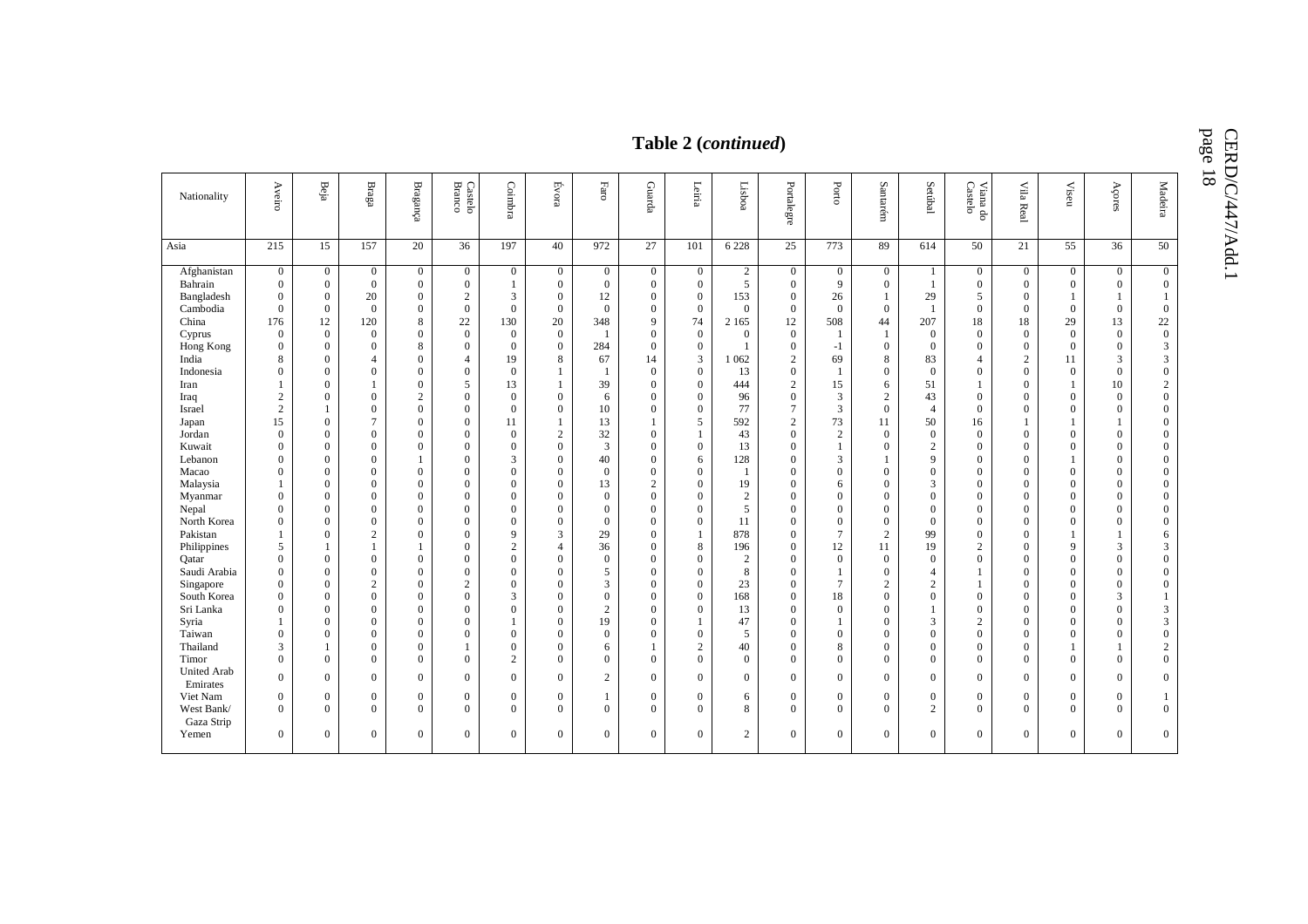|  | Table 2 (continued) |
|--|---------------------|
|--|---------------------|

| Nationality              | 은. | ₩<br>음. | ₩<br>ega | ω<br>CÙ.<br>ف¤<br>∾ | ₩<br>$\rightarrow$<br>æ<br>Ë,<br>ielo<br>ົ<br>٥ | 을.<br>ರ<br>∾             | ば<br>C. | H<br>$\sim$ | ₩<br>m<br>읍 | -<br>൹<br>$- \cdot$<br>⋍<br><u>은</u> . | ⊶.        | ᠊ᡆ<br>◡<br>÷<br>∾<br>$\overline{5}$<br>œ | ≖<br>ö         | n<br>Ċ.<br><br>$\sim$<br>ö | n<br>ĝ<br>ھ<br>$\overline{\phantom{0}}$ | ∾<br>$\sim$<br>ò.<br>ma d<br>telo<br>$\circ$ | $\overline{\phantom{a}}$<br>$\overline{a}$<br>₩<br>$\sigma$<br>உ | w<br>ö. | Madeira  |
|--------------------------|----|---------|----------|---------------------|-------------------------------------------------|--------------------------|---------|-------------|-------------|----------------------------------------|-----------|------------------------------------------|----------------|----------------------------|-----------------------------------------|----------------------------------------------|------------------------------------------------------------------|---------|----------|
| Oceania                  |    |         |          | $\mathbf{0}$        |                                                 | 29                       |         | 175         |             |                                        | 214       |                                          | 16             | $\Omega$                   | $^{\circ}$ 1                            | $\overline{\phantom{a}}$                     |                                                                  |         | 17       |
| Australia<br>New Zealand |    |         |          | 0<br>$\Omega$       |                                                 | 27<br>"<br>$\sim$        |         | 168         |             |                                        | 175<br>39 |                                          | 16<br>$\Omega$ | $\Omega$<br>$\Omega$       | 30                                      | $\overline{\phantom{a}}$                     |                                                                  |         | 13<br>4  |
| <b>Stateless</b>         |    |         | <u>.</u> |                     | 0                                               |                          |         | 36          |             |                                        | 169       |                                          |                |                            | 26                                      |                                              |                                                                  |         | 8        |
| Unknown                  |    |         |          |                     |                                                 | $\overline{\phantom{a}}$ |         |             |             |                                        |           |                                          | $\Omega$       | 0                          |                                         |                                              |                                                                  |         | $\theta$ |

*Note*: Provisional data for 2001 (processed on 2 January 2003). Final data for 2001 (processed on 6 May 2003) are given in table 1 of the annex (available for consultation in the secretariat).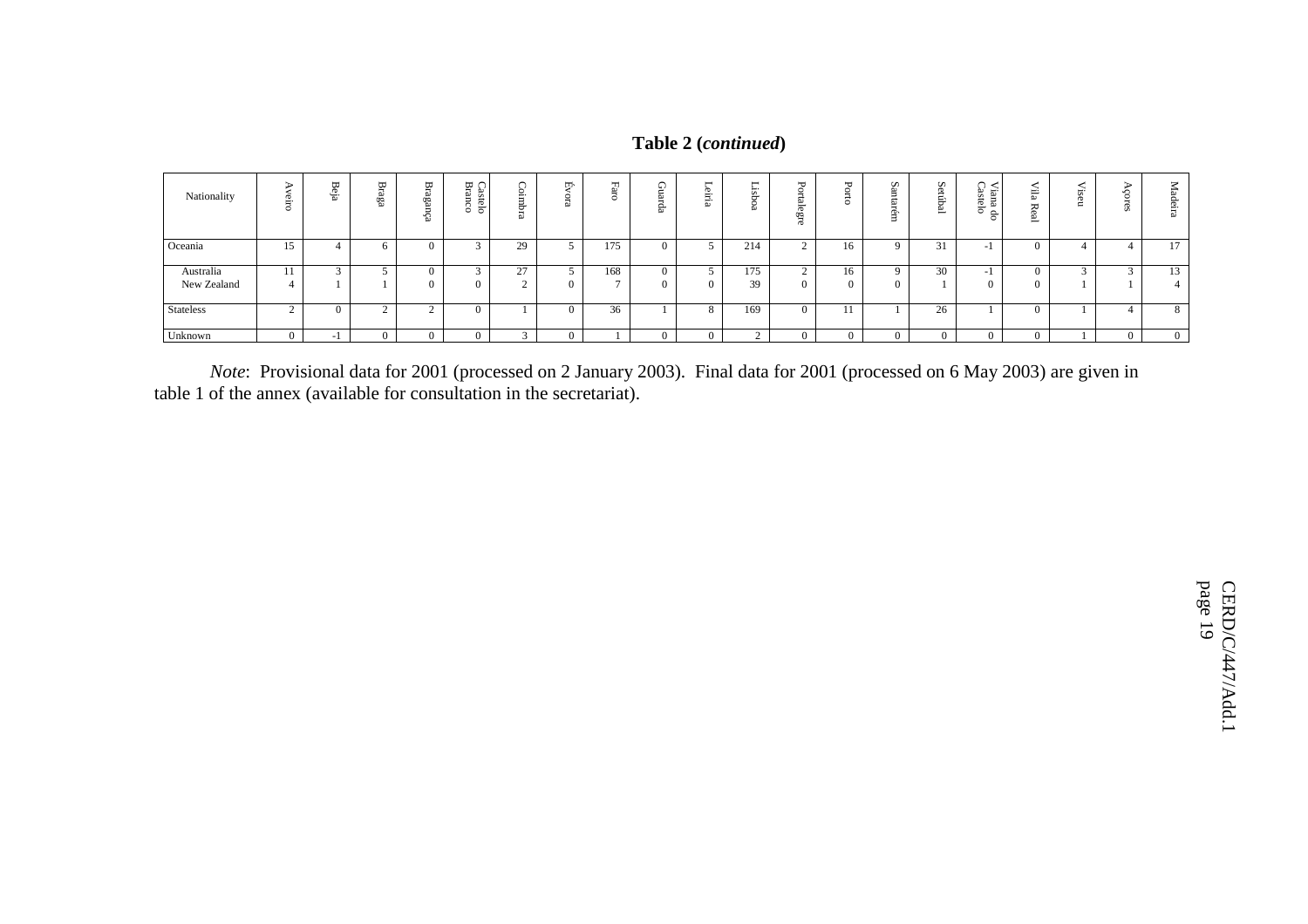## **C. Aliens resident in Portugal in 2002**

24. There was an increase in the alien population of Portugal in 2002. There was a total of 235,627, of which 112,550 were from Africa (with an increase in people from countries other than former Portuguese colonies, namely 6,217). European Union nationals totalled 65,393, there having been a decline between 2001 and 2002; the number of nationals of Eastern European countries increased to 5,990. The number of Brazilians also grew, increasing to 24,550. The same is true of Asians, whose numbers increased to 10,443, including 4,334 Chinese, 1,461 Indians and 1,123 Pakistanis).

25. The number of nationals of Portuguese-speaking African countries and Brazil is very significant and still increasing, but there has been a relative decline in the number of European Union nationals. The African component from the former colonies is also identifiable: 24,096 from Angola, 51,950 from Cape Verde (the biggest African community); 18,728 from Guinea-Bissau; 6,689 from Sao Tome and Principe; and 4,870 from Mozambique. There are also 24,550 Brazilians. This gives an idea of the foreign component with cultural affinities as a result of colonization by Portugal, bonds that unite the Portuguese-speaking community. That also means that more than half, in fact almost two thirds, of the resident alien population are from Portuguese-speaking countries.

#### **Table 3**

|                       |         | <b>Sex</b> |         |
|-----------------------|---------|------------|---------|
| Nationality           | Total   | Men        | Women   |
| Overall total         | 235 627 | 131 448    | 104 179 |
| Europe                | 71 383  | 37838      | 33 545  |
| European Union        | 65 393  | 34 7 28    | 30 665  |
| Austria               | 631     | 343        | 288     |
| Belgium               | 2417    | 1 2 4 8    | 1 1 6 9 |
| Denmark               | 857     | 478        | 379     |
| Finland               | 567     | 242        | 325     |
| France                | 8 2 9 5 | 4 3 3 5    | 3 9 6 0 |
| Germany               | 11779   | 6468       | 5 3 1 1 |
| Greece                | 171     | 89         | 82      |
| Ireland               | 543     | 258        | 285     |
| Italy                 | 3708    | 2 2 6 0    | 1448    |
| Luxembourg            | 110     | 70         | 40      |
| <b>Netherlands</b>    | 4756    | 2 5 8 2    | 2 1 7 4 |
| Spain                 | 14 4 79 | 7 1 8 5    | 7 2 9 4 |
| Sweden                | 1 3 6 4 | 730        | 634     |
| <b>United Kingdom</b> | 15716   | 8 4 4 0    | 7 2 7 6 |

#### **Resident alien population of Portugal, by nationality and sex**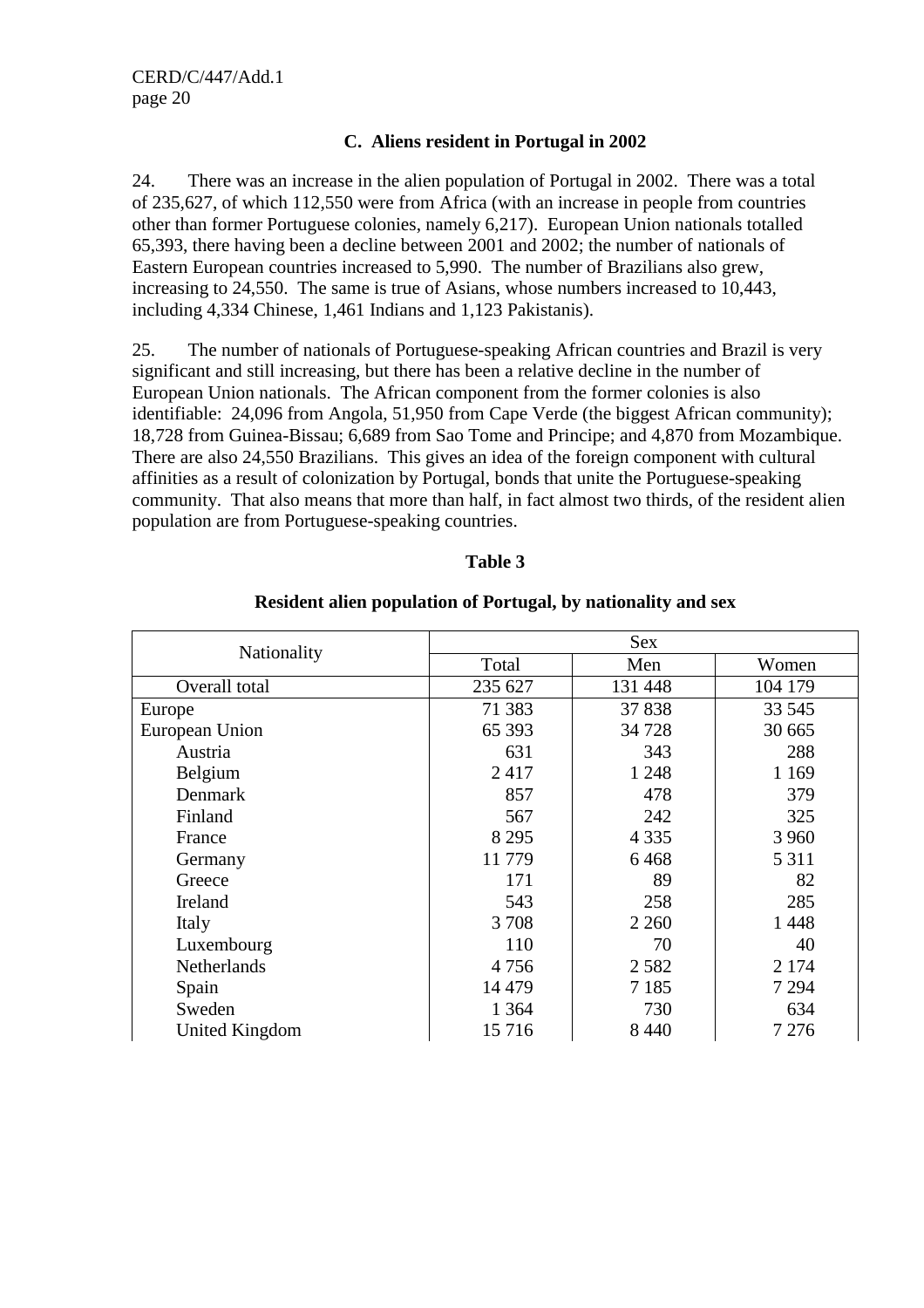|                                              | <b>Sex</b>     |                  |              |  |  |  |  |  |  |
|----------------------------------------------|----------------|------------------|--------------|--|--|--|--|--|--|
| Nationality                                  | Total          | Men              | Women        |  |  |  |  |  |  |
| Other European                               | 5 9 9 0        | 3 1 1 0          | 2880         |  |  |  |  |  |  |
| Albania                                      | 24             | 16               | 8            |  |  |  |  |  |  |
| Andorra                                      | 11             | $\overline{2}$   | 9            |  |  |  |  |  |  |
| Armenia                                      | 21             | 11               | 10           |  |  |  |  |  |  |
| <b>Belarus</b>                               | 42             | 10               | 32           |  |  |  |  |  |  |
| Bosnia and Herzegovina                       | 111            | 37               | 74           |  |  |  |  |  |  |
| Bulgaria                                     | 544            | 330              | 214          |  |  |  |  |  |  |
| Croatia                                      | 113            | 62               | 51           |  |  |  |  |  |  |
| Czech Republic                               | 48             | 15               | 33           |  |  |  |  |  |  |
| Estonia                                      | 13             | $\overline{4}$   | 9            |  |  |  |  |  |  |
| Federal Republic of Yugoslavia               | 147            | 69               | 78           |  |  |  |  |  |  |
| Former Czechoslovakia                        | 69             | 38               | 31           |  |  |  |  |  |  |
| Former USSR                                  | 308            | 147              | 161          |  |  |  |  |  |  |
| Former Yugoslavia                            | 149            | 90               | 59           |  |  |  |  |  |  |
| Georgia                                      | 6              | 5                | $\mathbf{1}$ |  |  |  |  |  |  |
| Hungary                                      | 158            | 62               | 96           |  |  |  |  |  |  |
| Iceland                                      | 52             | 22               | 30           |  |  |  |  |  |  |
| Kazakhstan                                   | 15             | 6                | 9            |  |  |  |  |  |  |
| Kyrgyzstan                                   | 1              | $\overline{0}$   | $\mathbf{1}$ |  |  |  |  |  |  |
| Latvia                                       | 15             | 3                | 12           |  |  |  |  |  |  |
| Liechtenstein                                | 5              | $\overline{4}$   | $\mathbf{1}$ |  |  |  |  |  |  |
| Lithuania                                    | 20             | 8                | 12           |  |  |  |  |  |  |
| Malta                                        | $\overline{4}$ | 1                | 3            |  |  |  |  |  |  |
| Moldova                                      | 71             | 44               | 27           |  |  |  |  |  |  |
| Monaco                                       | $\overline{2}$ | 1                | 1            |  |  |  |  |  |  |
| Norway                                       | 636            | 361              | 275          |  |  |  |  |  |  |
| Poland                                       | 276            | 121              | 155          |  |  |  |  |  |  |
| Romania                                      | 584            | 366              | 218          |  |  |  |  |  |  |
| Russia                                       | 665            | 255              | 410          |  |  |  |  |  |  |
| Slovak Republic                              | 14             | $\tau$           | 7            |  |  |  |  |  |  |
| Slovenia                                     | 16             | 9                | 7            |  |  |  |  |  |  |
| Switzerland                                  | 1 4 4 9        | 794              | 655          |  |  |  |  |  |  |
| The former Yugoslav Republic<br>of Macedonia | 26             | 20               | 6            |  |  |  |  |  |  |
| Turkey                                       | 110            | 69               | 41           |  |  |  |  |  |  |
| Turkmenistan                                 | 3              | $\theta$         | 3            |  |  |  |  |  |  |
| Ukraine                                      | 261            | 121              | 140          |  |  |  |  |  |  |
| Uzbekistan                                   | 1              | $\boldsymbol{0}$ | $\mathbf{1}$ |  |  |  |  |  |  |

# **Table 3 (***continued***)**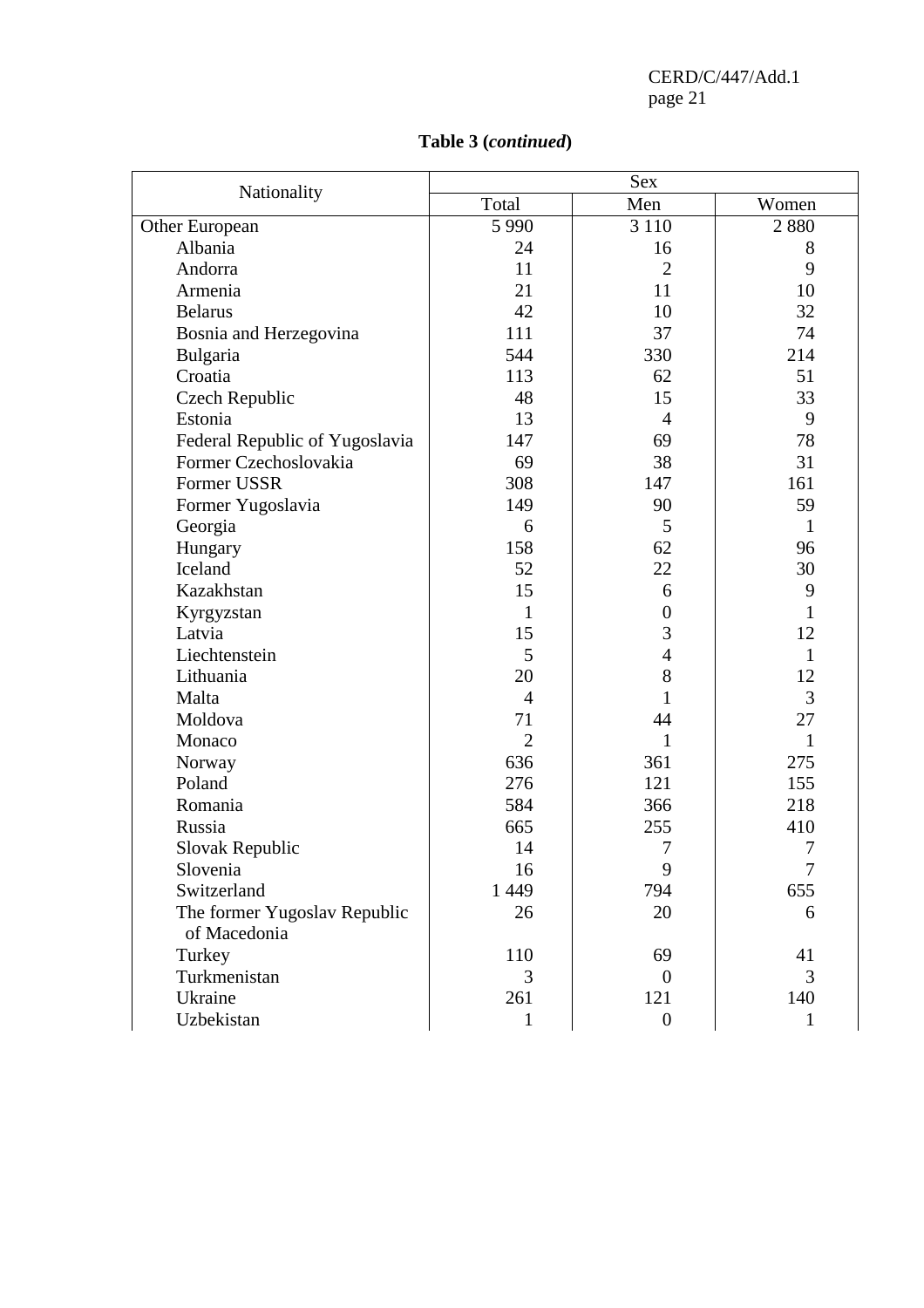# **Table 3 (***continued***)**

|                             |                | <b>Sex</b>       |                |
|-----------------------------|----------------|------------------|----------------|
| Nationality                 | Total          | Men              | Women          |
| Africa                      | 112 550        | 65 741           | 46 809         |
| Angola                      | 24 09 6        | 13 4 88          | 10 608         |
| Cape Verde                  | 51 950         | 29 550           | 22 400         |
| Guinea-Bissau               | 18728          | 12 940           | 5788           |
| Mozambique                  | 4870           | 2620             | 2 2 5 0        |
| Sao Tome and Principe       | 6689           | 3 277            | 3 4 1 2        |
| <b>Other African</b>        | 6 2 1 7        | 3866             | 2 3 5 1        |
| Algeria                     | 113            | 88               | 25             |
| Benin                       | 6              | 4                | $\sqrt{2}$     |
| <b>Botswana</b>             | 8              | 1                | $\overline{7}$ |
| <b>Burkina Faso</b>         | 3              | $\overline{2}$   | $\mathbf{1}$   |
| Burundi                     | $\overline{2}$ | $\mathbf{1}$     | 1              |
| Cameroon                    | 37             | 21               | 16             |
| Central African Republic    | 3              | $\overline{0}$   | 3              |
| Chad                        | $\mathbf{1}$   | $\overline{0}$   | 1              |
| Congo (Democratic Republic) | 324            | 201              | 123            |
| Congo (Republic)            | 105            | 69               | 36             |
| Côte d'Ivoire               | 103            | 67               | 36             |
| Djibouti                    | 1              | $\overline{0}$   | 1              |
| Egypt                       | 79             | 63               | 16             |
| <b>Equatorial Guinea</b>    | 19             | 10               | 9              |
| Ethiopia                    | 15             | 3                | 12             |
| Gabon                       | $\overline{2}$ | 1                | 1              |
| Gambia                      | $\overline{7}$ | 6                | 1              |
| Ghana                       | 59             | 45               | 14             |
| Guinea                      | 771            | 542              | 229            |
| Kenya                       | 288            | 180              | 108            |
| Lesotho                     | $\overline{4}$ | 1                | 3              |
| Liberia                     | 41             | 38               | 3              |
| Libya                       | 43             | 29               | 14             |
| Madagascar                  | 6              | 1                | 5              |
| Malawi                      | 22             | 12               | 10             |
| Mali                        | 71             | 60               | 11             |
| Mauritania                  | 34             | 24               | 10             |
| Mauritius                   | 12             | 5                | $\overline{7}$ |
| Morocco                     | 649            | 428              | 221            |
| Namibia                     | $\overline{4}$ | $\theta$         | $\overline{4}$ |
| Nigeria                     | 103            | 73               | 30             |
| Rwanda                      | 25             | 14               | 11             |
| Saint Helena                | 8              | 3                | 5              |
| Senegal                     | 663            | 544              | 119            |
| Seychelles                  | $\overline{2}$ | $\boldsymbol{0}$ | $\overline{2}$ |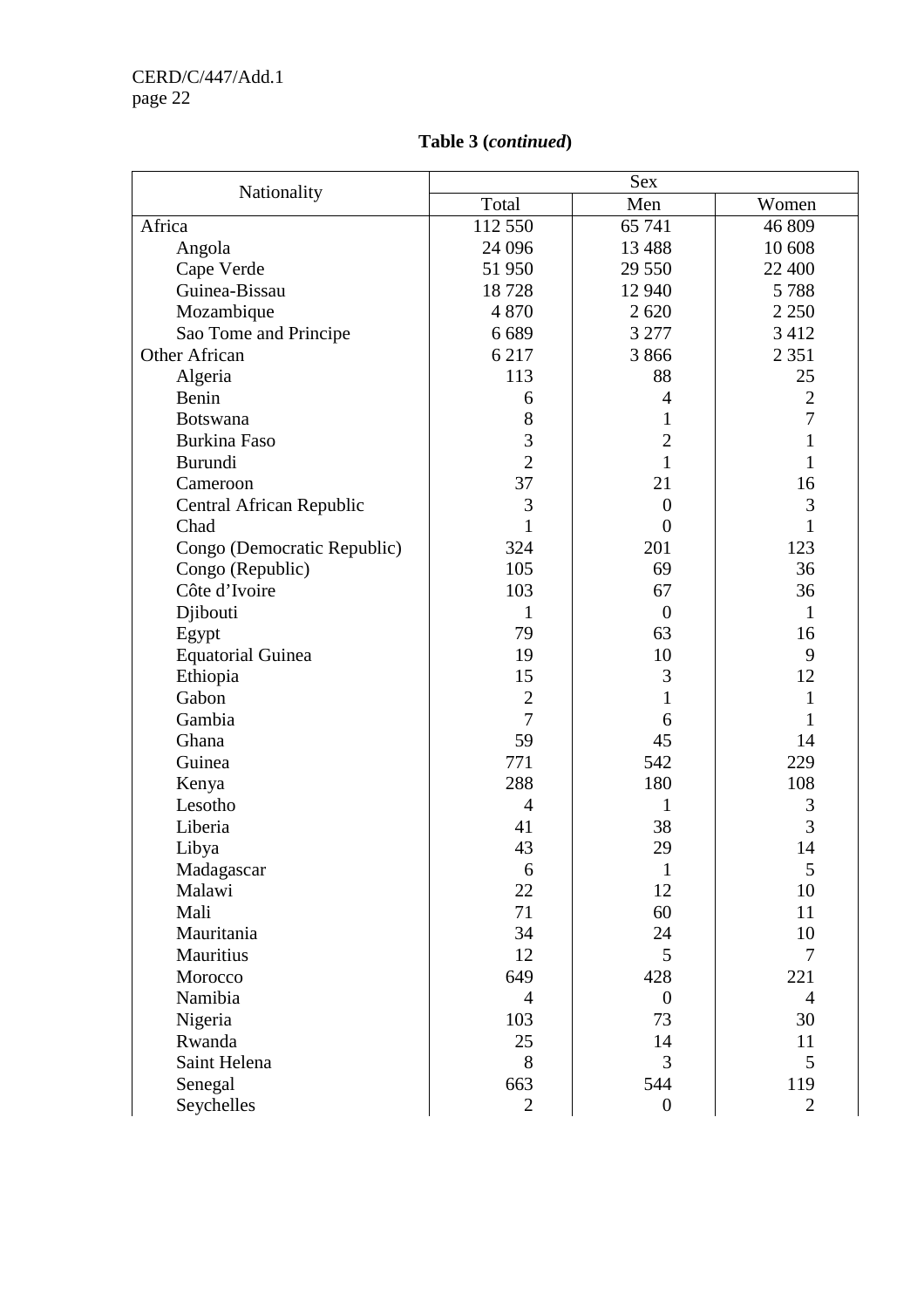| Nationality                             |                | Sex            |                  |
|-----------------------------------------|----------------|----------------|------------------|
|                                         | Total          | Men            | Women            |
| Sierra Leone                            | 95             | 72             | 23               |
| Somalia                                 | 1              | $\mathbf{1}$   | $\overline{0}$   |
| South Africa                            | 1976           | 974            | 1 0 0 2          |
| Sudan                                   | 16             | 11             | 5                |
| Swaziland                               | 12             | 6              | 6                |
| Tanzania                                | 331            | 181            | 150              |
| <b>Togo</b>                             | 16             | 16             | $\overline{0}$   |
| Tunisia                                 | 42             | 28             | 14               |
| Uganda                                  | $\overline{7}$ | 3              | $\overline{4}$   |
| Zambia                                  | 10             | 8              | $\overline{2}$   |
| Zimbabwe                                | 78             | 30             | 48               |
| North America                           | 10 230         | 5 8 4 9        | 4 3 8 1          |
| Canada                                  | 1 9 4 0        | 1 1 9 2        | 748              |
| <b>USA</b>                              | 8057           | 4 5 6 5        | 3 4 9 2          |
| <b>Other North American</b>             | 233            | 92             | 141              |
| Bermuda                                 | 3              | 1              | $\overline{2}$   |
| Mexico                                  | 220            | 87             | 133              |
| Saint Pierre and Miquelon               | 10             | $\overline{4}$ | 6                |
| <b>Central and South American</b>       | 30 196         | 15 630         | 14 5 6 6         |
| <b>Brazil</b>                           | 24 5 5 0       | 12 497         | 12 053           |
| Venezuela                               | 3 5 7 3        | 2 1 7 0        | 1 4 0 3          |
| <b>Other Central and South American</b> | 2073           | 963            | 1 1 1 0          |
| Anguilla                                | 1              | 1              | $\theta$         |
| Argentina                               | 508            | 290            | 218              |
| <b>Barbados</b>                         | $\overline{2}$ | $\mathbf{2}$   | $\boldsymbol{0}$ |
| Belize                                  | $\mathbf{1}$   | $\mathbf{1}$   | $\theta$         |
| Bolivia                                 | 35             | 21             | 14               |
| Chile                                   | 225            | 112            | 113              |
| Colombia                                | 330            | 126            | 204              |
| Costa Rica                              | 15             | 6              | 9                |
| Cuba                                    | 302            | 109            | 193              |
| Dominica                                | 1              | 1              | $\mathbf{0}$     |
| Dominican Republic                      | 47             | $\tau$         | 40               |
| Ecuador                                 | 146            | 63             | 83               |
| El Salvador                             | 13             | 8              | 5                |
| Grenada                                 | $\mathbf{1}$   | $\overline{0}$ | 1                |
| Guatemala                               | 22             | 10             | 12               |

Guyana 12 23 11 12 Haiti  $\begin{array}{|c|c|c|c|c|c|c|c|} \hline \end{array}$   $\begin{array}{|c|c|c|c|c|} \hline 2 & 2 & 0 \end{array}$ Honduras  $10 \t 4 \t 6$ Jamaica  $\begin{array}{|c|c|c|c|c|c|c|c|c|} \hline 3 & 1 & 2 \end{array}$ Maiti<br>
Haiti 2 2 0<br>
Honduras 10 4 6<br>
Jamaica 3 1 2<br>
Nicaragua 7 2 5

# **Table 3 (***continued***)**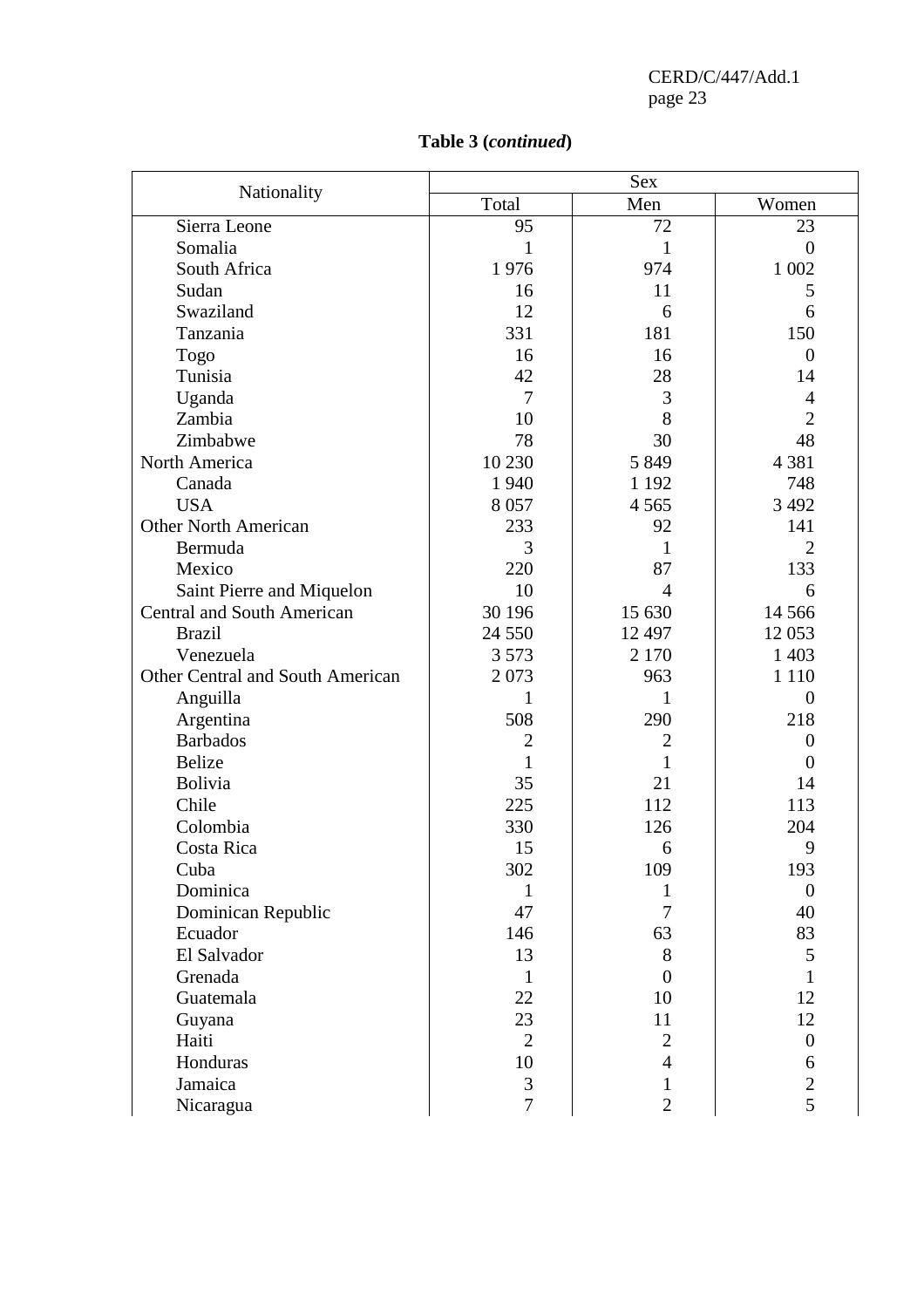| Nationality                 | Total          | Men              | Women            |
|-----------------------------|----------------|------------------|------------------|
| Panama                      | 17             | 9                | 8                |
| Paraguay                    | 24             | 17               | $\overline{7}$   |
| Peru                        | 220            | 96               | 124              |
| Saint Kitts and Nevis       | 6              | $\overline{2}$   | $\overline{4}$   |
| Suriname                    | $\overline{4}$ | $\overline{4}$   | $\boldsymbol{0}$ |
| Trinidad and Tobago         | 19             | 13               | 6                |
| Uruguay                     | 89             | 45               | 44               |
| Asia                        | 10 4 43        | 5938             | 4 5 0 5          |
| Afghanistan                 | $\overline{4}$ | 3                | 1                |
| <b>Bahrain</b>              | 16             | 16               | $\overline{0}$   |
| Bangladesh                  | 353            | 277              | 76               |
| Cambodia                    | 1              | 1                | $\overline{0}$   |
| China                       | 4 3 3 4        | 2 5 4 4          | 1790             |
| Cyprus                      | 3              | $\overline{2}$   | $\mathbf{1}$     |
| Hong Kong                   | 296            | 150              | 146              |
| India                       | 1 4 6 1        | 711              | 750              |
| Indonesia                   | 18             | 3                | 15               |
| Iran                        | 597            | 349              | 248              |
| Iraq                        | 154            | 96               | 58               |
| Israel                      | 109            | 72               | 37               |
| Japan                       | 814            | 471              | 343              |
| Jordan                      | 81             | 50               | 31               |
| Kuwait                      | 19             | 11               | 8                |
| Lebanon                     | 194            | 109              | 85               |
| Macao                       | $\overline{2}$ | $\overline{0}$   | $\mathbf{2}$     |
| Malaysia                    | 45             | 27               | 18               |
| Myanmar                     | $\overline{2}$ | $\boldsymbol{0}$ | $\overline{c}$   |
| Nepal                       | 8              | $\mathfrak{Z}$   | 5                |
| North Korea                 | 15             | 8                | $\overline{7}$   |
| Pakistan                    | 1 1 2 3        | 724              | 399              |
| Philippines                 | 329            | 78               | 251              |
| Qatar                       | $\overline{2}$ | $\mathbf{1}$     | 1                |
| Saudi Arabia                | 19             | 12               | $\overline{7}$   |
| Singapore                   | 42             | 14               | 28               |
| South Korea                 | 205            | 111              | 94               |
| Sri Lanka                   | 20             | 9                | 11               |
| Syria                       | 78             | 44               | 34               |
| Taiwan                      | 5              | $\overline{2}$   | $\mathfrak{Z}$   |
| Thailand                    | 69             | 24               | 45               |
| Timor                       | $\mathbf{2}$   | $\overline{0}$   | $\overline{2}$   |
| <b>United Arab Emirates</b> | $\overline{2}$ | $\mathbf{2}$     | $\overline{0}$   |
| Viet Nam                    | 8              | $\overline{4}$   | $\overline{4}$   |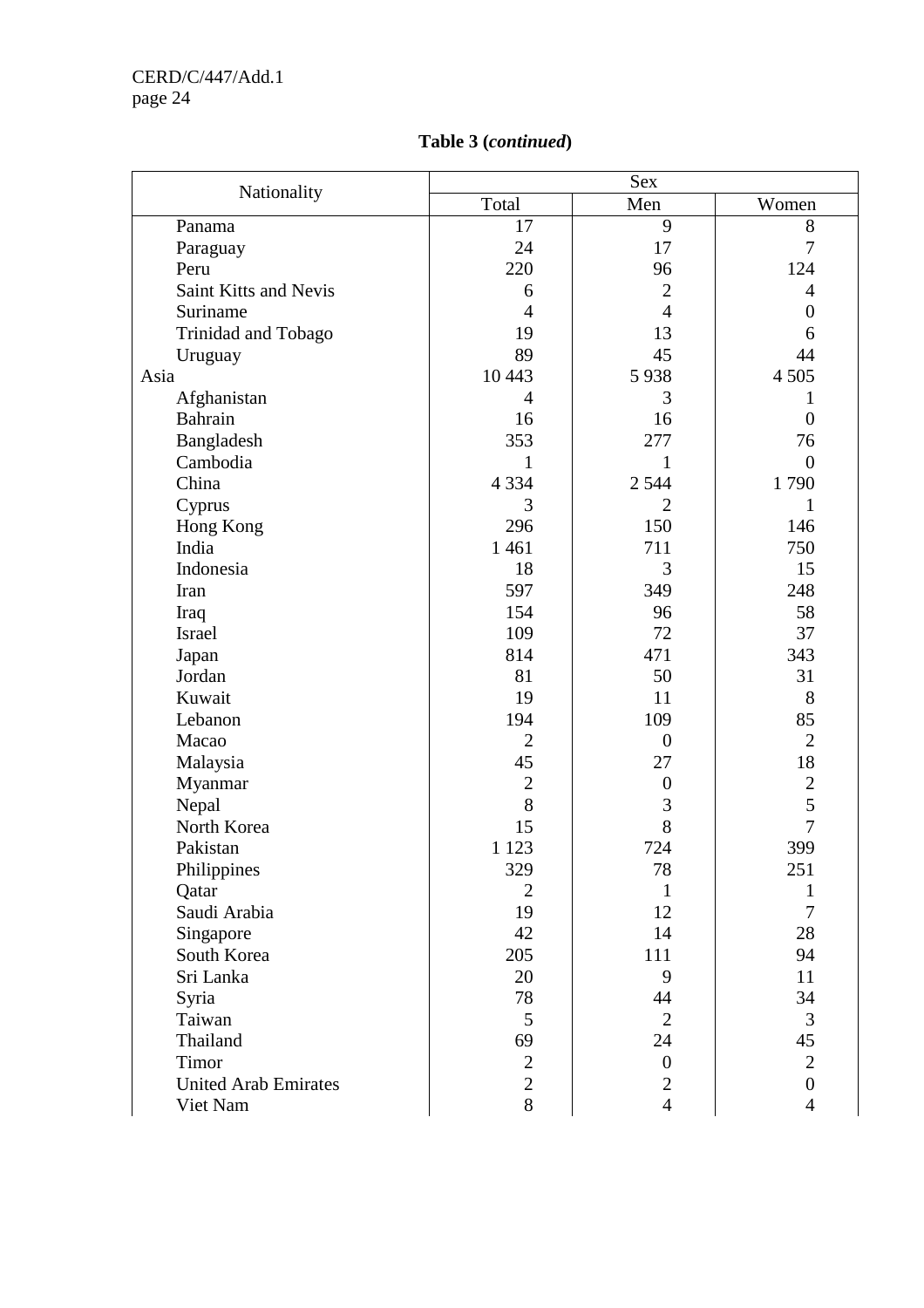| Nationality          |       | Sex |       |
|----------------------|-------|-----|-------|
|                      | Total | Men | Women |
| West Bank/Gaza Strip | 11    |     |       |
| Yemen                |       |     |       |
| Oceania              | 545   | 297 | 248   |
| Australia            | 483   | 257 | 226   |
| New Zealand          | 62    | 40  | 22    |
| <b>Stateless</b>     | 273   | 152 | 121   |
| Jnknown              |       |     |       |

# **Table 3 (***continued***)**

*Note*: Provisional data as at 30 November 2002. The data processed on 14 May 2003 are given in table 4 of the annex (available for consultation in the secretariat).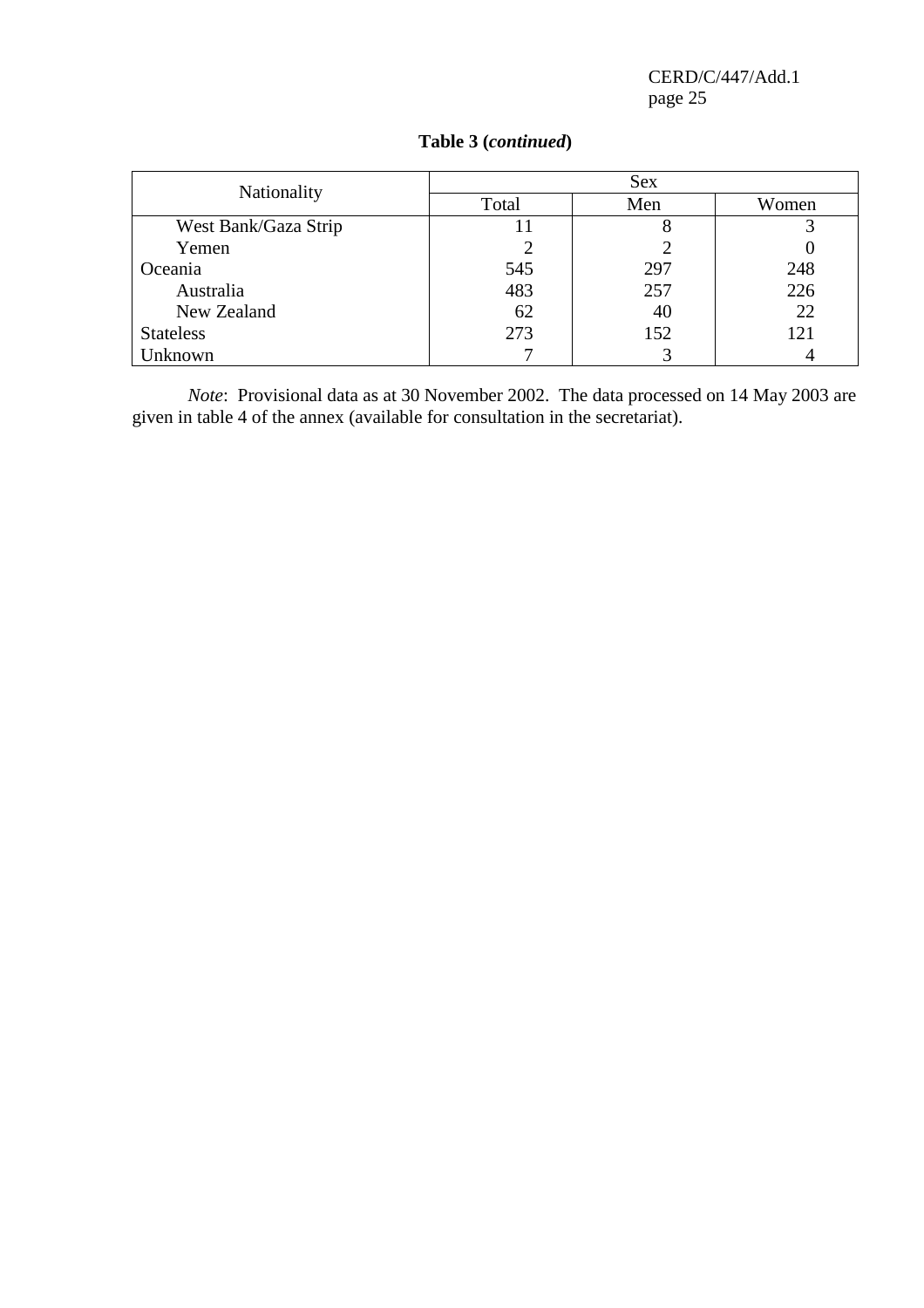# Table 4<br>**Table 4** Resident alien population of Portugal, by nationality and district of residence

| Nationality                                                                                                                                                   | Aveiro                                                                              | Beja                                                                                                   | $_{\rm Bragg}$                                                                                                          | ${\bf Braganca}$                                                                                                                          | Castelo<br>Branco                                                                                                                    | Coimbra                                                                                | Evora                                                                                                                               | $_{\rm Faro}$                                                                                         | Guarda                                                                                                                                    | Leiria                                                                                      | Lisboa                                                                                                         | Portalegre                                                                                                                 | Porto                                                                                          | Santarém                                                                                                       | Setúbal                                                                                                     | Viana do<br>Castelo                                                                                              | $\rm{Vila}$<br>Real                                                                                                                     | $\ensuremath{\mathsf{Viseu}}$                                                                                                                           | Açores                                                                                                                      | Madeira                                                                                                    |
|---------------------------------------------------------------------------------------------------------------------------------------------------------------|-------------------------------------------------------------------------------------|--------------------------------------------------------------------------------------------------------|-------------------------------------------------------------------------------------------------------------------------|-------------------------------------------------------------------------------------------------------------------------------------------|--------------------------------------------------------------------------------------------------------------------------------------|----------------------------------------------------------------------------------------|-------------------------------------------------------------------------------------------------------------------------------------|-------------------------------------------------------------------------------------------------------|-------------------------------------------------------------------------------------------------------------------------------------------|---------------------------------------------------------------------------------------------|----------------------------------------------------------------------------------------------------------------|----------------------------------------------------------------------------------------------------------------------------|------------------------------------------------------------------------------------------------|----------------------------------------------------------------------------------------------------------------|-------------------------------------------------------------------------------------------------------------|------------------------------------------------------------------------------------------------------------------|-----------------------------------------------------------------------------------------------------------------------------------------|---------------------------------------------------------------------------------------------------------------------------------------------------------|-----------------------------------------------------------------------------------------------------------------------------|------------------------------------------------------------------------------------------------------------|
| Overall total                                                                                                                                                 | 8 5 27                                                                              | 1 2 4 7                                                                                                | 3 7 3 4                                                                                                                 | 456                                                                                                                                       | 785                                                                                                                                  | 6 5 6 4                                                                                | 1 1 5 9                                                                                                                             | 30 936                                                                                                | 953                                                                                                                                       | 3 1 9 3                                                                                     | 127 043                                                                                                        | 823                                                                                                                        | 13790                                                                                          | 1938                                                                                                           | 24 6 26                                                                                                     | 1700                                                                                                             | 744                                                                                                                                     | 1679                                                                                                                                                    | 2 7 1 4                                                                                                                     | 3 0 16                                                                                                     |
| Europe                                                                                                                                                        | 1824                                                                                | 1 0 0 3                                                                                                | 1470                                                                                                                    | 196                                                                                                                                       | 345                                                                                                                                  | 3 1 2 5                                                                                | 670                                                                                                                                 | 18 970                                                                                                | 342                                                                                                                                       | 1 3 5 3                                                                                     | 27 7 25                                                                                                        | 525                                                                                                                        | 5 6 8 2                                                                                        | 778                                                                                                            | 3 1 7 5                                                                                                     | 997                                                                                                              | 242                                                                                                                                     | 525                                                                                                                                                     | 728                                                                                                                         | 1708                                                                                                       |
| European Union                                                                                                                                                | 1552                                                                                | 945                                                                                                    | 1 2 9 8                                                                                                                 | 179                                                                                                                                       | 304                                                                                                                                  | 2 9 6 4                                                                                | 636                                                                                                                                 | 17928                                                                                                 | 323                                                                                                                                       | 1 2 1 0                                                                                     | 25 24 3                                                                                                        | 495                                                                                                                        | 5 1 2 2                                                                                        | 688                                                                                                            | 2 8 2 0                                                                                                     | 937                                                                                                              | 222                                                                                                                                     | 425                                                                                                                                                     | 614                                                                                                                         | 1488                                                                                                       |
| Austria<br>Belgium<br>Denmark<br>Finland<br>France<br>Germany<br>Greece<br>Ireland<br>Italy<br>Luxembourg<br>Netherlands<br>Spain<br>Sweden<br>United Kingdom | 28<br>44<br>45<br>16<br>431<br>240<br>8<br>10<br>127<br>5<br>57<br>409<br>13<br>119 | 10<br>48<br>44<br>-1<br>47<br>336<br>$\theta$<br>-1<br>17<br>-1<br>128<br>142<br>$\overline{7}$<br>163 | 18<br>62<br>$\overline{c}$<br>6<br>335<br>257<br>8<br>$\overline{4}$<br>109<br>$\overline{c}$<br>45<br>320<br>14<br>116 | 3<br>$\overline{2}$<br>$\mathbf{0}$<br>$\mathbf{0}$<br>33<br>15<br>$\overline{0}$<br>$\theta$<br>8<br>$-2$<br>108<br>$\overline{0}$<br>11 | $\tau$<br>11<br>$\mathbf{0}$<br>$\mathbf{0}$<br>77<br>50<br>-1<br>$\overline{0}$<br>24<br>$\theta$<br>30<br>78<br>$\mathbf{1}$<br>25 | 37<br>197<br>26<br>21<br>368<br>422<br>18<br>14<br>450<br>9<br>240<br>755<br>45<br>362 | 11<br>37<br>$\overline{4}$<br>$\overline{1}$<br>52<br>109<br>$\overline{0}$<br>-1<br>41<br>$\overline{2}$<br>104<br>163<br>91<br>20 | 125<br>664<br>240<br>204<br>988<br>3 6 7 0<br>17<br>217<br>311<br>20<br>2082<br>791<br>305<br>8 2 9 4 | $\overline{2}$<br>13<br>5<br>$\mathbf{1}$<br>77<br>72<br>$\overline{0}$<br>-1<br>15<br>-1<br>27<br>101<br>$\mathbf{1}$<br>$7\phantom{.0}$ | 8<br>61<br>9<br>6<br>365<br>189<br>$\overline{0}$<br>5<br>69<br>9<br>103<br>212<br>8<br>166 | 239<br>884<br>296<br>190<br>3592<br>3 6 5 0<br>87<br>235<br>1605<br>36<br>1 1 6 1<br>8 1 0 9<br>714<br>4 4 4 5 | 6<br>16<br>5<br>$\mathbf{0}$<br>27<br>36<br>$\overline{0}$<br>2<br>31<br>$\overline{c}$<br>66<br>244<br>$\mathbf{3}$<br>57 | 52<br>107<br>105<br>66<br>711<br>1 1 1 1<br>17<br>18<br>337<br>10<br>212<br>1 379<br>70<br>927 | 8<br>23<br>$\mathbf{1}$<br>$\mathbf{1}$<br>134<br>86<br>-1<br>13<br>66<br>$\mathbf{1}$<br>88<br>194<br>5<br>67 | 11<br>144<br>29<br>15<br>427<br>640<br>$\mathbf{2}$<br>11<br>243<br>$\mathbf{1}$<br>225<br>683<br>59<br>330 | -1<br>22<br>$7\phantom{.0}$<br>6<br>203<br>70<br>3<br>$\mathbf{1}$<br>30<br>$\mathbf{2}$<br>35<br>473<br>3<br>81 | $\overline{c}$<br>9<br>$\mathbf{0}$<br>$\mathbf{1}$<br>60<br>19<br>$\mathbf{0}$<br>$\Omega$<br>15<br>1<br>9<br>94<br>$\mathbf{1}$<br>11 | $\overline{4}$<br>31<br>$\boldsymbol{0}$<br>$\mathbf{1}$<br>97<br>62<br>$\overline{c}$<br>$\mathbf{0}$<br>50<br>$7\phantom{.0}$<br>30<br>105<br>9<br>27 | 14<br>19<br>$\overline{4}$<br>$\theta$<br>141<br>286<br>$\theta$<br>$\overline{4}$<br>49<br>$\theta$<br>30<br>34<br>5<br>28 | 45<br>23<br>35<br>31<br>130<br>459<br>$7\phantom{.0}$<br>6<br>111<br>$\mathbf{0}$<br>86<br>85<br>10<br>460 |
| Other European                                                                                                                                                | 272                                                                                 | 58                                                                                                     | 172                                                                                                                     | 17                                                                                                                                        | 41                                                                                                                                   | 161                                                                                    | 34                                                                                                                                  | 1 0 4 2                                                                                               | 19                                                                                                                                        | 143                                                                                         | 2 4 8 2                                                                                                        | 30                                                                                                                         | 560                                                                                            | 90                                                                                                             | 355                                                                                                         | 60                                                                                                               | 20                                                                                                                                      | 100                                                                                                                                                     | 114                                                                                                                         | 220                                                                                                        |
| Albania<br>Andorra<br>Armenia<br><b>Belarus</b><br>Bosnia and<br>Herzegovina                                                                                  | $\overline{4}$<br>$\theta$<br>$\boldsymbol{0}$<br>10<br>2                           | $\boldsymbol{0}$<br>$\theta$<br>$\overline{0}$<br>$\Omega$<br>$\Omega$                                 | $\mathbf{1}$<br>$\mathbf{0}$<br>$\mathbf{0}$<br>$\mathbf{0}$<br>2                                                       | $\mathbf{0}$<br>$\theta$<br>$\boldsymbol{0}$<br>$\overline{0}$<br>$\overline{2}$                                                          | $\boldsymbol{0}$<br>$\boldsymbol{0}$<br>$\boldsymbol{0}$<br>$\mathbf{0}$<br>$\Omega$                                                 | $\sqrt{2}$<br>$\boldsymbol{0}$<br>$\boldsymbol{0}$<br>$\sqrt{2}$<br>3                  | $\theta$<br>$\mathbf{0}$<br>$\mathbf{0}$<br>$\mathbf{0}$<br>$\theta$                                                                | $\mathbf{0}$<br>$\mathbf{0}$<br>$\mathbf{0}$<br>$\overline{c}$<br>$\mathbf{1}$                        | $\mathbf{0}$<br>$\mathbf{0}$<br>$\boldsymbol{0}$<br>$\overline{0}$<br>$\overline{2}$                                                      | $\overline{0}$<br>$\overline{0}$<br>$\boldsymbol{0}$<br>3<br>6                              | 10<br>$7\phantom{.0}$<br>16<br>10<br>72                                                                        | $\mathbf{0}$<br>$\mathbf{0}$<br>$\boldsymbol{0}$<br>$\mathbf{0}$<br>5                                                      | 1<br>$\boldsymbol{0}$<br>$\boldsymbol{0}$<br>$\tau$<br>$\overline{4}$                          | $\mathbf{2}$<br>$\theta$<br>$\mathbf{1}$<br>$\mathbf{1}$<br>$\Omega$                                           | $\boldsymbol{0}$<br>3<br>3<br>$\overline{Q}$                                                                | $\mathbf{0}$<br>$\mathbf{1}$<br>$\mathbf{0}$<br>$\overline{c}$<br>$\Omega$                                       | -1<br>$\mathbf{0}$<br>$\mathbf{0}$<br>$\mathbf{0}$<br>$\Omega$                                                                          | $\sqrt{2}$<br>$\mathbf{0}$<br>$\theta$<br>$\theta$<br>$\mathbf{1}$                                                                                      | $\mathbf{1}$<br>$\mathbf{0}$<br>$\mathbf{0}$<br>$\mathbf{0}$<br>$\Omega$                                                    | $\boldsymbol{0}$<br>$\boldsymbol{0}$<br>$\overline{3}$<br>$\sqrt{2}$<br>$\overline{c}$                     |
| Bulgaria<br>Croatia<br>Czech Republic<br>Estonia<br>Federal Republic<br>of Yugoslavia                                                                         | 42<br>$\tau$<br>$\mathbf{0}$<br>1<br>15                                             | $\overline{0}$<br>$\Omega$<br>$\Omega$                                                                 | 8<br>19<br>$\mathbf{1}$<br>$\mathbf{0}$<br>1                                                                            | $\overline{0}$<br>$\theta$<br>$\overline{2}$<br>$\theta$                                                                                  | 1<br>$\mathbf{0}$<br>$\mathbf{0}$<br>$\theta$                                                                                        | 12<br>1<br>$\mathbf{1}$<br>$\mathbf{1}$<br>5                                           | $\overline{c}$<br>$\mathbf{0}$<br>$\theta$<br>$\overline{0}$<br>$\overline{c}$                                                      | 59<br>15<br>9<br>-1<br>23                                                                             | $\overline{1}$<br>$\Omega$<br>$\Omega$<br>$\overline{0}$<br>1                                                                             | 6<br>5<br>$\mathbf{1}$<br>1<br>$\overline{4}$                                               | 183<br>34<br>14<br>5<br>50                                                                                     | $\mathbf{0}$<br>$\overline{0}$<br>$\overline{0}$<br>$\mathbf{0}$<br>$\overline{0}$                                         | 120<br>15<br>3<br>$\overline{c}$<br>14                                                         | 9<br>$\overline{2}$<br>$\theta$<br>-1<br>$\Omega$                                                              | 25<br>$7\phantom{.0}$<br>8                                                                                  | $\tau$<br>$\theta$<br>$\Omega$<br>$\Omega$                                                                       | $\mathbf{0}$<br>$\mathbf{1}$<br>1<br>$\mathbf{0}$<br>8                                                                                  | 52<br>$\mathbf{0}$<br>3<br>$\mathbf{0}$<br>$\mathbf{1}$                                                                                                 | 6<br>$\mathbf{0}$<br>$\mathbf{0}$<br>-1                                                                                     | 10<br>6<br>$\sqrt{2}$<br>$\mathbf{0}$<br>20                                                                |
| Former<br>Czechoslovakia<br>Former USSR<br>Former<br>Yugoslavia                                                                                               | 8<br>1<br>$\overline{2}$                                                            | $\Omega$<br>$\theta$<br>$\Omega$                                                                       | 2<br>12<br>5                                                                                                            | $\Omega$<br>$\mathbf{0}$                                                                                                                  | 2<br>$\overline{c}$<br>$\Omega$                                                                                                      | 1<br>6<br>$\mathfrak{2}$                                                               | $\theta$<br>$\boldsymbol{0}$<br>1                                                                                                   | $\overline{0}$<br>$\mathbf{0}$<br>23                                                                  | $\theta$<br>$\mathbf{0}$<br>$\overline{0}$                                                                                                | -1<br>$\overline{4}$<br>$\mathbf{1}$                                                        | 34<br>226<br>68                                                                                                | 2<br>$\mathbf{0}$<br>$\overline{0}$                                                                                        | 16<br>38<br>30                                                                                 | $\Omega$<br>$\overline{4}$<br>3                                                                                | $\Omega$<br>5<br>6                                                                                          | $\Omega$<br>8<br>$\Omega$                                                                                        | $\Omega$<br>$\boldsymbol{0}$<br>$-2$                                                                                                    | -1<br>-1<br>$\overline{c}$                                                                                                                              | $\Omega$<br>-1                                                                                                              | $\mathbf{2}$<br>$\boldsymbol{0}$<br>6                                                                      |
| Georgia<br>Hungary<br>Iceland<br>Kazakhstan<br>Kyrgyzstan                                                                                                     | $\overline{0}$<br>5<br>$\overline{7}$<br>$\theta$<br>$\overline{0}$                 | $\overline{0}$<br>$\overline{0}$<br>$\Omega$<br>$\Omega$<br>$\Omega$                                   | $\boldsymbol{0}$<br>$\overline{c}$<br>$\mathbf{0}$<br>$\Omega$<br>$\overline{0}$                                        | $\mathbf{0}$<br>$\theta$<br>$\theta$<br>$\Omega$<br>$\theta$                                                                              | $\overline{0}$<br>$\overline{0}$<br>$\theta$<br>$\theta$<br>$\overline{0}$                                                           | $\boldsymbol{0}$<br>3<br>1<br>$\mathbf{1}$                                             | $\mathbf{0}$<br>1<br>$\theta$<br>$\theta$<br>$\Omega$                                                                               | $\mathbf{1}$<br>16<br>11<br>1<br>$\overline{0}$                                                       | $\boldsymbol{0}$<br>$\theta$<br>$\Omega$<br>$\Omega$                                                                                      | $\overline{0}$<br>$\overline{4}$<br>$\overline{0}$<br>4<br>$\overline{0}$                   | $\overline{4}$<br>72<br>19<br>3<br>$\mathbf{0}$                                                                | $\mathbf{0}$<br>$\mathbf{0}$<br>1<br>$\overline{0}$<br>$\overline{0}$                                                      | $\boldsymbol{0}$<br>26<br>7<br>$\mathbf{2}$<br>$\mathbf{0}$                                    | $\Omega$<br>$\Omega$<br>$\mathbf{0}$                                                                           | 8<br>$\sqrt{2}$<br>$\Omega$                                                                                 | $\theta$<br>$\Omega$<br>$\Omega$                                                                                 | $\mathbf{0}$<br>$\mathbf{0}$<br>$\theta$<br>$\theta$<br>$\Omega$                                                                        | $\theta$<br>$\mathbf{1}$<br>$\theta$<br>$\theta$<br>$\Omega$                                                                                            | $\mathbf{0}$<br>$\mathbf{0}$<br>$\overline{4}$<br>$\Omega$<br>$\Omega$                                                      | $\boldsymbol{0}$<br>19<br>$\mathbf{0}$<br>$\boldsymbol{0}$<br>$\mathbf{0}$                                 |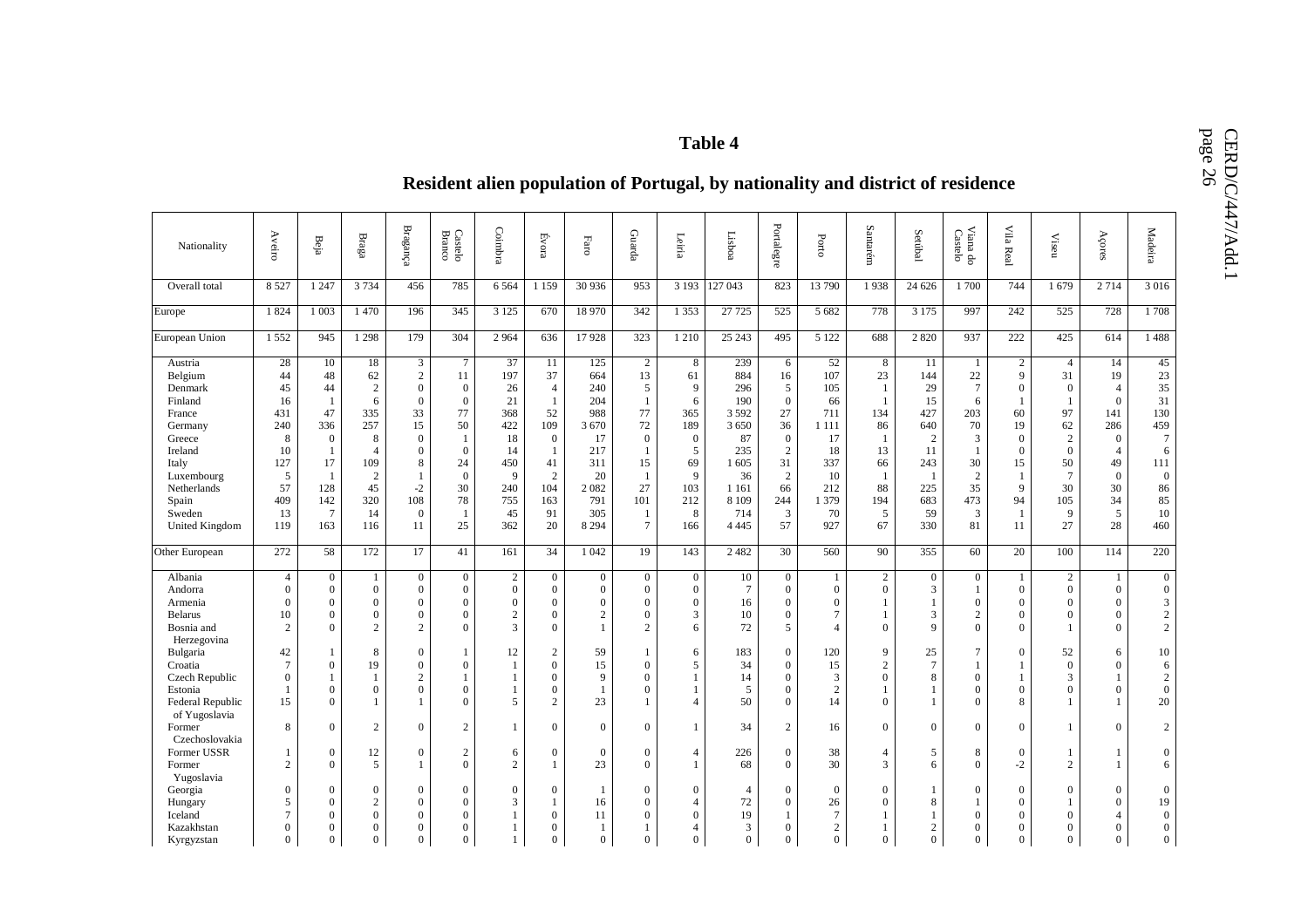# **Table 4 (***continued***)**

| Nationality                                                                                                                                                                                                 | Aveiro                                                                                                                              | Beja                                                                                                                                                                                                                            | $_{\rm Bragg}$                                                                                                                                                  | $\mathbf{Bragang}$                                                                                                                                                                                | Castelo<br><b>Branco</b>                                                                                                                                                                                           | Coimbra                                                                                                                                                                 | Évora                                                                                                                                                           | Faro                                                                                                                                                                   | Guarda                                                                                                                                                                                                           | Leiria                                                                                                                                                                   | Lisboa                                                                                               | Portalegre                                                                                                                                                                                                                        | Porto                                                                                                 | Santarém                                                                                                                                  | Setúbal                                                                                                                                  | Viana do<br>Castelo                                                                                                                                                         | Vila Real                                                                                                                                                                        | $\ensuremath{\mathsf{Visen}}$                                                                                                                                                                                   | Açores                                                                                                                                                                                                       | Madeira                                                                                                                                                                                          |
|-------------------------------------------------------------------------------------------------------------------------------------------------------------------------------------------------------------|-------------------------------------------------------------------------------------------------------------------------------------|---------------------------------------------------------------------------------------------------------------------------------------------------------------------------------------------------------------------------------|-----------------------------------------------------------------------------------------------------------------------------------------------------------------|---------------------------------------------------------------------------------------------------------------------------------------------------------------------------------------------------|--------------------------------------------------------------------------------------------------------------------------------------------------------------------------------------------------------------------|-------------------------------------------------------------------------------------------------------------------------------------------------------------------------|-----------------------------------------------------------------------------------------------------------------------------------------------------------------|------------------------------------------------------------------------------------------------------------------------------------------------------------------------|------------------------------------------------------------------------------------------------------------------------------------------------------------------------------------------------------------------|--------------------------------------------------------------------------------------------------------------------------------------------------------------------------|------------------------------------------------------------------------------------------------------|-----------------------------------------------------------------------------------------------------------------------------------------------------------------------------------------------------------------------------------|-------------------------------------------------------------------------------------------------------|-------------------------------------------------------------------------------------------------------------------------------------------|------------------------------------------------------------------------------------------------------------------------------------------|-----------------------------------------------------------------------------------------------------------------------------------------------------------------------------|----------------------------------------------------------------------------------------------------------------------------------------------------------------------------------|-----------------------------------------------------------------------------------------------------------------------------------------------------------------------------------------------------------------|--------------------------------------------------------------------------------------------------------------------------------------------------------------------------------------------------------------|--------------------------------------------------------------------------------------------------------------------------------------------------------------------------------------------------|
| Latvia<br>Liechtenstein<br>Lithuania<br>Malta<br>Moldova<br>Monaco<br>Norway<br>Poland<br>Romania<br>Russia<br>Slovak Republic<br>Slovenia<br>Switzerland<br>The former<br>Federal Republic<br>of Macedonia | $\overline{0}$<br>$\mathbf{0}$<br>$\Omega$<br>$\Omega$<br>5<br>$\Omega$<br>15<br>17<br>29<br>58<br>$\overline{0}$<br>-1<br>27<br>-1 | $\mathbf{0}$<br>$\boldsymbol{0}$<br>$\mathbf{1}$<br>$\boldsymbol{0}$<br>3<br>$\boldsymbol{0}$<br>$\overline{4}$<br>$\boldsymbol{0}$<br>$\mathbf{2}$<br>$\overline{0}$<br>$\boldsymbol{0}$<br>$\mathbf{1}$<br>38<br>$\mathbf{0}$ | $\mathbf{0}$<br>$\boldsymbol{0}$<br>$\mathbf{1}$<br>$\overline{0}$<br>$\theta$<br>$\theta$<br>8<br>9<br>45<br>14<br>$\overline{2}$<br>$\overline{0}$<br>20<br>5 | $\mathbf{0}$<br>$\boldsymbol{0}$<br>$\theta$<br>$\mathbf{0}$<br>$\theta$<br>$\Omega$<br>$\mathbf{0}$<br>$\overline{2}$<br>5<br>$\mathbf{0}$<br>$\theta$<br>$\theta$<br>$\overline{4}$<br>$\Omega$ | $\mathbf{0}$<br>$\mathbf{0}$<br>$\boldsymbol{0}$<br>$\mathbf{0}$<br>$\Omega$<br>$\mathbf{0}$<br>$\overline{c}$<br>$\overline{c}$<br>$\overline{c}$<br>10<br>$\mathbf{0}$<br>$\overline{0}$<br>17<br>$\overline{0}$ | $\overline{0}$<br>$\boldsymbol{0}$<br>$\Omega$<br>$\mathbf{0}$<br>$\Omega$<br>$\Omega$<br>27<br>5<br>18<br>31<br>$\overline{0}$<br>$\mathbf{0}$<br>29<br>$\overline{4}$ | -1<br>$\boldsymbol{0}$<br>$\Omega$<br>$\theta$<br>$\overline{2}$<br>$\Omega$<br>$\overline{4}$<br>6<br>$\theta$<br>$\overline{0}$<br>$\overline{7}$<br>$\Omega$ | -1<br>$\overline{4}$<br>$\overline{c}$<br>$\overline{0}$<br>16<br>$\overline{c}$<br>170<br>29<br>70<br>74<br>$\overline{4}$<br>$\overline{1}$<br>460<br>$\overline{1}$ | $\mathbf{0}$<br>$\mathbf{0}$<br>$\boldsymbol{0}$<br>$\boldsymbol{0}$<br>$\boldsymbol{0}$<br>$\mathbf{0}$<br>$\mathbf{1}$<br>5<br>$\mathbf{0}$<br>$\mathbf{0}$<br>$\mathbf{1}$<br>$\theta$<br>$\overline{4}$<br>1 | $\mathbf{1}$<br>$\boldsymbol{0}$<br>$\mathbf{0}$<br>$\Omega$<br>$\overline{4}$<br>$\Omega$<br>11<br>5<br>12<br>8<br>$\overline{0}$<br>$\mathbf{0}$<br>57<br>$\mathbf{1}$ | 6<br>$\mathbf{0}$<br>$\tau$<br>3<br>10<br>$\Omega$<br>298<br>134<br>283<br>295<br>3<br>3<br>474<br>6 | $\mathbf{0}$<br>$\boldsymbol{0}$<br>$\mathbf{0}$<br>$\boldsymbol{0}$<br>$\boldsymbol{0}$<br>$\boldsymbol{0}$<br>$\sqrt{2}$<br>1<br>$\mathbf{1}$<br>$\boldsymbol{0}$<br>$\boldsymbol{0}$<br>$\boldsymbol{0}$<br>15<br>$\mathbf{0}$ | -1<br>1<br>6<br>-1<br>5<br>$\Omega$<br>24<br>35<br>17<br>55<br>$\overline{2}$<br>3<br>102<br>$\Omega$ | $\overline{0}$<br>$\mathbf{0}$<br>$\Omega$<br>$\Omega$<br>$\Omega$<br>3<br>21<br>13<br>$\overline{1}$<br>$\overline{2}$<br>14<br>$\Omega$ | 3<br>$\overline{0}$<br>-1<br>$\mathbf{0}$<br>23<br>$\overline{0}$<br>32<br>14<br>57<br>62<br>$\overline{0}$<br>$\overline{2}$<br>58<br>3 | $\mathbf{0}$<br>$\boldsymbol{0}$<br>$\overline{2}$<br>$\mathbf{0}$<br>$\mathbf{0}$<br>$\mathbf{0}$<br>5<br>$\overline{2}$<br>11<br>6<br>$\mathbf{0}$<br>$\theta$<br>11<br>1 | $\mathbf{0}$<br>$\boldsymbol{0}$<br>$\Omega$<br>$\mathbf{0}$<br>$\mathbf{0}$<br>$\Omega$<br>$\mathbf{0}$<br>3<br>3<br>$\mathbf{0}$<br>$\mathbf{0}$<br>$\overline{4}$<br>$\Omega$ | $\mathbf{0}$<br>$\boldsymbol{0}$<br>$\boldsymbol{0}$<br>$\mathbf{0}$<br>$\overline{2}$<br>$\overline{0}$<br>$\overline{1}$<br>$\overline{2}$<br>3<br>$\boldsymbol{0}$<br>$\overline{1}$<br>23<br>$\overline{1}$ | $\boldsymbol{0}$<br>$\boldsymbol{0}$<br>$\mathbf{0}$<br>$\mathbf{0}$<br>$\overline{0}$<br>$\overline{0}$<br>$\overline{4}$<br>$\overline{4}$<br>$\boldsymbol{0}$<br>11<br>$-1$<br>$\overline{0}$<br>21<br>-1 | $\overline{2}$<br>$\boldsymbol{0}$<br>$\boldsymbol{0}$<br>$\mathbf{0}$<br>$\boldsymbol{0}$<br>$\boldsymbol{0}$<br>$30\,$<br>6<br>$\overline{c}$<br>16<br>$\sqrt{2}$<br>$\overline{2}$<br>64<br>1 |
| Turkey<br>Turkmenistan<br>Ukraine<br>Uzbekistan                                                                                                                                                             | 4<br>$\mathbf{0}$<br>11<br>$\Omega$                                                                                                 | 1<br>$\boldsymbol{0}$<br>6<br>$\overline{0}$                                                                                                                                                                                    | 9<br>$\overline{0}$<br>6<br>$\Omega$                                                                                                                            | $\mathbf{0}$<br>$\boldsymbol{0}$<br>$\Omega$<br>$\Omega$                                                                                                                                          | $\overline{0}$<br>$\boldsymbol{0}$<br>$\overline{2}$<br>$\theta$                                                                                                                                                   | $\mathbf{0}$<br>1<br>$\overline{4}$<br>$\Omega$                                                                                                                         | 3<br>$\boldsymbol{0}$<br>3<br>$\Omega$                                                                                                                          | 15<br>$\boldsymbol{0}$<br>31<br>$\Omega$                                                                                                                               | $\mathbf{0}$<br>$\boldsymbol{0}$<br>$\overline{c}$<br>$\Omega$                                                                                                                                                   | $\mathbf{0}$<br>$\boldsymbol{0}$<br>4<br>$\Omega$                                                                                                                        | 53<br>2<br>78<br>$\theta$                                                                            | $\boldsymbol{0}$<br>$\boldsymbol{0}$<br>3<br>$\mathbf{0}$                                                                                                                                                                         | 13<br>$\mathbf{0}$<br>10<br>$\Omega$                                                                  | $\mathbf{1}$<br>$\Omega$<br>$\overline{7}$                                                                                                | 5<br>$\overline{0}$<br>14<br>$\Omega$                                                                                                    | 1<br>$\boldsymbol{0}$<br>1<br>$\mathbf{0}$                                                                                                                                  | $\mathbf{0}$<br>$\mathbf{0}$<br>$\mathbf{0}$<br>$\Omega$                                                                                                                         | $\overline{0}$<br>$\boldsymbol{0}$<br>$\overline{2}$<br>$\Omega$                                                                                                                                                | 2<br>$\boldsymbol{0}$<br>57<br>$\theta$                                                                                                                                                                      | 3<br>$\mathbf{0}$<br>$20\,$<br>$\mathbf{0}$                                                                                                                                                      |
| Africa                                                                                                                                                                                                      | 1 4 0 1                                                                                                                             | 110                                                                                                                                                                                                                             | 753                                                                                                                                                             | 117                                                                                                                                                                                               | 154                                                                                                                                                                                                                | 1587                                                                                                                                                                    | 251                                                                                                                                                             | 7870                                                                                                                                                                   | 151                                                                                                                                                                                                              | 770                                                                                                                                                                      | 75 655                                                                                               | 162                                                                                                                                                                                                                               | 2853                                                                                                  | 611                                                                                                                                       | 18858                                                                                                                                    | 163                                                                                                                                                                         | 161                                                                                                                                                                              | 250                                                                                                                                                                                                             | 383                                                                                                                                                                                                          | 290                                                                                                                                                                                              |
| Angola<br>Cape Verde<br>Guinea-Bissau<br>Mozambique<br>São Tomé and<br>Príncipe                                                                                                                             | 430<br>201<br>482<br>47<br>84                                                                                                       | 26<br>34<br>18<br>$\,8\,$<br>3                                                                                                                                                                                                  | 319<br>116<br>122<br>64<br>35                                                                                                                                   | 59<br>32<br>6<br>6<br>3                                                                                                                                                                           | 41<br>75<br>-1<br>12<br>6                                                                                                                                                                                          | 489<br>393<br>346<br>113<br>124                                                                                                                                         | 60<br>106<br>23<br>29<br>22                                                                                                                                     | 967<br>3 3 0 3<br>2427<br>116<br>90                                                                                                                                    | 61<br>49<br>$\overline{c}$<br>$\overline{4}$<br>5                                                                                                                                                                | 206<br>332<br>58<br>47<br>13                                                                                                                                             | 16 230<br>34 970<br>12 9 64<br>3 3 6 6<br>4 6 24                                                     | 78<br>43<br>$\overline{7}$<br>6<br>19                                                                                                                                                                                             | 928<br>906<br>356<br>136<br>120                                                                       | 201<br>201<br>62<br>55<br>28                                                                                                              | 3 6 6 9<br>10784<br>1 602<br>828<br>1474                                                                                                 | 70<br>27<br>23<br>8<br>$\theta$                                                                                                                                             | 79<br>33<br>24<br>$\sqrt{2}$<br>$\mathbf{Q}$                                                                                                                                     | 114<br>57<br>20<br>5<br>24                                                                                                                                                                                      | 19<br>258<br>78<br>8<br>$\overline{2}$                                                                                                                                                                       | 50<br>30<br>107<br>$10\,$<br>$\overline{4}$                                                                                                                                                      |
| Other African                                                                                                                                                                                               | 157                                                                                                                                 | 21                                                                                                                                                                                                                              | 97                                                                                                                                                              | 11                                                                                                                                                                                                | 19                                                                                                                                                                                                                 | 122                                                                                                                                                                     | 11                                                                                                                                                              | 967                                                                                                                                                                    | 30                                                                                                                                                                                                               | 114                                                                                                                                                                      | 3 5 0 1                                                                                              | 9                                                                                                                                                                                                                                 | 407                                                                                                   | 64                                                                                                                                        | 501                                                                                                                                      | 35                                                                                                                                                                          | 14                                                                                                                                                                               | 30                                                                                                                                                                                                              | 18                                                                                                                                                                                                           | 89                                                                                                                                                                                               |
| Algeria<br>Benin<br>Botswana<br><b>Burkina Faso</b><br>Burundi<br>Cameroon<br>Central African<br>Republic<br>Chad<br>Congo<br>(Democratic                                                                   | $\overline{4}$<br>-1<br>3<br>$\mathbf{0}$<br>$\Omega$<br>$-1$<br>$\Omega$<br>$\overline{0}$<br>26                                   | $\overline{c}$<br>$\boldsymbol{0}$<br>$\boldsymbol{0}$<br>$\boldsymbol{0}$<br>$\boldsymbol{0}$<br>$\boldsymbol{0}$<br>$\overline{0}$<br>$\boldsymbol{0}$<br>$\overline{0}$                                                      | $\overline{4}$<br>$\mathbf{0}$<br>$\overline{0}$<br>$\theta$<br>$\theta$<br>$\overline{0}$<br>$\Omega$<br>$\boldsymbol{0}$<br>16                                | $\mathbf{0}$<br>$\mathbf{0}$<br>$\mathbf{0}$<br>$\theta$<br>$\Omega$<br>1<br>$\Omega$<br>$\boldsymbol{0}$<br>$\overline{2}$                                                                       | $\mathbf{1}$<br>$\boldsymbol{0}$<br>$\overline{0}$<br>$\Omega$<br>$\Omega$<br>$\mathbf{0}$<br>$\Omega$<br>$\boldsymbol{0}$<br>$\overline{4}$                                                                       | $\mathbf{0}$<br>$\mathbf{0}$<br>$\Omega$<br>$\Omega$<br>$\Omega$<br>1<br>$\Omega$<br>$\mathbf{0}$<br>$\overline{4}$                                                     | $\overline{c}$<br>$\mathbf{0}$<br>$\Omega$<br>$\overline{0}$<br>$\Omega$<br>$\theta$<br>$\Omega$<br>$\overline{0}$<br>$\Omega$                                  | 16<br>-1<br>$\overline{0}$<br>$\boldsymbol{0}$<br>$\overline{1}$<br>$\overline{c}$<br>$\overline{c}$<br>$\boldsymbol{0}$<br>5                                          | $\mathbf{0}$<br>$\mathbf{0}$<br>$\overline{0}$<br>$\boldsymbol{0}$<br>$\mathbf{0}$<br>$\mathbf{0}$<br>$\overline{0}$<br>$\boldsymbol{0}$<br>8                                                                    | 5<br>$\mathbf{0}$<br>1<br>$\mathbf{0}$<br>$\theta$<br>1<br>$\Omega$<br>1<br>$\tau$                                                                                       | 37<br>$\overline{2}$<br>3<br>$\sqrt{2}$<br>$\mathbf{0}$<br>11<br>$\mathbf{1}$<br>$\mathbf{0}$<br>201 | $\mathbf{0}$<br>$\mathbf{0}$<br>$\mathbf{0}$<br>$\boldsymbol{0}$<br>$\boldsymbol{0}$<br>$\boldsymbol{0}$<br>$\Omega$<br>$\boldsymbol{0}$<br>$\mathbf{1}$                                                                          | 22<br>$\boldsymbol{0}$<br>-1<br>$\overline{0}$<br>$\Omega$<br>10<br>$\Omega$<br>$\mathbf{0}$<br>23    | $\overline{4}$<br>$\Omega$<br>$\Omega$<br>$\Omega$<br>$\Omega$<br>$\Omega$<br>$\Omega$<br>$\Omega$<br>-1                                  | 8<br>$\overline{2}$<br>$\overline{0}$<br>-1<br>11<br>$\Omega$<br>$\mathbf{0}$<br>18                                                      | $\overline{4}$<br>$\mathbf{0}$<br>$\overline{0}$<br>$\boldsymbol{0}$<br>$\boldsymbol{0}$<br>$\boldsymbol{0}$<br>$\mathbf{0}$<br>$\boldsymbol{0}$<br>$\mathbf{1}$            | 3<br>$\mathbf{0}$<br>$\mathbf{0}$<br>$\mathbf{0}$<br>$\Omega$<br>$\mathbf{0}$<br>$\Omega$<br>$\boldsymbol{0}$<br>$\overline{5}$                                                  | $\mathbf{0}$<br>$\boldsymbol{0}$<br>$\overline{0}$<br>$\boldsymbol{0}$<br>$\overline{0}$<br>$\mathbf{0}$<br>$\Omega$<br>$\boldsymbol{0}$<br>$\overline{2}$                                                      | $\overline{0}$<br>$\mathbf{0}$<br>$\overline{0}$<br>$\boldsymbol{0}$<br>$\overline{0}$<br>$\mathbf{0}$<br>$\Omega$<br>$\mathbf{0}$<br>$\theta$                                                               | 1<br>$\boldsymbol{0}$<br>$\mathbf{0}$<br>$\boldsymbol{0}$<br>$\boldsymbol{0}$<br>$\mathbf{1}$<br>$\theta$<br>$\boldsymbol{0}$<br>$\theta$                                                        |
| Republic)<br>Congo (Republic)<br>Côte d'Ivoire<br>Djibouti<br>Egypt<br><b>Equatorial Guinea</b>                                                                                                             | $\overline{4}$<br>15<br>$\Omega$<br>4<br>$\overline{0}$                                                                             | $\boldsymbol{0}$<br>$\overline{0}$<br>$\boldsymbol{0}$<br>$\overline{0}$<br>$\overline{0}$                                                                                                                                      | 12<br>$\overline{0}$<br>$\theta$<br>$\theta$<br>$\Omega$                                                                                                        | $\boldsymbol{0}$<br>$\Omega$<br>$\Omega$<br>1<br>$\overline{0}$                                                                                                                                   | $\mathbf{0}$<br>$\mathbf{1}$<br>$\Omega$<br>$\Omega$<br>$\Omega$                                                                                                                                                   | 1<br>$\Omega$<br>$\overline{\mathcal{A}}$<br>$\Omega$                                                                                                                   | $\theta$<br>$\Omega$<br>$\Omega$<br>$\theta$<br>$\Omega$                                                                                                        | $\overline{2}$<br>12<br>$\overline{0}$<br>9<br>$\Omega$                                                                                                                | 6<br>$\mathbf{0}$<br>$\theta$<br>$\mathbf{0}$<br>$\overline{0}$                                                                                                                                                  | $\boldsymbol{0}$<br>1<br>$\theta$<br>1<br>$\overline{0}$                                                                                                                 | 54<br>48<br>-1<br>37<br>10                                                                           | $\boldsymbol{0}$<br>$\mathbf{0}$<br>$\boldsymbol{0}$<br>$\mathbf{0}$<br>$\mathbf{0}$                                                                                                                                              | 5<br>3<br>$\overline{0}$<br>14<br>$\Omega$                                                            | $\Omega$<br>O<br>$\Omega$                                                                                                                 | 19<br>21<br>$\Omega$<br>5<br>$\mathbf Q$                                                                                                 | $\mathbf{0}$<br>$\overline{0}$<br>$\mathbf{0}$<br>1<br>$\overline{0}$                                                                                                       | $\mathbf{0}$<br>$\mathbf{0}$<br>$\Omega$<br>$\Omega$                                                                                                                             | $\overline{2}$<br>$\overline{0}$<br>$\theta$<br>$\theta$<br>$\Omega$                                                                                                                                            | $\boldsymbol{0}$<br>$\overline{0}$<br>$\overline{0}$<br>$-1$<br>$\theta$                                                                                                                                     | $\mathbf{0}$<br>$\mathbf{0}$<br>$\boldsymbol{0}$<br>$\overline{2}$<br>$\overline{0}$                                                                                                             |

p age 27

CERD/C/447/Add.1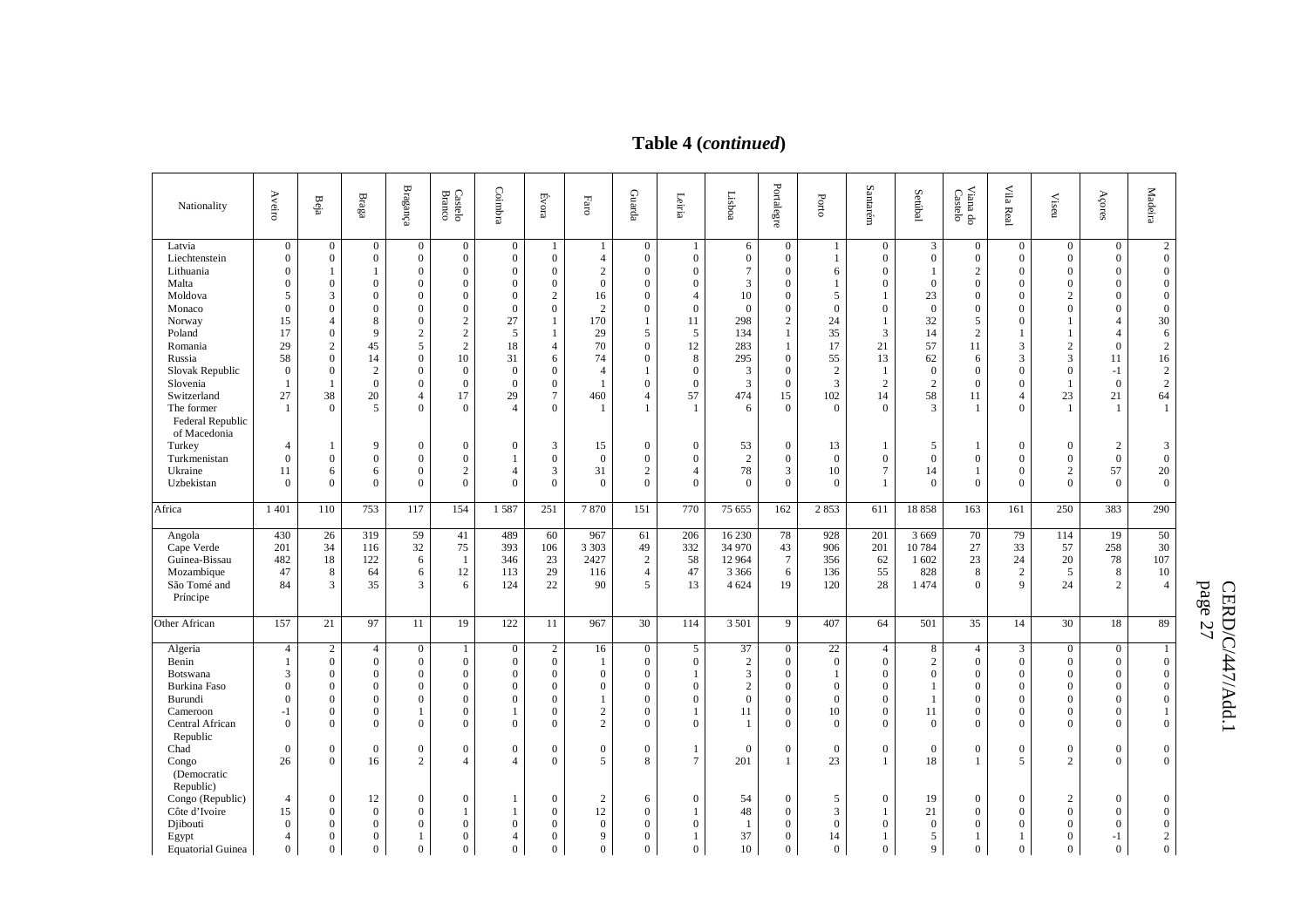CERD/C/447/Add.1<br>page 28

|                                                                                                                                                                                                                                                                                                                                                                       |                                                                                                                                                                                                                                                                                                                                                                                                                   |                                                                                                                                                                                                                                                                                                                                                                                                 |                                                                                                                                                                                                                                                                                                                                                                                                                                                          |                                                                                                                                                                                                                                                                                                                                                                                                                                               |                                                                                                                                                                                                                                                                                                                                                                                                                                                                        |                                                                                                                                                                                                                                                                                                                                                                                                                  |                                                                                                                                                                                                                                                                                                                                                                                                                                                                                                                                                       |                                                                                                                                                                                                                                                                                                                                                                        |                                                                                                                                                                                                                                                                                                                                                                                                                                                                                                      |                                                                                                                                                                                                                                                                                                                                                                                                                                          | Table 4 (continued)                                                                                                                                                                                                |                                                                                                                                                                                                                                                                                                                                                                                                                                                                                                   |                                                                                                                                                                                                                                                                                                                                                                                                                                  |                                                                                                                                                                                                                                                                                                                                                                                                                                                    |                                                                                                                                                                                                                                                                                                                                                                      |                                                                                                                                                                                                                                                                                                                                                                                                                                                                                                                                 |                                                                                                                                                                                                                                                                                                                                                                                                                                           |                                                                                                                                                                                                                                                                                                                                                                                                                     |                                                                                                                                                                                                                                                                                                                                                                                                                                           |                                                                                                                                                                                                                                                                                                                                                                                                                                                                                                                               |
|-----------------------------------------------------------------------------------------------------------------------------------------------------------------------------------------------------------------------------------------------------------------------------------------------------------------------------------------------------------------------|-------------------------------------------------------------------------------------------------------------------------------------------------------------------------------------------------------------------------------------------------------------------------------------------------------------------------------------------------------------------------------------------------------------------|-------------------------------------------------------------------------------------------------------------------------------------------------------------------------------------------------------------------------------------------------------------------------------------------------------------------------------------------------------------------------------------------------|----------------------------------------------------------------------------------------------------------------------------------------------------------------------------------------------------------------------------------------------------------------------------------------------------------------------------------------------------------------------------------------------------------------------------------------------------------|-----------------------------------------------------------------------------------------------------------------------------------------------------------------------------------------------------------------------------------------------------------------------------------------------------------------------------------------------------------------------------------------------------------------------------------------------|------------------------------------------------------------------------------------------------------------------------------------------------------------------------------------------------------------------------------------------------------------------------------------------------------------------------------------------------------------------------------------------------------------------------------------------------------------------------|------------------------------------------------------------------------------------------------------------------------------------------------------------------------------------------------------------------------------------------------------------------------------------------------------------------------------------------------------------------------------------------------------------------|-------------------------------------------------------------------------------------------------------------------------------------------------------------------------------------------------------------------------------------------------------------------------------------------------------------------------------------------------------------------------------------------------------------------------------------------------------------------------------------------------------------------------------------------------------|------------------------------------------------------------------------------------------------------------------------------------------------------------------------------------------------------------------------------------------------------------------------------------------------------------------------------------------------------------------------|------------------------------------------------------------------------------------------------------------------------------------------------------------------------------------------------------------------------------------------------------------------------------------------------------------------------------------------------------------------------------------------------------------------------------------------------------------------------------------------------------|------------------------------------------------------------------------------------------------------------------------------------------------------------------------------------------------------------------------------------------------------------------------------------------------------------------------------------------------------------------------------------------------------------------------------------------|--------------------------------------------------------------------------------------------------------------------------------------------------------------------------------------------------------------------|---------------------------------------------------------------------------------------------------------------------------------------------------------------------------------------------------------------------------------------------------------------------------------------------------------------------------------------------------------------------------------------------------------------------------------------------------------------------------------------------------|----------------------------------------------------------------------------------------------------------------------------------------------------------------------------------------------------------------------------------------------------------------------------------------------------------------------------------------------------------------------------------------------------------------------------------|----------------------------------------------------------------------------------------------------------------------------------------------------------------------------------------------------------------------------------------------------------------------------------------------------------------------------------------------------------------------------------------------------------------------------------------------------|----------------------------------------------------------------------------------------------------------------------------------------------------------------------------------------------------------------------------------------------------------------------------------------------------------------------------------------------------------------------|---------------------------------------------------------------------------------------------------------------------------------------------------------------------------------------------------------------------------------------------------------------------------------------------------------------------------------------------------------------------------------------------------------------------------------------------------------------------------------------------------------------------------------|-------------------------------------------------------------------------------------------------------------------------------------------------------------------------------------------------------------------------------------------------------------------------------------------------------------------------------------------------------------------------------------------------------------------------------------------|---------------------------------------------------------------------------------------------------------------------------------------------------------------------------------------------------------------------------------------------------------------------------------------------------------------------------------------------------------------------------------------------------------------------|-------------------------------------------------------------------------------------------------------------------------------------------------------------------------------------------------------------------------------------------------------------------------------------------------------------------------------------------------------------------------------------------------------------------------------------------|-------------------------------------------------------------------------------------------------------------------------------------------------------------------------------------------------------------------------------------------------------------------------------------------------------------------------------------------------------------------------------------------------------------------------------------------------------------------------------------------------------------------------------|
| Nationality                                                                                                                                                                                                                                                                                                                                                           | Aveiro                                                                                                                                                                                                                                                                                                                                                                                                            | $\mathrm{Beja}$                                                                                                                                                                                                                                                                                                                                                                                 | $_{\rm Braga}$                                                                                                                                                                                                                                                                                                                                                                                                                                           | $\mathbf{Bragang}$                                                                                                                                                                                                                                                                                                                                                                                                                            | $\rm Case to$ $\rm Baraco$                                                                                                                                                                                                                                                                                                                                                                                                                                             | Coimbra                                                                                                                                                                                                                                                                                                                                                                                                          | Évora                                                                                                                                                                                                                                                                                                                                                                                                                                                                                                                                                 | $_{\rm Faro}$                                                                                                                                                                                                                                                                                                                                                          | Guarda                                                                                                                                                                                                                                                                                                                                                                                                                                                                                               | Leiria                                                                                                                                                                                                                                                                                                                                                                                                                                   | Lisboa                                                                                                                                                                                                             | Portalegre                                                                                                                                                                                                                                                                                                                                                                                                                                                                                        | Porto                                                                                                                                                                                                                                                                                                                                                                                                                            | $\operatorname{Santar\'e m}$                                                                                                                                                                                                                                                                                                                                                                                                                       | Setúbal                                                                                                                                                                                                                                                                                                                                                              | Viana do<br>Castelo                                                                                                                                                                                                                                                                                                                                                                                                                                                                                                             | Vila Real                                                                                                                                                                                                                                                                                                                                                                                                                                 | Viseu                                                                                                                                                                                                                                                                                                                                                                                                               | Açores                                                                                                                                                                                                                                                                                                                                                                                                                                    | Madeira                                                                                                                                                                                                                                                                                                                                                                                                                                                                                                                       |
| Ethiopia<br>Gabon<br>Gambia<br>Ghana<br>Guinea<br>Kenya<br>Lesotho<br>Liberia<br>Libya<br>Madagascar<br>Malawi<br>Mali<br>Mauritania<br>Mauritius<br>Morocco<br>Namibia<br>Nigeria<br>Rwanda<br>Saint Helena<br>Senegal<br>Seychelles<br>Sierra Leone<br>Somalia<br>South Africa<br>Sudan<br>Swaziland<br>Tanzania<br>Togo<br>Tunisia<br>Uganda<br>Zambia<br>Zimbabwe | $\overline{2}$<br>$\mathbf{0}$<br>$\overline{0}$<br>$\overline{c}$<br>18<br>$\mathbf{1}$<br>2<br>$\overline{0}$<br>$\theta$<br>$\overline{0}$<br>$\theta$<br>$\boldsymbol{0}$<br>33<br>$\mathbf{0}$<br>$\overline{2}$<br>$\overline{0}$<br>$\theta$<br>5<br>$\theta$<br>$\overline{0}$<br>$\bf{0}$<br>27<br>$\mathbf{0}$<br>$\Omega$<br>$\theta$<br>$\theta$<br>$\overline{c}$<br>$\overline{0}$<br>$\theta$<br>5 | $\overline{0}$<br>$\overline{0}$<br>$\Omega$<br>$\theta$<br>$-1$<br>$\theta$<br>$\Omega$<br>$\theta$<br>$\Omega$<br>$\Omega$<br>$\Omega$<br>$\theta$<br>$\Omega$<br>$\Omega$<br>13<br>$\mathbf{0}$<br>2<br>$\Omega$<br>$\mathbf{0}$<br>$\Omega$<br>$\Omega$<br>$\theta$<br>$\Omega$<br>$\overline{4}$<br>$\Omega$<br>$\theta$<br>$\theta$<br>$\Omega$<br>$\Omega$<br>$\Omega$<br>$\Omega$<br>-1 | $\overline{0}$<br>$\overline{0}$<br>$\mathbf{0}$<br>$\mathbf{0}$<br>25<br>$\mathbf{0}$<br>$\mathbf{0}$<br>$\overline{0}$<br>1<br>$\Omega$<br>$\Omega$<br>3<br>$\overline{0}$<br>$\mathbf{0}$<br>6<br>$\overline{0}$<br>$\mathbf{1}$<br>2<br>$\overline{0}$<br>5<br>$\overline{0}$<br>$\overline{0}$<br>$\mathbf{0}$<br>15<br>$\overline{c}$<br>$\overline{0}$<br>$\overline{0}$<br>$\mathbf{1}$<br>3<br>$\overline{0}$<br>$\mathbf{1}$<br>$\overline{0}$ | $\overline{0}$<br>$\overline{0}$<br>$\mathbf{0}$<br>$\mathbf{0}$<br>$\mathbf{0}$<br>$\theta$<br>$\Omega$<br>$\mathbf{0}$<br>$\Omega$<br>$\Omega$<br>$\mathbf{0}$<br>$\Omega$<br>$\mathbf{0}$<br>$\boldsymbol{0}$<br>2<br>$\theta$<br>$\overline{0}$<br>$\Omega$<br>$\overline{0}$<br>3<br>$\Omega$<br>$\theta$<br>$\Omega$<br>2<br>$\mathbf{0}$<br>$\Omega$<br>$\Omega$<br>$\overline{0}$<br>$\Omega$<br>$\theta$<br>$\Omega$<br>$\mathbf{0}$ | $\overline{0}$<br>$\mathbf{0}$<br>$\theta$<br>$\mathbf{0}$<br>$\mathbf{0}$<br>$\theta$<br>$\mathbf{0}$<br>$\mathbf{0}$<br>$\theta$<br>$\mathbf{0}$<br>$\mathbf{0}$<br>$\theta$<br>$\Omega$<br>$\overline{0}$<br>4<br>$\Omega$<br>$\theta$<br>$\overline{0}$<br>$\theta$<br>$\overline{4}$<br>$\mathbf{0}$<br>$\mathbf{1}$<br>$\theta$<br>4<br>$\boldsymbol{0}$<br>$\theta$<br>$\mathbf{0}$<br>$\mathbf{0}$<br>$\theta$<br>$\mathbf{0}$<br>$\mathbf{0}$<br>$\mathbf{0}$ | $\mathbf{0}$<br>$\mathbf{0}$<br>$\mathbf{0}$<br>$\theta$<br>30<br>11<br>$\overline{0}$<br>$\mathbf{0}$<br>$\mathbf{0}$<br>$\mathbf{0}$<br>$\mathbf{0}$<br>$\overline{c}$<br>$\mathbf{1}$<br>$\mathbf{0}$<br>9<br>$\mathbf{0}$<br>$\mathbf{0}$<br>$\mathbf{0}$<br>9<br>$\mathbf{0}$<br>$\mathbf{0}$<br>18<br>$\mathbf{0}$<br>$\mathbf{0}$<br>26<br>$\mathbf{0}$<br>$\mathbf{0}$<br>$\mathbf{0}$<br>$\overline{c}$ | $\mathbf{0}$<br>$\boldsymbol{0}$<br>$\theta$<br>$\boldsymbol{0}$<br>$\overline{4}$<br>$\mathbf{0}$<br>$\boldsymbol{0}$<br>$\boldsymbol{0}$<br>$\mathbf{0}$<br>$\overline{0}$<br>$\boldsymbol{0}$<br>$\theta$<br>$\boldsymbol{0}$<br>$\boldsymbol{0}$<br>-1<br>$\mathbf{0}$<br>$\boldsymbol{0}$<br>$\boldsymbol{0}$<br>$\overline{0}$<br>$\mathbf{1}$<br>$\boldsymbol{0}$<br>$\boldsymbol{0}$<br>$\mathbf{0}$<br>1<br>$\boldsymbol{0}$<br>$\mathbf{1}$<br>$\overline{0}$<br>$\boldsymbol{0}$<br>$\theta$<br>$\boldsymbol{0}$<br>$\boldsymbol{0}$<br>-1 | $\overline{0}$<br>$\mathbf{1}$<br>$\overline{2}$<br>9<br>69<br>10<br>$\mathbf{0}$<br>$\mathfrak{Z}$<br>$\mathbf{0}$<br>$\overline{0}$<br>$\overline{0}$<br>$\overline{4}$<br>$\mathbf{0}$<br>2<br>146<br>1<br>6<br>1<br>$\overline{0}$<br>53<br>$\mathbf{0}$<br>3<br>$\mathbf{0}$<br>579<br>1<br>1<br>3<br>$\boldsymbol{0}$<br>8<br>$\mathbf{0}$<br>$\mathbf{0}$<br>15 | $\bf{0}$<br>$\mathbf{0}$<br>$\mathbf{0}$<br>3<br>$\sqrt{2}$<br>$\boldsymbol{0}$<br>$\overline{0}$<br>$\mathbf{0}$<br>$\theta$<br>$\mathbf{0}$<br>$\mathbf{0}$<br>$\mathbf{1}$<br>$\overline{0}$<br>$\mathbf{0}$<br>$\overline{4}$<br>$\boldsymbol{0}$<br>$\mathbf{0}$<br>$\boldsymbol{0}$<br>$\overline{0}$<br>$\theta$<br>$\mathbf{0}$<br>$\mathbf{0}$<br>$\mathbf{0}$<br>6<br>$\boldsymbol{0}$<br>$\overline{0}$<br>$\theta$<br>$\mathbf{0}$<br>$\theta$<br>$\overline{0}$<br>$\theta$<br>$\Omega$ | $\mathbf{1}$<br>$\overline{0}$<br>$\overline{0}$<br>2<br>$\mathbf{1}$<br>$\sqrt{2}$<br>$\mathbf{0}$<br>$\overline{0}$<br>$\Omega$<br>$\Omega$<br>$\Omega$<br>$\Omega$<br>-1<br>$\overline{0}$<br>66<br>$\overline{0}$<br>-1<br>4<br>$\overline{0}$<br>$\Omega$<br>$\overline{0}$<br>$\mathbf{0}$<br>$\overline{0}$<br>18<br>$\mathbf{0}$<br>$\overline{0}$<br>$\overline{0}$<br>$\overline{0}$<br>$\Omega$<br>$\overline{0}$<br>$\Omega$ | 8<br>-1<br>$\overline{4}$<br>32<br>435<br>237<br>-1<br>36<br>34<br>5<br>20<br>33<br>28<br>8<br>219<br>3<br>76<br>10<br>$\overline{0}$<br>472<br>2<br>86<br>-1<br>995<br>12<br>6<br>253<br>13<br>14<br>5<br>6<br>39 | -1<br>$\overline{0}$<br>$\mathbf{0}$<br>$\bf{0}$<br>$\overline{2}$<br>$\overline{c}$<br>$\mathbf{0}$<br>$\overline{0}$<br>$\mathbf{0}$<br>$\overline{0}$<br>$\mathbf{0}$<br>$\mathbf{0}$<br>$\mathbf{0}$<br>$\mathbf{0}$<br>$\overline{0}$<br>$\mathbf{0}$<br>$\mathbf{0}$<br>$\mathbf{0}$<br>$\mathbf{0}$<br>$\theta$<br>$\mathbf{0}$<br>$\mathbf{0}$<br>2<br>$\mathbf{0}$<br>$\mathbf{0}$<br>$\mathbf{0}$<br>$\mathbf{0}$<br>$\overline{0}$<br>$\overline{0}$<br>$\mathbf{0}$<br>$\overline{0}$ | -1<br>$\mathbf{0}$<br>$\overline{0}$<br>8<br>66<br>$\overline{1}$<br>$\mathbf{0}$<br>$\overline{0}$<br>3<br>$\mathbf{1}$<br>$\mathbf{0}$<br>5<br>$\mathbf{0}$<br>$\boldsymbol{0}$<br>47<br>$\mathbf{0}$<br>5<br>$\tau$<br>$\overline{0}$<br>68<br>$\boldsymbol{0}$<br>$\overline{c}$<br>$\mathbf{0}$<br>104<br>$\mathbf{0}$<br>$\mathbf{1}$<br>$\mathbf{0}$<br>$\boldsymbol{0}$<br>$\tau$<br>$\overline{0}$<br>$\mathbf{0}$<br>3 | $\mathbf{0}$<br>$\overline{0}$<br>-1<br>$\boldsymbol{0}$<br>$\,8\,$<br>-1<br>$\boldsymbol{0}$<br>$\mathbf{0}$<br>$\theta$<br>$\mathbf{0}$<br>$\theta$<br>$\mathbf{2}$<br>$\mathbf{0}$<br>$\boldsymbol{0}$<br>13<br>$\boldsymbol{0}$<br>$\mathbf{0}$<br>$\mathbf{0}$<br>$\overline{0}$<br>5<br>$\Omega$<br>$\mathbf{0}$<br>$\mathbf{0}$<br>20<br>$\mathbf{0}$<br>$\mathbf{0}$<br>$\mathbf{2}$<br>$\mathbf{0}$<br>3<br>$\mathbf{0}$<br>$\theta$<br>2 | -1<br>$\overline{0}$<br>$\Omega$<br>$\overline{2}$<br>99<br>21<br>$\overline{0}$<br>2<br>$\theta$<br>$\Omega$<br>$\Omega$<br>14<br>$\mathfrak{Z}$<br>$\overline{0}$<br>59<br>$\overline{0}$<br>8<br>- 1<br>8<br>34<br>$\overline{0}$<br>$\overline{c}$<br>$\theta$<br>87<br>-1<br>3<br>47<br>$\overline{c}$<br>$\overline{2}$<br>$\overline{1}$<br>$\mathbf{1}$<br>8 | $\overline{0}$<br>$\overline{0}$<br>$\overline{0}$<br>$\boldsymbol{0}$<br>6<br>$\overline{0}$<br>$\mathbf{1}$<br>$\overline{0}$<br>$\mathbf{0}$<br>$\overline{0}$<br>$\mathbf{0}$<br>$\mathbf{2}$<br>$\boldsymbol{0}$<br>$\boldsymbol{0}$<br>$\mathbf Q$<br>$\boldsymbol{0}$<br>$\overline{0}$<br>$\overline{0}$<br>$\overline{0}$<br>$\mathbf{1}$<br>$\overline{0}$<br>$\overline{0}$<br>$\overline{0}$<br>8<br>$\overline{0}$<br>$\overline{0}$<br>$\overline{0}$<br>$\boldsymbol{0}$<br>1<br>$\overline{0}$<br>$\Omega$<br>1 | $\overline{0}$<br>$\overline{0}$<br>$\mathbf{0}$<br>$\mathbf{0}$<br>-1<br>$\Omega$<br>$\mathbf{0}$<br>$\mathbf{0}$<br>$\Omega$<br>$\Omega$<br>$\Omega$<br>2<br>$\Omega$<br>$\mathbf{0}$<br>$\Omega$<br>$\mathbf{0}$<br>$\Omega$<br>$\overline{0}$<br>$\Omega$<br>$\Omega$<br>$\mathbf{0}$<br>$\Omega$<br>$\mathbf{1}$<br>$\Omega$<br>$\mathbf{0}$<br>$\mathbf{0}$<br>$\mathbf{0}$<br>$\Omega$<br>$\Omega$<br>$\mathbf{0}$<br>$\mathbf{0}$ | 1<br>$\boldsymbol{0}$<br>$\mathbf{0}$<br>$\mathbf{0}$<br>$\overline{c}$<br>$\mathbf{0}$<br>$\mathbf{0}$<br>$\Omega$<br>$\Omega$<br>$\mathbf{0}$<br>$\Omega$<br>$\mathbf{0}$<br>$\overline{c}$<br>9<br>$\mathbf{0}$<br>$\mathbf{0}$<br>$\Omega$<br>$\mathbf{0}$<br>$\mathbf{0}$<br>$\mathbf{0}$<br>$\Omega$<br>9<br>$\mathbf{0}$<br>$\Omega$<br>$\Omega$<br>$\mathbf{0}$<br>$\Omega$<br>$\mathbf{0}$<br>$\mathbf{0}$ | $\mathbf{0}$<br>$\mathbf{0}$<br>$\mathbf{0}$<br>1<br>$-3$<br>$\theta$<br>$\mathbf{0}$<br>$\Omega$<br>$\overline{0}$<br>$\Omega$<br>1<br>1<br>$\overline{0}$<br>$\mathbf{0}$<br>$\overline{c}$<br>$\overline{0}$<br>$\theta$<br>$\mathbf{0}$<br>$\mathbf{0}$<br>$\theta$<br>$\mathbf{0}$<br>$\boldsymbol{0}$<br>$\theta$<br>17<br>$\mathbf{0}$<br>$\Omega$<br>$\Omega$<br>$\mathbf{0}$<br>$\Omega$<br>$\theta$<br>$\mathbf{0}$<br>$\theta$ | $\overline{0}$<br>$\overline{0}$<br>$\mathbf{0}$<br>$\mathbf{0}$<br>$\overline{7}$<br>$\mathbf{1}$<br>$\mathbf{0}$<br>$\overline{0}$<br>$\overline{4}$<br>$\Omega$<br>$\mathbf{1}$<br>$\mathbf{1}$<br>$\mathbf{1}$<br>$\mathbf{0}$<br>5<br>$\boldsymbol{0}$<br>$\mathbf{1}$<br>$\mathbf{0}$<br>$\overline{0}$<br>$\overline{c}$<br>$\overline{0}$<br>$\overline{0}$<br>$\mathbf{0}$<br>59<br>$\mathbf{0}$<br>$\overline{0}$<br>$\overline{0}$<br>$\mathbf{0}$<br>$\Omega$<br>$\overline{0}$<br>$\overline{2}$<br>$\mathbf{1}$ |
| North America                                                                                                                                                                                                                                                                                                                                                         | 785                                                                                                                                                                                                                                                                                                                                                                                                               | 23                                                                                                                                                                                                                                                                                                                                                                                              | 80                                                                                                                                                                                                                                                                                                                                                                                                                                                       | 9                                                                                                                                                                                                                                                                                                                                                                                                                                             | 53                                                                                                                                                                                                                                                                                                                                                                                                                                                                     | 333                                                                                                                                                                                                                                                                                                                                                                                                              | 25                                                                                                                                                                                                                                                                                                                                                                                                                                                                                                                                                    | 909                                                                                                                                                                                                                                                                                                                                                                    | 176                                                                                                                                                                                                                                                                                                                                                                                                                                                                                                  | 343                                                                                                                                                                                                                                                                                                                                                                                                                                      | 5 0 6 2                                                                                                                                                                                                            | 18                                                                                                                                                                                                                                                                                                                                                                                                                                                                                                | 266                                                                                                                                                                                                                                                                                                                                                                                                                              | 136                                                                                                                                                                                                                                                                                                                                                                                                                                                | 259                                                                                                                                                                                                                                                                                                                                                                  | 136                                                                                                                                                                                                                                                                                                                                                                                                                                                                                                                             | 19                                                                                                                                                                                                                                                                                                                                                                                                                                        | 121                                                                                                                                                                                                                                                                                                                                                                                                                 | 1 3 7 7                                                                                                                                                                                                                                                                                                                                                                                                                                   | 100                                                                                                                                                                                                                                                                                                                                                                                                                                                                                                                           |
| Canada<br><b>USA</b>                                                                                                                                                                                                                                                                                                                                                  | 152<br>630                                                                                                                                                                                                                                                                                                                                                                                                        | $\mathbf{0}$<br>19                                                                                                                                                                                                                                                                                                                                                                              | 17<br>59                                                                                                                                                                                                                                                                                                                                                                                                                                                 | 6<br>3                                                                                                                                                                                                                                                                                                                                                                                                                                        | 15<br>34                                                                                                                                                                                                                                                                                                                                                                                                                                                               | 120<br>208                                                                                                                                                                                                                                                                                                                                                                                                       | 3<br>21                                                                                                                                                                                                                                                                                                                                                                                                                                                                                                                                               | 333<br>568                                                                                                                                                                                                                                                                                                                                                             | -1<br>173                                                                                                                                                                                                                                                                                                                                                                                                                                                                                            | 139<br>192                                                                                                                                                                                                                                                                                                                                                                                                                               | 520<br>4 4 0 9                                                                                                                                                                                                     | $\mathbf{0}$<br>13                                                                                                                                                                                                                                                                                                                                                                                                                                                                                | 40<br>211                                                                                                                                                                                                                                                                                                                                                                                                                        | 37<br>91                                                                                                                                                                                                                                                                                                                                                                                                                                           | 74<br>164                                                                                                                                                                                                                                                                                                                                                            | $-9$<br>144                                                                                                                                                                                                                                                                                                                                                                                                                                                                                                                     | $-4$<br>23                                                                                                                                                                                                                                                                                                                                                                                                                                | 15<br>106                                                                                                                                                                                                                                                                                                                                                                                                           | 474<br>901                                                                                                                                                                                                                                                                                                                                                                                                                                | $\overline{7}$<br>88                                                                                                                                                                                                                                                                                                                                                                                                                                                                                                          |
| Other North<br>American                                                                                                                                                                                                                                                                                                                                               | $\mathbf{3}$                                                                                                                                                                                                                                                                                                                                                                                                      | $\overline{4}$                                                                                                                                                                                                                                                                                                                                                                                  | $\overline{4}$                                                                                                                                                                                                                                                                                                                                                                                                                                           | $\mathbf{0}$                                                                                                                                                                                                                                                                                                                                                                                                                                  | $\overline{4}$                                                                                                                                                                                                                                                                                                                                                                                                                                                         | $\mathfrak{S}$                                                                                                                                                                                                                                                                                                                                                                                                   | -1                                                                                                                                                                                                                                                                                                                                                                                                                                                                                                                                                    | 8                                                                                                                                                                                                                                                                                                                                                                      | $\overline{c}$                                                                                                                                                                                                                                                                                                                                                                                                                                                                                       | 12                                                                                                                                                                                                                                                                                                                                                                                                                                       | 133                                                                                                                                                                                                                | 5                                                                                                                                                                                                                                                                                                                                                                                                                                                                                                 | 15                                                                                                                                                                                                                                                                                                                                                                                                                               | $\,8\,$                                                                                                                                                                                                                                                                                                                                                                                                                                            | 21                                                                                                                                                                                                                                                                                                                                                                   | -1                                                                                                                                                                                                                                                                                                                                                                                                                                                                                                                              | $\overline{0}$                                                                                                                                                                                                                                                                                                                                                                                                                            | $\mathbf{0}$                                                                                                                                                                                                                                                                                                                                                                                                        | $\overline{2}$                                                                                                                                                                                                                                                                                                                                                                                                                            | 5                                                                                                                                                                                                                                                                                                                                                                                                                                                                                                                             |
| Bermuda<br>Mexico<br>Saint Pierre and<br>Miquelon                                                                                                                                                                                                                                                                                                                     | $\mathbf{0}$<br>$\mathbf{3}$<br>$\theta$                                                                                                                                                                                                                                                                                                                                                                          | $\overline{0}$<br>$\overline{4}$<br>$\Omega$                                                                                                                                                                                                                                                                                                                                                    | $\overline{0}$<br>$\overline{4}$<br>$\Omega$                                                                                                                                                                                                                                                                                                                                                                                                             | $\mathbf{0}$<br>$\mathbf{0}$<br>$\Omega$                                                                                                                                                                                                                                                                                                                                                                                                      | $\overline{0}$<br>$\overline{4}$<br>$\Omega$                                                                                                                                                                                                                                                                                                                                                                                                                           | $\mathbf{0}$<br>$5\overline{ }$<br>$\theta$                                                                                                                                                                                                                                                                                                                                                                      | $\mathbf{0}$<br>1<br>$\theta$                                                                                                                                                                                                                                                                                                                                                                                                                                                                                                                         | $\mathbf{0}$<br>$8\,$<br>$\overline{0}$                                                                                                                                                                                                                                                                                                                                | $\boldsymbol{0}$<br>$\sqrt{2}$<br>$\overline{0}$                                                                                                                                                                                                                                                                                                                                                                                                                                                     | $\overline{0}$<br>12<br>$\theta$                                                                                                                                                                                                                                                                                                                                                                                                         | $\overline{0}$<br>132<br>$\overline{1}$                                                                                                                                                                            | 2<br>$\overline{3}$<br>$\Omega$                                                                                                                                                                                                                                                                                                                                                                                                                                                                   | $\overline{0}$<br>15<br>$\overline{0}$                                                                                                                                                                                                                                                                                                                                                                                           | $\overline{0}$<br>8<br>$\Omega$                                                                                                                                                                                                                                                                                                                                                                                                                    | $\overline{0}$<br>12<br>-9                                                                                                                                                                                                                                                                                                                                           | $\overline{0}$<br>1<br>$\Omega$                                                                                                                                                                                                                                                                                                                                                                                                                                                                                                 | $\overline{0}$<br>$\overline{0}$<br>$\Omega$                                                                                                                                                                                                                                                                                                                                                                                              | $\mathbf{0}$<br>$\mathbf{0}$<br>$\Omega$                                                                                                                                                                                                                                                                                                                                                                            | $-1$<br>$\mathfrak{Z}$<br>$\Omega$                                                                                                                                                                                                                                                                                                                                                                                                        | 2<br>$\mathfrak{Z}$<br>$\overline{0}$                                                                                                                                                                                                                                                                                                                                                                                                                                                                                         |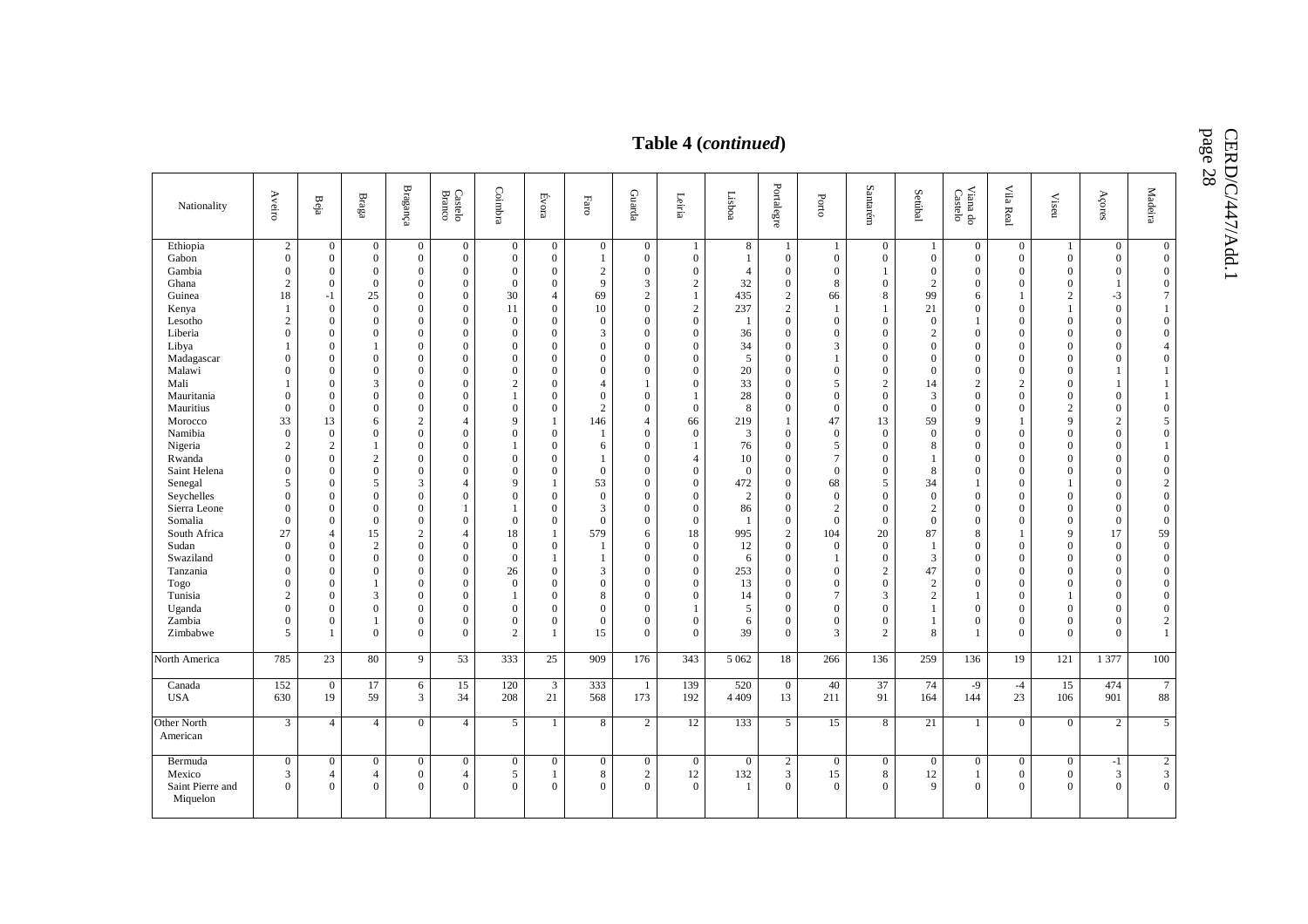# **Table 4 (***continued***)**

| Nationality                                                                                                                                                                                                 | Aveiro                                                                                                                                                                                      | Beja                                                                                                                                                                                                                                                   | Braga                                                                                                                                                                                                   | $\mathbf{Bragang}$                                                                                                                                                                                                              | <b>Castelo</b><br>Branco                                                                                                                                                                                                                | Coimbra                                                                                                                                                                                                                                          | $\acute{\rm{E}}$ vora                                                                                                                                                                      | $_{\rm F4IC}$                                                                                                                                                                                                      | Guarda                                                                                                                                                                                                                                                                            | Leiria                                                                                                                                                                                                                                      | Lisboa                                                                                                                                                                                           | Portale<br>ăre                                                                                                                                                                                                                                               | Porto                                                                                                                                                          | Santarém                                                                                                                                                                                      | Setúbal                                                                                                                                                                         | Viana do<br>Castelo                                                                                                                                                                                                                                               | Vila Real                                                                                                                                                                | $\ensuremath{\mathsf{Vised}}$                                                                                                                                                                               | Açores                                                                                                                                                                                                               | Madeira                                                                                                                                                                                 |
|-------------------------------------------------------------------------------------------------------------------------------------------------------------------------------------------------------------|---------------------------------------------------------------------------------------------------------------------------------------------------------------------------------------------|--------------------------------------------------------------------------------------------------------------------------------------------------------------------------------------------------------------------------------------------------------|---------------------------------------------------------------------------------------------------------------------------------------------------------------------------------------------------------|---------------------------------------------------------------------------------------------------------------------------------------------------------------------------------------------------------------------------------|-----------------------------------------------------------------------------------------------------------------------------------------------------------------------------------------------------------------------------------------|--------------------------------------------------------------------------------------------------------------------------------------------------------------------------------------------------------------------------------------------------|--------------------------------------------------------------------------------------------------------------------------------------------------------------------------------------------|--------------------------------------------------------------------------------------------------------------------------------------------------------------------------------------------------------------------|-----------------------------------------------------------------------------------------------------------------------------------------------------------------------------------------------------------------------------------------------------------------------------------|---------------------------------------------------------------------------------------------------------------------------------------------------------------------------------------------------------------------------------------------|--------------------------------------------------------------------------------------------------------------------------------------------------------------------------------------------------|--------------------------------------------------------------------------------------------------------------------------------------------------------------------------------------------------------------------------------------------------------------|----------------------------------------------------------------------------------------------------------------------------------------------------------------|-----------------------------------------------------------------------------------------------------------------------------------------------------------------------------------------------|---------------------------------------------------------------------------------------------------------------------------------------------------------------------------------|-------------------------------------------------------------------------------------------------------------------------------------------------------------------------------------------------------------------------------------------------------------------|--------------------------------------------------------------------------------------------------------------------------------------------------------------------------|-------------------------------------------------------------------------------------------------------------------------------------------------------------------------------------------------------------|----------------------------------------------------------------------------------------------------------------------------------------------------------------------------------------------------------------------|-----------------------------------------------------------------------------------------------------------------------------------------------------------------------------------------|
| Central and South<br>America                                                                                                                                                                                | $\overline{4}$ 263                                                                                                                                                                          | 91                                                                                                                                                                                                                                                     | 12 52                                                                                                                                                                                                   | 108                                                                                                                                                                                                                             | 182                                                                                                                                                                                                                                     | 1 2 7 0                                                                                                                                                                                                                                          | 156                                                                                                                                                                                        | 1908                                                                                                                                                                                                               | 250                                                                                                                                                                                                                                                                               | 601                                                                                                                                                                                                                                         | 11 757                                                                                                                                                                                           | 83                                                                                                                                                                                                                                                           | 4 0 6 7                                                                                                                                                        | 298                                                                                                                                                                                           | 1529                                                                                                                                                                            | 345                                                                                                                                                                                                                                                               | 300                                                                                                                                                                      | 721                                                                                                                                                                                                         | 177                                                                                                                                                                                                                  | 838                                                                                                                                                                                     |
| <b>Brazil</b><br>Venezuela                                                                                                                                                                                  | 2 3 6 1<br>1799                                                                                                                                                                             | 76<br>5                                                                                                                                                                                                                                                | 1 1 4 8<br>54                                                                                                                                                                                           | 95<br>2                                                                                                                                                                                                                         | 159<br>3                                                                                                                                                                                                                                | 1 0 3 0<br>185                                                                                                                                                                                                                                   | 146<br>1                                                                                                                                                                                   | 1 3 5 1<br>310                                                                                                                                                                                                     | 219<br>11                                                                                                                                                                                                                                                                         | 528<br>13                                                                                                                                                                                                                                   | 10452<br>328                                                                                                                                                                                     | 81<br>$\overline{0}$                                                                                                                                                                                                                                         | 3 600<br>251                                                                                                                                                   | 253<br>12                                                                                                                                                                                     | 1 3 1 5<br>65                                                                                                                                                                   | 304<br>14                                                                                                                                                                                                                                                         | 277<br>5                                                                                                                                                                 | 680<br>20                                                                                                                                                                                                   | 160<br>$7\phantom{.0}$                                                                                                                                                                                               | 315<br>488                                                                                                                                                                              |
| Other Central and<br>South American                                                                                                                                                                         | 103                                                                                                                                                                                         | 10                                                                                                                                                                                                                                                     | 50                                                                                                                                                                                                      | 11                                                                                                                                                                                                                              | 20                                                                                                                                                                                                                                      | 55                                                                                                                                                                                                                                               | $\overline{9}$                                                                                                                                                                             | 247                                                                                                                                                                                                                | 20                                                                                                                                                                                                                                                                                | 60                                                                                                                                                                                                                                          | 977                                                                                                                                                                                              | $\overline{2}$                                                                                                                                                                                                                                               | 216                                                                                                                                                            | 33                                                                                                                                                                                            | 149                                                                                                                                                                             | 27                                                                                                                                                                                                                                                                | 18                                                                                                                                                                       | 21                                                                                                                                                                                                          | 10                                                                                                                                                                                                                   | 35                                                                                                                                                                                      |
| Anguilla<br>Argentina<br><b>Barbados</b><br>Belize<br>Bolivia<br>Chile<br>Colombia<br>Costa Rica<br>Cuba<br>Dominica<br>Dominican<br>Republic                                                               | $\overline{0}$<br>10<br>$\mathbf{0}$<br>$\Omega$<br>9<br>28<br>16<br>$\mathbf{0}$<br>3                                                                                                      | $\boldsymbol{0}$<br>5<br>$\boldsymbol{0}$<br>$\mathbf{0}$<br>$\theta$<br>$\sqrt{2}$<br>$\mathbf{1}$<br>$-1$<br>1<br>$\mathbf{0}$<br>$\Omega$                                                                                                           | $\overline{0}$<br>$-4$<br>$\mathbf{1}$<br>$\Omega$<br>$\mathbf{0}$<br>5<br>14<br>$\overline{0}$<br>12<br>$\overline{0}$<br>$\Omega$                                                                     | $\mathbf{0}$<br>$\mathbf{0}$<br>$\mathbf{0}$<br>$\mathbf{0}$<br>$\mathbf{0}$<br>1<br>$\theta$<br>$\mathbf{0}$<br>1<br>$\mathbf{0}$<br>2                                                                                         | $\overline{0}$<br>9<br>$\overline{0}$<br>$\Omega$<br>$\mathbf{0}$<br>$\mathbf{1}$<br>3<br>$\overline{0}$<br>$\overline{1}$<br>$\mathbf{0}$<br>$\Omega$                                                                                  | $\overline{0}$<br>10<br>$\boldsymbol{0}$<br>$\overline{0}$<br>$\mathbf{0}$<br>3<br>12<br>$\overline{0}$<br>11<br>$\mathbf{0}$<br>$\mathbf{0}$                                                                                                    | $\overline{0}$<br>$\overline{2}$<br>$\overline{0}$<br>$\Omega$<br>1<br>$\overline{0}$<br>$\Omega$<br>$\Omega$<br>$\Omega$                                                                  | $\overline{0}$<br>110<br>-1<br>$\overline{0}$<br>2<br>22<br>24<br>$\overline{c}$<br>32<br>$\theta$<br>3                                                                                                            | $\overline{0}$<br>13<br>$\mathbf{0}$<br>$\overline{0}$<br>$\boldsymbol{0}$<br>3<br>$\mathbf{2}$<br>$\overline{0}$<br>$\boldsymbol{0}$<br>$\overline{0}$<br>$\overline{0}$                                                                                                         | $\overline{0}$<br>29<br>$\boldsymbol{0}$<br>$\mathbf{0}$<br>$\mathbf{0}$<br>4<br>$\mathbf{2}$<br>$\mathbf{0}$<br>16<br>$\mathbf{0}$<br>2                                                                                                    | $\overline{0}$<br>219<br>$\mathbf{0}$<br>$\Omega$<br>25<br>129<br>151<br>12<br>134<br>$\Omega$<br>26                                                                                             | $\overline{0}$<br>$\mathbf{1}$<br>$\overline{0}$<br>$\mathbf{0}$<br>$\overline{0}$<br>$\mathbf{1}$<br>$\Omega$<br>$\overline{0}$<br>$\overline{0}$<br>$\overline{0}$<br>$\Omega$                                                                             | $\overline{0}$<br>37<br>$\boldsymbol{0}$<br>$\Omega$<br>$\mathbf{0}$<br>13<br>38<br>2<br>42<br>$\mathbf{0}$<br>$\mathfrak{D}$                                  | -1<br>10<br>$\Omega$<br>$\Omega$<br>6<br>$\mathbf{3}$<br>$\Omega$<br>$\overline{c}$<br>$\Omega$                                                                                               | $\overline{0}$<br>24<br>$\mathbf{0}$<br>1<br>3<br>$22\,$<br>28<br>$-1$<br>19<br>1<br>3                                                                                          | $\mathbf{0}$<br>6<br>$\mathbf{0}$<br>$\overline{0}$<br>$\overline{0}$<br>1<br>$\overline{4}$<br>$\overline{0}$<br>$\overline{4}$<br>$\mathbf{0}$<br>$\mathfrak{2}$                                                                                                | $\overline{0}$<br>$\mathbf{1}$<br>$\Omega$<br>$\Omega$<br>$\Omega$<br>$\overline{a}$<br>$\Omega$<br>$\overline{2}$<br>$\Omega$<br>$\Omega$                               | $\overline{0}$<br>9<br>$\mathbf{0}$<br>$\Omega$<br>$\Omega$<br>$\mathbf{1}$<br>$\Omega$<br>$\mathbf{0}$<br>$\Omega$                                                                                         | $\overline{0}$<br>$\overline{4}$<br>$\overline{0}$<br>$\Omega$<br>$\overline{0}$<br>$\overline{0}$<br>3<br>$\overline{0}$<br>3<br>$\Omega$<br>$\Omega$                                                               | $\overline{0}$<br>13<br>$\overline{0}$<br>$\overline{0}$<br>2<br>$\overline{1}$<br>12<br>$\overline{0}$<br>$\overline{4}$<br>$\boldsymbol{0}$                                           |
| Ecuador<br>El Salvador<br>Grenada<br>Guatemala<br>Guyana<br>Haiti<br>Honduras<br>Jamaica<br>Nicaragua<br>Panama<br>Paraguay<br>Peru<br>St. Kitts and Nevis<br>Suriname<br>Trinidad and<br>Tobago<br>Uruguay | 9<br>3<br>$\mathbf{0}$<br>$\Omega$<br>$\mathbf{0}$<br>$\Omega$<br>1<br>$\mathbf{0}$<br>$\overline{4}$<br>$\Omega$<br>16<br>$\mathbf{0}$<br>$\overline{0}$<br>$\overline{0}$<br>$\mathbf{1}$ | $\mathbf{1}$<br>$\mathbf{0}$<br>$\boldsymbol{0}$<br>$\Omega$<br>$\mathbf{1}$<br>$\mathbf{0}$<br>$\theta$<br>$\boldsymbol{0}$<br>$\theta$<br>$\theta$<br>$\theta$<br>$\overline{0}$<br>$\overline{0}$<br>$\overline{0}$<br>$\mathbf{0}$<br>$\mathbf{0}$ | 9<br>$\mathbf{1}$<br>$\overline{0}$<br>$\Omega$<br>$\mathbf{1}$<br>$\mathbf{0}$<br>$\mathbf{1}$<br>$\Omega$<br>$\Omega$<br>$\Omega$<br>5<br>$\overline{c}$<br>$\Omega$<br>$\mathbf{0}$<br>$\Omega$<br>3 | 5<br>$\mathbf{0}$<br>$\mathbf{0}$<br>$\Omega$<br>$\mathbf{0}$<br>$\mathbf{0}$<br>$\theta$<br>$\mathbf{0}$<br>$\mathbf{0}$<br>$\mathbf{0}$<br>$\sqrt{2}$<br>$\boldsymbol{0}$<br>$\mathbf{0}$<br>$\theta$<br>$\theta$<br>$\theta$ | $\overline{0}$<br>$\overline{0}$<br>$\overline{0}$<br>$\Omega$<br>$\mathbf{0}$<br>$\mathbf{0}$<br>$\mathbf{1}$<br>$\Omega$<br>$\mathbf{0}$<br>$\overline{0}$<br>$\Omega$<br>3<br>$\mathbf{0}$<br>$\overline{c}$<br>$\Omega$<br>$\Omega$ | $\overline{2}$<br>$\overline{0}$<br>$\mathbf{0}$<br>2<br>$\mathbf{0}$<br>$\mathbf{0}$<br>$\theta$<br>$\mathbf{0}$<br>$\Omega$<br>$\mathbf{0}$<br>$\mathbf{0}$<br>9<br>$\mathbf{0}$<br>$\mathbf{0}$<br>$\overline{\mathcal{A}}$<br>$\overline{2}$ | $\overline{c}$<br>$\Omega$<br>$\overline{0}$<br>$\Omega$<br>1<br>$\Omega$<br>$\Omega$<br>$\Omega$<br>$\Omega$<br>$\Omega$<br>$\Omega$<br>1<br>$\Omega$<br>$\Omega$<br>$\Omega$<br>$\Omega$ | 21<br>$\overline{2}$<br>$\overline{0}$<br>$\Omega$<br>$\mathbf{0}$<br>$\mathbf{0}$<br>$\mathbf{1}$<br>$\overline{0}$<br>$\mathbf{1}$<br>$\overline{0}$<br>$\Omega$<br>11<br>$\mathbf{0}$<br>$\mathbf{0}$<br>6<br>9 | $\boldsymbol{0}$<br>$\overline{0}$<br>$\boldsymbol{0}$<br>$\overline{0}$<br>$\overline{0}$<br>$\mathbf{0}$<br>1<br>$\boldsymbol{0}$<br>$\overline{0}$<br>$\mathbf{0}$<br>$\overline{0}$<br>$\overline{0}$<br>$\overline{0}$<br>$\boldsymbol{0}$<br>$\overline{0}$<br>$\mathbf{1}$ | 3<br>$\mathbf{0}$<br>$\mathbf{0}$<br>$\Omega$<br>$\mathbf{0}$<br>$\mathbf{0}$<br>$\Omega$<br>$\mathbf{0}$<br>$\mathbf{0}$<br>$\mathbf{0}$<br>$\mathbf{0}$<br>$\boldsymbol{2}$<br>$\mathbf{0}$<br>$\mathbf{0}$<br>$\Omega$<br>$\overline{c}$ | 53<br>$\overline{4}$<br>$\overline{0}$<br>11<br>3<br>$\overline{c}$<br>$\sqrt{2}$<br>$\sqrt{2}$<br>5<br>21<br>$7\phantom{.0}$<br>111<br>$\overline{c}$<br>$\overline{c}$<br>$\overline{4}$<br>52 | $\overline{0}$<br>$\overline{0}$<br>$\overline{0}$<br>$\Omega$<br>$\Omega$<br>$\overline{0}$<br>$\Omega$<br>$\Omega$<br>$\overline{0}$<br>$\overline{0}$<br>$\Omega$<br>$\overline{0}$<br>$\overline{0}$<br>$\mathbf{0}$<br>$\overline{0}$<br>$\overline{0}$ | 29<br>3<br>$\overline{0}$<br>$\mathbf{1}$<br>$\mathbf{0}$<br>$\Omega$<br>$\Omega$<br>-1<br>$\mathbf{1}$<br>8<br>32<br>$\theta$<br>$\mathbf{0}$<br>-1<br>$\tau$ | 3<br>$\Omega$<br>$\mathbf{0}$<br>$\overline{c}$<br>$\Omega$<br>$\Omega$<br>$\Omega$<br>$\Omega$<br>$\Omega$<br>$\Omega$<br>$\overline{2}$<br>$\Omega$<br>$\Omega$<br>$\Omega$<br>$\mathbf{1}$ | $\overline{4}$<br>$\mathbf{0}$<br>1<br>5<br>15<br>$\mathbf{0}$<br>3<br>$\theta$<br>$\overline{c}$<br>$\theta$<br>12<br>$\overline{4}$<br>$\Omega$<br>$\theta$<br>$\overline{2}$ | $\mathbf{0}$<br>$\overline{0}$<br>$\overline{0}$<br>$\mathbf{1}$<br>$\overline{0}$<br>$\overline{0}$<br>$\mathbf{0}$<br>$\mathbf{0}$<br>$\mathbf{0}$<br>$\overline{0}$<br>1<br>$\mathbf{1}$<br>$\overline{0}$<br>$\mathbf{0}$<br>$\overline{0}$<br>$\overline{7}$ | 2<br>$\Omega$<br>$\Omega$<br>$\Omega$<br>$\Omega$<br>$\Omega$<br>$\Omega$<br>$\Omega$<br>$\Omega$<br>$\Omega$<br>$\Omega$<br>5<br>$\Omega$<br>$\Omega$<br>$\overline{1}$ | $\overline{0}$<br>$\Omega$<br>$\overline{0}$<br>$\Omega$<br>$\Omega$<br>$\Omega$<br>$\Omega$<br>$\Omega$<br>$\mathbf{0}$<br>$\Omega$<br>$\Omega$<br>8<br>$\theta$<br>$\Omega$<br>$\Omega$<br>$\overline{1}$ | $\Omega$<br>$\Omega$<br>$\overline{0}$<br>$\Omega$<br>$\Omega$<br>$\Omega$<br>$\Omega$<br>$\Omega$<br>$\overline{0}$<br>$\overline{0}$<br>$\Omega$<br>$\Omega$<br>$\Omega$<br>$\Omega$<br>$\Omega$<br>$\overline{0}$ | 3<br>$\overline{0}$<br>$\mathbf{0}$<br>$\theta$<br>$\mathbf{0}$<br>$\Omega$<br>$\theta$<br>$\overline{0}$<br>$-11$<br>- 1<br>5<br>$\overline{0}$<br>$\mathbf{0}$<br>3<br>$\overline{0}$ |
| Asia                                                                                                                                                                                                        | 236                                                                                                                                                                                         | 17                                                                                                                                                                                                                                                     | 171                                                                                                                                                                                                     | 24                                                                                                                                                                                                                              | 48                                                                                                                                                                                                                                      | 216                                                                                                                                                                                                                                              | 52                                                                                                                                                                                         | 1 0 6 5                                                                                                                                                                                                            | 33                                                                                                                                                                                                                                                                                | 112                                                                                                                                                                                                                                         | 6458                                                                                                                                                                                             | 33                                                                                                                                                                                                                                                           | 894                                                                                                                                                            | 105                                                                                                                                                                                           | 747                                                                                                                                                                             | 58                                                                                                                                                                                                                                                                | 22                                                                                                                                                                       | 56                                                                                                                                                                                                          | 41                                                                                                                                                                                                                   | 55                                                                                                                                                                                      |
| Afghanistan<br>Bahrain<br>Bangladesh<br>Cambodia<br>China<br>Cyprus                                                                                                                                         | $\mathbf{0}$<br>$\mathbf{0}$<br>$\overline{4}$<br>$\overline{0}$<br>192<br>$\mathbf{0}$                                                                                                     | $\boldsymbol{0}$<br>$\mathbf{0}$<br>$\boldsymbol{0}$<br>$\boldsymbol{0}$<br>13<br>$\mathbf{0}$                                                                                                                                                         | $\mathbf{0}$<br>$\overline{0}$<br>23<br>$\overline{0}$<br>129<br>$\overline{0}$                                                                                                                         | $\mathbf{0}$<br>$\overline{0}$<br>$\mathbf{0}$<br>$\boldsymbol{0}$<br>11<br>$\mathbf{0}$                                                                                                                                        | $\mathbf{0}$<br>$\mathbf{0}$<br>8<br>$\overline{0}$<br>28<br>$\overline{0}$                                                                                                                                                             | $\overline{0}$<br>-1<br>8<br>$\mathbf{0}$<br>141<br>$\overline{0}$                                                                                                                                                                               | $\mathbf{0}$<br>$\Omega$<br>$\overline{0}$<br>$\overline{0}$<br>29<br>$\overline{0}$                                                                                                       | $\mathbf{0}$<br>$\mathbf{0}$<br>20<br>$\overline{0}$<br>397<br>1                                                                                                                                                   | $\overline{0}$<br>$\overline{0}$<br>$\overline{0}$<br>$\mathbf{0}$<br>11<br>$\overline{0}$                                                                                                                                                                                        | $\mathbf{0}$<br>$\mathbf{0}$<br>$\overline{0}$<br>$\boldsymbol{0}$<br>77<br>$\overline{0}$                                                                                                                                                  | $\overline{2}$<br>5<br>177<br>$\overline{0}$<br>2 2 5 7<br>$\overline{0}$                                                                                                                        | $\mathbf{0}$<br>$\overline{0}$<br>$\overline{0}$<br>$\overline{0}$<br>18<br>$\overline{0}$                                                                                                                                                                   | $\mathbf{0}$<br>9<br>40<br>$\overline{0}$<br>603<br>-1                                                                                                         | $\mathbf{0}$<br>$\Omega$<br>2<br>$\mathbf{0}$<br>59<br>1                                                                                                                                      | $\mathbf{2}$<br>1<br>57<br>1<br>262<br>$\overline{0}$                                                                                                                           | $\mathbf{0}$<br>$\overline{0}$<br>8<br>$\overline{0}$<br>22<br>$\overline{0}$                                                                                                                                                                                     | $\theta$<br>$\Omega$<br>$\Omega$<br>$\mathbf{0}$<br>18<br>$\overline{0}$                                                                                                 | $\overline{0}$<br>$\Omega$<br>-1<br>$\overline{0}$<br>29<br>$\overline{0}$                                                                                                                                  | $\mathbf{0}$<br>$\overline{0}$<br>3<br>$\overline{0}$<br>15<br>$\overline{0}$                                                                                                                                        | $\boldsymbol{0}$<br>$\overline{0}$<br>2<br>$\mathbf{0}$<br>23<br>$\overline{0}$                                                                                                         |

p age 29

CERD/C/447/Add.1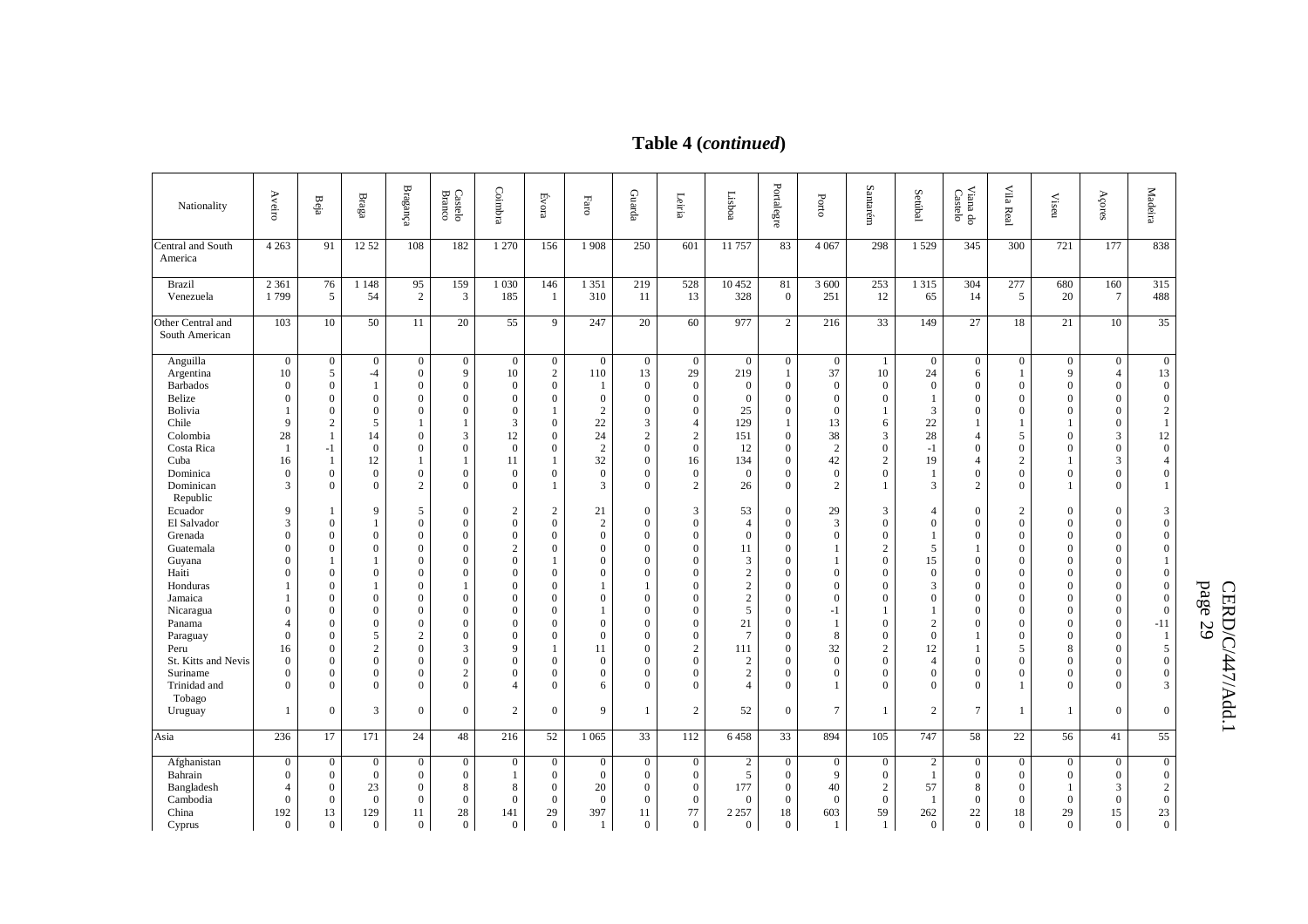CERD/C/447/Add.1<br>page 30

|                                                                                                                                                                                                                                                                                                                                                                                   | page 30<br>Table 4 (continued)                                                                                                                                                                                                                                                                                                                                                                                             |                                                                                                                                                                                                                                                                                                                                                                                                                                                                                                  |                                                                                                                                                                                                                                                                                                                                                                                                                                |                                                                                                                                                                                                                                                                                                                                                                                                                                                                                                              |                                                                                                                                                                                                                                                                                                                                                                                                                                                                                                                                        |                                                                                                                                                                                                                                                                                                                                                                                                                                             |                                                                                                                                                                                                                                                                                                                                                                                                                                                                                             |                                                                                                                                                                                                                                                                                                                                 |                                                                                                                                                                                                                                                                                                                                                                                                                                                                                                                                                |                                                                                                                                                                                                                                                                                                                                                     |                                                                                                                                                                                                                                                           |                                                                                                                                                                                                                                                                                                                                                                                                                                                     |                                                                                                                                                                                                                                                                                                                                                                              |                                                                                                                                                                                                                                                                                                                                                                                                                                                                                        |                                                                                                                                                                                                                                                                                                                                                              | <b>CERD/C</b>                                                                                                                                                                                                                                                                                                                                                                                                                                                                                   |                                                                                                                                                                                                                                                                                                                                                                                                                                                                                  |                                                                                                                                                                                                                                                                                                                                                                                                                            |                                                                                                                                                                                                                                                                                                                                                                                                                          |                                                                                                                                                                                                                                                                                                                                                                                                                     |           |
|-----------------------------------------------------------------------------------------------------------------------------------------------------------------------------------------------------------------------------------------------------------------------------------------------------------------------------------------------------------------------------------|----------------------------------------------------------------------------------------------------------------------------------------------------------------------------------------------------------------------------------------------------------------------------------------------------------------------------------------------------------------------------------------------------------------------------|--------------------------------------------------------------------------------------------------------------------------------------------------------------------------------------------------------------------------------------------------------------------------------------------------------------------------------------------------------------------------------------------------------------------------------------------------------------------------------------------------|--------------------------------------------------------------------------------------------------------------------------------------------------------------------------------------------------------------------------------------------------------------------------------------------------------------------------------------------------------------------------------------------------------------------------------|--------------------------------------------------------------------------------------------------------------------------------------------------------------------------------------------------------------------------------------------------------------------------------------------------------------------------------------------------------------------------------------------------------------------------------------------------------------------------------------------------------------|----------------------------------------------------------------------------------------------------------------------------------------------------------------------------------------------------------------------------------------------------------------------------------------------------------------------------------------------------------------------------------------------------------------------------------------------------------------------------------------------------------------------------------------|---------------------------------------------------------------------------------------------------------------------------------------------------------------------------------------------------------------------------------------------------------------------------------------------------------------------------------------------------------------------------------------------------------------------------------------------|---------------------------------------------------------------------------------------------------------------------------------------------------------------------------------------------------------------------------------------------------------------------------------------------------------------------------------------------------------------------------------------------------------------------------------------------------------------------------------------------|---------------------------------------------------------------------------------------------------------------------------------------------------------------------------------------------------------------------------------------------------------------------------------------------------------------------------------|------------------------------------------------------------------------------------------------------------------------------------------------------------------------------------------------------------------------------------------------------------------------------------------------------------------------------------------------------------------------------------------------------------------------------------------------------------------------------------------------------------------------------------------------|-----------------------------------------------------------------------------------------------------------------------------------------------------------------------------------------------------------------------------------------------------------------------------------------------------------------------------------------------------|-----------------------------------------------------------------------------------------------------------------------------------------------------------------------------------------------------------------------------------------------------------|-----------------------------------------------------------------------------------------------------------------------------------------------------------------------------------------------------------------------------------------------------------------------------------------------------------------------------------------------------------------------------------------------------------------------------------------------------|------------------------------------------------------------------------------------------------------------------------------------------------------------------------------------------------------------------------------------------------------------------------------------------------------------------------------------------------------------------------------|----------------------------------------------------------------------------------------------------------------------------------------------------------------------------------------------------------------------------------------------------------------------------------------------------------------------------------------------------------------------------------------------------------------------------------------------------------------------------------------|--------------------------------------------------------------------------------------------------------------------------------------------------------------------------------------------------------------------------------------------------------------------------------------------------------------------------------------------------------------|-------------------------------------------------------------------------------------------------------------------------------------------------------------------------------------------------------------------------------------------------------------------------------------------------------------------------------------------------------------------------------------------------------------------------------------------------------------------------------------------------|----------------------------------------------------------------------------------------------------------------------------------------------------------------------------------------------------------------------------------------------------------------------------------------------------------------------------------------------------------------------------------------------------------------------------------------------------------------------------------|----------------------------------------------------------------------------------------------------------------------------------------------------------------------------------------------------------------------------------------------------------------------------------------------------------------------------------------------------------------------------------------------------------------------------|--------------------------------------------------------------------------------------------------------------------------------------------------------------------------------------------------------------------------------------------------------------------------------------------------------------------------------------------------------------------------------------------------------------------------|---------------------------------------------------------------------------------------------------------------------------------------------------------------------------------------------------------------------------------------------------------------------------------------------------------------------------------------------------------------------------------------------------------------------|-----------|
| Nationality                                                                                                                                                                                                                                                                                                                                                                       | Aveiro                                                                                                                                                                                                                                                                                                                                                                                                                     | $\mathbf{Be}^{\mathrm{i}\mathrm{a}}$                                                                                                                                                                                                                                                                                                                                                                                                                                                             | $_{\rm Bragg}$                                                                                                                                                                                                                                                                                                                                                                                                                 | $\mathbf{Bragang}$                                                                                                                                                                                                                                                                                                                                                                                                                                                                                           | <b>Castelo</b><br>Branco                                                                                                                                                                                                                                                                                                                                                                                                                                                                                                               | Coimbra                                                                                                                                                                                                                                                                                                                                                                                                                                     | Évora                                                                                                                                                                                                                                                                                                                                                                                                                                                                                       | $_{\rm Faro}$                                                                                                                                                                                                                                                                                                                   | Guarda                                                                                                                                                                                                                                                                                                                                                                                                                                                                                                                                         | Leiria                                                                                                                                                                                                                                                                                                                                              | Lisboa                                                                                                                                                                                                                                                    | Portalegre                                                                                                                                                                                                                                                                                                                                                                                                                                          | Porto                                                                                                                                                                                                                                                                                                                                                                        | Santarém                                                                                                                                                                                                                                                                                                                                                                                                                                                                               | Setúbal                                                                                                                                                                                                                                                                                                                                                      | $\rm{Vian}$ do Castelo                                                                                                                                                                                                                                                                                                                                                                                                                                                                          | Vila Real                                                                                                                                                                                                                                                                                                                                                                                                                                                                        | $\ensuremath{\text{Viseu}}$                                                                                                                                                                                                                                                                                                                                                                                                | Açores                                                                                                                                                                                                                                                                                                                                                                                                                   | Madeira                                                                                                                                                                                                                                                                                                                                                                                                             |           |
| Hong Kong<br>India<br>Indonesia<br>Iran<br>Iraq<br>Israel<br>Japan<br>Jordan<br>Kuwait<br>Lebanon<br>Macao<br>Malaysia<br>Myanmar<br>Nepal<br>North Korea<br>Pakistan<br>Philippines<br>Oatar<br>Saudi Arabia<br>Singapore<br>South Korea<br>Sri Lanka<br>Syria<br>Taiwan<br>Thailand<br>Timor<br><b>United Arab</b><br>Emirates<br>Viet Nam<br>West Bank/<br>Gaza Strip<br>Yemen | $\overline{0}$<br>8<br>$\overline{0}$<br>$\overline{c}$<br>$\sqrt{2}$<br>$\overline{2}$<br>14<br>$\overline{0}$<br>$\mathbf{0}$<br>$\overline{0}$<br>$\Omega$<br>1<br>$\Omega$<br>$\overline{0}$<br>$\overline{0}$<br>2<br>5<br>$\overline{0}$<br>$\overline{0}$<br>$\Omega$<br>$\overline{0}$<br>$\overline{0}$<br>1<br>$\overline{0}$<br>3<br>$\overline{0}$<br>$\Omega$<br>$\overline{0}$<br>$\Omega$<br>$\overline{0}$ | $\overline{0}$<br>$\overline{0}$<br>$\overline{0}$<br>$\overline{0}$<br>$\overline{0}$<br>$\mathbf{1}$<br>$\overline{0}$<br>$\overline{0}$<br>$\overline{0}$<br>$\mathbf{1}$<br>$\theta$<br>$\overline{0}$<br>$\Omega$<br>$\Omega$<br>$\Omega$<br>$\overline{0}$<br>$\mathbf{1}$<br>$\Omega$<br>$\Omega$<br>$\theta$<br>$\overline{0}$<br>$\overline{0}$<br>$\overline{0}$<br>$\Omega$<br>$\mathbf{1}$<br>$\overline{0}$<br>$\overline{0}$<br>$\overline{0}$<br>$\overline{0}$<br>$\overline{0}$ | $\boldsymbol{0}$<br>5<br>$\boldsymbol{0}$<br>$\mathbf{1}$<br>$\mathbf{0}$<br>$\mathbf{0}$<br>8<br>$\mathbf{0}$<br>$\Omega$<br>$\Omega$<br>$\Omega$<br>$\Omega$<br>$\Omega$<br>$\Omega$<br>$\Omega$<br>$\overline{c}$<br>$\mathbf{1}$<br>$\mathbf{0}$<br>$\Omega$<br>$\sqrt{2}$<br>$\mathbf{0}$<br>$\Omega$<br>$\mathbf{0}$<br>$\Omega$<br>$\mathbf{0}$<br>$\Omega$<br>$\Omega$<br>$\boldsymbol{0}$<br>$\Omega$<br>$\mathbf{0}$ | 8<br>$\mathbf{1}$<br>$\overline{0}$<br>$\mathbf{0}$<br>$\sqrt{2}$<br>$\overline{0}$<br>$\overline{0}$<br>$\overline{0}$<br>$\mathbf{0}$<br>$\mathbf{1}$<br>$\overline{0}$<br>$\overline{0}$<br>$\overline{0}$<br>$\overline{0}$<br>$\overline{0}$<br>$\overline{0}$<br>1<br>$\mathbf{0}$<br>$\overline{0}$<br>$\overline{0}$<br>$\overline{0}$<br>$\overline{0}$<br>$\overline{0}$<br>$\mathbf{0}$<br>$\boldsymbol{0}$<br>$\mathbf{0}$<br>$\overline{0}$<br>$\mathbf{0}$<br>$\overline{0}$<br>$\overline{0}$ | $\boldsymbol{0}$<br>$\overline{4}$<br>$\overline{0}$<br>$\overline{4}$<br>$\mathbf{0}$<br>$\overline{0}$<br>$\overline{0}$<br>$\overline{0}$<br>$\overline{0}$<br>$\overline{0}$<br>$\Omega$<br>$\overline{0}$<br>$\overline{0}$<br>$\overline{0}$<br>$\overline{0}$<br>$\overline{0}$<br>$\mathbf{1}$<br>$\overline{0}$<br>$\overline{0}$<br>$\sqrt{2}$<br>$\overline{0}$<br>$\overline{0}$<br>$\overline{0}$<br>$\overline{0}$<br>$\mathbf{1}$<br>$\mathbf{0}$<br>$\overline{0}$<br>$\mathbf{0}$<br>$\overline{0}$<br>$\overline{0}$ | $\mathbf{0}$<br>21<br>$\mathbf{0}$<br>13<br>$\mathbf{0}$<br>$\mathbf{0}$<br>11<br>$\mathbf{0}$<br>$\mathbf{0}$<br>3<br>$\theta$<br>$\mathbf{0}$<br>$\overline{0}$<br>$\boldsymbol{0}$<br>$\boldsymbol{0}$<br>9<br>$\mathbf{2}$<br>$\boldsymbol{0}$<br>$\mathbf{0}$<br>$\boldsymbol{0}$<br>3<br>$\mathbf{0}$<br>$\overline{2}$<br>$\mathbf{0}$<br>$\mathbf{0}$<br>$\sqrt{2}$<br>$\overline{0}$<br>$\mathbf{0}$<br>$\overline{0}$<br>$\theta$ | $\overline{0}$<br>10<br>$\mathbf{1}$<br>1<br>$\mathbf{0}$<br>$\mathbf{0}$<br>$\mathbf{1}$<br>$\overline{c}$<br>$\mathbf{0}$<br>$\mathbf{0}$<br>$\mathbf{0}$<br>$\mathbf{0}$<br>$\theta$<br>$\mathbf{0}$<br>$\theta$<br>$\overline{4}$<br>$\overline{4}$<br>$\mathbf{0}$<br>$\boldsymbol{0}$<br>$\mathbf{0}$<br>$\boldsymbol{0}$<br>$\boldsymbol{0}$<br>$\boldsymbol{0}$<br>$\mathbf{0}$<br>$\boldsymbol{0}$<br>$\mathbf{0}$<br>$\mathbf{0}$<br>$\boldsymbol{0}$<br>$\mathbf{0}$<br>$\theta$ | 285<br>82<br>-1<br>43<br>6<br>11<br>14<br>33<br>3<br>41<br>$\overline{0}$<br>13<br>$\Omega$<br>$\overline{0}$<br>$\mathbf{0}$<br>38<br>37<br>$\mathbf{0}$<br>5<br>$\mathfrak{Z}$<br>$\mathbf{0}$<br>3<br>19<br>$\overline{0}$<br>$\overline{7}$<br>$\overline{0}$<br>$\sqrt{2}$<br>$\mathbf{1}$<br>$\mathbf{0}$<br>$\mathbf{0}$ | $\mathbf{0}$<br>18<br>$\overline{0}$<br>$\boldsymbol{0}$<br>$\boldsymbol{0}$<br>$\overline{0}$<br>$\mathbf{1}$<br>$\overline{0}$<br>$\mathbf{0}$<br>$\overline{0}$<br>$\mathbf{0}$<br>$\sqrt{2}$<br>$\boldsymbol{0}$<br>$\overline{0}$<br>$\overline{0}$<br>$\overline{0}$<br>$\overline{0}$<br>$\overline{0}$<br>$\overline{0}$<br>$\boldsymbol{0}$<br>$\overline{0}$<br>$\boldsymbol{0}$<br>$\overline{0}$<br>$\boldsymbol{0}$<br>$\mathbf{1}$<br>$\boldsymbol{0}$<br>$\overline{0}$<br>$\boldsymbol{0}$<br>$\overline{0}$<br>$\overline{0}$ | $\boldsymbol{0}$<br>$\overline{4}$<br>$\Omega$<br>$\mathbf{0}$<br>$\Omega$<br>$\mathbf{0}$<br>5<br>$\Omega$<br>6<br>$\Omega$<br>$\Omega$<br>$\Omega$<br>$\Omega$<br>$\theta$<br>$\tau$<br>$\mathbf{8}$<br>$\Omega$<br>$\Omega$<br>$\Omega$<br>$\Omega$<br>$\Omega$<br>$\Omega$<br>3<br>$\Omega$<br>$\Omega$<br>$\mathbf{0}$<br>$\Omega$<br>$\Omega$ | 1 0 9 8<br>14<br>445<br>96<br>80<br>603<br>43<br>13<br>129<br>$\overline{2}$<br>20<br>$\sqrt{2}$<br>$\tau$<br>15<br>910<br>204<br>$\overline{c}$<br>8<br>23<br>180<br>13<br>47<br>5<br>41<br>$\overline{0}$<br>$\overline{0}$<br>6<br>8<br>$\overline{c}$ | $\overline{0}$<br>$\overline{c}$<br>$\overline{0}$<br>$\overline{2}$<br>$\overline{0}$<br>$7\phantom{.0}$<br>$\overline{2}$<br>$\overline{0}$<br>$\Omega$<br>$\Omega$<br>$\Omega$<br>$\Omega$<br>$\Omega$<br>$\Omega$<br>$\overline{0}$<br>$\Omega$<br>$\overline{c}$<br>$\theta$<br>$\overline{0}$<br>$\theta$<br>$\overline{0}$<br>$\Omega$<br>$\Omega$<br>$\Omega$<br>$\Omega$<br>$\Omega$<br>$\Omega$<br>$\overline{0}$<br>$\Omega$<br>$\Omega$ | $-1$<br>71<br>$\mathbf{1}$<br>15<br>3<br>$\overline{4}$<br>73<br>$\overline{2}$<br>$\mathbf{1}$<br>3<br>$\overline{0}$<br>6<br>$\mathbf{0}$<br>$\mathbf{0}$<br>$\mathbf{0}$<br>15<br>12<br>$\mathbf{0}$<br>$\mathbf{1}$<br>$\tau$<br>18<br>$\mathbf{0}$<br>$\mathbf{1}$<br>$\theta$<br>8<br>$\overline{0}$<br>$\overline{0}$<br>$\mathbf{0}$<br>$\mathbf{1}$<br>$\mathbf{0}$ | $\overline{0}$<br>8<br>$\overline{0}$<br>6<br>$\overline{c}$<br>$\overline{0}$<br>11<br>$\overline{0}$<br>$\mathbf{0}$<br>$\mathbf{1}$<br>$\overline{0}$<br>$\overline{0}$<br>$\mathbf{0}$<br>$\mathbf{0}$<br>$\overline{0}$<br>$\overline{2}$<br>11<br>$\mathbf{0}$<br>$\overline{0}$<br>$\overline{2}$<br>$\overline{0}$<br>$\mathbf{0}$<br>$\overline{0}$<br>$\mathbf{0}$<br>$\overline{0}$<br>$\overline{0}$<br>$\overline{0}$<br>$\mathbf{0}$<br>$\overline{0}$<br>$\overline{0}$ | $\overline{0}$<br>105<br>-1<br>51<br>43<br>$\overline{4}$<br>51<br>$\overline{0}$<br>$\overline{2}$<br>8<br>$\Omega$<br>3<br>$\Omega$<br>$\bigcap$<br>$\Omega$<br>123<br>21<br>$\sqrt{ }$<br>$\overline{4}$<br>$\overline{2}$<br>$\overline{0}$<br>$\overline{3}$<br>$\Omega$<br>$\theta$<br>$\sqrt{ }$<br>$\Omega$<br>$\Omega$<br>$\mathcal{D}$<br>$\theta$ | $\overline{0}$<br>$\overline{4}$<br>$\overline{0}$<br>$\mathbf{1}$<br>$\overline{0}$<br>$\overline{0}$<br>16<br>$\overline{0}$<br>$\overline{0}$<br>$\overline{0}$<br>$\theta$<br>$\overline{0}$<br>$\Omega$<br>$\overline{0}$<br>$\theta$<br>$\mathbf{1}$<br>3<br>$\overline{0}$<br>$\mathbf{1}$<br>$\overline{1}$<br>$\overline{0}$<br>$\overline{0}$<br>$\mathbf{1}$<br>$\overline{0}$<br>$\overline{0}$<br>$\overline{0}$<br>$\overline{0}$<br>$\overline{0}$<br>$\theta$<br>$\overline{0}$ | $\overline{0}$<br>$\overline{c}$<br>$\overline{0}$<br>$\overline{0}$<br>$\overline{0}$<br>$\overline{0}$<br>$\overline{c}$<br>$\overline{0}$<br>$\overline{0}$<br>$\Omega$<br>$\theta$<br>$\overline{0}$<br>$\Omega$<br>$\Omega$<br>$\Omega$<br>$\Omega$<br>$\Omega$<br>$\theta$<br>$\overline{0}$<br>$\Omega$<br>$\overline{0}$<br>$\overline{0}$<br>$\overline{0}$<br>$\Omega$<br>$\overline{0}$<br>$\overline{0}$<br>$\overline{0}$<br>$\overline{0}$<br>$\Omega$<br>$\Omega$ | $\overline{0}$<br>12<br>$\mathbf{0}$<br>1<br>$\mathbf{0}$<br>$\boldsymbol{0}$<br>$\mathbf{0}$<br>$\mathbf{0}$<br>$\Omega$<br>$\mathbf{0}$<br>$\Omega$<br>$\mathbf{0}$<br>$\mathbf{0}$<br>$\overline{1}$<br>9<br>$\mathbf{0}$<br>$\mathbf{0}$<br>$\mathbf{0}$<br>$\mathbf{0}$<br>$\mathbf{0}$<br>$\mathbf{0}$<br>$\Omega$<br>$\overline{1}$<br>$\mathbf{0}$<br>$\mathbf{0}$<br>$\mathbf{0}$<br>$\mathbf{0}$<br>$\mathbf{0}$ | $\overline{0}$<br>$\mathbf{3}$<br>$\mathbf{0}$<br>10<br>$\boldsymbol{0}$<br>$\boldsymbol{0}$<br>1<br>$\overline{0}$<br>$\Omega$<br>$\theta$<br>$\Omega$<br>$\Omega$<br>$\Omega$<br>$\mathbf{1}$<br>$\overline{0}$<br>$\mathbf{1}$<br>3<br>$\mathbf{0}$<br>$\overline{0}$<br>$\mathbf{0}$<br>3<br>$\overline{0}$<br>$\overline{0}$<br>$\theta$<br>1<br>$\theta$<br>$\Omega$<br>$\overline{0}$<br>$\Omega$<br>$\mathbf{0}$ | 3<br>3<br>$\mathbf{0}$<br>$\overline{c}$<br>$\overline{0}$<br>$\overline{0}$<br>$\overline{0}$<br>$\overline{0}$<br>$\overline{0}$<br>$\theta$<br>$\theta$<br>$\theta$<br>$\theta$<br>$\Omega$<br>$\theta$<br>8<br>$\overline{4}$<br>$\theta$<br>$\overline{0}$<br>$\theta$<br>$\overline{1}$<br>3<br>3<br>$\overline{0}$<br>$\overline{c}$<br>$\overline{0}$<br>$\theta$<br>$\overline{1}$<br>$\theta$<br>$\theta$ | ////Add.1 |
| Oceania                                                                                                                                                                                                                                                                                                                                                                           | 16                                                                                                                                                                                                                                                                                                                                                                                                                         | $\overline{4}$                                                                                                                                                                                                                                                                                                                                                                                                                                                                                   | 6                                                                                                                                                                                                                                                                                                                                                                                                                              | $\overline{0}$                                                                                                                                                                                                                                                                                                                                                                                                                                                                                               | 3                                                                                                                                                                                                                                                                                                                                                                                                                                                                                                                                      | 29                                                                                                                                                                                                                                                                                                                                                                                                                                          | 5                                                                                                                                                                                                                                                                                                                                                                                                                                                                                           | 176                                                                                                                                                                                                                                                                                                                             | $\overline{0}$                                                                                                                                                                                                                                                                                                                                                                                                                                                                                                                                 | 6                                                                                                                                                                                                                                                                                                                                                   | 215                                                                                                                                                                                                                                                       | 2                                                                                                                                                                                                                                                                                                                                                                                                                                                   | 17                                                                                                                                                                                                                                                                                                                                                                           | $\overline{9}$                                                                                                                                                                                                                                                                                                                                                                                                                                                                         | 32                                                                                                                                                                                                                                                                                                                                                           | $\Omega$                                                                                                                                                                                                                                                                                                                                                                                                                                                                                        | $\Omega$                                                                                                                                                                                                                                                                                                                                                                                                                                                                         | $\overline{4}$                                                                                                                                                                                                                                                                                                                                                                                                             | $\overline{4}$                                                                                                                                                                                                                                                                                                                                                                                                           | 17                                                                                                                                                                                                                                                                                                                                                                                                                  |           |
| Australia<br>New Zealand                                                                                                                                                                                                                                                                                                                                                          | 11<br>5                                                                                                                                                                                                                                                                                                                                                                                                                    | 3<br>$\mathbf{1}$                                                                                                                                                                                                                                                                                                                                                                                                                                                                                | 5<br>$\mathbf{1}$                                                                                                                                                                                                                                                                                                                                                                                                              | $\overline{0}$<br>$\overline{0}$                                                                                                                                                                                                                                                                                                                                                                                                                                                                             | 3<br>$\overline{0}$                                                                                                                                                                                                                                                                                                                                                                                                                                                                                                                    | 27<br>2                                                                                                                                                                                                                                                                                                                                                                                                                                     | 5<br>$\mathbf{0}$                                                                                                                                                                                                                                                                                                                                                                                                                                                                           | 169<br>$7\phantom{.0}$                                                                                                                                                                                                                                                                                                          | $\mathbf{0}$<br>$\overline{0}$                                                                                                                                                                                                                                                                                                                                                                                                                                                                                                                 | 6<br>$\Omega$                                                                                                                                                                                                                                                                                                                                       | 176<br>39                                                                                                                                                                                                                                                 | $\overline{2}$<br>$\overline{0}$                                                                                                                                                                                                                                                                                                                                                                                                                    | 17<br>$\overline{0}$                                                                                                                                                                                                                                                                                                                                                         | 9<br>$\overline{0}$                                                                                                                                                                                                                                                                                                                                                                                                                                                                    | 31<br>$\overline{1}$                                                                                                                                                                                                                                                                                                                                         | $\mathbf{0}$<br>$\overline{0}$                                                                                                                                                                                                                                                                                                                                                                                                                                                                  | $\overline{0}$<br>$\theta$                                                                                                                                                                                                                                                                                                                                                                                                                                                       | 3<br>$\mathbf{1}$                                                                                                                                                                                                                                                                                                                                                                                                          | 3<br>$\mathbf{1}$                                                                                                                                                                                                                                                                                                                                                                                                        | 13<br>$\overline{4}$                                                                                                                                                                                                                                                                                                                                                                                                |           |
| <b>Stateless</b>                                                                                                                                                                                                                                                                                                                                                                  | $\overline{2}$                                                                                                                                                                                                                                                                                                                                                                                                             | $\overline{0}$                                                                                                                                                                                                                                                                                                                                                                                                                                                                                   | $\overline{2}$                                                                                                                                                                                                                                                                                                                                                                                                                 | $\overline{2}$                                                                                                                                                                                                                                                                                                                                                                                                                                                                                               | $\overline{0}$                                                                                                                                                                                                                                                                                                                                                                                                                                                                                                                         | 1                                                                                                                                                                                                                                                                                                                                                                                                                                           | $\mathbf{0}$                                                                                                                                                                                                                                                                                                                                                                                                                                                                                | 36                                                                                                                                                                                                                                                                                                                              | 1                                                                                                                                                                                                                                                                                                                                                                                                                                                                                                                                              | 8                                                                                                                                                                                                                                                                                                                                                   | 169                                                                                                                                                                                                                                                       | $\theta$                                                                                                                                                                                                                                                                                                                                                                                                                                            | 11                                                                                                                                                                                                                                                                                                                                                                           | $\mathbf{1}$                                                                                                                                                                                                                                                                                                                                                                                                                                                                           | 26                                                                                                                                                                                                                                                                                                                                                           | $\overline{1}$                                                                                                                                                                                                                                                                                                                                                                                                                                                                                  | $\overline{0}$                                                                                                                                                                                                                                                                                                                                                                                                                                                                   | $\mathbf{1}$                                                                                                                                                                                                                                                                                                                                                                                                               | $\overline{4}$                                                                                                                                                                                                                                                                                                                                                                                                           | 8                                                                                                                                                                                                                                                                                                                                                                                                                   |           |
| Unknown                                                                                                                                                                                                                                                                                                                                                                           | $\overline{0}$                                                                                                                                                                                                                                                                                                                                                                                                             | $-1$                                                                                                                                                                                                                                                                                                                                                                                                                                                                                             | $\overline{0}$                                                                                                                                                                                                                                                                                                                                                                                                                 | $\overline{0}$                                                                                                                                                                                                                                                                                                                                                                                                                                                                                               | $\mathbf{0}$                                                                                                                                                                                                                                                                                                                                                                                                                                                                                                                           | $\mathfrak{Z}$                                                                                                                                                                                                                                                                                                                                                                                                                              | $\mathbf{0}$                                                                                                                                                                                                                                                                                                                                                                                                                                                                                | $\mathbf{2}$                                                                                                                                                                                                                                                                                                                    | $\overline{0}$                                                                                                                                                                                                                                                                                                                                                                                                                                                                                                                                 | $\overline{0}$                                                                                                                                                                                                                                                                                                                                      | $\overline{c}$                                                                                                                                                                                                                                            | $\overline{0}$                                                                                                                                                                                                                                                                                                                                                                                                                                      | $\overline{0}$                                                                                                                                                                                                                                                                                                                                                               | $\overline{0}$                                                                                                                                                                                                                                                                                                                                                                                                                                                                         | $\overline{0}$                                                                                                                                                                                                                                                                                                                                               | $\overline{0}$                                                                                                                                                                                                                                                                                                                                                                                                                                                                                  | $\overline{0}$                                                                                                                                                                                                                                                                                                                                                                                                                                                                   | $\mathbf{1}$                                                                                                                                                                                                                                                                                                                                                                                                               | $\overline{0}$                                                                                                                                                                                                                                                                                                                                                                                                           | $\overline{0}$                                                                                                                                                                                                                                                                                                                                                                                                      |           |

*Note*: Provisional data as at 30 November 2002. The data processed on 14 May 2003 are given in table 3 of the annex (available for consultation in the secretariat).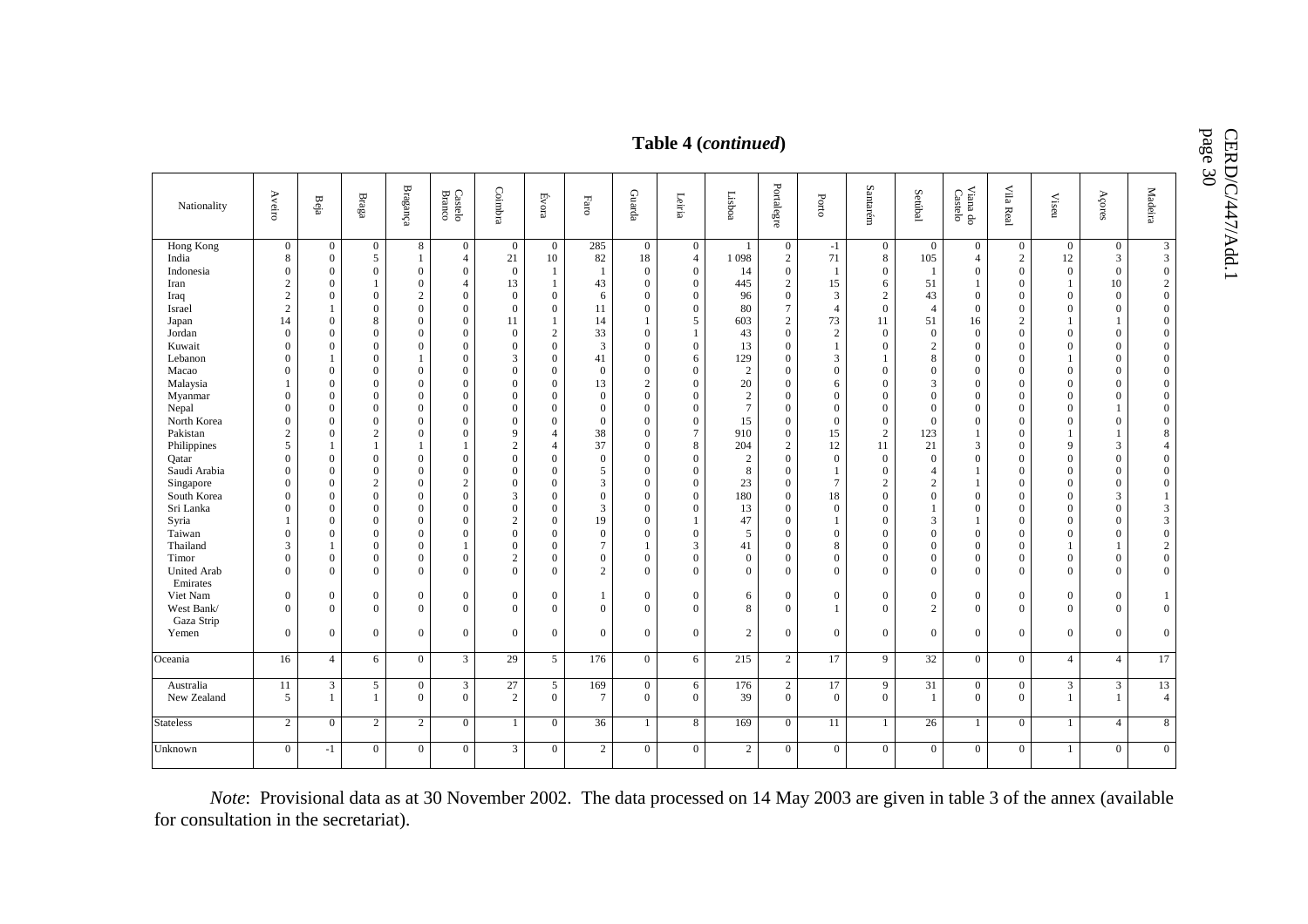#### **D. Issuance of residence permits in 2002**

26. In addition, 47,657 residence permits were issued in 2002: 11,373 to Brazilians, 2,547 to Angolans, 2,523 to Cape Verdeans, 997 to nationals of Guinea-Bissau and 733 to nationals of Saõ Tomé and Principe. These figures are sometimes exceeded in the case of certain countries, such as Ukraine, with 16,523 permits, Moldova with 3,080 permits, Romania with 2,866 permits and Russia with 1,534 permits.

27. These figures show that the number of new arrivals from Eastern European countries is considerable: while it is not very significant in comparison with the total, there has been a considerable change in the pattern of arrivals in that they were far more numerous in 2002 than in previous years.

| Nationality              | Number         | Nationality      | Number         |
|--------------------------|----------------|------------------|----------------|
| Albania                  | $\overline{4}$ | Gambia           | 20             |
| Algeria                  | 30             | Georgia          | 285            |
| Angola                   | 2 5 4 7        | Ghana            | 86             |
| Argentina                | 31             | Guinea-Bissau    | 997            |
| Armenia                  | 11             | Guinea-Conakry   | 177            |
| Australia                | $\mathbf{1}$   | Honduras         |                |
| Bangladesh               | 52             | Hungary          | 22             |
| <b>Belarus</b>           | 311            | India            | 553            |
| <b>Belize</b>            | 1              | Indonesia        | 1              |
| Benin                    | 23             | Iran             |                |
| <b>Bolivia</b>           | 12             | Jamaica          | 1              |
| <b>Brazil</b>            | 11 373         | Japan            | $\overline{2}$ |
| <b>Brunei</b>            | 1              | Jordan           | 1              |
| Bulgaria                 | 1 0 9 1        | Kazakhstan       | 236            |
| <b>Burkina Faso</b>      | $\overline{2}$ | Kenya            | 1              |
| Cameroon                 | 7              | Kyrgyzstan       | 8              |
| Canada                   | 4              | Latvia           | 49             |
| Cape Verde               | 2 5 2 3        | Lebanon          | $\overline{2}$ |
| Central African Republic |                | Liberia          |                |
| Chile                    | $\overline{4}$ | Libya            | $\mathbf{1}$   |
| China                    | 500            | Lithuania        | 244            |
| Colombia                 | 66             | Malawi           | 1              |
| Congo                    | 12             | Malaysia         | $\overline{2}$ |
| Côte d'Ivoire            | 10             | Mali             | 21             |
| Croatia                  | $\mathbf{1}$   | Malta            | 1              |
| Cuba                     | 53             | Marshall Islands | 1              |
| Czech Republic           | 19             | Mauritania       | $\overline{c}$ |
| Ecuador                  | 49             | Mauritius        | $\mathbf{1}$   |
| Egypt                    | 56             | Mexico           | 5              |
| <b>Equatorial Guinea</b> | 1              | Moldova          | 3 0 8 0        |
| Estonia                  | 13             | Mongolia         | 1              |

**Table 5 Issuance of residence permits, by nationality (2002)**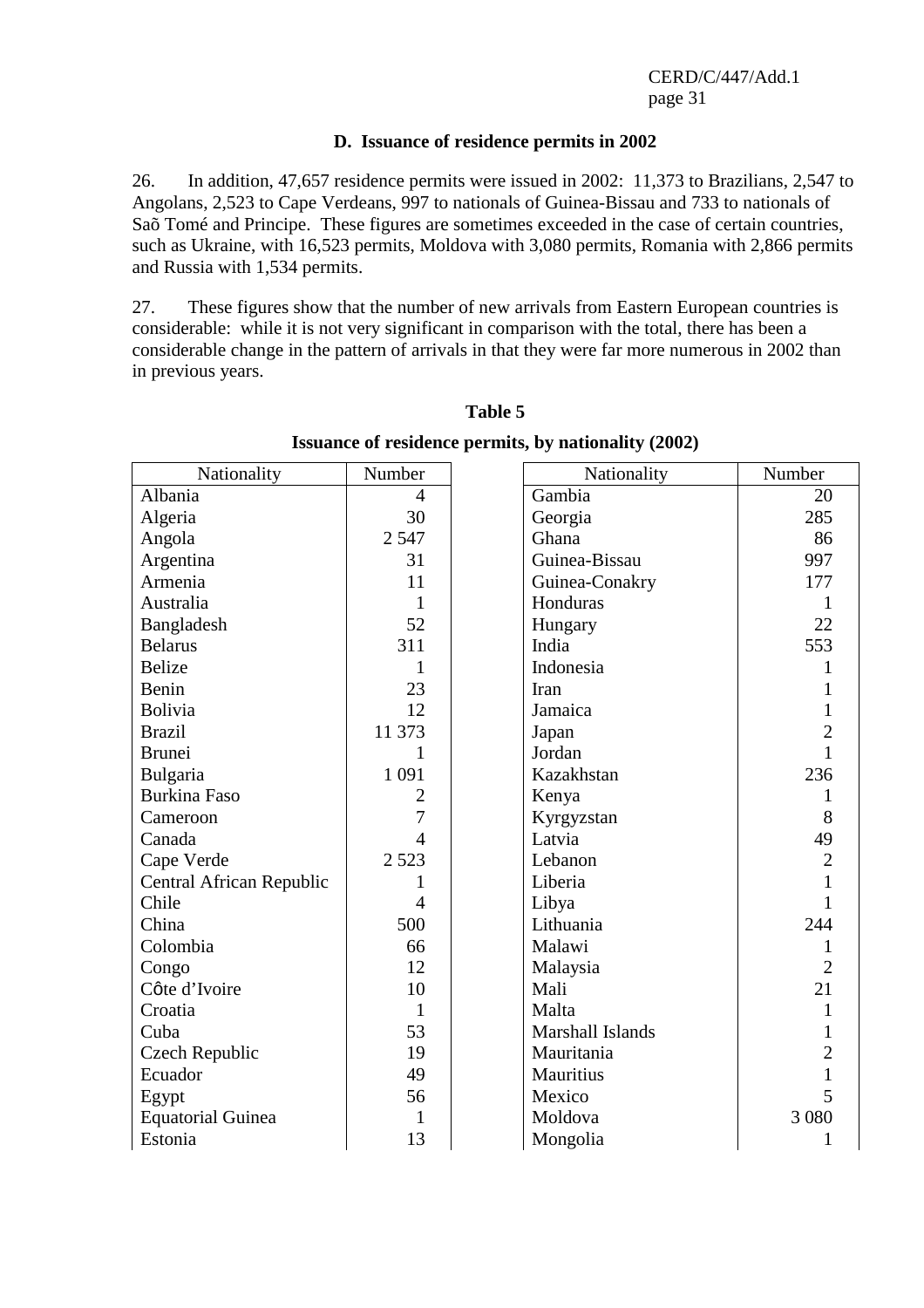| Nationality           | Number         | Nationality      | Number                      |
|-----------------------|----------------|------------------|-----------------------------|
| Morocco               | 323            | Solomon Islands  | $\overline{2}$              |
| Mozambique            | 147            | South Africa     | 10                          |
| Myanmar               |                | Sri Lanka        |                             |
| Nepal                 | 29             | <b>Stateless</b> | 6                           |
| New Caledonia         |                | Sudan            |                             |
| New Zealand           |                | Taiwan           |                             |
| Nicaragua             |                | Tajikistan       |                             |
| Nigeria               | 81             | Thailand         |                             |
| Pakistan              | 186            | Togo             | 19                          |
| Palestine             |                | Tunisia          | 13                          |
| Panama                |                | Turkey           | 14                          |
| Paraguay              | $\overline{2}$ | Turkmenistan     | $\mathcal{D}_{\mathcal{L}}$ |
| Peru                  | 5              | Ukraine          | 16 5 23                     |
| Philippines           | 22             | Unknown          | 12                          |
| Poland                | 73             | Uruguay          | 8                           |
| Republic of Korea     |                | <b>USA</b>       | 29                          |
| Romania               | 2866           | Uzbekistan       | 202                         |
| Russia                | 1534           | Venezuela        | 36                          |
| Sao Tome and Principe | 733            | Viet Nam         |                             |
| Senegal               | 110            | Virgin Islands   |                             |
| Sierra Leone          |                | Yugoslavia       | 15                          |
| Slovakia              | 13             | Zambia           |                             |
| Slovenia              | 4              | Total            | 47 657                      |

#### **Table 5 (***continued***)**

#### **E. Naturalizations in 2000, 2001 and 2002**

28. There is confirmation of the figures relating to residents: in 2000, 491 applications for naturalization were submitted by Cape Verdeans, of which 407 were granted; 212 by Brazilians, of which 152 were granted; 204 by nationals of Guinea-Bissau, of which 177 were granted; 194 by Angolans, of which 131 were granted; 141 by Mozambicans, of which 101 were granted; and 88 by nationals of Sao Tome and Principe, of which 81 were granted. The figures for nationals of the countries of Eastern Europe are negligible.

29. In 2001, 720 applications were submitted by Cape Verdeans, of which 428 were granted; 356 by nationals of Guinea-Bissau, of which 137 were granted; 240 by Brazilians, of which 101 were granted; 230 by Angolans, of which 104 were granted; 115 by nationals of Sao Tome and Principe, of which 46 were granted; 97 by Mozambicans, of which 53 were granted. The figures relating to nationals of Eastern European countries remain negligible.

30. In 2002, 1,277 applications were submitted by Cape Verdeans; 633 by nationals of Guinea-Bissau, of which 197 were granted; 284 by Angolans, of which 160 were granted; 168 by nationals of Sao Tome and Principe, of which 98 were granted; 109 by Mozambicans, of which 60 were granted. Numbers for Eastern European countries remain negligible.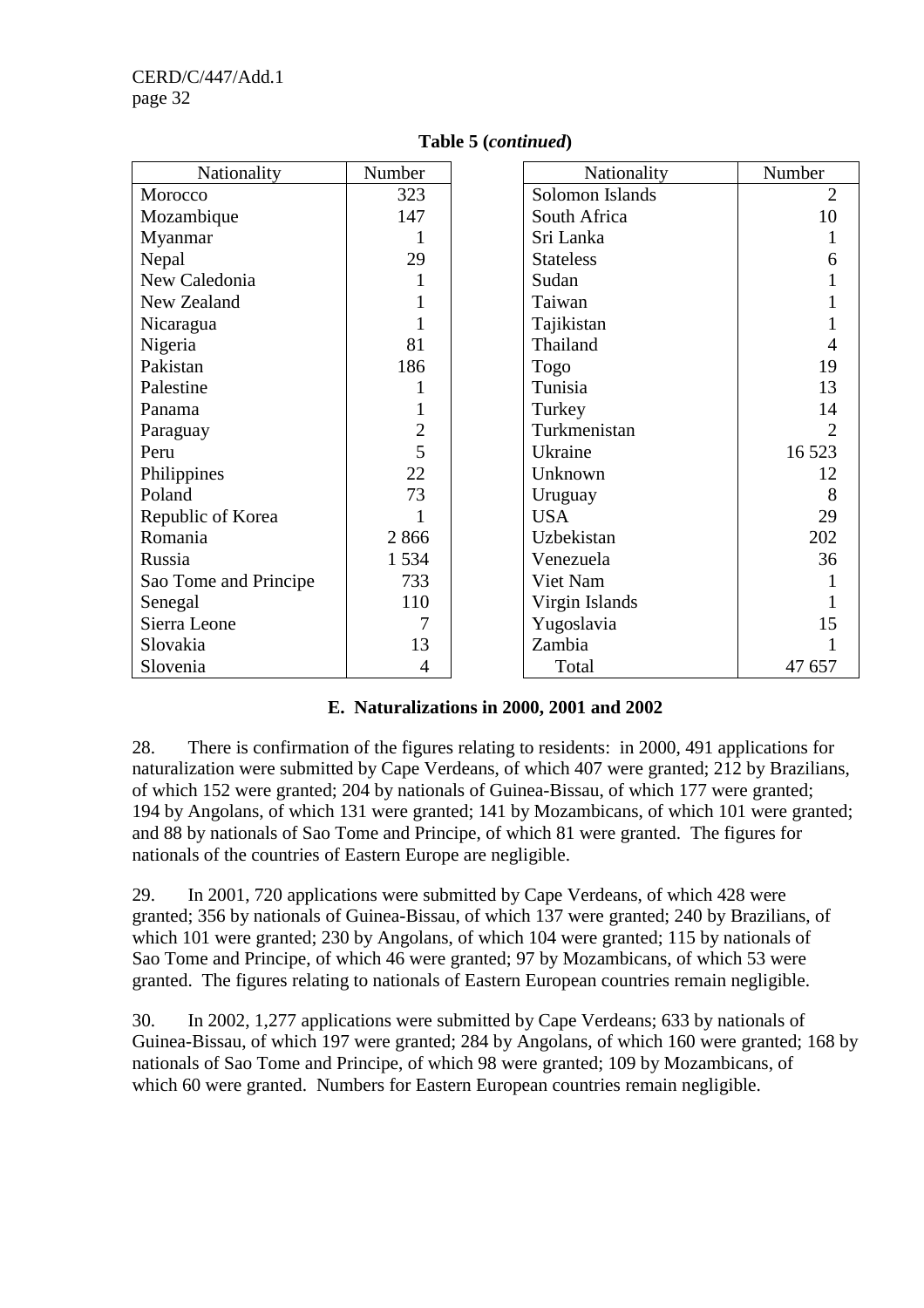#### **Table 6**

## **Naturalizations (2000)**

|                                                                                                                                                                                                              |                                                                               |                                                                                               |                                                                        | Applications                                                    |                                   |                        |
|--------------------------------------------------------------------------------------------------------------------------------------------------------------------------------------------------------------|-------------------------------------------------------------------------------|-----------------------------------------------------------------------------------------------|------------------------------------------------------------------------|-----------------------------------------------------------------|-----------------------------------|------------------------|
|                                                                                                                                                                                                              |                                                                               | Entries                                                                                       |                                                                        | Proceedings concluded:                                          |                                   | Proceedings concluded: |
| Country                                                                                                                                                                                                      |                                                                               |                                                                                               |                                                                        | deferrals                                                       | rejections                        |                        |
|                                                                                                                                                                                                              | All                                                                           | Men                                                                                           | All                                                                    | Men                                                             | All                               | Men                    |
| Algeria                                                                                                                                                                                                      |                                                                               |                                                                                               |                                                                        |                                                                 |                                   |                        |
| Angola                                                                                                                                                                                                       | 194                                                                           | 97                                                                                            | 131                                                                    | 50                                                              | 17                                | 3                      |
| Argentina                                                                                                                                                                                                    | $\mathbf{2}$                                                                  | $\mathbf{1}$                                                                                  | $\mathfrak{2}$                                                         | $\mathbf{1}$                                                    |                                   |                        |
| Armenia                                                                                                                                                                                                      | $\overline{4}$                                                                | $\overline{2}$                                                                                |                                                                        |                                                                 |                                   |                        |
| Australia                                                                                                                                                                                                    | $\mathbf{1}$                                                                  | $\mathbf{1}$                                                                                  | $\mathbf{1}$                                                           | $\mathbf{1}$                                                    |                                   |                        |
| Belgium                                                                                                                                                                                                      | $\mathbf{1}$                                                                  |                                                                                               | $\mathbf{1}$                                                           |                                                                 |                                   |                        |
| <b>Bolivia</b>                                                                                                                                                                                               | $\mathbf{1}$                                                                  | $\mathbf{1}$                                                                                  |                                                                        |                                                                 |                                   |                        |
| Bosnia and                                                                                                                                                                                                   |                                                                               |                                                                                               | $\mathbf{1}$                                                           | $\mathbf{1}$                                                    |                                   |                        |
| Herzegovina                                                                                                                                                                                                  |                                                                               |                                                                                               |                                                                        |                                                                 |                                   |                        |
| <b>Brazil</b>                                                                                                                                                                                                | 212                                                                           | 124                                                                                           | 152                                                                    | 98                                                              | 6                                 | 6                      |
| Bulgaria                                                                                                                                                                                                     | 3                                                                             | 1                                                                                             | $\mathbf{2}$                                                           | $\mathbf{2}$                                                    |                                   |                        |
| Canada                                                                                                                                                                                                       | 12                                                                            | 6                                                                                             | 8                                                                      | $\overline{3}$                                                  |                                   |                        |
| Cape Verde                                                                                                                                                                                                   | 491                                                                           | 247                                                                                           | 407                                                                    | 202                                                             | 86                                | 35                     |
| Chile                                                                                                                                                                                                        | $\mathbf{1}$                                                                  | $\mathbf{1}$                                                                                  | $\mathbf{2}$                                                           | $\mathbf{1}$                                                    | $\mathbf{1}$                      | $\mathbf{1}$           |
| China                                                                                                                                                                                                        | 18                                                                            | 10                                                                                            |                                                                        | 6                                                               | $\overline{3}$                    | $\overline{2}$         |
| Colombia                                                                                                                                                                                                     | $\mathbf{1}$                                                                  |                                                                                               | $\overline{2}$                                                         |                                                                 |                                   |                        |
|                                                                                                                                                                                                              | $\overline{3}$                                                                |                                                                                               |                                                                        |                                                                 |                                   |                        |
|                                                                                                                                                                                                              |                                                                               |                                                                                               |                                                                        |                                                                 |                                   |                        |
|                                                                                                                                                                                                              |                                                                               |                                                                                               |                                                                        |                                                                 |                                   |                        |
|                                                                                                                                                                                                              |                                                                               |                                                                                               |                                                                        |                                                                 |                                   |                        |
|                                                                                                                                                                                                              |                                                                               |                                                                                               | $\mathbf{1}$                                                           | $\mathbf{1}$                                                    |                                   |                        |
|                                                                                                                                                                                                              | $\overline{2}$                                                                | $\mathbf{1}$                                                                                  | 6                                                                      | 5                                                               | $\mathbf{1}$                      |                        |
|                                                                                                                                                                                                              |                                                                               |                                                                                               |                                                                        |                                                                 |                                   |                        |
|                                                                                                                                                                                                              | 204                                                                           | 141                                                                                           | 177                                                                    | 120                                                             | 54                                | 44                     |
|                                                                                                                                                                                                              |                                                                               |                                                                                               | $\mathbf{1}$                                                           | $\mathbf{1}$                                                    |                                   |                        |
|                                                                                                                                                                                                              |                                                                               |                                                                                               |                                                                        |                                                                 |                                   |                        |
|                                                                                                                                                                                                              |                                                                               |                                                                                               |                                                                        |                                                                 |                                   | $\overline{2}$         |
|                                                                                                                                                                                                              |                                                                               |                                                                                               |                                                                        |                                                                 |                                   |                        |
|                                                                                                                                                                                                              |                                                                               |                                                                                               |                                                                        |                                                                 |                                   |                        |
|                                                                                                                                                                                                              |                                                                               |                                                                                               |                                                                        |                                                                 |                                   |                        |
|                                                                                                                                                                                                              |                                                                               |                                                                                               |                                                                        |                                                                 |                                   |                        |
|                                                                                                                                                                                                              |                                                                               |                                                                                               |                                                                        |                                                                 |                                   |                        |
|                                                                                                                                                                                                              |                                                                               |                                                                                               |                                                                        |                                                                 |                                   |                        |
|                                                                                                                                                                                                              |                                                                               |                                                                                               |                                                                        |                                                                 |                                   | 1                      |
|                                                                                                                                                                                                              |                                                                               |                                                                                               |                                                                        |                                                                 |                                   |                        |
|                                                                                                                                                                                                              |                                                                               |                                                                                               |                                                                        |                                                                 |                                   |                        |
| Malaysia                                                                                                                                                                                                     |                                                                               |                                                                                               |                                                                        |                                                                 |                                   |                        |
| Congo<br>Cuba<br>Egypt<br>France<br>Germany<br>Great Britain<br>Greece<br>Guinea-Bissau<br>Hong Kong<br>Hungary<br>India<br>Iran<br>Iraq<br>Israel<br>Italy<br>Japan<br>Jordan<br>Kenya<br>Lebanon<br>Malawi | $\mathbf{1}$<br>$\overline{\mathbf{3}}$<br>6<br>$\overline{4}$<br>$\,1$<br>10 | $\mathbf{1}$<br>$\mathbf{1}$<br>$\mathbf{1}$<br>$rac{5}{3}$<br>$\mathbf{1}$<br>$\overline{7}$ | 9<br>$\frac{2}{3}$<br>$\overline{4}$<br>$\mathbf{1}$<br>$\overline{2}$ | $\frac{2}{2}$<br>$\overline{2}$<br>$\mathbf{1}$<br>$\mathbf{1}$ | 3<br>$\mathbf{2}$<br>$\mathbf{2}$ | $\mathbf{1}$           |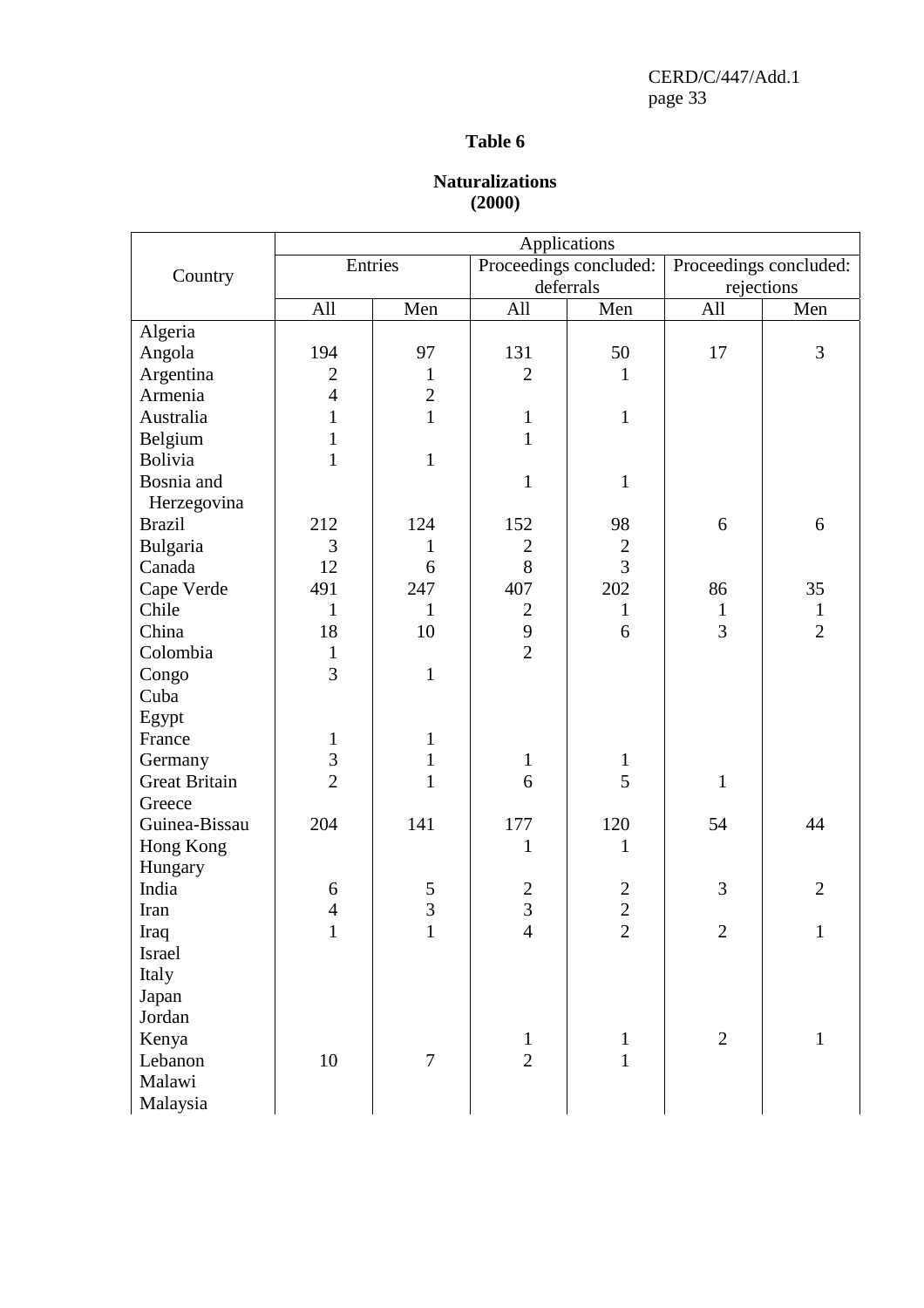|                  | Applications   |                  |                |                        |                |                        |  |  |  |  |  |  |  |
|------------------|----------------|------------------|----------------|------------------------|----------------|------------------------|--|--|--|--|--|--|--|
|                  |                | Entries          |                | Proceedings concluded: |                | Proceedings concluded: |  |  |  |  |  |  |  |
| Country          |                |                  |                | deferrals              | rejections     |                        |  |  |  |  |  |  |  |
|                  | All            | Men              | All            | Men                    | All            | Men                    |  |  |  |  |  |  |  |
| Mali             |                |                  | $\mathbf{1}$   | 1                      |                |                        |  |  |  |  |  |  |  |
| Mauritania       |                |                  |                |                        |                |                        |  |  |  |  |  |  |  |
| Mexico           |                |                  |                |                        |                |                        |  |  |  |  |  |  |  |
| Morocco          |                |                  | $\mathbf{1}$   | $\mathbf{1}$           |                |                        |  |  |  |  |  |  |  |
| Mozambique       | 141            | 68               | 101            | 58                     | 11             | $\boldsymbol{7}$       |  |  |  |  |  |  |  |
| Myanmar          |                |                  |                |                        |                |                        |  |  |  |  |  |  |  |
| New Zealand      | $\mathbf{1}$   | $\mathbf{1}$     | $\mathbf{1}$   | $\mathbf{1}$           | $\mathbf{1}$   | $\mathbf{1}$           |  |  |  |  |  |  |  |
| Norway           |                |                  |                |                        |                |                        |  |  |  |  |  |  |  |
| Pakistan         | 10             | 5                | 6              | 5                      | $\overline{2}$ | $\overline{2}$         |  |  |  |  |  |  |  |
| Palestine        | $\mathbf{1}$   | $\mathbf{1}$     |                |                        |                |                        |  |  |  |  |  |  |  |
| Panama           |                |                  |                |                        |                |                        |  |  |  |  |  |  |  |
| Peru             | $\overline{2}$ | $\mathbf{1}$     | $\mathfrak{Z}$ |                        |                |                        |  |  |  |  |  |  |  |
| Philippines      | $\overline{4}$ | $\overline{2}$   | $\mathbf{1}$   |                        |                |                        |  |  |  |  |  |  |  |
| Poland           |                |                  |                |                        |                |                        |  |  |  |  |  |  |  |
| Romania          | $\overline{2}$ | $\mathbf{1}$     |                |                        |                |                        |  |  |  |  |  |  |  |
| Russia           |                |                  | 3              | $\mathbf{1}$           |                |                        |  |  |  |  |  |  |  |
| Sao Tome and     | 88             | 47               | 81             | 39                     | 14             | 6                      |  |  |  |  |  |  |  |
| Principe         |                |                  |                |                        |                |                        |  |  |  |  |  |  |  |
| Senegal          | $\overline{2}$ | $\mathbf{1}$     | $\mathbf{1}$   | $\mathbf{1}$           | $\overline{2}$ | $\overline{2}$         |  |  |  |  |  |  |  |
| Slovakia         |                |                  | $\mathbf{1}$   | $\mathbf{1}$           |                |                        |  |  |  |  |  |  |  |
| South Africa     | $\overline{4}$ | 3                |                |                        |                |                        |  |  |  |  |  |  |  |
| Spain            | $\overline{3}$ |                  | $\mathfrak{2}$ | $\mathbf{1}$           |                |                        |  |  |  |  |  |  |  |
| <b>Stateless</b> |                |                  |                |                        |                |                        |  |  |  |  |  |  |  |
| Sudan            |                |                  | $\sqrt{2}$     | $\mathbf{1}$           |                |                        |  |  |  |  |  |  |  |
| Switzerland      | 5              | $\mathbf{2}$     | 6              | 3                      | $\mathbf{1}$   |                        |  |  |  |  |  |  |  |
| Syria            | $\mathbf 1$    | $\mathbf{1}$     |                |                        |                |                        |  |  |  |  |  |  |  |
| Tanzania         | $\mathbf{1}$   | $\mathbf{1}$     |                |                        |                |                        |  |  |  |  |  |  |  |
| Turkey           |                |                  |                |                        | $\overline{2}$ | $\overline{2}$         |  |  |  |  |  |  |  |
| Ukraine          | $\mathfrak{Z}$ | $\boldsymbol{2}$ |                |                        |                |                        |  |  |  |  |  |  |  |
| Unknown          | $\mathbf{1}$   | $\mathbf{1}$     | $\mathbf{1}$   | $\mathbf{1}$           |                |                        |  |  |  |  |  |  |  |
| Uruguay          | $\overline{4}$ | $\overline{c}$   |                |                        |                |                        |  |  |  |  |  |  |  |
| <b>USA</b>       | 5              | $\mathbf{1}$     | 6              | $\overline{4}$         |                |                        |  |  |  |  |  |  |  |
| Venezuela        | $\overline{4}$ | $\overline{2}$   | $\overline{4}$ | $\mathfrak{Z}$         | $\mathbf{1}$   | $\mathbf{1}$           |  |  |  |  |  |  |  |
| Yugoslavia       | $\mathbf{1}$   | $\mathbf{1}$     | 5              | $\overline{2}$         |                |                        |  |  |  |  |  |  |  |
| Zaire            | 3              | $\overline{2}$   | $\mathbf{1}$   |                        |                |                        |  |  |  |  |  |  |  |
| Zambia           |                |                  |                |                        |                |                        |  |  |  |  |  |  |  |
| Zimbabwe         | 3              | $\mathbf{2}$     |                |                        |                |                        |  |  |  |  |  |  |  |
|                  |                |                  |                |                        |                |                        |  |  |  |  |  |  |  |
| Total            | 1 4 6 4        | 799              | 1 1 4 2        | 623                    | 209            | 116                    |  |  |  |  |  |  |  |

# **Table 6 (***continued***)**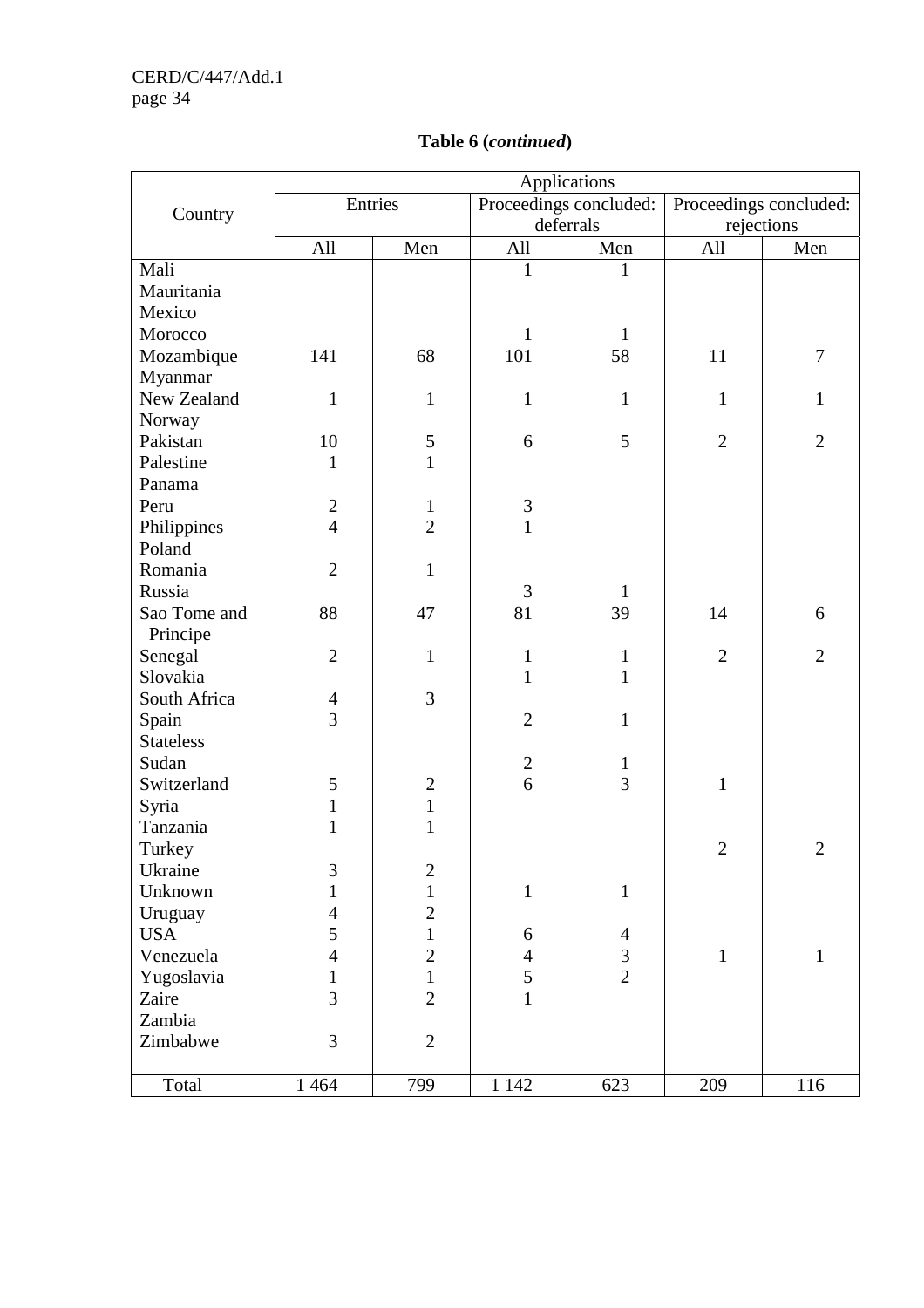## **Table 7**

## **Naturalizations (2001)**

|                |                |                |                  | Applications           |              |                        |
|----------------|----------------|----------------|------------------|------------------------|--------------|------------------------|
|                |                | Entries        |                  | Proceedings concluded: |              | Proceedings concluded: |
| Country        |                |                | deferrals        |                        | rejections   |                        |
|                | All            | Men            | All              | Men                    | All          | Men                    |
| Albania        | 1              | 1              |                  |                        |              |                        |
| Algeria        |                |                |                  |                        |              |                        |
| Angola         | 230            | 125            | 104              | 56                     | 12           | $\overline{4}$         |
| Argentina      | 3              |                | $\overline{4}$   | $\mathbf{2}$           |              |                        |
| Armenia        |                |                | $\overline{2}$   | $\mathbf{1}$           |              |                        |
| Australia      | $\mathbf{2}$   | $\mathbf{1}$   |                  |                        |              |                        |
| Bangladesh     | $\mathbf{1}$   | $\mathbf{1}$   |                  |                        |              |                        |
| Belgium        |                |                |                  |                        |              |                        |
| <b>Bolivia</b> |                |                | $\mathbf{1}$     | $\mathbf{1}$           |              |                        |
| Bosnia and     |                |                |                  |                        |              |                        |
| Herzegovina    |                |                |                  |                        |              |                        |
| <b>Brazil</b>  | 240            | 136            | 101              | 62                     | $\mathbf{1}$ | $\mathbf{1}$           |
| Bulgaria       | 9              | $\overline{4}$ | $\boldsymbol{2}$ | 1                      |              |                        |
| Canada         | 6              | 3              | 5                |                        |              |                        |
| Cape Verde     | 720            | 377            | 428              | 203                    | 90           | 48                     |
| Chile          | $\mathbf{1}$   | $\mathbf{1}$   | $\mathbf{1}$     | $\mathbf{1}$           |              |                        |
| China          | 14             | 10             | $\overline{4}$   | 3                      | $\mathbf{1}$ |                        |
| Colombia       | $\overline{4}$ | $\overline{2}$ | $\mathbf{1}$     |                        |              |                        |
| Congo          | $\overline{2}$ | $\mathbf{1}$   | $\mathbf{1}$     |                        |              |                        |
| Cuba           |                |                |                  |                        |              |                        |
| Egypt          |                |                |                  |                        |              |                        |
| France         | $\overline{4}$ | $\overline{2}$ | $\mathfrak{Z}$   | $\overline{2}$         |              |                        |
| Germany        |                |                | $\mathbf{1}$     |                        |              |                        |
| Great Britain  | $\overline{2}$ | $\mathbf{1}$   | $\overline{2}$   |                        |              |                        |
| Greece         |                |                |                  |                        |              |                        |
| Guinea-Bissau  | 356            | 271            | 137              | 100                    | 16           | 9                      |
| Hong Kong      | 1              | $\mathbf{1}$   | $\mathbf{1}$     | 1                      |              |                        |
| Hungary        |                |                |                  |                        |              |                        |
| India          | 9              | 7              | 1                | 1                      |              |                        |
| Indonesia      | $\mathbf{1}$   | $\mathbf{1}$   |                  |                        |              |                        |
| Iran           | 3              | 3              | 5                | $\overline{4}$         |              |                        |
| Iraq           |                |                |                  |                        |              |                        |
| Israel         | $\sqrt{2}$     | $\mathbf{1}$   |                  |                        |              |                        |
| Italy          | $\mathbf{1}$   |                |                  |                        |              |                        |
| Japan          |                |                |                  |                        |              |                        |
| Jordan         |                |                |                  |                        |              |                        |
| Kenya          |                |                | $\mathbf{2}$     | $\mathbf{1}$           |              |                        |
| Lebanon        | $\mathbf{2}$   | $\mathbf{2}$   | 6                | $\overline{4}$         |              |                        |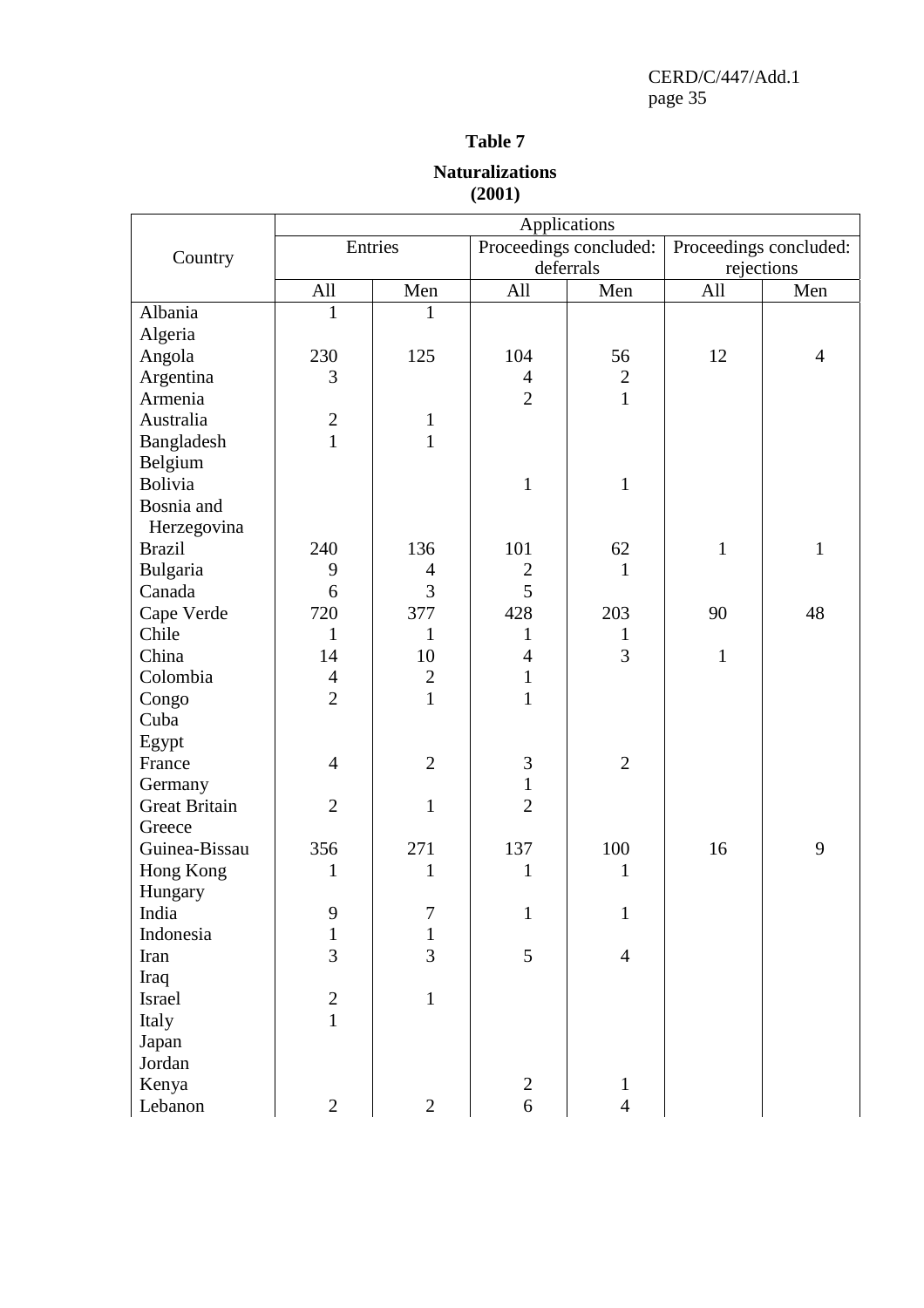|                  |                |                |                  | Applications           |              |                        |
|------------------|----------------|----------------|------------------|------------------------|--------------|------------------------|
|                  |                | Entries        |                  | Proceedings concluded: |              | Proceedings concluded: |
| Country          |                |                |                  | deferrals              | rejections   |                        |
|                  | All            | Men            | All              | Men                    | All          | Men                    |
| Liberia          | $\mathbf{1}$   | $\mathbf{1}$   |                  |                        |              |                        |
| Luxembourg       | $\mathbf{1}$   | $\mathbf{1}$   |                  |                        |              |                        |
| Malawi           |                |                |                  |                        |              |                        |
| Malaysia         |                |                |                  |                        |              |                        |
| Mali             | $\overline{4}$ | $\mathfrak{Z}$ |                  |                        |              |                        |
| Mauritania       |                |                |                  |                        |              |                        |
| Mexico           | 11             |                | $\boldsymbol{7}$ | 3                      | 3            | $\mathbf{1}$           |
| Morocco          | $\mathbf{2}$   | $\frac{5}{2}$  |                  |                        |              |                        |
| Mozambique       | 97             | 51             | 53               | 29                     | 3            | $\mathbf{1}$           |
| Myanmar          |                |                |                  |                        |              |                        |
| Netherlands      | $\mathbf{1}$   | $\mathbf{1}$   | $\mathbf{1}$     | $\mathbf 1$            |              |                        |
| New Zealand      | $\mathbf{1}$   |                |                  |                        |              |                        |
| Nigeria          | $\overline{2}$ | $\overline{2}$ | $\mathbf{1}$     | $\mathbf{1}$           |              |                        |
| Norway           |                |                |                  |                        |              |                        |
| Pakistan         | 9              | 6              | $\overline{2}$   |                        | $\mathbf{1}$ | $\mathbf{1}$           |
| Palestine        |                |                |                  |                        |              |                        |
| Panama           |                |                |                  |                        |              |                        |
| Peru             |                |                |                  |                        |              |                        |
| Philippines      |                |                |                  |                        |              |                        |
| Poland           | $\mathbf{1}$   | $\mathbf{1}$   |                  |                        |              |                        |
| Romania          | 3              | $\overline{c}$ | $\mathbf{1}$     | $\mathbf{1}$           |              |                        |
| Russia           | 13             | $8\,$          | 9                | 3                      | $\mathbf{1}$ |                        |
| Sao Tome and     | 115            | 58             | 46               | 24                     | 6            | $\overline{2}$         |
| Principe         |                |                |                  |                        |              |                        |
| Senegal          | $\mathbf{1}$   | $\mathbf{1}$   |                  | $\mathbf{1}$           |              |                        |
| Slovakia         |                |                |                  |                        |              |                        |
| South Africa     | 10             | $rac{5}{5}$    | $\frac{3}{3}$    | $\boldsymbol{2}$       |              |                        |
| Spain            | 6              |                |                  | $\mathbf{1}$           |              |                        |
| <b>Stateless</b> |                |                |                  |                        |              |                        |
| Sudan            |                |                |                  |                        |              |                        |
| Switzerland      | 5              | $\overline{2}$ | $\mathbf{1}$     |                        |              |                        |
| Syria            |                |                | $\mathbf{1}$     |                        |              |                        |
| Tanzania         | $\mathbf{1}$   | $\mathbf{1}$   |                  |                        | $\mathbf{1}$ | $\mathbf{1}$           |
| Turkey           | $\mathbf{1}$   | $\mathbf{1}$   |                  |                        |              |                        |
| Ukraine          | 9              | $\overline{4}$ | $\mathbf{2}$     | $\mathbf{1}$           |              |                        |
| Unknown          | $\overline{2}$ | $\overline{2}$ | $\mathbf{1}$     |                        |              |                        |
| Uruguay          |                |                |                  |                        |              |                        |
| <b>USA</b>       | 14             | 6              | $\overline{4}$   | $\sqrt{2}$             |              |                        |
| Venezuela        | $\tau$         | 3              | 6                | $\overline{2}$         |              |                        |

# **Table 7 (***continued***)**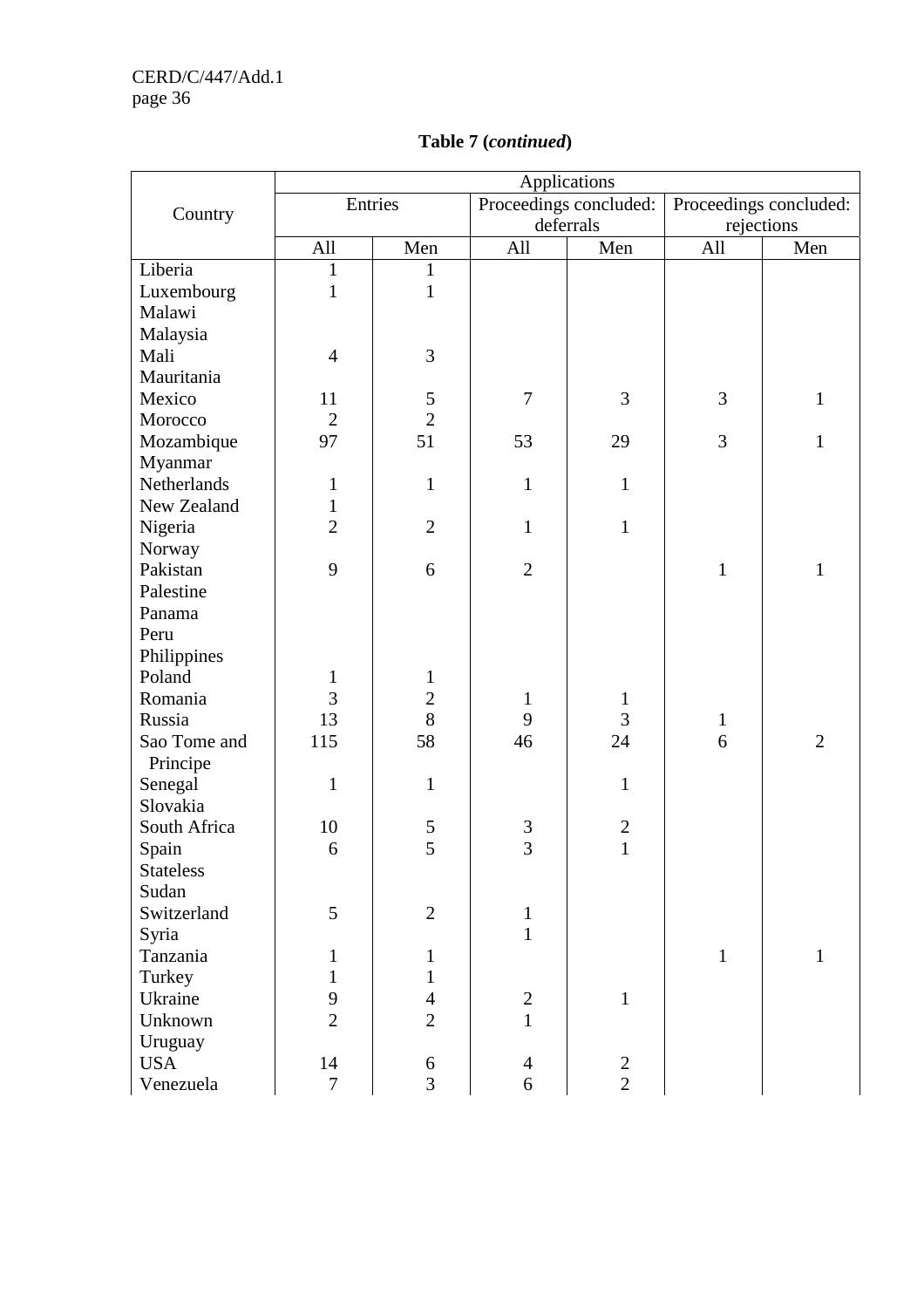# **Table 7 (***continued***)**

|            | Applications |       |                        |     |                        |     |  |
|------------|--------------|-------|------------------------|-----|------------------------|-----|--|
| Country    | Entries      |       | Proceedings concluded: |     | Proceedings concluded: |     |  |
|            |              |       | deferrals              |     | rejections             |     |  |
|            | All          | Men   | All                    | Men | All                    | Men |  |
| Yugoslavia |              | 4     |                        |     |                        |     |  |
| Zaire      |              |       |                        |     |                        |     |  |
| Zambia     |              |       |                        |     |                        |     |  |
| Zimbabwe   |              |       | $\overline{2}$         |     |                        |     |  |
|            |              |       |                        |     |                        |     |  |
| Total      | 1946         | 1 131 | 956                    | 515 | 135                    | 68  |  |

#### **Table 8**

## **Naturalizations (2002)**

|                |                |                |                | Applications           |              |                        |
|----------------|----------------|----------------|----------------|------------------------|--------------|------------------------|
|                |                | Entries        |                | Proceedings concluded: |              | Proceedings concluded: |
| Country        |                |                |                | deferrals              | rejections   |                        |
|                | All            | Men            | All            | Men                    | All          | Men                    |
| Albania        |                |                |                |                        |              |                        |
| Algeria        |                |                |                |                        |              |                        |
| Angola         | 284            | 152            | 160            | 71                     | 27           | 13                     |
| Argentina      | 5              | $\overline{2}$ | 1              |                        |              |                        |
| Armenia        |                |                | $\overline{2}$ | $\mathbf{1}$           |              |                        |
| Australia      |                |                | $\mathbf{1}$   |                        |              |                        |
| Bangladesh     | $\mathbf{1}$   | $\mathbf{1}$   | $\mathbf{1}$   | $\mathbf{1}$           |              |                        |
| <b>Belarus</b> | $\mathbf{1}$   |                | $\mathbf{1}$   |                        |              |                        |
| Belgium        |                |                |                |                        |              |                        |
| Bolivia        |                |                | $\mathbf{1}$   |                        |              |                        |
| Bosnia and     |                |                |                |                        |              |                        |
| Herzegovina    |                |                |                |                        |              |                        |
| <b>Brazil</b>  | 247            | 127            | 73             | 43                     | 11           | $\overline{7}$         |
| Bulgaria       | 15             | 6              |                |                        |              |                        |
| Canada         | 9              | 5              | $\overline{2}$ |                        | 1            |                        |
| Cape Verde     | 1 277          | 708            | 470            | 238                    | 91           | 43                     |
| Chile          | 1              | $\mathbf{1}$   | $\mathbf{1}$   | 1                      |              |                        |
| China          | 18             | 14             | 7              | 5                      | $\mathbf{1}$ | $\mathbf{1}$           |
| Croatia        | 1              | $\mathbf{1}$   |                |                        |              |                        |
| Colombia       | 3              | $\mathbf{1}$   | 3              | $\overline{2}$         |              |                        |
| Congo          | $\overline{2}$ | $\mathbf{1}$   |                |                        |              |                        |
| Cuba           |                |                |                |                        |              |                        |
| Czech Republic | $\overline{2}$ |                |                |                        |              |                        |
| Egypt          |                |                |                |                        |              |                        |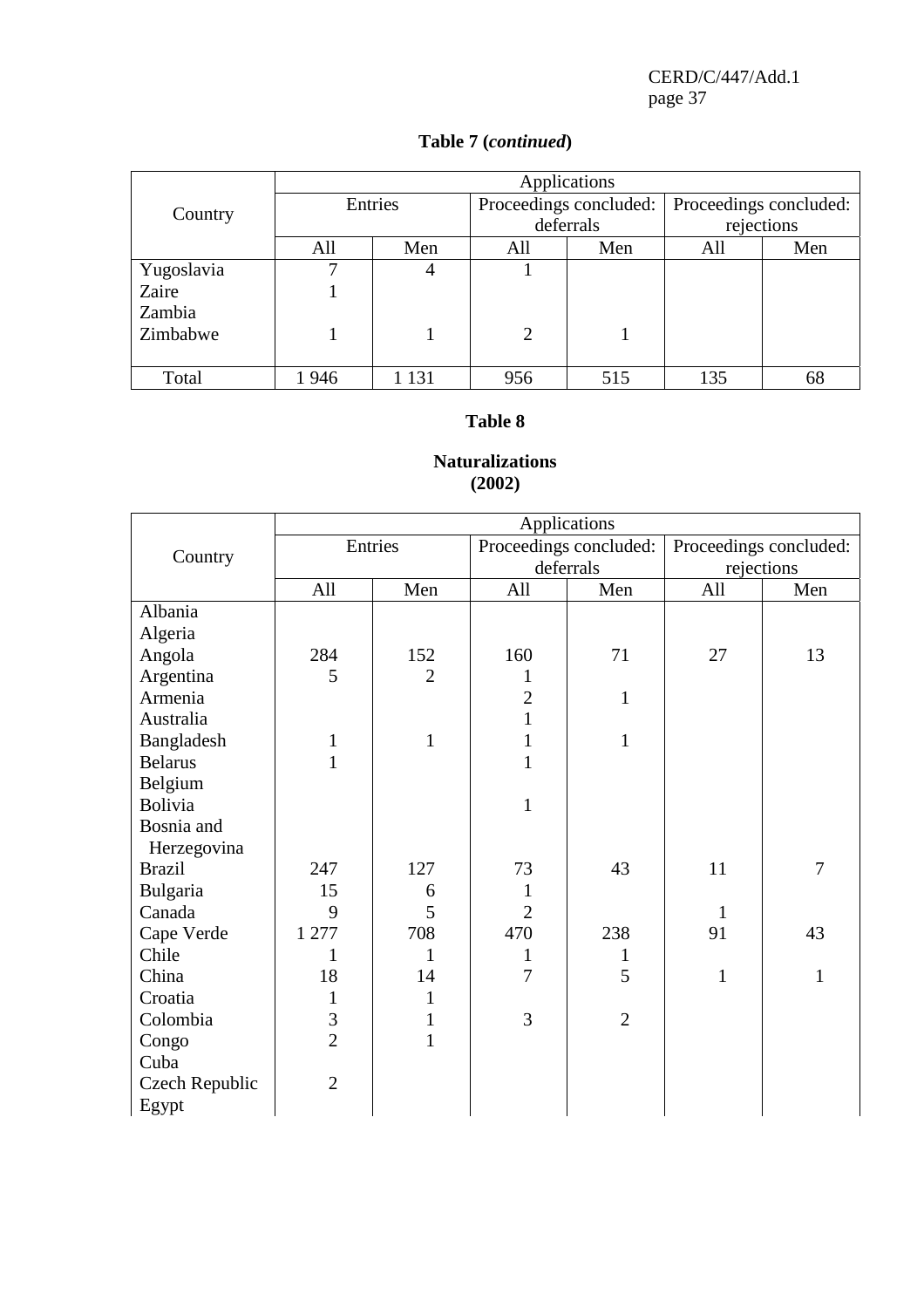|                      |                  |                |                        | Applications   |                        |              |
|----------------------|------------------|----------------|------------------------|----------------|------------------------|--------------|
| Country              | Entries          |                | Proceedings concluded: |                | Proceedings concluded: |              |
|                      |                  |                | deferrals              |                | rejections             |              |
|                      | All              | Men            | All                    | Men            | All                    | Men          |
| France               | $\overline{4}$   | $\mathbf{1}$   | $\mathbf{2}$           | $\overline{2}$ |                        |              |
| Germany              | 1                | $\mathbf{1}$   | $\overline{2}$         |                |                        |              |
| <b>Great Britain</b> | $\mathbf{1}$     |                |                        |                |                        |              |
| Greece               | $\mathbf{1}$     | $\mathbf{1}$   |                        |                |                        |              |
| Guinea-Bissau        | 633              | 501            | 197                    | 148            | 38                     | 31           |
| Guinea-Conakry       | $\overline{2}$   | $\overline{2}$ |                        |                |                        |              |
| Hong Kong            |                  |                |                        |                |                        |              |
| Hungary              | $\overline{2}$   | $\mathbf{1}$   |                        |                |                        |              |
| India                | 18               | 12             | $\mathfrak{2}$         | $\mathbf{1}$   |                        |              |
| Indonesia            |                  |                |                        |                |                        |              |
| Iran                 | $\overline{2}$   | $\mathbf{1}$   | 5                      | 3              |                        |              |
| Iraq                 | $\overline{1}$   | $\mathbf{1}$   |                        |                |                        |              |
| Israel               |                  |                | $\overline{2}$         | $\overline{2}$ |                        |              |
| Italy                | $\overline{2}$   | $\mathbf{1}$   |                        |                |                        |              |
| Japan                |                  |                |                        |                |                        |              |
| Jordan               |                  |                | $\mathbf{1}$           | $\mathbf{1}$   | $\mathbf{1}$           |              |
| Kenya                | $\boldsymbol{2}$ | $\mathbf{2}$   |                        |                |                        |              |
| Lebanon              | $\overline{4}$   | $\mathbf{1}$   | $\overline{4}$         | 3              |                        |              |
| Liberia              | $\mathbf{1}$     | $\mathbf{1}$   |                        |                | $\mathbf{1}$           | $\mathbf{1}$ |
| Luxembourg           |                  |                |                        |                |                        |              |
| Malawi               | $\mathbf{1}$     |                | $\mathbf{1}$           |                |                        |              |
| Malaysia             |                  |                | $\mathbf{1}$           |                |                        |              |
| Mali                 | $\mathbf{1}$     | $\mathbf{1}$   |                        |                |                        |              |
| Mauritania           |                  |                | $\mathbf{1}$           | $\mathbf{1}$   |                        |              |
| Mexico               | $\mathbf{1}$     | $\mathbf{1}$   |                        |                |                        |              |
| Morocco              | 11               | 8              |                        |                |                        |              |
| Mozambique           | 109              | 51             | 60                     | 29             | 23                     | 10           |
| Myanmar              |                  |                |                        |                |                        |              |
| Netherlands          |                  |                |                        |                |                        |              |
| New Zealand          | $\overline{2}$   | $\overline{2}$ |                        |                |                        |              |
| Nigeria              |                  |                |                        |                |                        |              |
| Norway               |                  |                |                        |                |                        |              |
| Pakistan             | 8                | 6              | 5                      | 5              |                        |              |
| Palestine            |                  |                |                        |                |                        |              |
| Panama               |                  |                |                        |                |                        |              |
| Peru                 | $\mathbf{2}$     | $\mathbf{1}$   |                        |                |                        |              |
| Philippines          | $\overline{4}$   | $\mathbf{1}$   |                        |                |                        |              |
| Poland               | $\mathbf{1}$     | $\mathbf{1}$   |                        |                |                        |              |
| Romania              | 8                | 3              |                        |                |                        |              |
| Russia               | 9                | 5              | $\overline{2}$         | $\overline{2}$ | $\mathbf{1}$           |              |

# **Table 8 (***continued***)**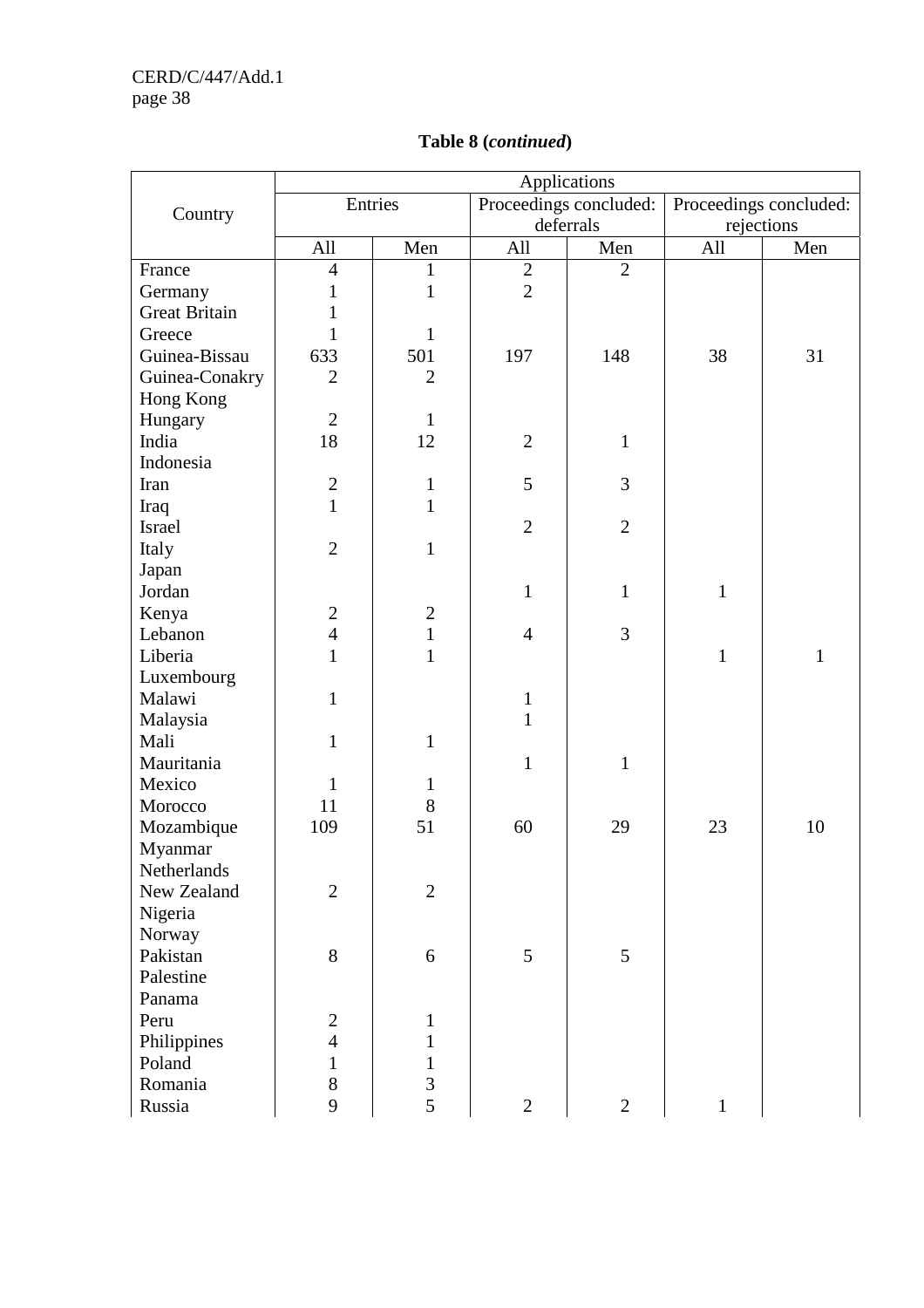|                  |                |                |                | Applications           |              |                        |
|------------------|----------------|----------------|----------------|------------------------|--------------|------------------------|
|                  |                | Entries        |                | Proceedings concluded: |              | Proceedings concluded: |
| Country          |                |                |                | deferrals              | rejections   |                        |
|                  | All            | Men            | All            | Men                    | All          | Men                    |
| Sao Tome and     | 168            | 71             | 98             | 41                     | 11           | $\overline{3}$         |
| Principe         |                |                |                |                        |              |                        |
| Senegal          | $\overline{c}$ | $\mathbf{1}$   |                |                        | $\mathbf{1}$ |                        |
| Slovakia         | $\mathbf{1}$   | $\mathbf{1}$   |                |                        |              |                        |
| South Africa     | $\overline{4}$ | $\overline{c}$ | 3              | $\overline{2}$         |              |                        |
| South Korea      | $\overline{4}$ | $\overline{2}$ |                |                        |              |                        |
| Spain            | $\mathbf{1}$   | $\mathbf{1}$   | 3              | $\overline{2}$         |              |                        |
| <b>Stateless</b> |                |                |                |                        |              |                        |
| Sudan            |                |                | $\mathbf{1}$   | $\mathbf{1}$           |              |                        |
| Sweden           | $\mathbf{1}$   | $\mathbf{1}$   |                |                        |              |                        |
| Switzerland      | 3              | $\overline{c}$ | $\mathbf{1}$   | $\mathbf{1}$           |              |                        |
| Syria            | $\mathbf{1}$   | $\mathbf{1}$   | $\overline{c}$ | $\overline{c}$         |              |                        |
| Tanzania         | $\overline{2}$ | $\overline{2}$ | $\mathbf{1}$   | $\mathbf{1}$           |              |                        |
| Togo             | $\mathbf{1}$   | $\mathbf{1}$   |                |                        |              |                        |
| Turkey           | $\mathbf{1}$   | $\mathbf{1}$   |                |                        |              |                        |
| Ukraine          |                |                | $\sqrt{2}$     | $\mathbf{2}$           | $\mathbf{1}$ |                        |
| Unknown          | $\mathbf{1}$   | $\mathbf{1}$   | $\mathbf{1}$   | $\mathbf{1}$           |              |                        |
| Uruguay          | $\mathbf{1}$   | $\mathbf{1}$   | $\mathbf{1}$   |                        |              |                        |
| <b>USA</b>       | 12             | 6              | $\overline{4}$ | $\overline{4}$         | $\mathbf{1}$ |                        |
| Venezuela        | 9              | $\overline{5}$ | 5              | $\mathbf{1}$           | $\mathbf{1}$ | $\mathbf{1}$           |
| Yugoslavia       | $\mathbf{1}$   |                | $\overline{2}$ | $\frac{2}{2}$          |              |                        |
| Zaire            |                |                | $\overline{3}$ |                        |              |                        |
| Zambia           |                |                |                |                        |              |                        |
| Zimbabwe         | $\overline{2}$ | $\mathbf{1}$   |                |                        | $\mathbf{1}$ | $\mathbf{1}$           |
|                  |                |                |                |                        |              |                        |
| Total            | 2912           | 1725           | 1 1 3 6        | 621                    | 211          | 111                    |

## **Table 8 (***continued***)**

#### **F. Gypsy population**

31. In May 2001 SOS Racisme Portugal published the results of a survey of Portuguese local authorities (307, then 308 in March 2003) on integration of gypsies. The survey is entitled "Gypsies: figures, approaches and realities"; the study states that Portuguese local authorities, for the most part, consider that the integration of gypsies will take place only when the gypsy community has "radically changed its habits". The survey, probably the most comprehensive study on relationships between institutions and gypsies in Portugal, was cross-matched with existing studies, in particular those conducted under the "Dignity project" by the Department for the Pastoral Care of Gypsies and Manuel Xarepe on the gypsy community of the Alentejo, a region in the south of Portugal, to the south of the Tagus, extending to the Algarve.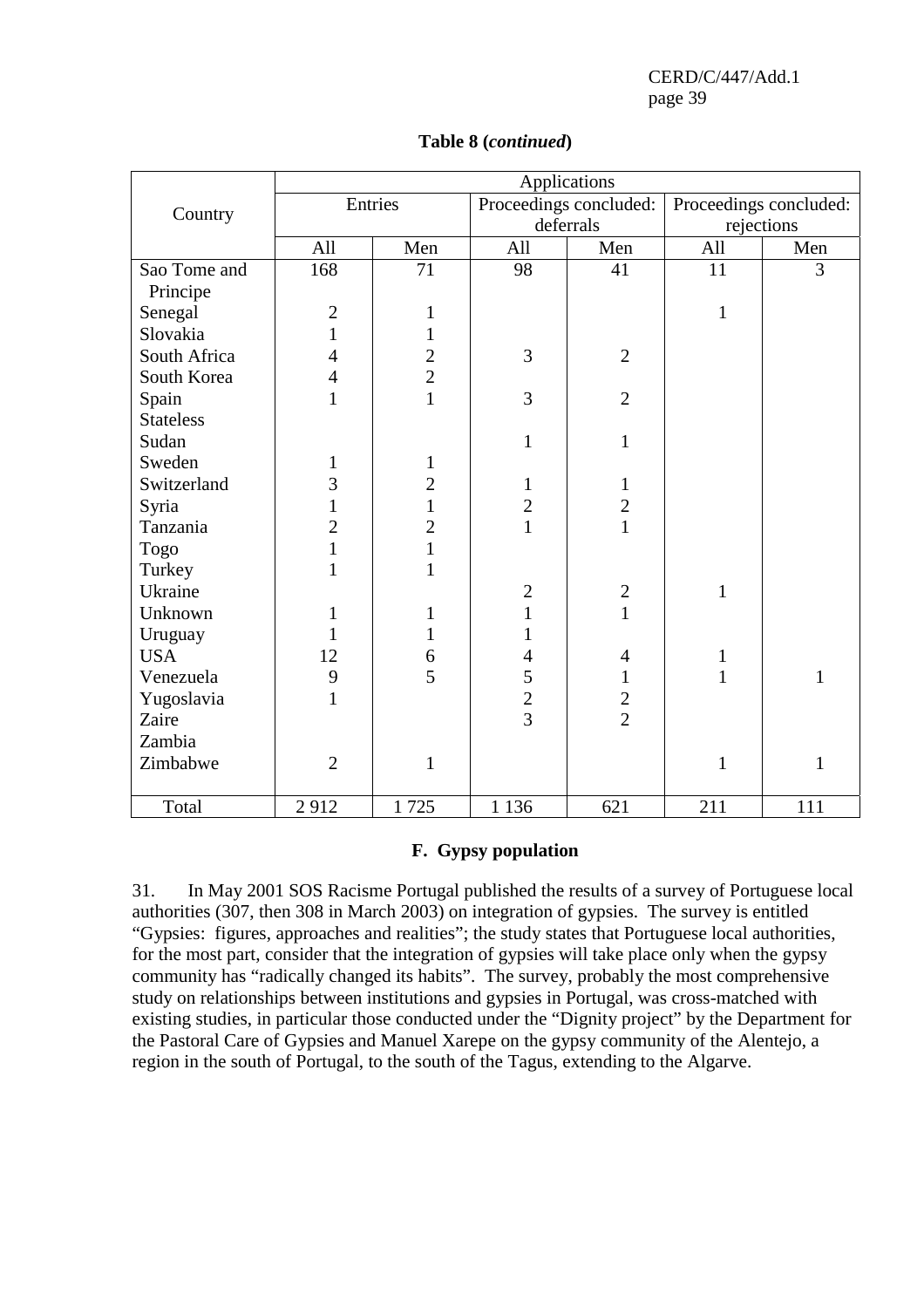32. Analysis of the data, covering 216 municipalities, leads to the conclusion that the gypsy population of some 40,000 is particularly concentrated in the most densely populated coastal regions and in border areas (21,831 people). Some 29 per cent of the gypsy population live in Lisbon. Despite ongoing measures, 31 per cent of the gypsy population live in marginal circumstances, the situation being particularly serious in the districts of Viana do Castelo (north-coastal), Castelo Branco (centre-east), and Évora (Alentejo, south). Efforts to improve living conditions for the gypsy population must continue. The survey, which better identifies the reality of the life of the gypsy population, represents a significant step by civil society. The survey is not in lieu of efforts by the Government but complements them.

## **G. Measures taken by the Government**

33. Employment measures go hand in hand with general measures, in particular the guaranteed minimum wage and training activities (for the guaranteed minimum wage, reference is made in the eighth periodic report of Portugal (CERD/C/314/Add.1, para. 219) to Act No. 19-A/96, of 29 June).

34. Mention should also be made of the training and employment activities of the Ministry of Labour and those conducted through the Institute for Employment and Vocational Training. Of particular note are the model programmes of the kind conducted from June 1966 to 31 December 1997 entitled "Socio-economic integration of young gypsies" (see CERD/C/314/Add.1, para. 230) carried out as part of a global plan of action defined in the framework of the cooperation agreement signed between the Santa Casa da Misericórdia in Lisbon and the Institute. With a total cost of 147,326,354 escudos, this project was carried out in the Lisbon region (Charneca da Lumiar and Buraca) and covered about 200 people. Social and vocational skills were imparted through activities in pre-vocational preparation, vocational training in the metal-working, garment, furniture-making and catering sectors, and through socio-educational training comprising continuing education, social and human training, psychopedagogical intervention and physical education.

35. A project for the disadvantaged submitted by the Lisbon diocesan office of the Department for the Pastoral Care of Gypsies is under way in the framework of the European Community "Employment - Horizons" initiative. This project, which targets both the gypsy and non-gypsy population, is being executed in run-down neighbourhoods of Lisbon and Loures; it aims to carry out two vocational training courses (garment-making, pastry-making and gypsy facilitators) for a total of 25 gypsies. It includes the constitution of a database with facts relating to the realities of gypsy life in Europe (CERD/C/314/Add.1, para. 231).

36. The diocesan office of the Department for the Pastoral Care of Gypsies also has five centres functioning permanently in the "*freguesias*" (parishes) of Alto Pina, Carnide and Santa Maria does Olivais, Lisbon and the parishes of Buraca, Amadora and Moscavide, Loures. All these centres provide a reception, information and case-referral service, and home visits. The centres are also attended by 420 nursery schoolchildren, of whom 250 are gypsies (CERD/C/314/Add.1, para. 232).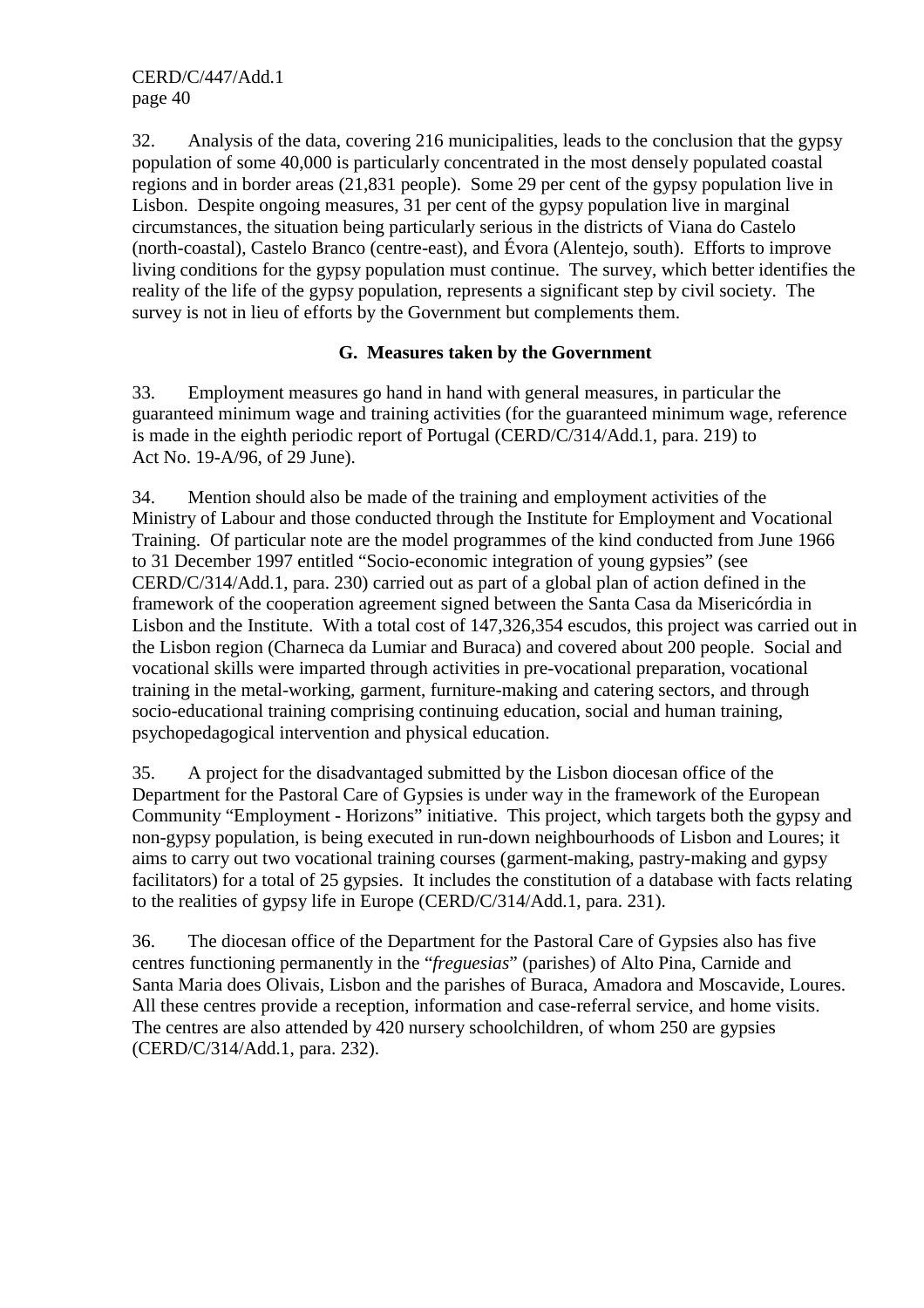37. An application was made to the Lisbon and Tagus valley regional social security office in the context of measure 4 of the INTEGRAR subprogramme, by the Oficina Romani association, to conduct special vocational training for 30 gypsies in 1997. The project included vocational training in furniture-making, guitar-making and garment-making, complemented by general schooling and various cultural activities (CERD/C/314/Add.1, para. 233).

38. This set of measures, already mentioned in the eighth periodic report, is referred to here because they are ongoing and seek to provide better protection and integration of gypsies as well as positive discrimination on their behalf.

39. The gypsy mediators represent an excellent semi-public measure. The programme receives substantial government funding and gypsy mediators are trained under the programme for the social promotion of gypsies of the Santa Casa da Misericórdia. These mediators have the task (training of the first was completed in 1994) of ensuring liaison between the gypsy community and public and private institutions, identifying the needs of the community and how to meet their needs for employment, education, housing, etc.

## **H. Local authority measures**

40. The SOS Racisme survey analysed the measures taken in practice by municipalities to promote and facilitate the insertion of gypsy communities, including both community-based and general measures. In general terms it was noted that intervention by local authorities with a view to promoting insertion of gypsy communities focused on initiatives that targeted the communities directly. This represents intervention guided by the basic daily needs of gypsy communities.

41. The various measures taken by local authorities focus essentially on housing, education and social support, and complement national rehousing programmes (in particular the special rehousing programme: PER families), the guaranteed minimum wage, which applies to gypsies as to all citizens, and community development or poverty alleviation projects.

42. Resolving housing problems is the number one priority for local authorities in Portugal. Most are engaged in rehousing gypsy families living in marginal areas. An additional measure is support for housing renovation, in particular through the provision of building materials and equipment for the refurbishing of houses. Intervention in the housing sector is generally conducted through rehousing agreements with public institutions such as the National Housing Institute.

43. Poverty alleviation projects are implemented by municipalities and a range of partners who conduct integrated activities aimed at addressing the problems than underlie poverty. The projects relate to social support for families, psychological and social support for the individual, placement of children in school, promotion of adult education, and employment and professional training activities.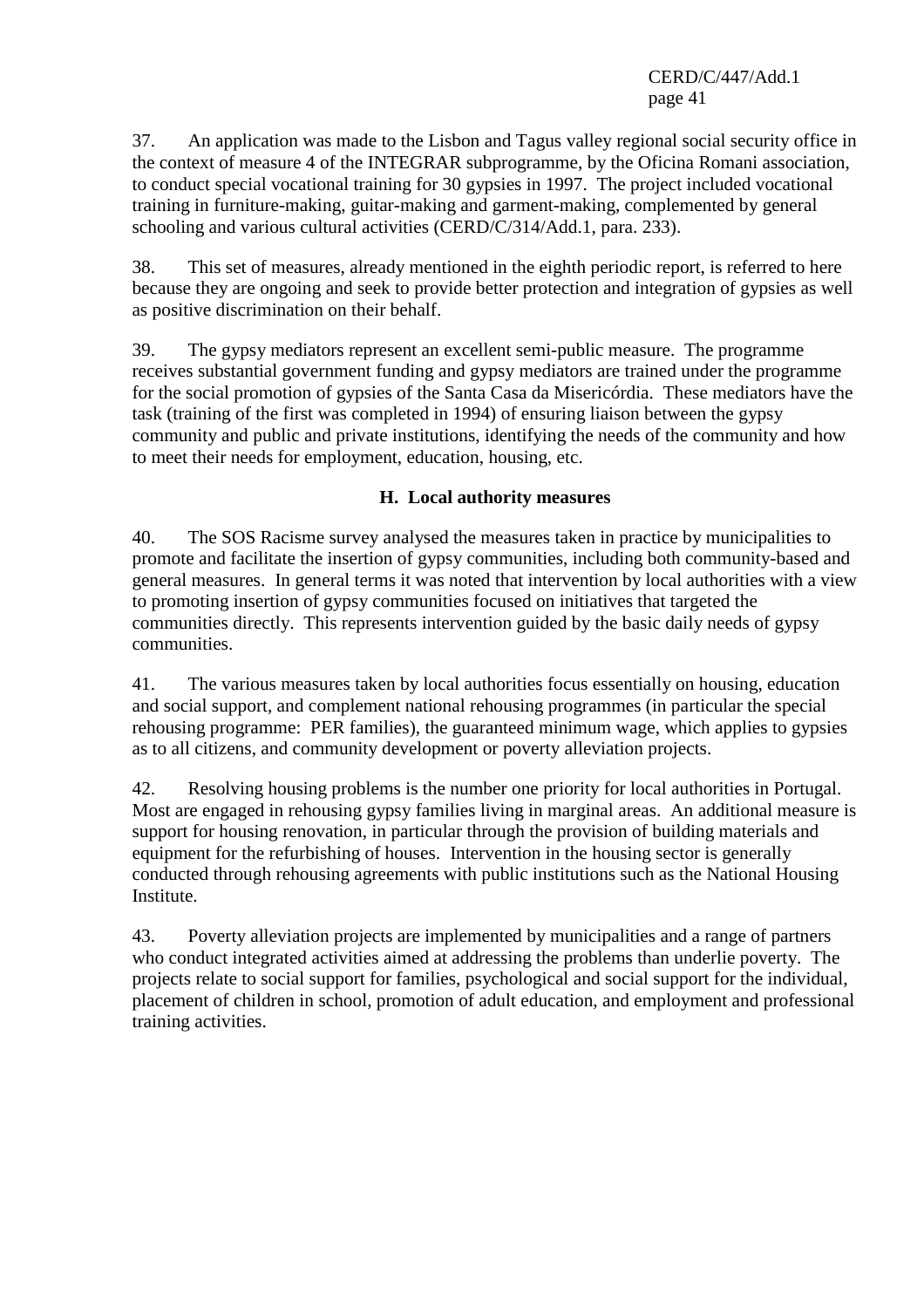44. In addition to the data from the SOS Racisme survey, the Portuguese Government, through the High Commissioner for Immigration and Ethnic Minorities and the European poverty alleviation network, has helped to improve housing conditions for gypsies. Thus, under the agreement concluded with 170 municipalities throughout the country, the annual rate of rehousing increased from 900 families a year in the first half of the 1990s to an average rate of 7,500 families in 1999.

## **I. Civil society measures**

45. One measure taken by civil society is worthy of particular mention: support for immigrant doctors, organized by the Jesuit Service for Refugees and the Calouste Gulbenkian Foundation, aimed at the professional qualification through appropriate training of immigrant doctors. The programme, which began in 2002, seeks to integrate immigrant doctors in the field in which they have specialized, to avoid their working in occupations that are unrelated to their skills, while meeting medical needs in Portugal. The programme covers 120 immigrant doctors, with 140 doctors currently enrolled, of whom 90 per cent come from the countries of Eastern Europe. Thus far 12 doctors have passed the State exam, with only one having failed.

46. The programme places doctors in their profession, funds the translation of documentation, pays a grant for the training course, makes available books, and conducts all necessary follow-up, until the final phase represented by the State examination then enrolment in the medical association and the start of professional activity as a doctor. To implement the programme, in addition to the support received from the Calouste Gulbenkian Foundation, an agreement has been signed with the Lisbon Faculty of Medicine, and collaborative contact has been instituted with other faculties of medicine with the Aliens and Border Service and the Ministry of Health.

## **II. MAJOR CONSTITUTIONAL PROVISIONS AGAINST RACIAL DISCRIMINATION**

47. On 12 December 2001, pursuant to the fifth constitutional revision, the new text of the Constitution was published in the Official Journal. The basic aim was to integrate and allow recognition by Portugal of the jurisdiction of the International Criminal Court. Thus, new article 7, in its paragraph 7, reads as follows:

 "Portugal may, with a view to obtaining international justice intended to promote respect for the rights of the human person and of peoples, accept the jurisdiction of the International Criminal Court with the conditions of complementarity and the other stipulations provided for in the Rome Statute."

The introduction of this new paragraph in the text of article 7 of the Constitution, dealing with the international relations of the Portuguese State, can only give cause for gratification in terms of implementation of the International Convention on the Elimination of All Forms of Racial Discrimination in the light of the typical motivations for crimes against humanity.

48. The Rome Statute of the International Criminal Court was ratified by Portugal in Presidential Decree No. 2/2002, of 18 January, with approval by Parliament, for the purposes of ratification, on 20 December 2001.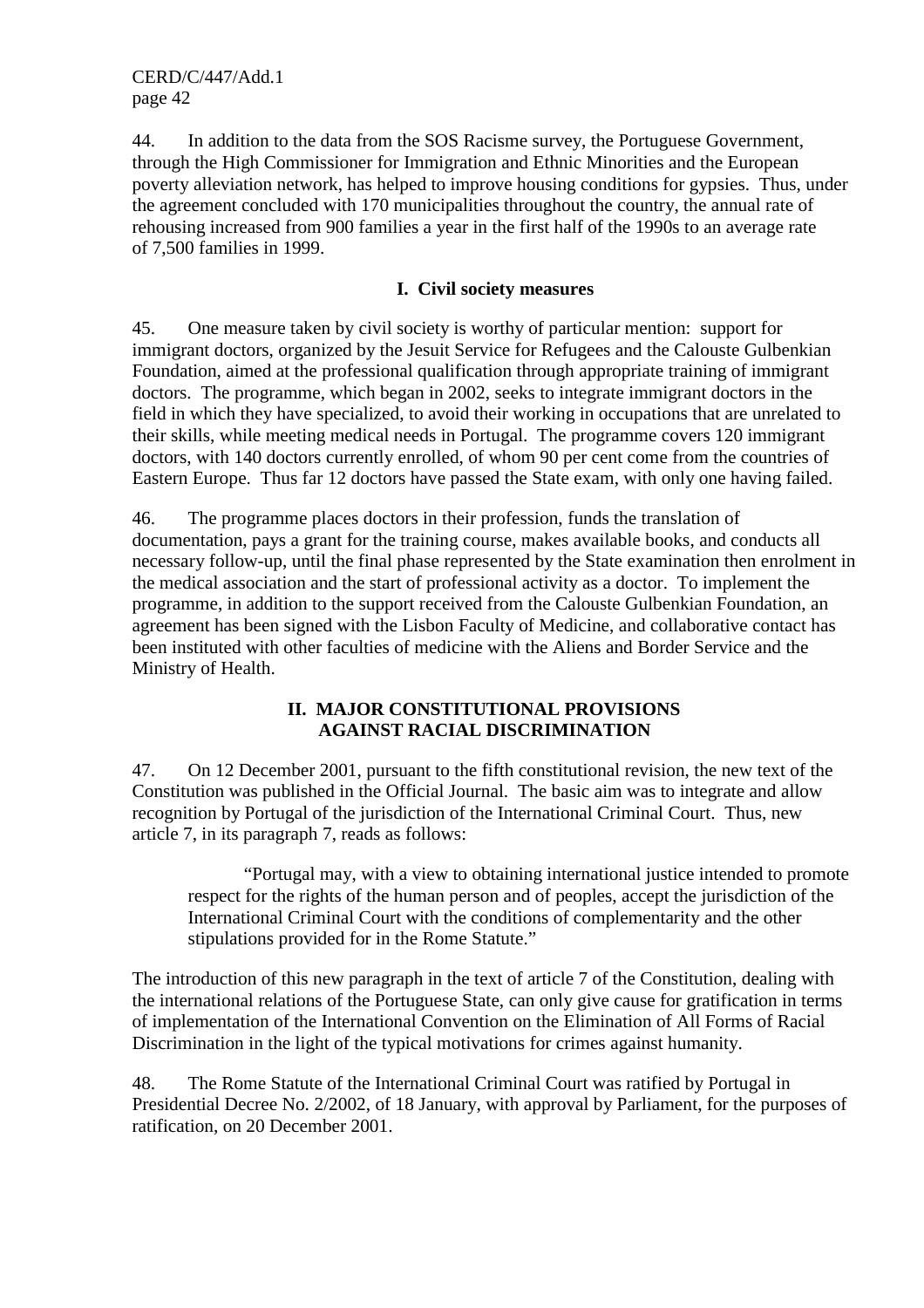49. Article 13 still refers in broad terms to the right to non-discrimination. Attention should be drawn to the wording of its paragraph 2: "No one shall be privileged or favoured, or discriminated against or deprived of any right", which means that discrimination must not place citizens at an advantage in comparison with others on unjustified terms, or harm them. Instances of positive discrimination are provided for in the respective constitutional provisions.

50. Lastly, with regard to freedom of association, attention must be drawn to the considerable progress represented by the fourth revision of the Constitution, in 1997, and which provides in its paragraph 4:

 "Armed, quasi-military, militarized or paramilitary associations (…) and racist organizations or those that adopt fascist ideologies are not permitted."

It is no longer fascist associations that are not permitted; racist organizations, whether or not fascist in nature, are also not permitted.

#### **III. CONSIDERATION OF THE GENERAL SITUATION WITH REGARD TO DISCRIMINATION**

51. Racial violence in Portugal seems to consistently embody the defamation and discrediting of others. There are other forms of aggression, less frequent, which may even involve physical assault causing bodily harm.

52. The Criminal Code defines the crime of racism in its article 240, in the part on crimes against humanity, focusing on the organizational aspects of racial violence [paras. 1 (a) and (b)] and on incitement to violence, in writing or any other means of communication [para. 2 (a) and (b)]. Assault causing bodily harm - in addition to homicide, which is aggravated when the motivation for the crime is racial hatred (Criminal Code, arts. 131 and 132, para. 2 (d)) - is an offence under article 132, in conjunction with article 146, paragraph 2, of the Criminal Code. The criminal aspect is thus comprehensively covered.

53. In addition to criminal sanctions, administrative sanctions exist. Thus, Act No. 134/99 and its implementing decree provide for such sanctions. When an act is punishable by both administrative and criminal sanctions, criminal liability prevails and gives rise to the sanctions provided for in the Criminal Code. The provisions of Act No. 134/99 thus make it possible to punish racist acts more comprehensively.

54. Lastly, with regard to the status of the victim, civil liability for acts of racism is not excluded. The Civil Code, in its article 483.1, addresses, with reference to the rights of others, the violation of absolute rights such as the right not to suffer from discrimination based on race, colour, or ethnicity. It is possible to demand compensation for racist behaviour where moral or material injury occurs.

55. In addition to civil liability, article 70 of the Civil Code provides for restraining orders, both as a preventive measure and also to end the effects of the racist behaviour. Such measures may also be accompanied by financial penalties under article 829-A of the Civil Code.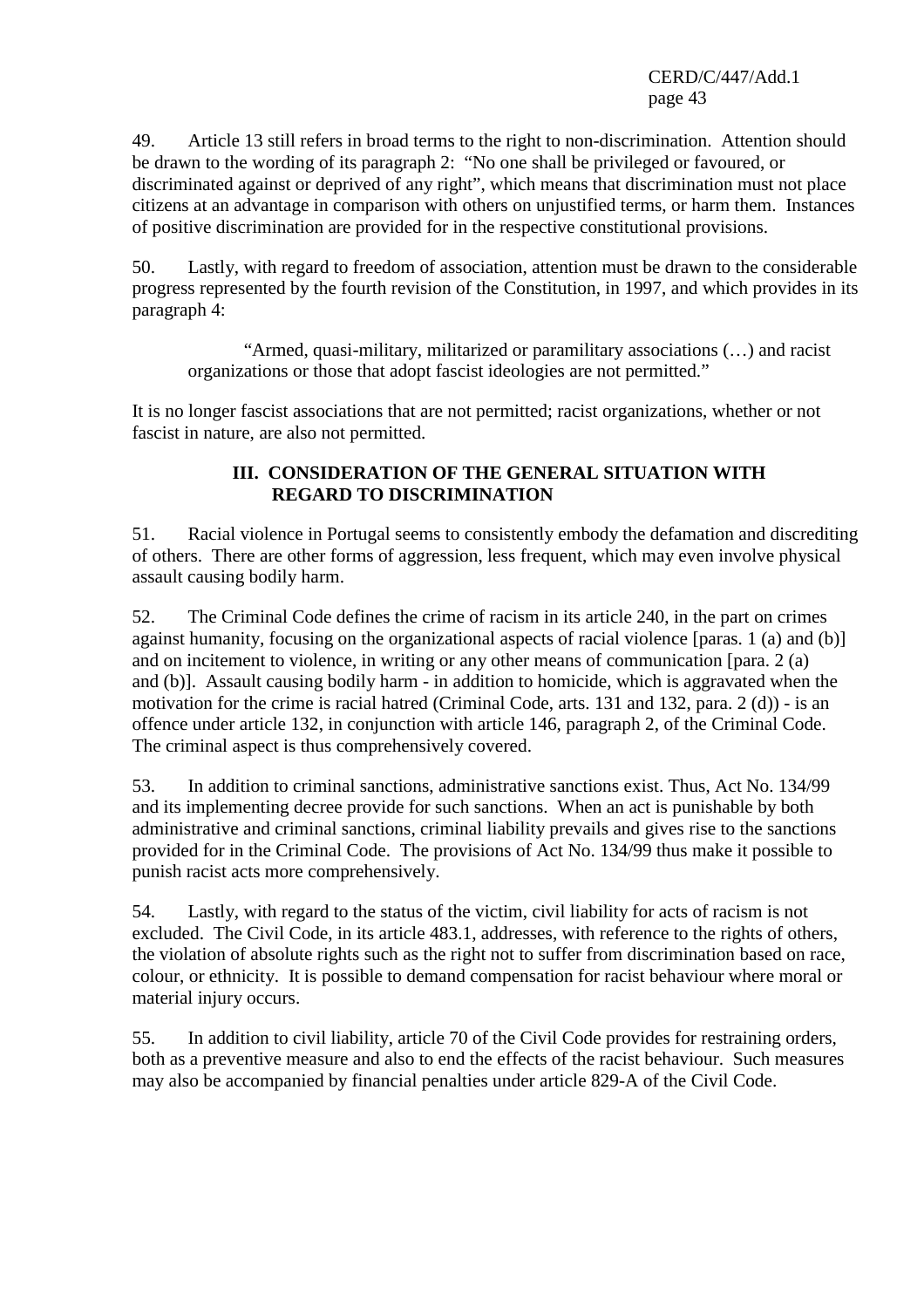56. One concern in suppressing racial discrimination through civil liability and restraining orders is to demonstrate that the law also protects the victim and not merely the goals of social coexistence, as expressed more directly in the Criminal Code.

## **IV. INCIDENTS OF RACIAL DISCRIMINATION**

57. The Portuguese press sometimes relates particularly shocking events, some examples of which are given below.

#### **A. Announcement in a daily newspaper**

58. An announcement inserted by "a group of watchful young people" in *24 Horas*, a daily, on 22 May 2000, read as follows: "If you are black, you are given your house; if you are white, go to the bank". An inquiry was conducted by the criminal investigation police under file No. 74/00.4 jblsb; the aim was to ascertain whether the message had been inserted by a racist organization. Unfortunately it has not proved possible to identify those responsible. On 24 September 2001 the case (No. 74/00.4 jblsb) was struck off the list, subject to new evidence, under article 277.2 of the Code of Criminal Procedure.

## **B. Murder of a gypsy**

59. Although falling outside the reporting period, in a desire to provide the fullest possible information, attention is drawn to the following: on 14 January 2000 a gypsy, Álvaro Rosa Cardoso, was killed in the Aldoar à Porto district, following an altercation between groups of gypsies which involved the use of guns. This led to intervention by the police, with a physical confrontation between law enforcement officers and the citizens involved. Álvaro Rosa Cardoso resisted arrest at the scene of the incident.

60. The autopsy report indicated that his death was due to haemorrhaging as a result of abdominal trauma caused by a violent blow. So as to clarify the circumstances of his death at the Santo Antonio hospital in Porto, where, according to the media, he was taken by police officers, an investigation was begun by the Internal Administration Inspectorate. Further to this a formal inquiry was opened since the investigation was unable to conclude whether the death was due to police action, and, if so, who was responsible.

61. The inquiry did not find that death was due to the police, and was struck off the list, as there was no proof that it was due to police action. Criminal proceedings were initiated in the Porto Investigation and Criminal Affairs Department against two members of the public security police, and a decision of *non pronuncià* (not to proceed to sentencing) was handed down and confirmed by the Porto Court of Appeal; disciplinary proceedings were then initiated.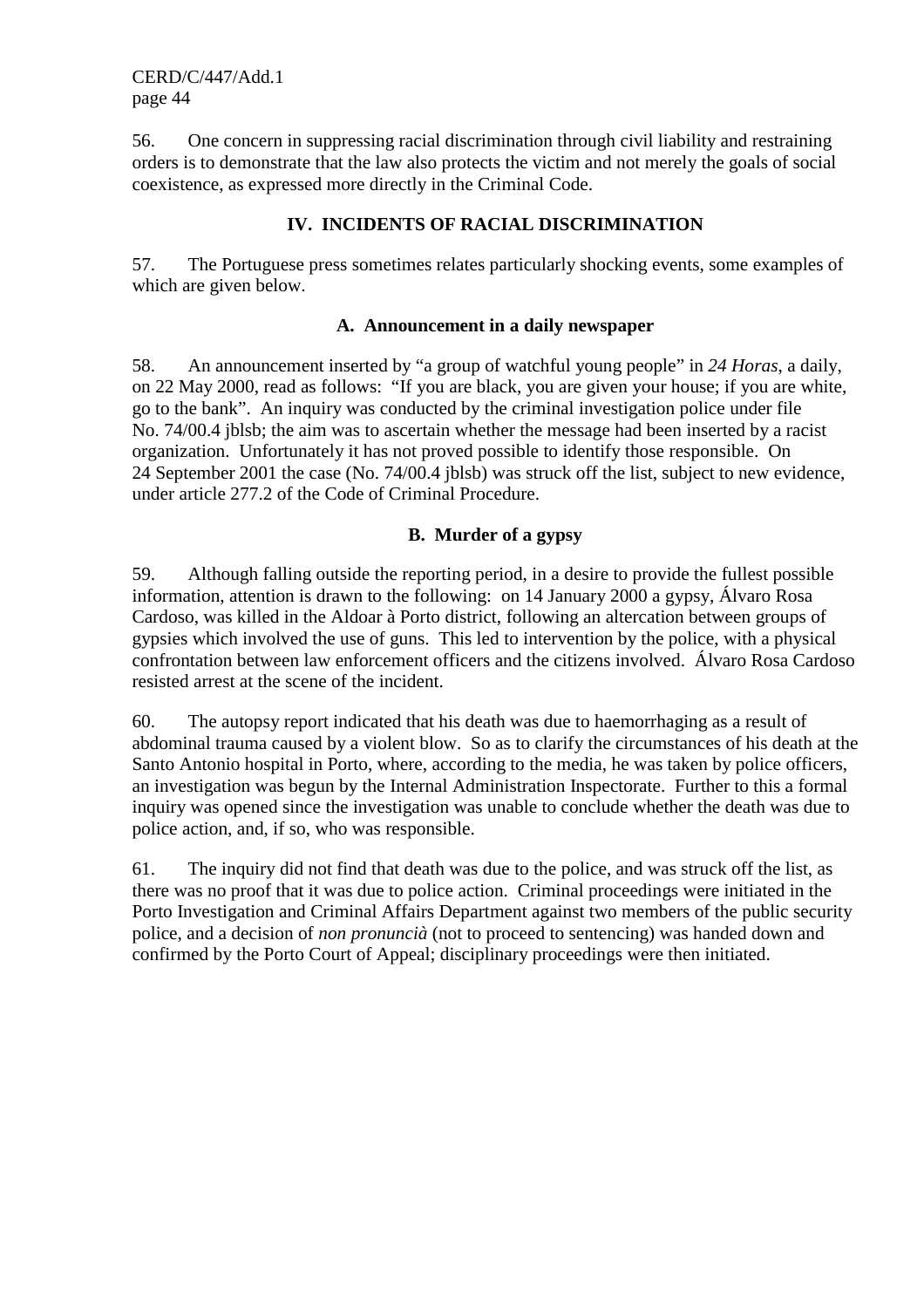#### **C. Noteworthy behaviour**

62. At Póvoa de Lanhoso, a noteworthy event occurred. A young male, 13 years old, of gypsy origin, who had committed a rape, was protected by his community. Ultimately he was arrested and handed over to the Institute for Social Reintegration. He was held in the Olivais education centre at Coimbra, in connection with trial No. 347/2001 in section 1 of the Braga Family and Juvenile Court. His good behaviour at the centre means that a less severe measure than imprisonment may be envisaged, and this has been proposed by the Institute for Social Reintegration. Review of the detention measure will take place in October.

#### **D. Racism and car hire**

63. In July 2001, the *Expresso* weekly reported, under the headline "Racism in hiring", that a car hire company had informed insurance companies that it did not hire cars to blacks, gypsies or drug addicts. This involves a refusal of service, which has been notified to the High Commissioner for Immigration and Ethnic Minorities. Administrative proceedings were opened and the Commission on Equality and Non-Discrimination has been seized of the case (No. 4/2001-ACIME). The company was fined 1,002.58 euros.

#### **E. Some positive developments**

#### **1. Radio against discrimination**

64. However, not all the news is bad. From 23 to 25 November 2001, 60 European radio stations met at Vila Real, in Marão (north-east Portugal) at a conference promoted by the World Association of Community Radio Broadcasters (AMARC), in cooperation with Radio University of Marão; the theme for the conference was "Sixty radio stations against discrimination".

#### **2. The Ângelo Semado case**

65. In December 2001 a young man, Ângelo Semado, of Cape Verdean origin, was killed by police during a pursuit in a marginal neighbourhood, and rioting broke out in the district. In the event of homicide, an inquiry is automatically conducted by the Public Prosecutor's Office and the police. The incident occurred on 5 December 2001 in Alto da Cova da Moura, in Buraca, following intervention by the public security police - a police pursuit following the theft of a car - which resulted in the death of Ângelo Semado, who was shot.

66. Disciplinary proceedings were conducted in the Internal Administration Inspectorate: the recommendation was for 75 days' suspension: the measure was itself to be suspended for one year. The police officer charged apparently benefited from mitigating circumstances: it was the first time he had used his firearm, he was in a marginal neighbourhood in which he had earlier been attacked, he was alone, he fired after giving warning, and he gave first aid. An inquiry was begun by the public prosecutor in the Lisbon Investigation and Criminal Affairs Department; the investigation is ongoing.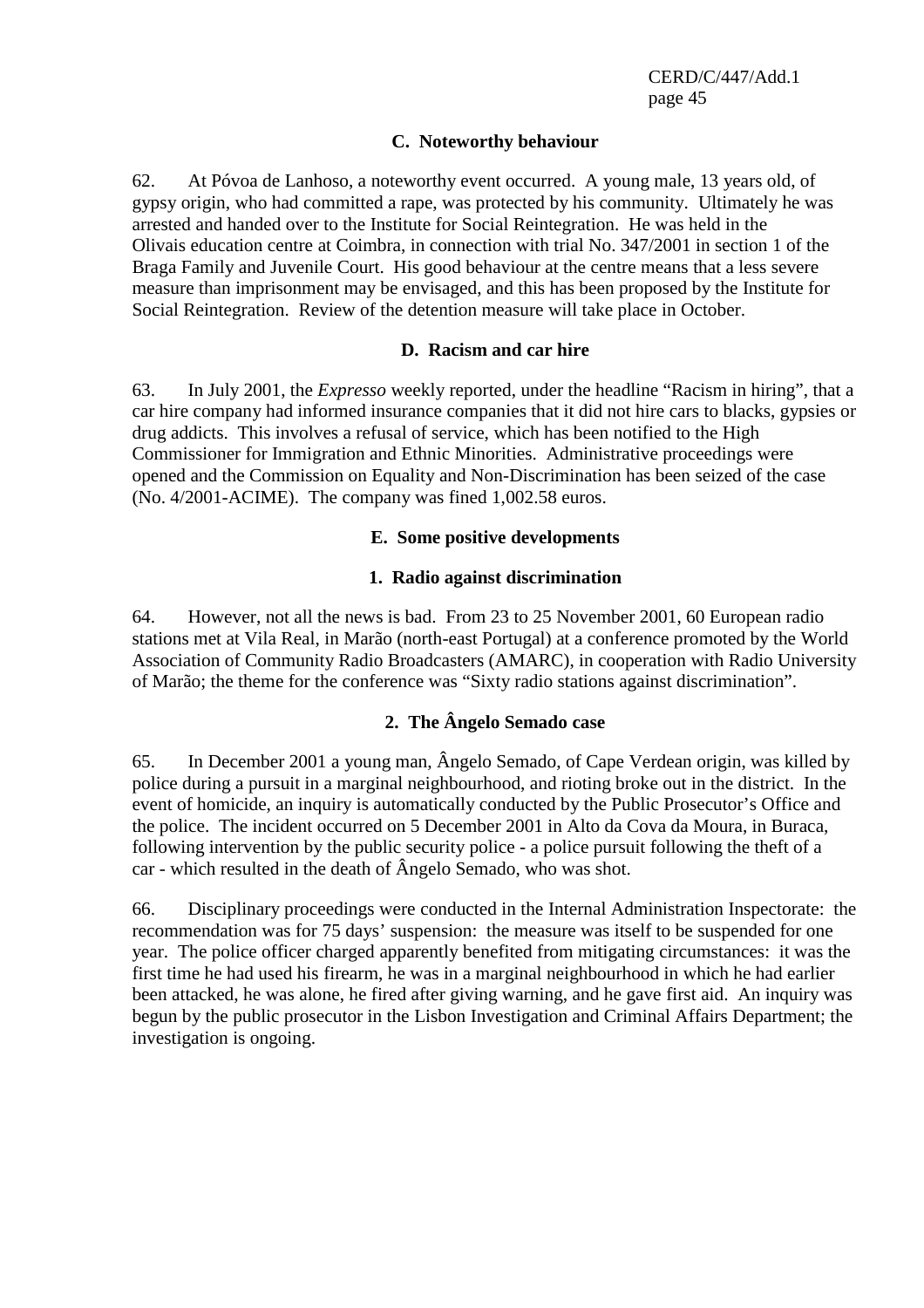## **3. Attack by skinheads**

67. Another case in 2001 involved an attack causing bodily harm. A party worker who was sticking up posters for the *Bloco de Esquerda* (left-wing bloc) was attacked by a skinhead with a knife. The incident occurred at night on 9 March 2002. Two party workers, Henrique Manuel Loureiro Gil and Luís Pedro Álvaro Branco, were sticking up posters at Calçada da Tapada in Lisbon, when they were approached by several individuals, number unknown, who the victims associate with skinheads. The assailants got out of their cars, said nothing to the victims, but hit and kicked them in several places. One of the party workers sustained a stab wound to the leg.

68. The proceedings were the subject of an inquiry by the central crime division (DCCB) of the criminal investigation police, a special unit for the most serious crimes, which deals with proceedings involving racial discrimination. The complainants, summoned for medical examination at the Lisbon Forensic Institute, failed to appear. The police showed them photographs of possible skinhead suspects, but no one was identified. The case was struck off the list as the perpetrator was unknown.

69. Nevertheless, it should be noted that under article 277, paragraph 2, of the Code of Criminal Procedure, the halt in the proceedings is only temporary. Should someone be identified, or new clues or evidence emerge that would allow the criminal investigation to be resumed, the Public Prosecutor's Office is obliged to do so. The case is No. 38/02.3 jblsb, an extremely important detail in terms of follow-up.

#### **4. Two old cases**

70. In the interests of chronological precision, at least in terms of closure of cases, mention should be made of two cases from 2000, one of which had been struck off the list on 24 January 2003, the other still being under investigation. The first case, No. 136/00.8 jblsb, relates to an Internet message targeting young people, children of immigrants, particularly those of African origin, in which it was not possible to identify the creator of the message. The second case, No. 322/00.0 p5lsb concerns the distribution of racist pamphlets in Restauradores Square, right in the centre of Lisbon; it is still under investigation. It should be noted that police officers on patrol in the square on 31 May 2000 saw that the pamphlets were being distributed, and immediately put an end to their distribution.

#### **5. Some accidents with the public security police**

71. Unfortunately, accidents in the context of relations between the police and young people in marginal neighbourhoods continue to occur. In June 2002 the police, feeling threatened, fired on a neighbourhood resident in Bela Vista, killing him outright. Here, too, an investigation was automatically opened by the Public Prosecutor's Office and the police. Bela Vista is a district of Setúbal where people from the former colonies are settled; the young people in the district were born in Portugal, but are ill-adapted and are not integrated. The district has ended up by becoming a kind of ghetto, where the police, who feel unwelcome, fear to enter. The accused, an officer with the public security police, is accused of mitigated homicide (that is, under the influence of intense emotion, such as fear); the victim was a young black male. Sentencing is scheduled for 10 November 2003.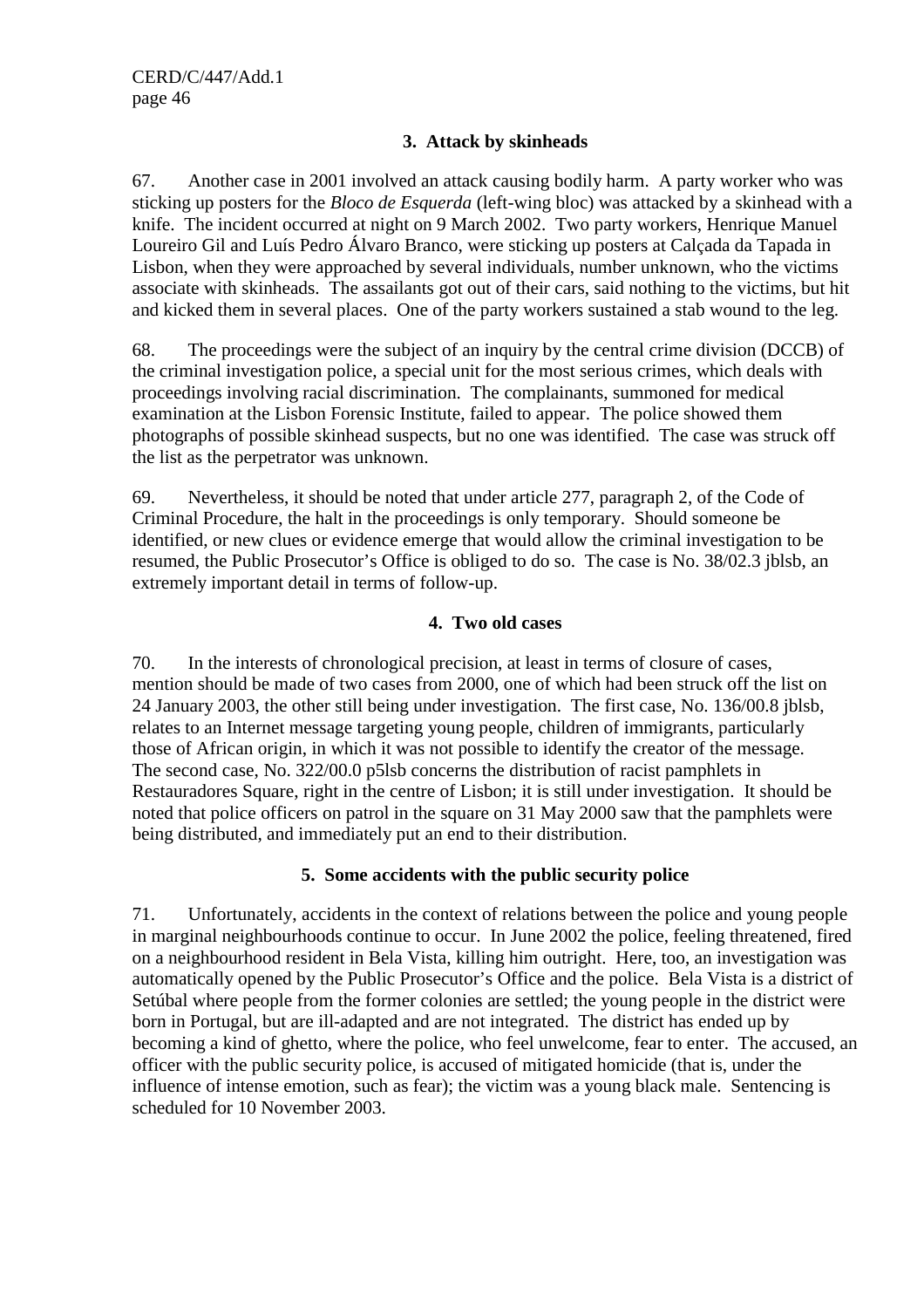72. In this case the gang to which the young man belonged had committed a series of rapes and attacks in dwellings and stores. When the public security police arrived there was a violent reaction by the gang, compelling the police to intervene. The offence is a common crime, there is no evidence that the police were motivated by racial discrimination. There are no indications of racial discrimination. The proceedings are being conducted under case No. 860/02.0 pcstb.

73. On 2 March 2003 the Sacavém public security police were accused of brutal treatment of two women, one of whom filed a complaint. In the Carnival festivities a police check led to violence. SOS Racisme took on the case, and submitted a complaint against the public security police to the Office of the Attorney-General and the Internal Administration Inspectorate. The police officers stated that they had been attacked by a gang. The complainants are Francisca Diogo Pedro, on her own behalf and on behalf of her three children, Claudete Gorete (14 years old), Walter Pedro Abílio (17 years old), and Sílvia Patrício Pedro Abílio. The complaint is against unidentified public security police officers, who allegedly attacked and insulted (in particular in racist terms) the complainant and her two daughters, Claudete and Sílvia. The agents illegally arrested the complainant and her three children and assaulted her while she was in the police station. A complaint was also submitted to the Lisbon Investigation and Criminal Affairs Department. As matters stand, the Police Conduct and Discipline Unit in the Metropolitan Command of the public security police in Lisbon has initiated disciplinary proceedings (No. 2003LSB00430DIS) against an accused, a senior officer; the investigation is continuing. The proceedings are being monitored by the Internal Administration Inspectorate (PA 216/2003).

74. On 26 April 2003 a young black man, Carlos Reis, was seriously wounded in the head in Zambujal, in Buraca, Amadora, by a public security police officer. His pregnant wife, Marlene Silva, was also wounded. Carlos Reis died from his wounds. The young man was driving without a licence and the two attempted to evade a police check. The Public Prosecutor's Office opened an inquiry; there is also an investigation by the internal affairs police. Disciplinary proceedings have been initiated by the Internal Administration Inspectorate against two public security police officers; one of them, against whom interim measures have been taken, has been denied use of his firearm.

75. Lastly, a complaint dated 18 February 2002, struck off the list following withdrawal of the complaint by the victim, concerns injuries and threats suffered by Mr. Abdul (case No. 44/02.8 jblsb).

76. In all these cases, some of which are extremely serious, note must be taken of the efforts made by the authorities to intervene in order to end the acts of racial discrimination and acts of violence: a common element is that none has come to trial - in each case these are proceedings still subject to confidentiality at the investigation stage, in which there is a manifest effort by the authorities to combat all forms of discrimination.

77. Under Act No. 134/99, 33 complaints have been submitted: refusal to rent an apartment; refusal to provide service in a hotel; questions of access to employment (such as the announcement referred to above); discrimination in public service; refusal to hire vehicles; police aggression. Complaints have also been submitted in connection with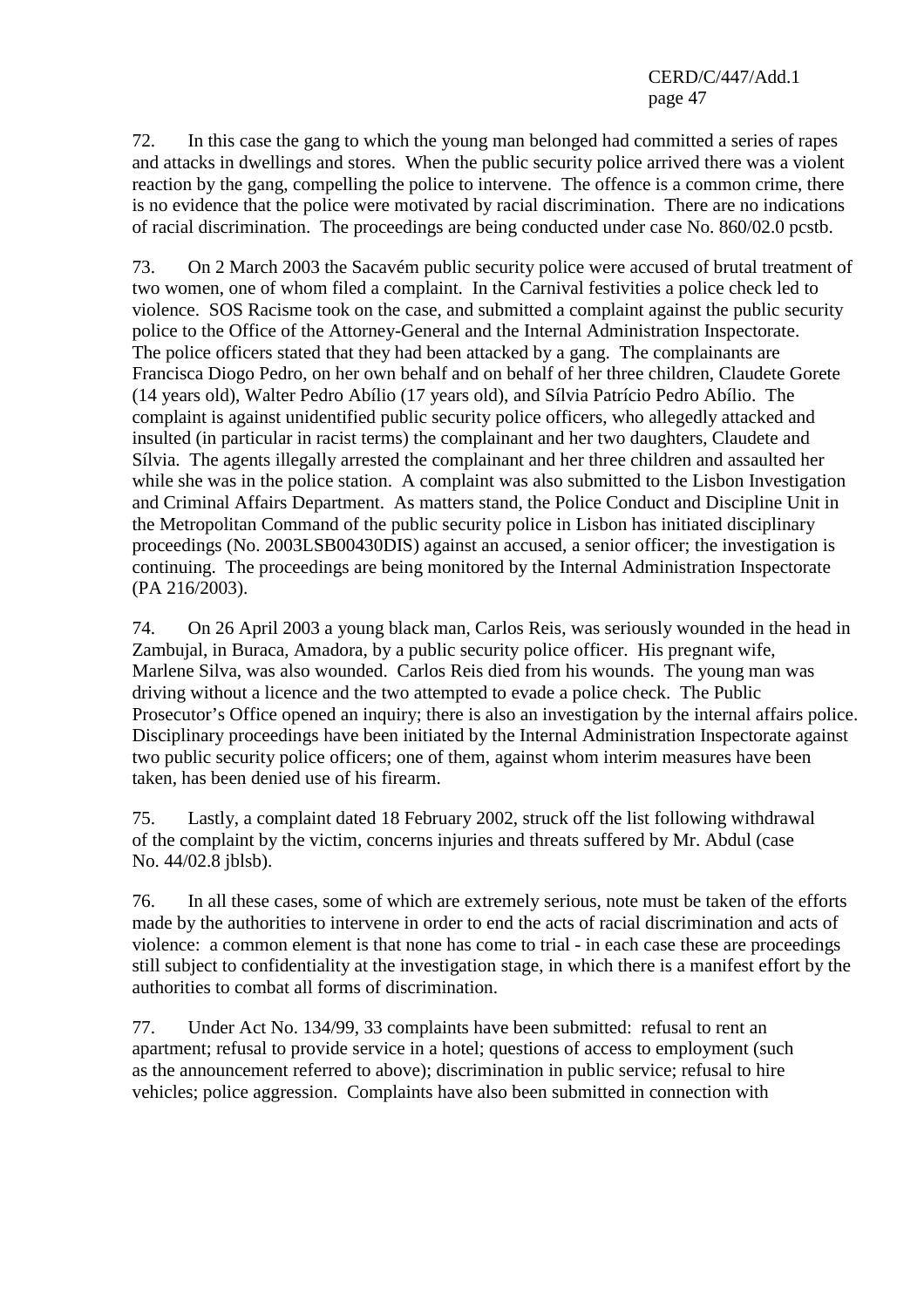discrimination by banks: with regard to administrative precedent, see, infra, part three, chapter I.A. (paras. 114-118); judicial precedent having the force of *res judicata* is analysed in part three, chapter I.B (paras. 119-122). These trials have not yet concluded. The competent inspectorates have been seized of the cases and the complaints are under investigation.

#### **6. Significant studies and activities to counter racism**

78. On 13 January 2002 a study by the Catholic University found that ethnic minorities are stigmatized by the media; gypsy and African communities are those most frequently associated with social conflict. In November 2002 a study by the High Commissioner for Immigration and Ethnic Minorities concluded that the press deals favourably with immigration issues and that progress is being made in the integration of immigrants. Finally, on 30 January 2003 a prize, "Immigration and ethnic minorities: journalism and tolerance", was offered by the High Commissioner for Immigration and Ethnic Minorities. The candidates in the competition were journalists representing all the media and academics who had worked on the issue in 2002. Candidacies were to be submitted by 30 January 2003.

#### **V. RECENT DOMESTIC MEASURES TO COMBAT RACISM AND INTOLERANCE**

79. It should be noted, although this is not strictly relevant to continuity in government action to combat racism and intolerance, that legislative elections were held in 2002, resulting in a change of majority. As a result, the holder of the post of High Commissioner for Immigration and Ethnic Minorities changed: José Leitão was replaced by Father António Vaz Pinto.

80. On 22 November 2002 Decree Law No. 251/2002, of 22 November, created, under the Office of the President of the Council of Ministers, the Office of the High Commissioner for Immigration and Ethnic Minorities, abrogating Decree Law No. 3-A/96, of 26 January, and Decree Law No. 39/98, of 27 February. Through this legislation the Government seeks to decentralize the functions of the Office of the High Commissioner, which has offices in Lisbon and Porto, where the current High Commissioner has his office, without prejudice to the possibility of establishing further offices throughout the country. The Office of the High Commissioner comprises the High Commissioner, the Consultative Council on Immigration Affairs, and the Commission on Equality and Racial Discrimination, established by Act. No. 134/99.

81. The role of the Office of the High Commissioner is to promote the integration of immigrants and ethnic minorities into Portuguese society, and to ensure participation and collaboration by associations representative of immigrants, the social partners and social solidarity institutions in defining policies to promote social integration and combat exclusion, as well as to monitor the implementation of legislation designed to prevent and prohibit discrimination in the exercise of rights on the grounds of race, colour, nationality or ethnic origin.

82. The role of the Consultative Council on Immigration Affairs is to ensure the participation and collaboration of associations representative of immigrants, the social partners and social solidarity institutions in defining policies to promote social integration and combat exclusion. The Consultative Council comprises the High Commissioner, as presiding officer; the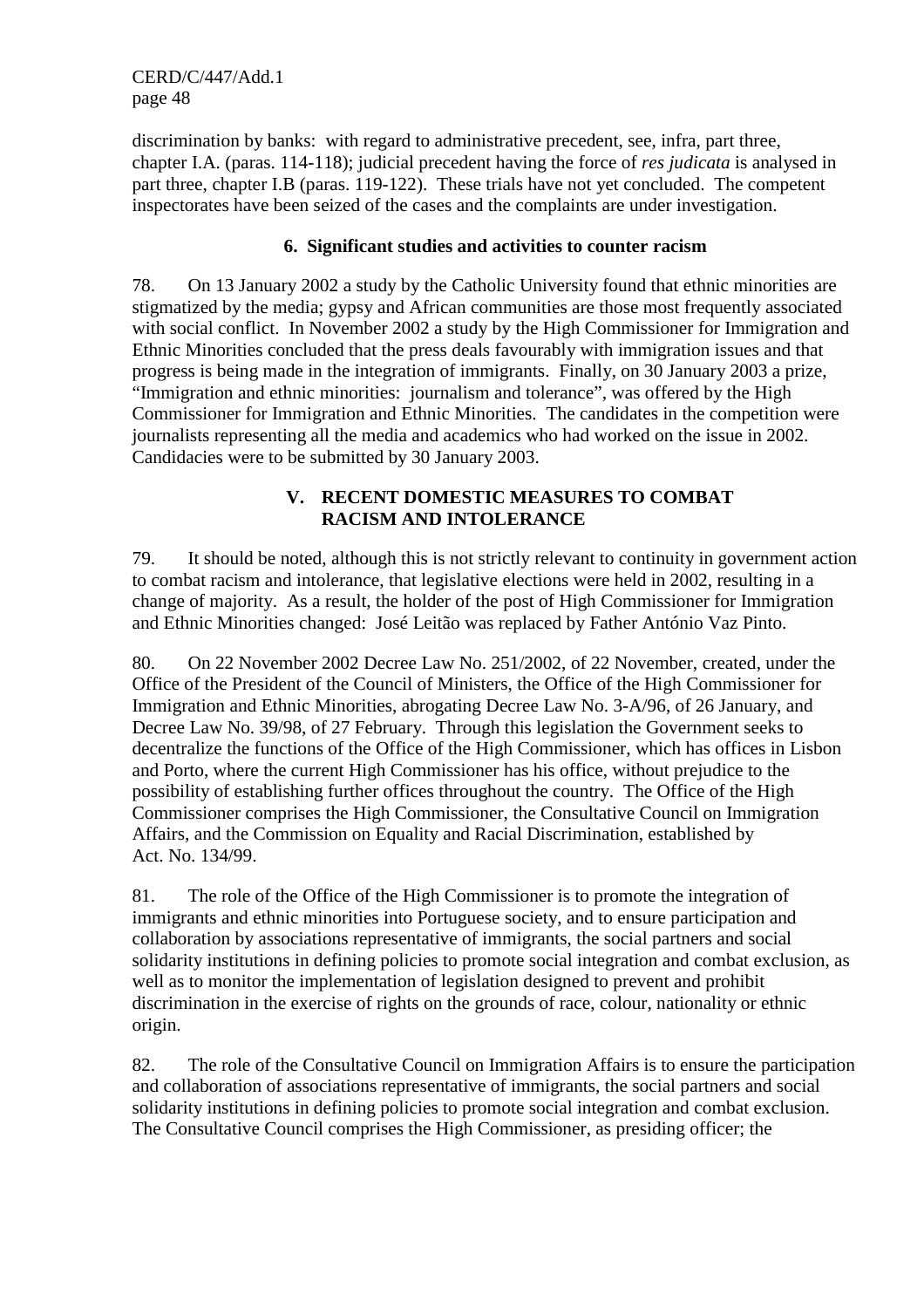Deputy High Commissioner; a representative of each of the immigrant communities from the Portuguese-speaking countries appointed by the corresponding federations and associations, provided that their representativeness is recognized by the Office of the High Commissioner; a representative of each of the other three communities, appointed by the competent associations or federations, provided that their representativeness is recognized by the Office of the High Commissioner; a representative of private social solidarity institutions; two representatives of institutions working with immigrants; two representatives of employers associations and two representatives of trade union federations represented on the Economic and Social Council;**<sup>1</sup>** two citizens of recognized merit, appointed by the High Commissioner; a representative of the member of the Government with responsibility for emigration affairs and Portuguese communities; a representative of the Minister of the Interior; a representative of the Minister of Education; a representative of the Minister of Social Security and Labour; a representative of the regional Government of the Azores; a representative of the regional Government of Madeira; and a representative of the National Association of Portuguese Local Authorities.

83. The role of the Consultative Council is, on its own initiative or at the request of the High Commissioner, to:

(a) Take decisions on legislative proposals concerning the rights of immigrants;

 (b) Participate in the definition of social integration policies aimed at eliminating discrimination and promoting equality;

 (c) Participate in the definition of measures and activities aimed at improving living conditions for immigrants and monitoring their implementation;

 (d) Participate in the defence of immigrants' rights in respect for their identity and culture, by formulating proposals for their advancement;

(e) Exercise other functions attributed by law.

The Consultative Council meets every three months; its members are elected for three-year terms; they are not remunerated.

84. Attention is drawn, as another recent measure adopted to combat racism and xenophobia, to the signature by Portugal, on 17 March 2003, of the Additional Protocol to the Convention on Cybercrime, concerning the criminalization of acts of a racist and xenophobic nature committed through computer systems, of the Council of Europe. The Protocol was still not in force in March 2003 (five ratifications are needed), no State having ratified it.

 $\overline{a}$ <sup>1</sup> The body bringing together the social partners with the aim of participating in the definition of the Government's economic and social policy.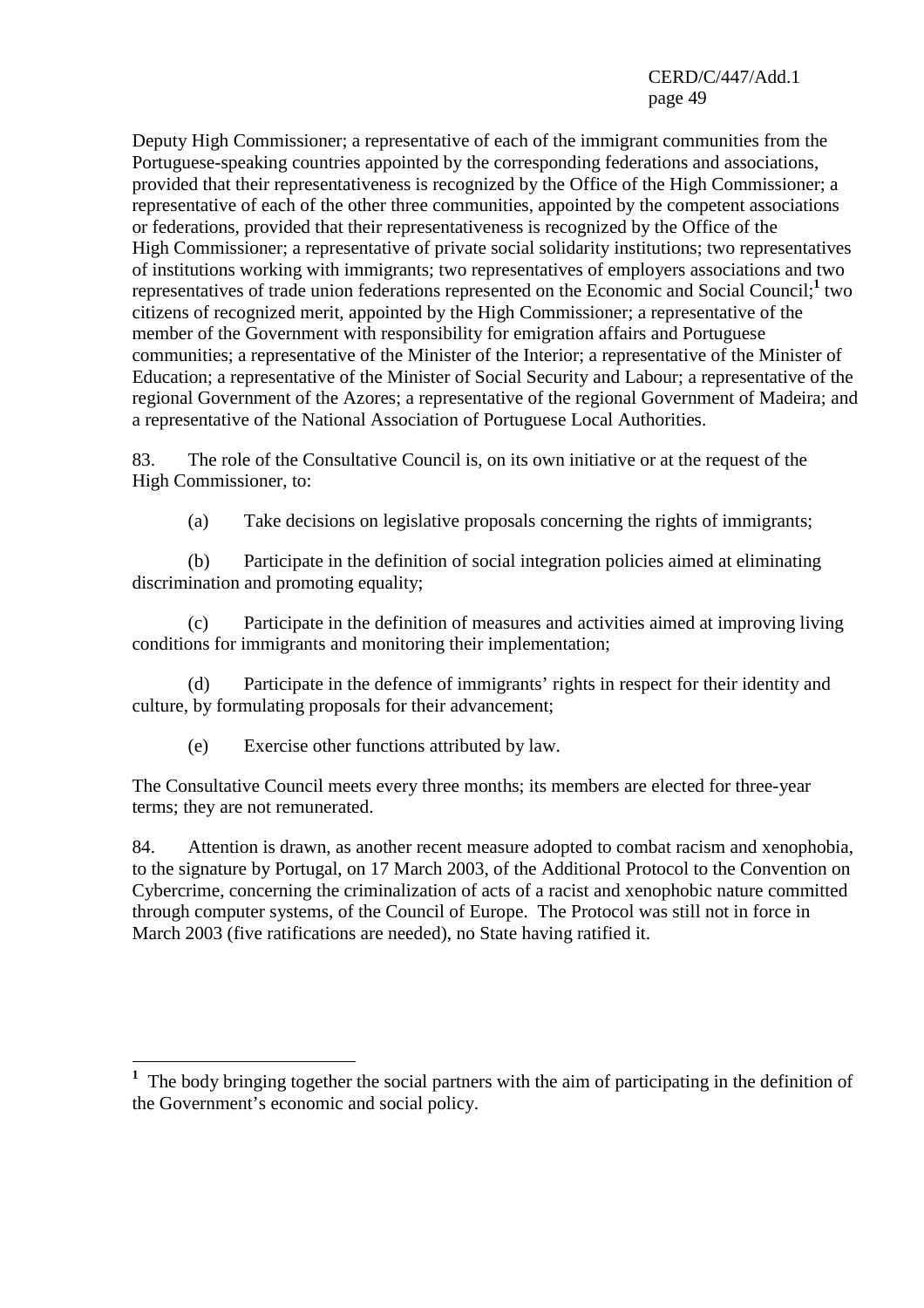#### **VI. PARTICIPATION BY PORTUGAL IN ACTIVITIES OF INTERNATIONAL ORGANIZATIONS**

85. Particular mention must be made here of Portugal's participation in the second country report prepared by the European Commission against Racism and Intolerance of the Council of Europe. This report was prepared taking account of information of all kinds from all sources, the European Commission against Racism and Intolerance having made a visit to various Portuguese institutions in November 2001. The report is dated 20 March 2002, when it was finalized by the Commission.

86. The Portuguese authorities placed themselves fully at the disposal of the Commission, which took note of that. The Commission recommends that the Portuguese authorities adopt supplementary measures intended to deal more effectively with racism and intolerance in several areas. Thus, according to the Commission, there is a need: (i) to make the legislative provisions in force fully effective; (ii) to adopt measures that would improve the functioning of the authorities and law enforcement vis-à-vis minority groups; (iii) to establish an independent specialized organ to combat racism; (iv) to improve the application of the rules governing the right of asylum; (v) to protect immigrants against employment abuses; and, lastly, (vi) to inform and raise the awareness of the public regarding efforts to combat racism and intolerance.

87. The Commission notes as positive elements the adoption of Act No. 134/99, prohibiting racial discrimination, the various initiatives taken to promote insertion of gypsies in education and the workplace, the efforts to increase awareness among the police and judiciary of human rights, and the declaration recognizing the competence of the United Nations Committee on the Elimination of Racial Discrimination to receive individual complaints.

#### **Part Two**

#### **Information in connection with articles 2-7 of the Convention**

#### **I. ARTICLE 2**

#### **Anti-racism policy**

88. As indicated in earlier reports, Portugal pursues an anti-racism policy in terms of legislation and specific actions. A legal framework exists which protects potential victims and specific activities are undertaken, in particular on an ongoing basis by the High Commissioner for Immigration and Ethnic Minorities.

#### **II. ARTICLE 3**

#### **Racial segregation**

89. There is no racial segregation in Portugal. Since the 1974 "red carnation" revolution Portugal has always strongly condemned all policies of racial segregation throughout the world. It maintains this position today, and supports all efforts to end segregation.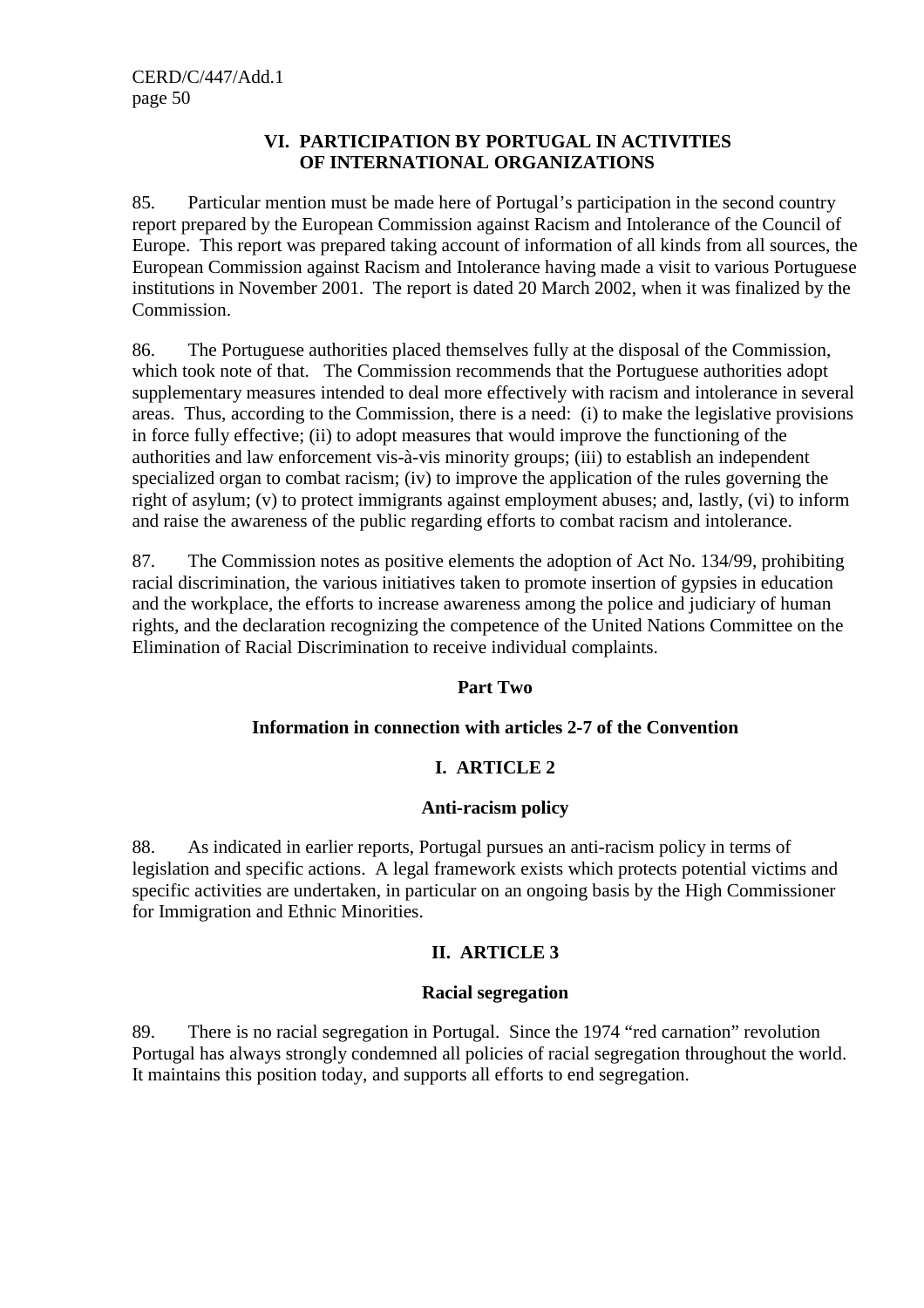#### **III. ARTICLE 4**

#### **Racist organizations**

90. Portugal prohibits and suppresses fascist and racist organizations. While there is no legislation that parallels that prohibiting fascist organizations, racist organizations may be considered banned under the Constitution, which is directly applicable in this field. One small party on the extreme right has emerged in the country, the National Renovation Party, which asserts in particular that immigrants occupy jobs that should be occupied by Portuguese, which, in the view of this party, justifies the adoption of measures restricting the entry of immigrants into Portugal. This minor party has not been subject to legal action, its pronouncements being manifestly populist. It has not engaged in violent acts other than its pronouncements; its dissolution has not been sought, as was the case with the National Action Movement (MAN) referred to in the eighth periodic report (CERD/C/314/Add.1, paras. 100-102).

#### **IV. ARTICLE 5**

#### **Equal rights of all before the tribunals**

91. The provisions of the Constitution and of the legal order admit of no discrimination in terms of access to the system of justice. Accordingly, access to the courts is limited only by ignorance on the part of individuals of the means available to them. The educational work undertaken by the Office of the High Commissioner, by the coordination office for multicultural education (the Office of Multiculturalism), referred to in earlier reports, and by the Ministry of Education in cooperation with the Santa Casa da Misericórdia, to increase the number of mediators, seeks to put an end to this situation. This is true of both access to the system of justice and of decisions by the courts which, judges being trained in non-discrimination at the Centre for Judicial Studies (National Judges College), cannot be considered as discriminatory in terms of racism and xenophobia.

#### **V. ARTICLE 6**

#### **Effective remedies**

92. Every individual has access to the system of justice under article 240 of the Criminal Code (racial discrimination) and Act No. 134/99 (discrimination, administrative penalties), and every individual also has access to the provisions of the Civil Code on restraining orders and civil liability. The technical measures that exist are made available to the parties concerned under the Portuguese legal order.

#### **VI. ARTICLE 7**

#### **Education and information**

93. Mention must be made of the work of the Office of Multiculturalism, in existence since 1991, which has developed databases on the education of vulnerable groups in Portugal, in terms of ethnic minorities. The Office also translates into Portuguese works of importance for awareness of the phenomenon, in particular the work of Professor Jean-Pierre Liégeois. This work is carried out in collaboration with the Gypsy Research Centre at the René Descartes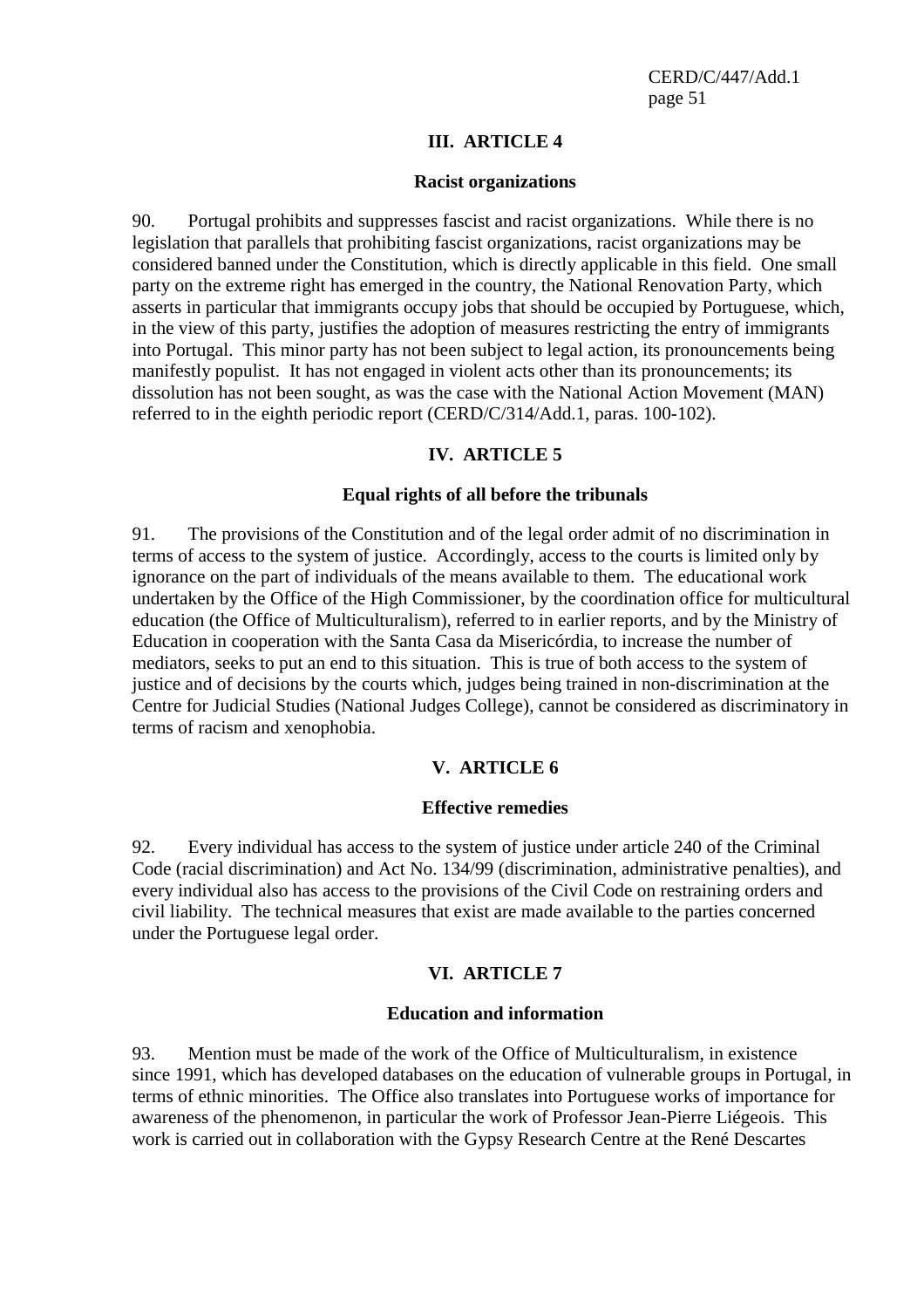University in Paris, focusing on the Interface collection. The books produced are made available free of charge to schools with the largest number of gypsy pupils. A teacher's manual on multicultural education relating to the gypsy culture has also been drafted, entitled *La gestion interculturelle des curricula* (Multicultural Management of Curricula).

94. The High Commissioner for Immigration and Ethnic Minorities seeks to implement an active policy for the reception and integration of immigrants in Portugal. In terms of information, a national information network for immigrants has been established with an information bulletin on web site www.acime.gov.pt; brochures are produced on the various pieces of legislation; and the SOS Immigrant helpline has been set up, and a telephone call team is being trained. Still with regard to the Office of the High Commissioner, two national immigrant support centres are being set up, one in Lisbon and one in Porto; they are conceived of as innovative centres representing the government authorities in immigrant circles.

95. In other areas, also at the national level, a network of local immigrant support centres is being set up: 15 centres have already been established; the aim is to provide all necessary information to arriving immigrants.

96. With regard to the education of gypsies, decision No. 175/96 of the Council of Ministers, of 19 October, established the Working Group on equality and insertion of gypsies (see CERD/C/314/Add.1, para 302 et seq.), under the High Commissioner for Immigration and Ethnic Minorities. Regularly reconvened, it operates in close connection with the Office of Multiculturalism, and drafted the 1995 teacher's manual; in 1997 it published games and pedagogical materials based on gypsy culture (European Year against Racism).

97. Further to the objective of encouraging multicultural education in schools, while disseminating and promoting, inter alia, the history and culture of the gypsy people, a cooperation agreement has been concluded between the Office of Multiculturalism and the Gypsy Research Centre at the René Descartes University. In the context of this agreement, a network of publishers from various States (Bulgaria, Czech Republic, France, Germany, Hungary, Italy, Portugal, Romania, Slovakia, Spain, United Kingdom) has been set up. These publishers guarantee local penetration and international coverage while promulgating valuable knowledge and increasing the standing of a history, a culture and a language through the Interface collection. The Office of Multiculturalism has been invited by the Gypsy Research Centre to be the Portuguese publisher for the collection.

98. The collection, conceived by specialists, is not intended for experts but for secondary school pupils and teachers to make them more aware of the cultural values of their gypsy classmates and to promote better learning strategies. The collection was officially launched in Portugal in October 1998 in the presence of the Director of the Gypsy Research Centre and various European publishers. All the books offered *Les Gitans, de l'Inde à la Méditérranée*  (Gypsies, from India to the Mediterranean), *Les Gitans sous le domaine de la Svastika* (Gypsies under the Swastika), *Gitans et déportation* (Gypies and Deportation), have been translated into Portuguese; the latter has a section on the history of gypsies in Portugal, drafted by Portuguese authors. The Portuguese release will comprise at least one book a year. At present a translation is being prepared of *What's the Romany Language*, and is due to be published at the end of 2003.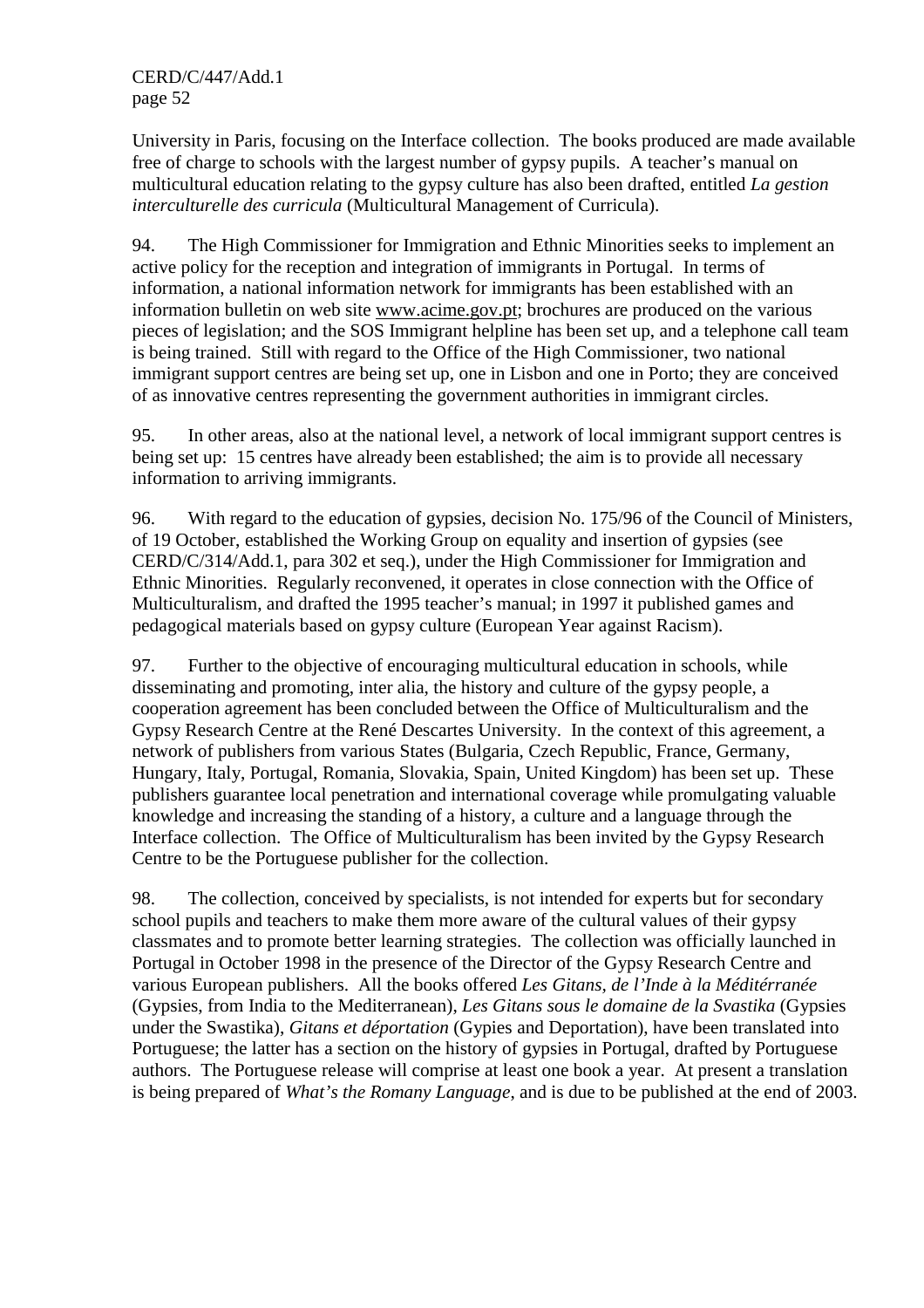99. Under the Socrates programme, the Office of Multiculturalism has developed a transnational project, "Gypsies, multiculturalism and integration", which has resulted in the publication of two books as part of the Interface collection: the translation of *Minorité et Scolarité: le parcours tsigane* (Minorities and Education: the Gypsy Experience), a reference book on the situation of gypsies in Europe, and *Quelle chance! Des Gitans dans notre école!* (Wow! Gypsies in our School!), which deals with the situation in Portugal regarding schooling and socialization of gypsies, the first book in Portuguese devoted exclusively to gypsies, also to form part of the collection. All these books have been distributed free of charge in schools with a high percentage of gypsy pupils.

100. The Office of Multiculturalism has partnerships for transnational projects with Spain and France, aimed at developing studies and research on school attendance by gypsies and training teachers for gypsy and traveller children. A compendium of teacher training institutions in this field and of their substantive work has been compiled with the aim of constituting a European database that will be available on the Internet, under the project on the training of teaching staff for gypsy/Romany children and youngsters. In the compendium produced by the Office of Multiculturalism, the "Traveller" project was selected: already presented at Dijon, the project was invited to develop a week-long training programme for foreigners in Dijon.

101. One of the most recent collections launched by the Office of Multiculturalism, *École et communauté* (School and Community), seeks to make immigrant parents aware of the benefits of sending their children to school. Reflecting the specificities of gypsy culture and its family organization, a volume has been prepared for gypsy parents and families. Another volume is being prepared for teachers to allow them to develop reception strategies for gypsy children in school and the classroom. Another book, *Abordages et perspectives* (Approaches and Prospects), on multicultural education, issued by the Office, identifies models and lines of research developed in the United States of America and in Europe, including work on the schooling of gypsies.

102. The Office has translated and published a textbook by the United Nations Educational, Scientific and Cultural Organization (UNESCO), *Tolérance, le seuil de la paix* (Tolerance - the threshold of peace); it has supported the publication by Oeuvre des Tsiganes of a new edition of the book by J.P. Liégeois on the gypsy people (1995). From the same author, 100 copies of *Scolarisation des enfants tsiganes et du voyage* (Schooling of gypsy and traveller children) have been acquired. The Office has also translated, published and distributed the UNESCO Human Rights Calendar and the Council of Europe Human Rights Album.

103. In parallel, the multicultural education project is developing: it should be noted that among the 52 schools that are at present involved, 14 have a significant percentage of pupils of gypsy origin; some of these schools were chosen at the outset precisely for this reason (for example, the school at Matosinhos). These 52 schools all have multicultural education projects that have specific activities for gypsy pupils, including in particular the provision of meals, participation in leisure activities and the development of initiatives and strategies for the motivation and involvement of gypsy families and communities (for example, lessons in camps, sessions of gypsy singing and dancing, compendium of gypsy history and legends).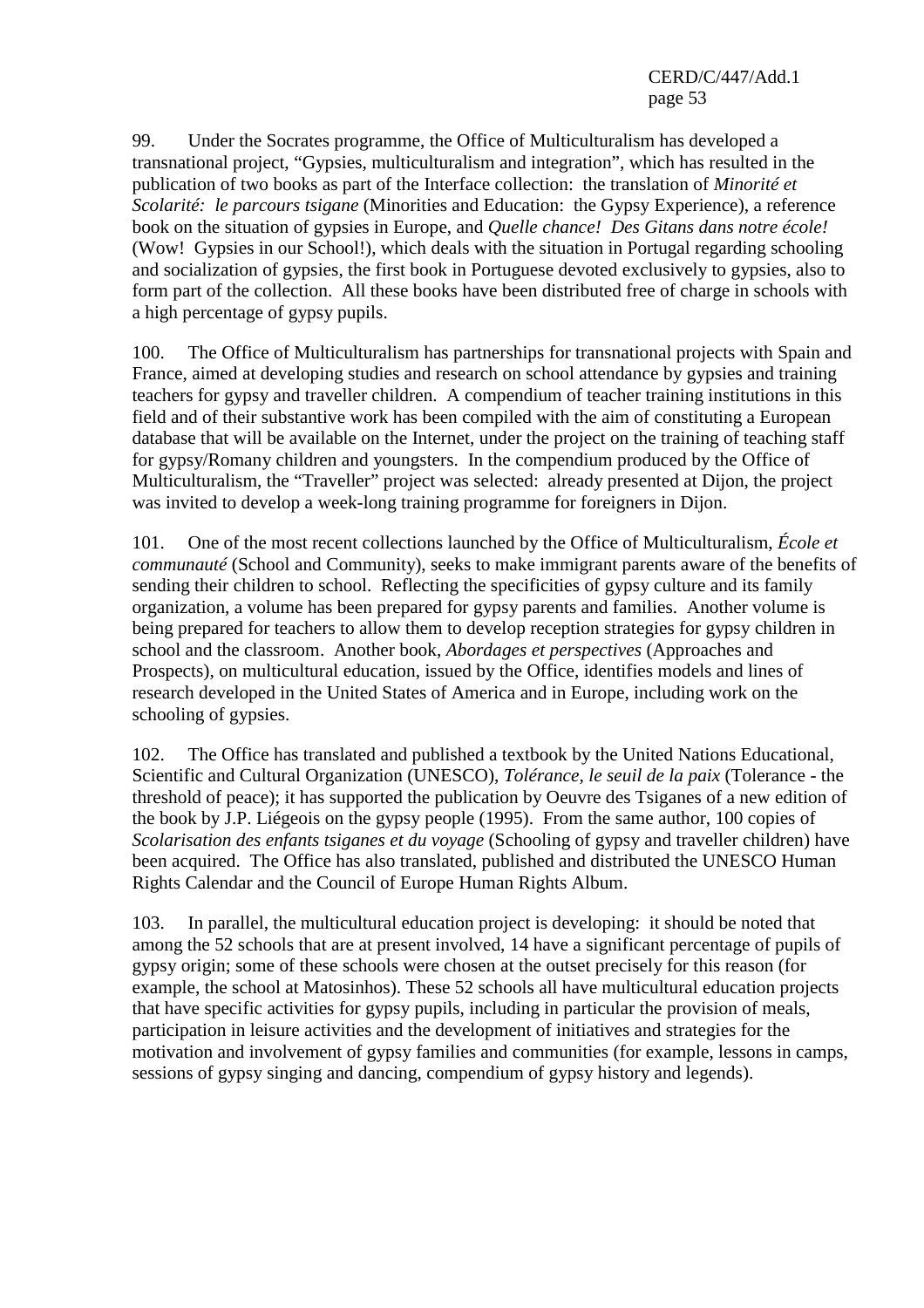104. Another activity has been the training of the 200 teachers participating in the project on the use of the teacher's manual. In terms of activities directly related to schools, there is nutritional, social and pedagogic support for schools with a significant number of gypsy children (55 and 167 schools in Lisbon, schools in Beja, Elvas, Nisa, Moura, Penafiel, etc.) and the distribution of books and publications to schools.

105. The Office's multicultural database, which covers all groups of children and not only gypsy children, and is continuously updated, shows that in spite of the efforts undertaken, failure and dropout rates for gypsy children are very high, even in comparison with other ethnic groups.

106. The Office of Multiculturalism has close links with several associations, including the Association of Portuguese Gypsy Women (AMUCIP). It has worked with these associations in promoting projects and sought their intervention as consultants in various specific instances.

107. A research team from the Regional Research Centre recently sent an invitation to the Office of Multiculturalism, asking it to become its institutional partner in a discussion group. The first research colloquium, entitled "Gypsies seen by others: social proximity in interethnic coexistence", is intended to assess the extent to which certain contexts for inter-ethnic coexistence promote (or not) social proximity between persons belonging to different ethnic communities.

108. Apart from the Office's activities, but still in relation to the activities of the Working Group on gypsies, there is a link with the Department of Primary Education of the Ministry of Education. Through this, the "Going to school" project has been developed; this has so far trained six young gypsies who have been placed in schools with a high percentage of gypsy pupils where they become facilitators with the gypsy communities, alerting parents to the need to send their children to school and helping them - with the support of the teachers - to resolve their everyday problems and to make good use of their leisure.

109. The "Learn with me" project consists in the development of learning materials to support itinerant pupils: these materials are intended for distribution to schools in the first cycle of primary education, preparing in particular for the learning of reading and writing and taking account of the itinerant situation of gypsy children.

110. In the framework of this project, now targeting the second and third cycles of primary education, a new method is being launched with the creation of a "mother school" (where pupils stay longest and where they are initially enrolled), which takes responsibility for the pupil's school career, develops contacts with itinerant families, prepares support materials and maintains close contact with the teachers at the schools through which the pupil passes. This project is also concerned with the beginning of distance learning: the Palmela  $3 + 5$  school is experimenting with the subjects taught.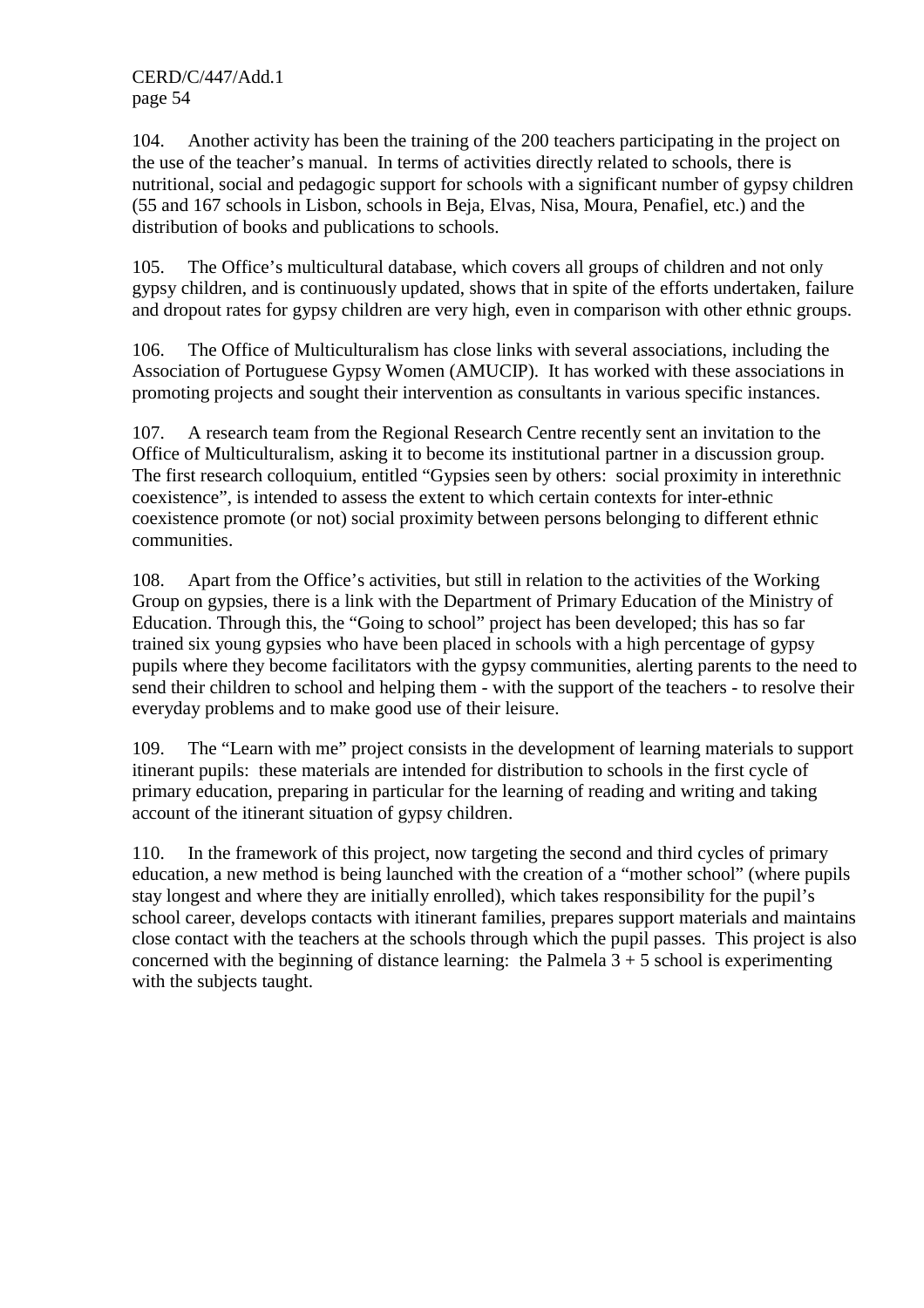111. With regard to the training of teachers, two activities are under way:

 (a) The training of teachers in gypsy history and culture with the support of gypsy mediators and specialists in these subjects;

 (b) The training of heads of schools with the highest percentages of gypsy pupils, in partnership with Italy and Greece and with the support of the European Union.

112. With regard to ongoing education, families are encouraged as necessary to help the young with reading, writing and arithmetic and with their attendance at primary school, which is compulsory.

113. Of relevance here is a statistic provided by the Office of Multiculturalism: the parents of 2,208 gypsy children stated on their enrolment form for school for 1999/2000 that their native language was Romany.

#### **Part Three**

#### **Supplementary information**

#### **I. PRECEDENT**

#### **A. Administrative precedent**

114. Portugal has adopted a set of legislation at the administrative level governing racial discrimination. As stated in the ninth periodic report (CERD/C/357/Add.1, paras. 40-44), Act No. 134/99, of 28 August, prohibits all discrimination in the exercise of rights based on race, colour, nationality or ethnic origin. Under its article 2, it applies to all natural and legal, public and private persons.

115. Under its article 2, any distinction, exclusion, restriction or preference based on race, colour, ancestry or origin, the aim of which is to prevent or restrict the recognition, enjoyment or exercise, on equal terms, of rights, freedoms and safeguards, or of economic, social and cultural rights, constitutes an act of racial discrimination.

116. Some examples of discrimination: denial of access to employment, access to the enjoyment and provision of goods and services, access to any economic activity, access to the facility to buy real estate or other property, access to establishments open to the public.

117. This Act establishes the Commission on Equality and Non-Discrimination, which receives complaints regarding violation of the right to non-discrimination. Regulations in connection with the Act were adopted in 2000 under Decree Law No. 110/2000, which attributed competence for judicial investigations to the inspectorates (for example, the Labour Inspectorate) concerned by acts of racial discrimination.

118. The table below provides a list of cases dealt with or being dealt with by the Commission on Equality and Non-Discrimination.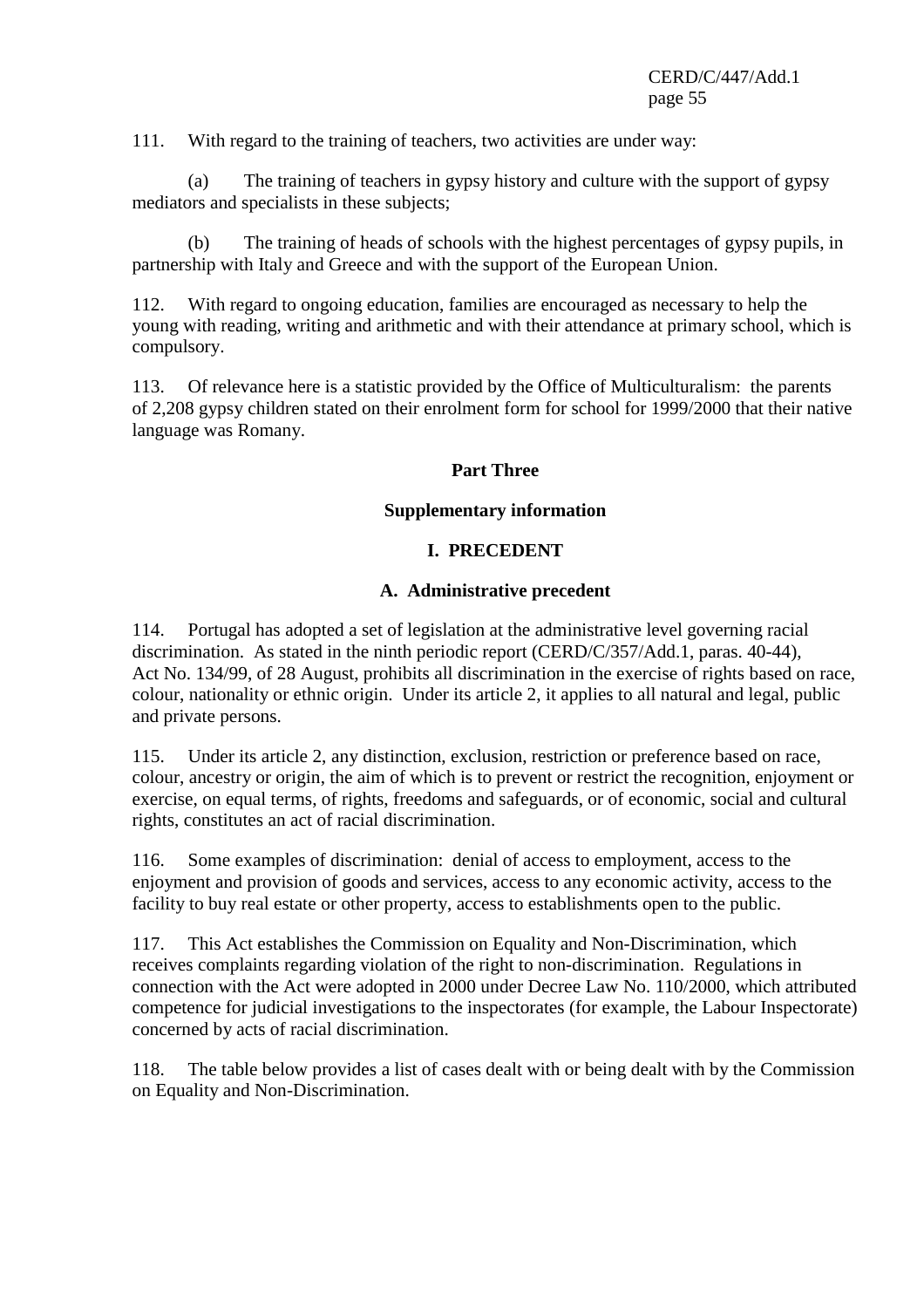# **Administrative proceedings**

| 1/2000 | Complaint by Abailardo Margarido Borges. Against: the Post Office. Ground for<br>the complaint: systematic exclusion from a higher professional level, owing to<br>possible racial discrimination (black). Competent inspectorate: Labour<br>Inspectorate. Status: investigation stage.                                                                                                                                                                                                                                                                                                                                                                                                                     |
|--------|-------------------------------------------------------------------------------------------------------------------------------------------------------------------------------------------------------------------------------------------------------------------------------------------------------------------------------------------------------------------------------------------------------------------------------------------------------------------------------------------------------------------------------------------------------------------------------------------------------------------------------------------------------------------------------------------------------------|
| 2/2000 | Complaint by António João Miguel da Silva. Against: Totta Bank. Ground for<br>the complaint: discrimination in the provision of banking services as a result of<br>possible ethnic discrimination (gypsy). Competent inspectorate: conflict of<br>competence between the Economic Affairs Inspectorate and the Bank of Portugal<br>(Central Bank). Status: conflict of competence at the decision stage.                                                                                                                                                                                                                                                                                                    |
| 1/2001 | Complaint by José Sousa Pinto. Against: the "Aqua Bar", a commercial<br>establishment. Ground for the complaint: denial of access to a commercial<br>establishment owing to possible discrimination relating to ethnic origin (gypsy).<br>Competent inspectorate: Regional Administration Inspectorate. Status: under<br>investigation.                                                                                                                                                                                                                                                                                                                                                                     |
| 2/2001 | Complaint by the Association of Angolans resident in Portugal. Regarding:<br>Lucinda Garcia Adolfo Sabalo. Against: Cinector, real estate and tourism<br>company. Ground for the complaint: refusal to rent owing to possible<br>discrimination on racial grounds (black). Competent inspectorate: a joint decision<br>is awaited from the Ministry of the President's Office, the Ministry of Public<br>Works, Transport and Housing, and the Ministry of Urban and Regional<br>Development, as to who is competent to conduct the investigation in the IMOPPI<br>(Institute for Public and Private Works and Real Estate Contracts) proceedings.<br>Status: conflict of competence at the decision stage. |
| 3/2001 | Complaint by Gilmar Fernandes. Against: the owner of a commercial<br>establishment and police officers. Ground for the complaint: physical aggression<br>as the result of possible discrimination for belonging to another nationality<br>(Brazilian citizen). Competent inspectorate: Internal Administration Inspectorate.<br>Status: under investigation.                                                                                                                                                                                                                                                                                                                                                |
| 4/2001 | Automatic inquiry by the Commission following publication of a news item in the<br>weekly Expresso of 7 July 2001. Against: AMA, an automobile multiservice<br>assistance company. Ground for the complaint: refusal to hire vehicles as a result<br>of possible discrimination (black). Competent inspectorate: Inspectorate for<br>Public Works, Transport and Communications. Status: final decision for payment<br>of a fine of 1,002.58 euros by the company; payment has been made, and the<br>proceedings struck off the list.                                                                                                                                                                       |
| 5/2001 | Complaint by the Moinho da Juventude Association. Against: Buraca local<br>authority. Ground for the complaint: refusal to issue residence certificates as a<br>result of racial discrimination (black). Competent inspectorate: Regional<br>Administration Inspectorate. Status: recommendation for inquiry by the Office of<br>the Mediator; case struck off the list.                                                                                                                                                                                                                                                                                                                                    |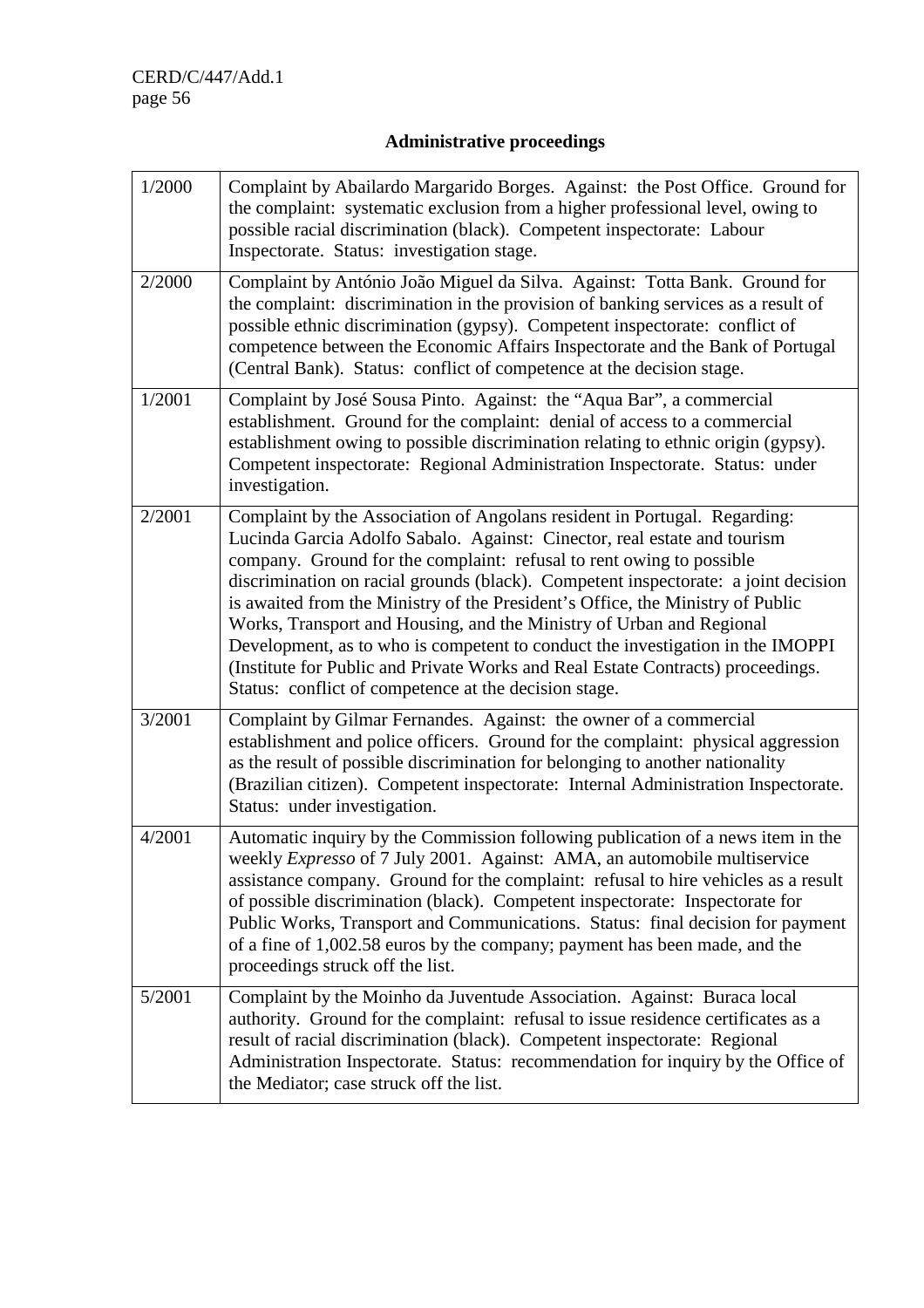| 6/2001  | Complaint by Aureliano Francisco Conceição. Against: Conservatória do registo<br>civil de Sintra. Ground for the complaint: discriminatory treatment by a public<br>service with use of racist language owing to the fact that the complainant seeking<br>the service (civil registration) belongs to another race (black). Competent<br>inspectorate: Judicial Services Inspectorate. Status: decision to strike the case off<br>the list by the former High Commissioner, with the agreement of the Commission<br>(the alleged practice was not proved).                                                   |
|---------|--------------------------------------------------------------------------------------------------------------------------------------------------------------------------------------------------------------------------------------------------------------------------------------------------------------------------------------------------------------------------------------------------------------------------------------------------------------------------------------------------------------------------------------------------------------------------------------------------------------|
| 7/2001  | Inquiry by the Aliens and Borders Service into the facts relating to a<br>European Union citizen, a French national, Yannick Bouzada. Against: the<br>Post Office. Ground for the complaint: refusal to accept application for<br>employment by a European Union citizen because of possible discrimination<br>owing to nationality (French nationality). Competent inspectorate: Labour<br>Inspectorate. Status: under investigation.                                                                                                                                                                       |
| 8/2001  | Complaint by Victor Fernandes, Manager of the Joteltecnica company. Against:<br>the manager of the Pérola do Mondego residential hotel. Ground for the<br>complaint: refusal to provide hotel services owing to the fact that the injured<br>parties were of another nationality (Ukrainian citizens). Competent inspectorate:<br>Economic Affairs Inspectorate, which referred the case to the Department of<br>Tourism, as the competent authority. Status: under investigation.                                                                                                                           |
| 9/2001  | Complaint by the Portuguese Union Romani Association. Against: Guimarães<br>public security police. Ground for the complaint: expulsion of citizens;<br>installation of an unjustified police surveillance system; photographic<br>identification of individuals and of a camp owing to membership of a specific<br>ethnicity (gypsy). Competent inspectorate: Internal Administration Inspectorate.<br>Status: decision to strike the case off the list by the former High Commissioner,<br>with the agreement of the Commission (the discriminatory practice was not<br>proven). Case struck off the list. |
| 10/2001 | Complaint by Aparecida Magali da Silva. Against: the co-owners of the building<br>where the complainant lives. Ground for the complaint: discrimination on the part<br>of the resident co-owners who improperly accused him of making excessive noise<br>in his apartment. The alleged discrimination is supposedly the result of belonging<br>to another race (black). Notified by the former High Commissioner to present<br>witnesses and describe the circumstances of the case, the complainant has not<br>replied. Status: struck off the list, with the agreement of the Commission.                  |
| 11/2001 | Complaint by João Baptista da Silva Araújo Júnior. Against: Totta & Açores<br>Bank. Ground for the complaint: refusal of financing as a result of possible<br>discrimination on the ground of nationality. The complainant, invited by the<br>former High Commissioner for Immigration and Ethnic Minorities to submit<br>documentation, has not replied. Status: to be struck off the list, once the<br>Commission has agreed.                                                                                                                                                                              |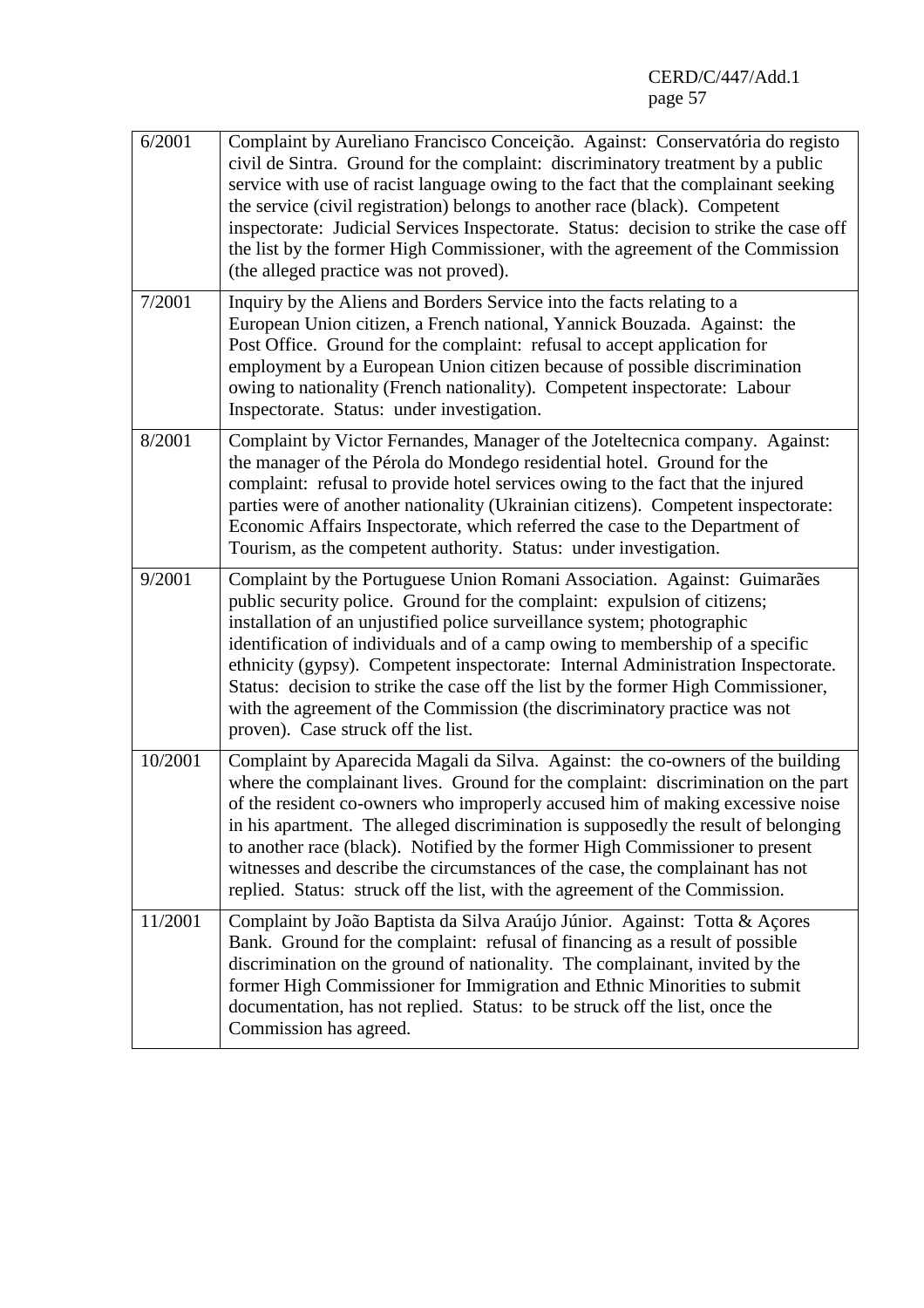| 12/2001 | Complaint by Fernando Conceição Costa. Against: legal representative of the<br>Vobis store, in Guia, Albufeira. Ground for the complaint: refusal of a cheque for<br>merchandise, possible discrimination as a result of belonging to a specific<br>nationality (Brazilian citizen). Competent inspectorate: Economic Affairs<br>Inspectorate. Status: pending opinion, for final decision, by the Standing<br>Committee of the Commission on Equality and Non-Discrimination.                                                                                                   |
|---------|----------------------------------------------------------------------------------------------------------------------------------------------------------------------------------------------------------------------------------------------------------------------------------------------------------------------------------------------------------------------------------------------------------------------------------------------------------------------------------------------------------------------------------------------------------------------------------|
| 1/2002  | Complaint by SOS Racisme and Luis Augusto Correia Ramos, public security<br>police officer. Against: public security police, Olivais. Ground for the complaint:<br>use of racist expressions in relationship between a hierarchical superior/inferior;<br>systematic racial discrimination on the part of the public security police throughout<br>professional career (black). Competent inspectorate: Internal Administration<br>Inspectorate. Status: pending opinion, for final decision, by the Standing<br>Committee of the Commission on Equality and Non-Discrimination. |
| 1A/2002 | Complaint by Adilson Melo Pires de Carvalho. Against: public security police,<br>Crime Division, Loures. Ground for the complaint: use of racist expressions by<br>police officers and improper use of force motivated by possible racial<br>discrimination (black). Competent inspectorate: Internal Administration<br>Inspectorate. Status: pending opinion at the decision stage by the Standing<br>Committee of the Commission on Equality and Non-Discrimination.                                                                                                           |
| 2/2002  | Complainant: first cycle primary school, Sacadura Cabral, Amadora. Against:<br>attack on a pupil by family members of another pupil (black). Ground for the<br>complaint: racial conflict in a specific geographical area - possible mediation.<br>Competent inspectorate: Internal Administration Inspectorate. Status: submission<br>of a complaint regarding an offence; trial under way.                                                                                                                                                                                     |
| 3/2002  | Complainants: group of Chinese citizens: Ling Aizhong. Against: public<br>security police, Martim Moniz. Ground for the complaint: unjustified action by<br>the police, motivated by possible race-based discrimination (Chinese citizens).<br>Competent inspectorate: Internal Administration Inspectorate. Status:<br>proceedings referred by the Inspectorate to the Public Prosecutor's Office, under<br>article 38 of Decree Law No. 433.82, of 27 October.                                                                                                                 |
| 4/2002  | Complainant: Portuguese General Confederation of Workers; Vila Franca de Xira.<br>Office - Daniela Rossana Silva. Against: Super Desconto, SA (Póvoa de<br>Santa Iria). Ground for the complaint: refusal to hire based on possible racial<br>discrimination (black). Competent inspectorate: Labour Inspectorate. Status:<br>investigation under way.                                                                                                                                                                                                                           |
| 5/2002  | Complainant: Hasvantal Talakchand. Against: several co-owners of a building in<br>Alverca. Ground for the complaint: use of insulting expressions relating to the<br>fact that the complainant is of Indian origin. Status: case submitted to the Public<br>Prosecutor's Office.                                                                                                                                                                                                                                                                                                 |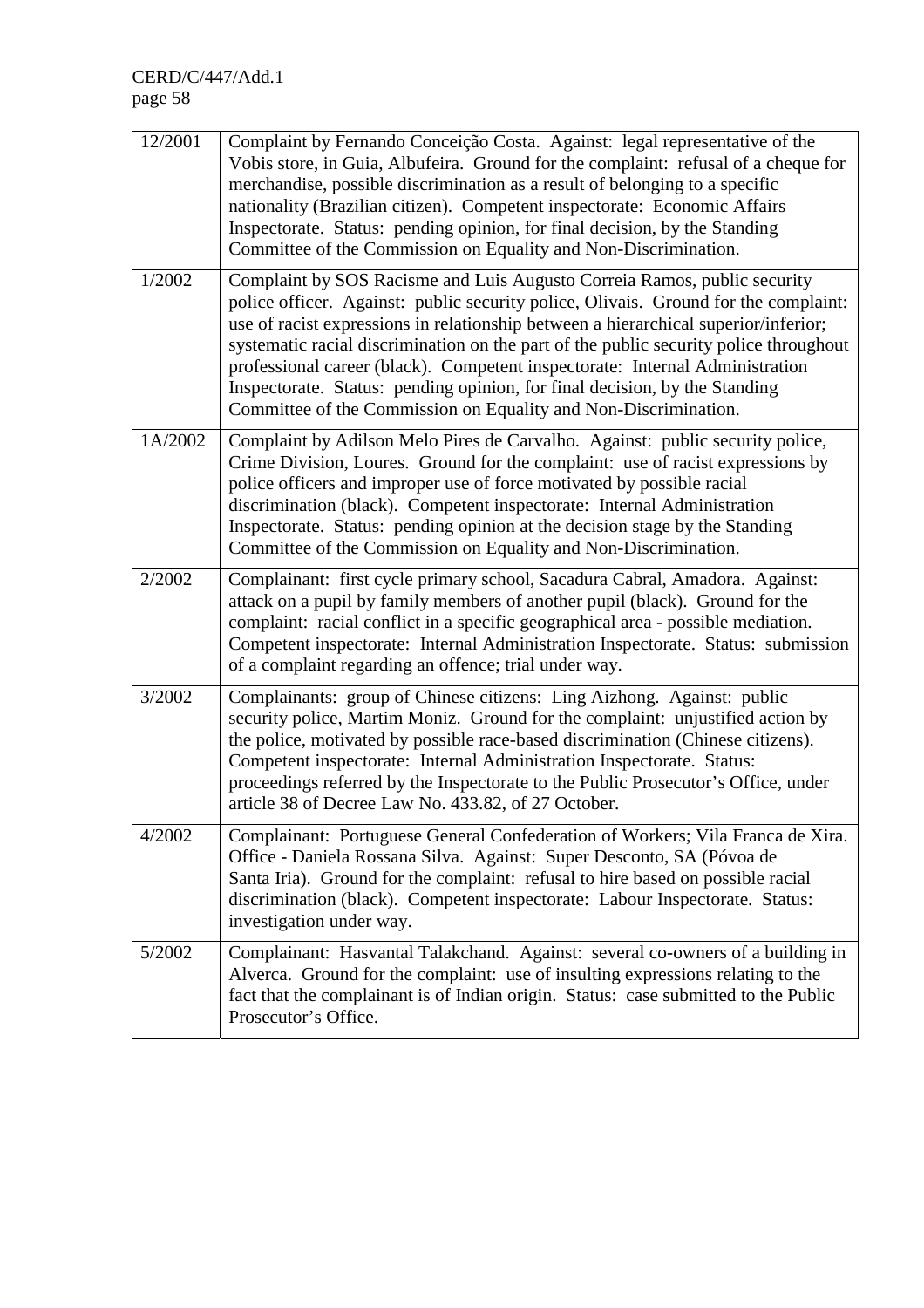| 6/2002          | The High Commissioner for Immigration and Ethnic Minorities was seized, in<br>connection with his oversight function, of prior notification of dismissal of a<br>pregnant foreign worker, Ongania Niielenga Thecle Roselyne. The complaint does<br>not claim racial discrimination. The High Commissioner followed the inquiry by<br>the Commission on Equality in the Workplace and Employment, which found the<br>dismissal proper. Employers associations have been informed of the need to tell<br>their workers how they can exercise their rights (need to amend procedures). Case<br>struck off the list, Standing Committee in agreement.                                                                                                                                                                                                                                                                                                  |
|-----------------|----------------------------------------------------------------------------------------------------------------------------------------------------------------------------------------------------------------------------------------------------------------------------------------------------------------------------------------------------------------------------------------------------------------------------------------------------------------------------------------------------------------------------------------------------------------------------------------------------------------------------------------------------------------------------------------------------------------------------------------------------------------------------------------------------------------------------------------------------------------------------------------------------------------------------------------------------|
| 7/2002          | Complainant: The High Commissioner for Immigration and Ethnic Minorities<br>(report in the <i>Público</i> newspaper on an action by the Totta & Açores Bank).<br>Against: Totta & Açores Bank. Ground for the complaint: possible<br>discrimination against aliens on the part of the Bank, which subjected them to<br>demands for documentation for the use of banking services not provided for by<br>law. Competent inspectorate: the High Commissioner considered that it should be<br>the Bank of Portugal (Central Bank), but the latter considered itself not to have<br>competence. Status: since there are other cases of conflict involving similar<br>conflicts of competence, a decision on the part of the respective authorities is<br>awaited with a view to continuing with the current proceedings. It should be noted<br>that possible discrimination by the bank would have been allowed to occur by the<br>institution itself. |
| $\sqrt{8}/2002$ | Complainant: Carlos Francisco de Figueiredo Palma Brito. In the complaint, the<br>victim is the foreign citizen Vasyl Herasymchuk (Ukrainian citizen). Against:<br>Walter Soldati. Ground for the complaint: labour fraud - article 222 of the<br>Criminal Code. Competent inspectorate: it was considered that the complaint<br>should be submitted to the Public Prosecutor's Office in Portimão, which was<br>done. Status: being tried before the Portimão Court.                                                                                                                                                                                                                                                                                                                                                                                                                                                                              |
| 9/2002          | Complainant: Constantin Costin (Romanian citizen). Against: Emparque, park<br>operators. Ground for the complaint: adoption by the employer of procedures that<br>could be discriminatory through the exercise of pressure on the worker to end the<br>employment relationship (the possible events stem from a conflict, with racist<br>overtones, between the victim and another worker). Competent inspectorate:<br>Labour Inspectorate. Status: under investigation.                                                                                                                                                                                                                                                                                                                                                                                                                                                                           |
| 10/2002         | Complainant: Inocência Luciano dos Santos Mata. Against: Caixa-Geral de<br>Depósitos. Ground for the complaint: request for documentation, contrary to the<br>law, in connection with opening an account. Based on possible discrimination<br>relating to nationality. Status: a letter has been sent to the Caixa-Geral de<br>Depósitos requesting additional information; the Caixa-Geral de Depósitos has<br>replied, and the complainant has stated her satisfaction at that reply. The<br>complainant has been contacted by the High Commissioner and has stated that she<br>does not wish any further action to be taken. The case has been struck off the list,<br>with the agreement of the Standing Committee.                                                                                                                                                                                                                            |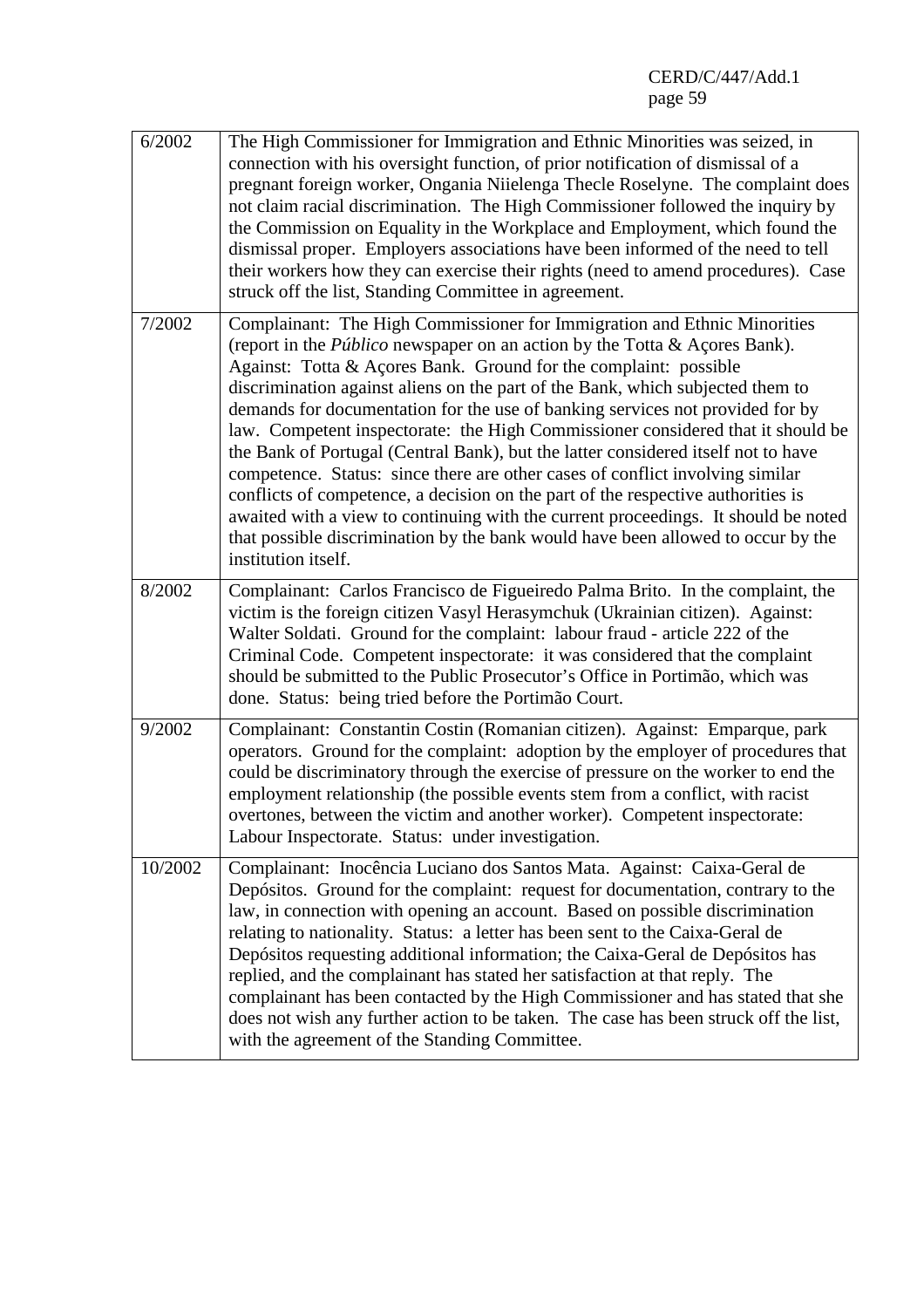| 11/2002 | Complainant: Luis Miguel Ramos Ferreira. Against: José Matias Silva Lourenço,<br>a food and drinks vendor at fairs. Ground for the complaint: improper<br>requirement for prepayment of service, unequal treatment with other customers,<br>owing to possible racial discrimination (black). Competent inspectorate: Regional<br>Administration Inspectorate. Status: under investigation.                                                                                                                                                                                                        |
|---------|---------------------------------------------------------------------------------------------------------------------------------------------------------------------------------------------------------------------------------------------------------------------------------------------------------------------------------------------------------------------------------------------------------------------------------------------------------------------------------------------------------------------------------------------------------------------------------------------------|
| 12/2002 | Complainant: Francisco Almeida Cardoso, police trade union leader, public<br>security police, Cascais Division. Against: António Brandão de Melo. Ground<br>for the complaint: offensive language to a police officer, Paulo Fernandes, linking<br>his police work with the fact that he belongs to another race (black). Competent<br>inspectorate: Internal Administration Inspectorate. This inspectorate considered<br>itself incompetent to investigate the case, which was referred to the Cascais Public<br>Prosecutor's Office. Status: the trial is continuing before the Cascais Court. |
| 13/2002 | Complainant: Idalino Alvares Pinheiro. Against: Rocks Café, Caldas da Raínha.<br>Ground for the complaint: prevention of enjoyment of services and goods by a<br>commercial establishment, motivated by possible discrimination owing to race<br>(black). Competent inspectorate: Regional Administration Inspectorate. Status:<br>under investigation.                                                                                                                                                                                                                                           |
| 14/2002 | Complainant: João Miranda Alves de Oliveira. Against: various public and<br>private entities. Ground for the complaint: non-renewal of contract for a Brazilian<br>woman owing to pregnancy, the procedures of various bodies being called into<br>question (contradictory information); the principal ground for the complaint does<br>not involve possible discrimination owing to nationality. Status: to be struck off<br>the list, with the agreement of the Standing Committee of the Commission on<br>Equality and Non-Discrimination.                                                     |
| 1/2003  | Complainant: Yaroslav Terletsky. Against: Tecnovia Açores, a construction<br>company. Ground for the complaint: adoption by the employer of practices<br>(doubling up of jobs, work for which the worker was not paid at the beginning,<br>failure to provide safety equipment for jobs requiring it, use of racist expressions,<br>owing to nationality) which in the context of work relations could constitute<br>discrimination against the worker owing to foreign nationality (Ukrainian).<br>Competent inspectorate: Labour Inspectorate. Status: under investigation.                     |
| 2/2003  | Complainant: António João Miguel da Silva. Against: the municipality of<br>Chamusca. Ground for the complaint: adoption by the municipality of measures<br>affecting the exercise of rights, constituting possible discrimination owing to<br>membership of a specific ethnicity (gypsy). Competent inspectorate: Regional<br>Administration Inspectorate. Status: under investigation.                                                                                                                                                                                                           |
| 3/2003  | Complainant: Karen de Freitas Farias. Against: El Corte Inglês - Parfumerie<br>Marionnaud. Ground for the complaint: possible discriminatory action by the<br>employer, through maintenance of behaviour, a measure or a standard by which<br>termination of a labour contract depends on the nationality of the employee<br>(Brazilian). Competent inspectorate: Labour Inspectorate. Status: under<br>investigation.                                                                                                                                                                            |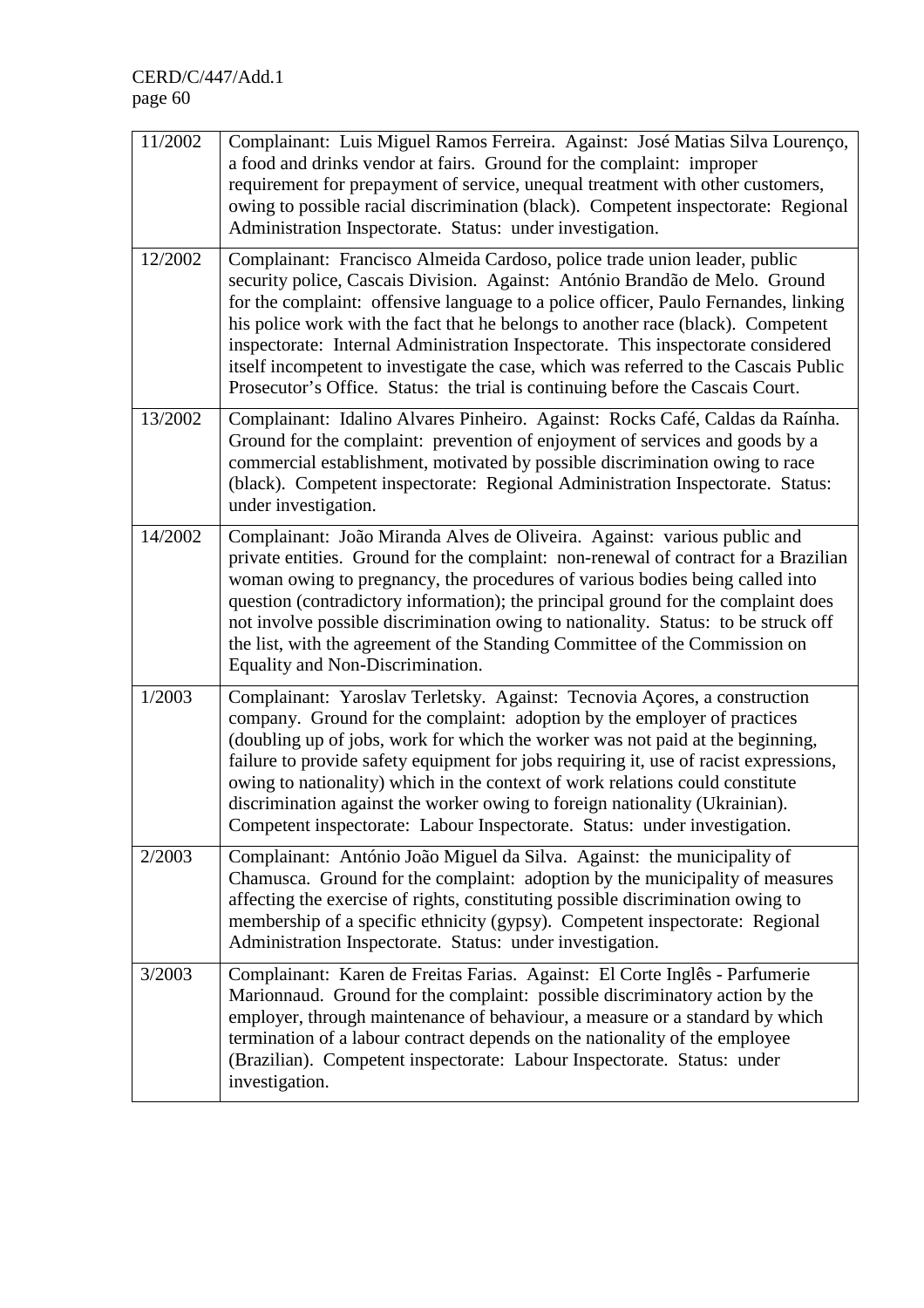| 4/2003 | Complainant: Rosa Maria Mayunga. Against: University of Coimbra Medical       |
|--------|-------------------------------------------------------------------------------|
|        | Faculty. Ground for the complaint: possible adoption by the employer of       |
|        | practices which, under the Labour Code, discriminate against a worker in the  |
|        | provision of labour for reasons of nationality or race (black). Competent     |
|        | inspectorate: Labour Inspectorate. Status: there is as yet no decision by the |
|        | High Commissioner regarding opening of administrative proceedings, since the  |
|        | employer has been requested to comment on the allegations.                    |

#### **B. Judicial precedent**

119. Just one new court decision has been taken since the submission of the ninth periodic report, but it is significant: it is the first decision directly applying article 240 of the Criminal Code (racial discrimination) to an act that can be classified as an act of racial discrimination.

120. In a case dealt with by the Paredes district court, a Paredes counsellor made a statement which included racist comments about gypsies. In the ensuing discussion in the municipal assembly, the deputy reiterated his racist comments and did so again some days later in a press release for Lusa, the Portuguese national and international news agency. He concluded his remarks with racist comments about blacks in Lisbon. His statements were published in several newspapers; in a subsequent press release, other deputies, in the context of political infighting within the same political coalition, criticized the first deputy for his racist comments. The latter admitted, in a further press release, that his remarks had been unfortunate and apologized for having made them.

121. The liability of the deputy who made the racist comments has been considered under article 240.2 (b) of the Criminal Code, which provides that:

 "2. Anyone who, at a public meeting, by means of a text for distribution or any other form of media communication:

(…)

 Defames or insults a person or group of persons for reasons of race, colour, ethnic or national origin, or religion, in particular through denial of war crimes or crimes against peace and humanity;

 With the intention of inciting or encouraging racial or religious discrimination, shall be punishable by a prison term of six months to five years."

In this case the court found two offences of racial discrimination, under the same criminal heading: one committed by the deputy at the public meeting, the other in the reiteration of his statements before the press, before his apology.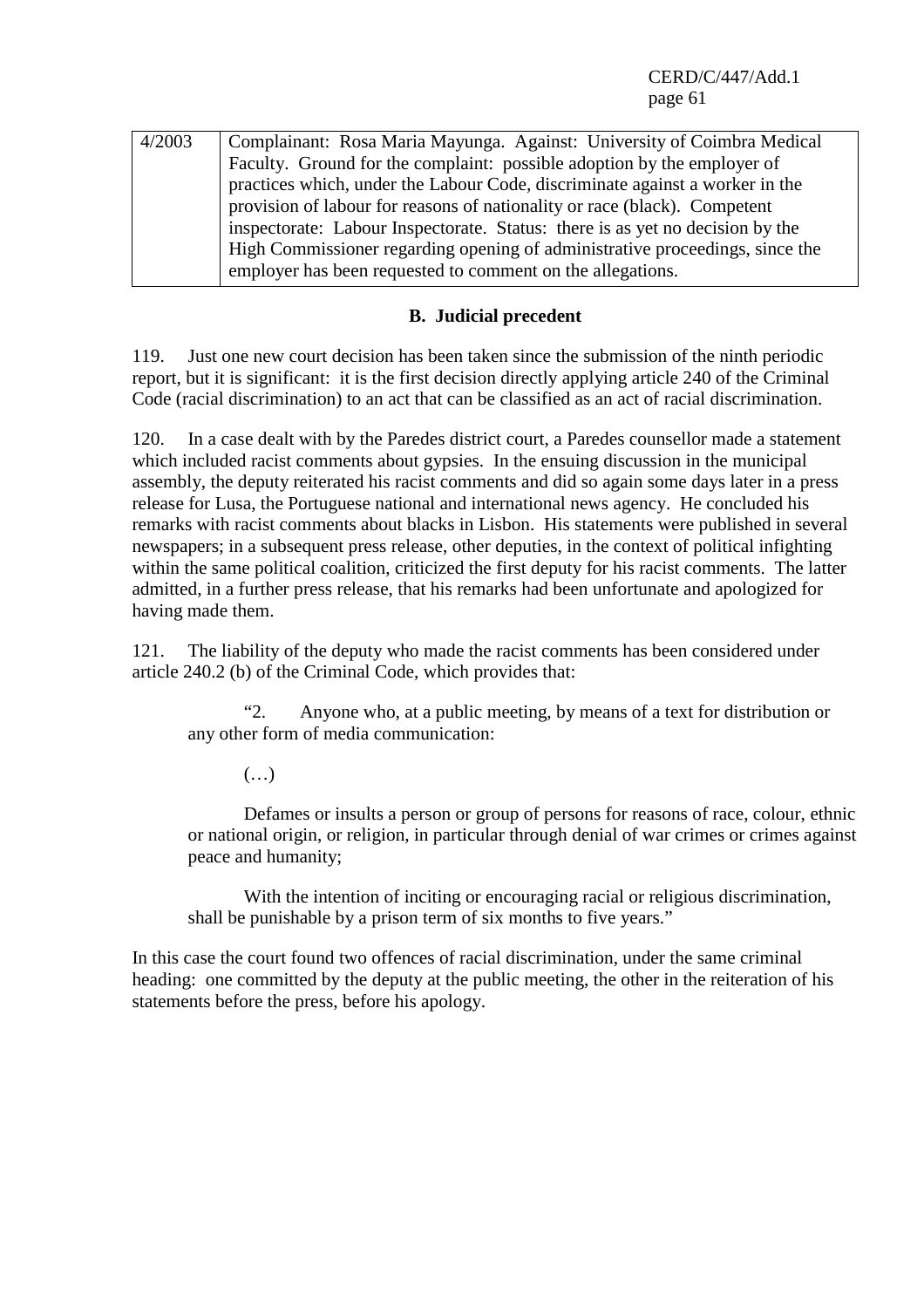122. The Romany Union, an association of gypsies approached for its views, said that it was satisfied with the apology. In view of the fact that the deputy had no criminal record, he was given a suspended sentence of nine months' imprisonment. It should also be noted that his critics, who likened him to a Nazi in the press, were pursued for defamation; in the same decision they were fined (criminal penalty) for defamation. Further, they were ordered to pay 500,000 escudos in civil compensation to the person whose remarks they had censured. The decision is dated 14 February 2002.

#### **II. SPECIFIC NATIONAL PROVISIONS**

123. In addition to the text of Act No. 134/99 and of Decree Law No. 110/2000, considered above, which are directly relevant to racial discrimination, the most important specific national provisions are those on immigration. They were reviewed in chapter I of part one of the report (demographic composition of the population; see also the tables in the annex). The provisions of the Act on asylum, Act No. 15/98, of 26 March, have not been changed, and remain as described in the eighth periodic report. The provisions of the 1998 Act governing work by aliens, referred to in the ninth periodic report, also remain unchanged insofar as they are not at variance with those of Decree Law No. 34/2003, of 25 February.

#### **III. ECONOMIC, SOCIAL AND CULTURAL RIGHTS**

124. With regard to economic, social and cultural rights, foreign citizens in Portugal, once regularized, enjoy the same benefits and incur the same obligations as other citizens.

#### **A. Housing**

125. With regard to housing, the special rehousing plans under the special rehousing programme (PER) represent a significant initiative in improving living conditions for immigrants and the poor. In fact the special rehousing plans consist, as stated in the eighth and ninth periodic reports, in measures to rehouse the inhabitants of shanty towns in decent housing.

126. But these special plans do not always represent the leap forward that they might have inasmuch as the inhabitants rehoused in the new areas have taken with them the problems of the shanty towns. There are several reasons for this: lack of land for building housing, and in particular the fact that at times it is easier to focus on rehousing the poor, who are often aliens, in peripheral locations than to move them to other urban areas.

127. In this context, Decree Law No. 79/96 of 20 June, generally known as the special rehousing programme (PER Families), which established, as stated in the eighth and ninth periodic reports, a concessionary regime for support for housing or renovation of housing by families covered by the programme in the metropolitan areas of Lisbon and Porto, has offered the best opportunities for inclusion of the various population groups, giving them a chance to have their say in the choice of area in which they were to live.

128. As the various rehousing measures have taken shape, an evident need has emerged - in both old and new areas - for an overarching approach incorporating measures that will promote the social and urban renovation of peripheral areas and rundown districts by making living conditions more human, by providing better educational, professional and cultural opportunities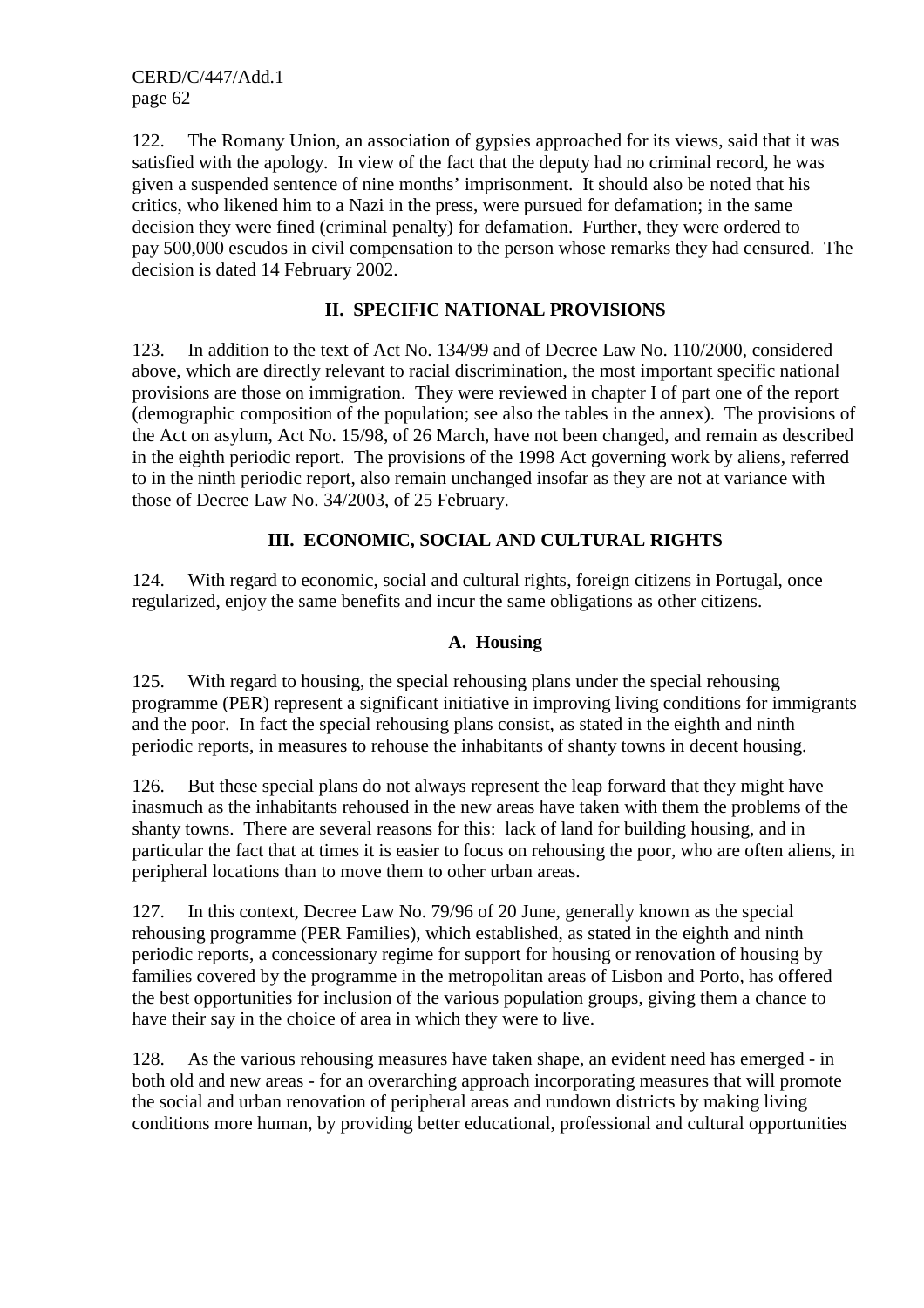to the inhabitants of such areas, and by giving priority to the renewal, renovation and redevelopment of existing towns in preference to building out. Efforts have been made to create magnet areas for economic activities and for community services to stop them turning into dormitory districts. Coordinated public transport offering comfort, speed and reliability has been instituted.

129. The integrated renovation programme for suburban areas in the Lisbon metropolitan area is intended to establish conditions for improvement and integration in peripheral parts of the metropolitan area. It comprises an integrated, multisectoral programme of investment in infrastructure with encouragement of public/public and public/private partnerships acting in relevant areas involving both civil society and the principal beneficiaries of the intervention.

## **B. Examples of improvements in living conditions for minority populations**

130. The "Live in your district" project at Vialonga, funded by the urban renewal programme, offers an example of how to improve living conditions in a rehousing area through expanded partnerships. The activities undertaken involve intervention in urban zones: recovery of housing; development of open spaces; provision of urban equipment; establishment of multi-purpose play areas for children; creation of informal sports areas in the streets; repair of highways and sidewalks; establishment of community centres; business districts; emergency centres for children; multi-use sports centres; education and employment intervention; creation of employment through establishment of five landscaping, dry-cleaning, information technology assistance, production and handicrafts marketing and restaurant enterprises; legal support for residents; organization of housing commissions; promotion of community associations and organizations. These various interventions are based on mobilization and participation on a geographical, rather than a cultural or national basis.

131. In the Loures area, on the outskirts of Lisbon, community development projects have been conducted based on a method promoting effective participation by all social actors that are representative of their local community. "Working with" local communities, rather than "working for" local communities, has been a guarantee for those communities, in that the activities undertaken effectively meet the needs of multi-ethnic populations.

132. In a local development strategy, projects have been carried out in various rehousing districts, in particular community development projects, including the APELARTE multicultural education project in Quinta da Fone, Apelação. This is a district housing residents who until 1997 lived in slums in the approaches to the Vasco da Gama bridge and areas of Parc Expo: 236 families form a multicultural population comprising 40 per cent Portuguese-speaking Africans, 40 per cent gypsies and 20 per cent other Portuguese; 50 per cent of this population is under 15.

133. This project, which concerns leisure activities, is a direct intervention by the municipality: it affects the entire rehoused population as well as that formerly living in the district. The municipality has borne all the cost of the project and established the operating conditions for the Apelação cultural centre. This is a centre offering singing, dance, African dance, photography, capoeira (athletic feats of Brazilian-Angolan origin), theatre and sport; it is intended to complement school, and participation is voluntary; life projects may be undertaken.